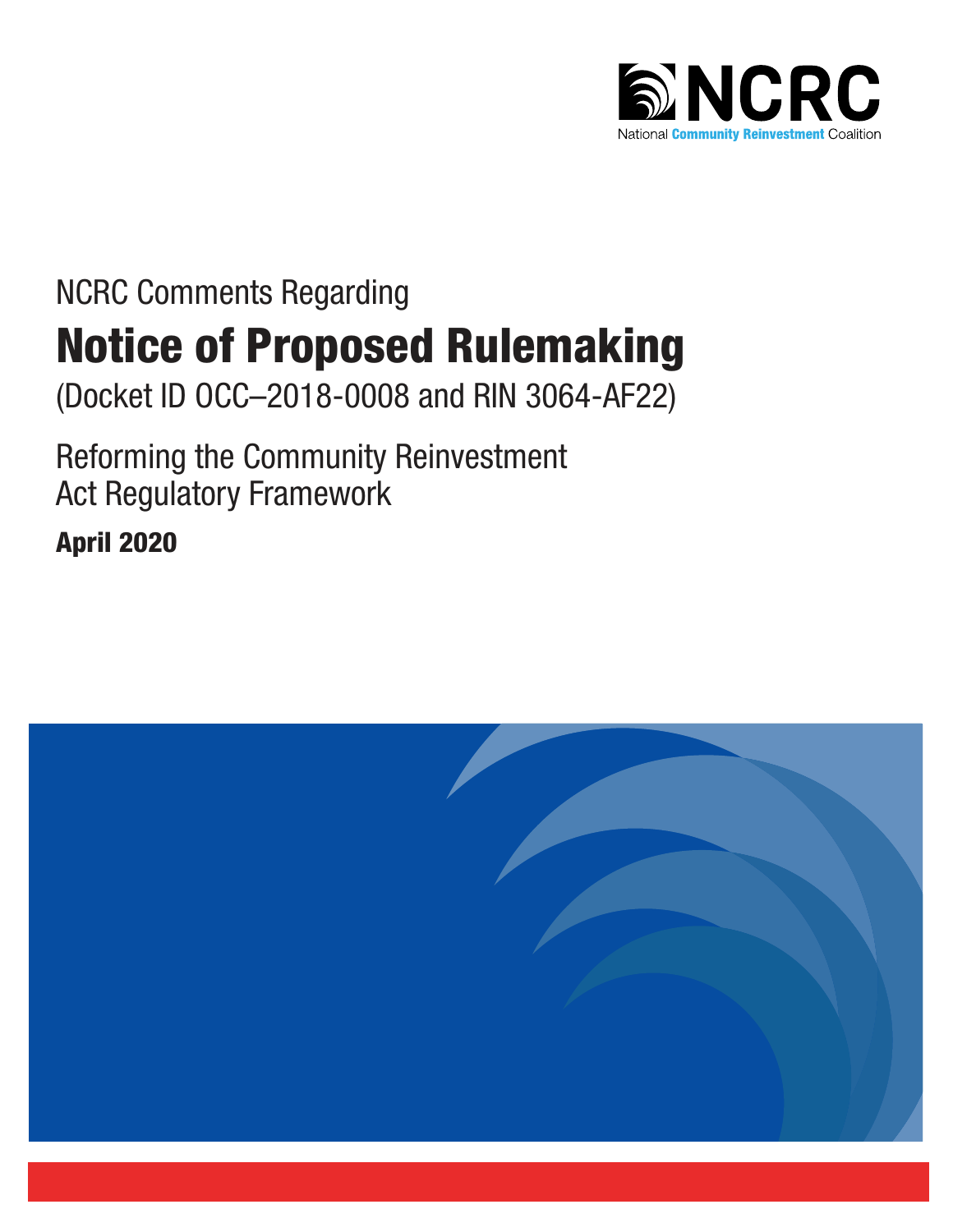# **Contents**

| The Proposed Rule, if finalized, is Contrary to Law, Arbitrary<br>and Capricious, and Enacted Without Proper Observance                                          |
|------------------------------------------------------------------------------------------------------------------------------------------------------------------|
|                                                                                                                                                                  |
| The proposal is contrary to the statutory requirement that an evaluation<br>shall assess a bank's record of meeting the needs of the "entire community."  12     |
| The proposed evaluation measure is not tailored to the "credit needs of the local                                                                                |
| A presumptive, dollar-based evaluation focused on a portion of assessment<br>areas would rewrite the CRA's statutorily required written evaluation procedure 14  |
| The agencies should make available for public comment the data and analysis<br>that are the basis for the proposal and extend the comment period  15             |
| The agencies fail to explain how they arrived at the proposed evaluation measure                                                                                 |
| Data requested by the agencies from banks has not been disclosed to the public and<br>therefore frustrates the public's ability to evaluate the Proposed Rule 16 |
| The comment period is insufficient to provide the public an opportunity to participate16                                                                         |
| OCC is interfering in the rulemaking process in a manner designed to influence public                                                                            |
| What Counts – Agencies are Proposing to Dramatically<br>Shift Focus away from LMI Communities 18                                                                 |
| Agency and industry proposals to diminish CRA examination and focus on<br>LMI communities and people would dilute CRA's effect and undermine its purpose  19     |
| CRA's regulatory framework must be focused on LMI borrowers and                                                                                                  |
| Answer to question 1: proposed list of criteria for counting activities under<br>CRA is not clear and would divert activities away from LMI communities 22       |
| Proposed credit for sports stadiums in Opportunity Zones must not be allowed25                                                                                   |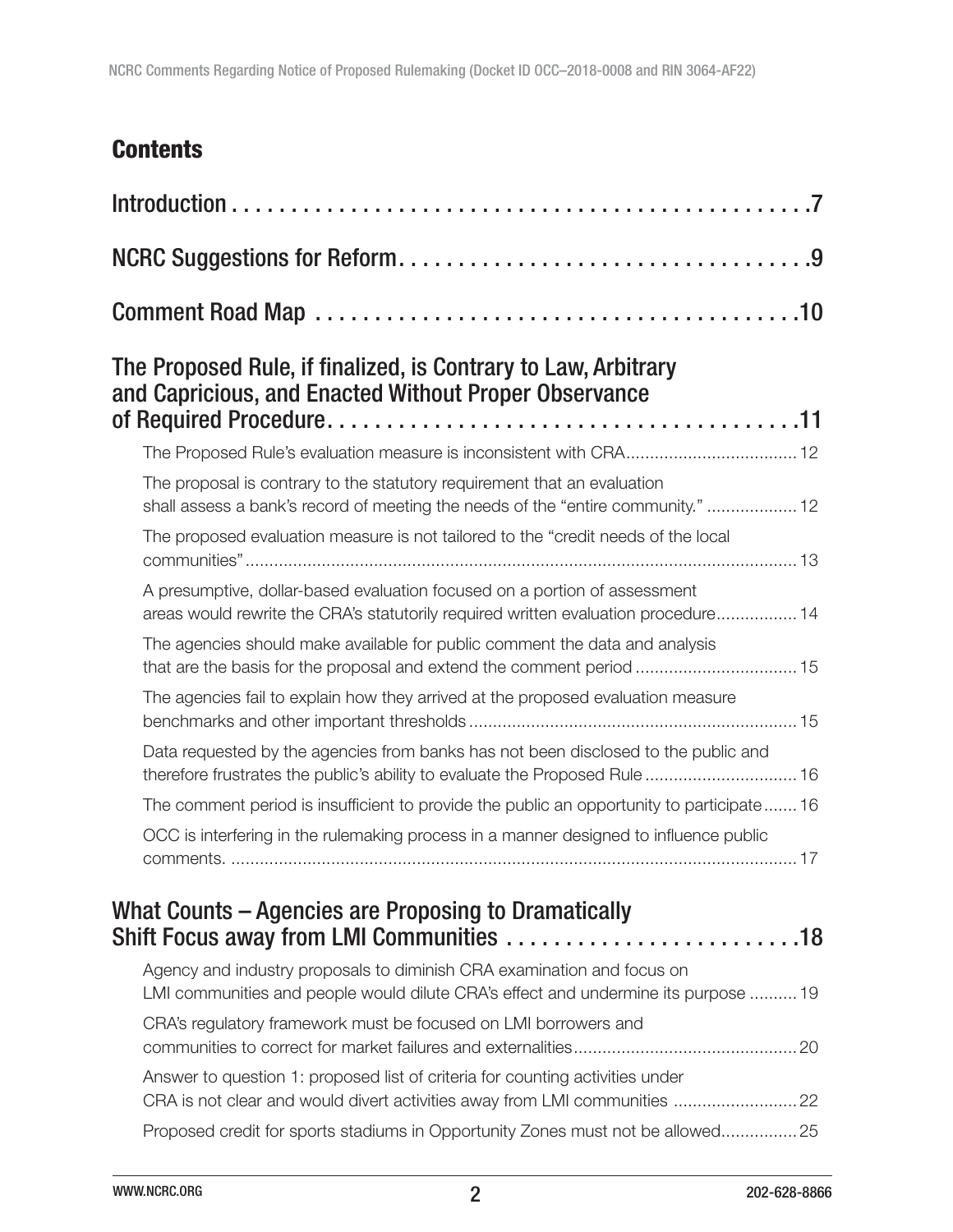| Answer to question 1 continued: the agencies' proposed criteria will                                                                                     |                                                                                                                                                                                                                                                                                                                                                                                                                                                                                                                                                             |
|----------------------------------------------------------------------------------------------------------------------------------------------------------|-------------------------------------------------------------------------------------------------------------------------------------------------------------------------------------------------------------------------------------------------------------------------------------------------------------------------------------------------------------------------------------------------------------------------------------------------------------------------------------------------------------------------------------------------------------|
| Answer to Question 2: agencies must reinstate LMI tracts as a criterion                                                                                  |                                                                                                                                                                                                                                                                                                                                                                                                                                                                                                                                                             |
| Answer to Question 3: NCRC developed a definition of underserved                                                                                         |                                                                                                                                                                                                                                                                                                                                                                                                                                                                                                                                                             |
|                                                                                                                                                          |                                                                                                                                                                                                                                                                                                                                                                                                                                                                                                                                                             |
| $\bullet$                                                                                                                                                |                                                                                                                                                                                                                                                                                                                                                                                                                                                                                                                                                             |
| $\bullet$                                                                                                                                                |                                                                                                                                                                                                                                                                                                                                                                                                                                                                                                                                                             |
| Answer to Questions 5 & 6: development of a CRA qualified list of activities<br>should only be updated through a public comment process and should occur |                                                                                                                                                                                                                                                                                                                                                                                                                                                                                                                                                             |
| Answer to Question 7: encourage prime and special affordable lending and do not                                                                          |                                                                                                                                                                                                                                                                                                                                                                                                                                                                                                                                                             |
|                                                                                                                                                          |                                                                                                                                                                                                                                                                                                                                                                                                                                                                                                                                                             |
| $\bullet$                                                                                                                                                |                                                                                                                                                                                                                                                                                                                                                                                                                                                                                                                                                             |
| $\bullet$                                                                                                                                                |                                                                                                                                                                                                                                                                                                                                                                                                                                                                                                                                                             |
| Agencies' counterproductive focus on balance sheet lending will<br>$\bullet$                                                                             |                                                                                                                                                                                                                                                                                                                                                                                                                                                                                                                                                             |
|                                                                                                                                                          |                                                                                                                                                                                                                                                                                                                                                                                                                                                                                                                                                             |
| Answer to Question 9: CD services cannot be quantified in manner                                                                                         |                                                                                                                                                                                                                                                                                                                                                                                                                                                                                                                                                             |
|                                                                                                                                                          |                                                                                                                                                                                                                                                                                                                                                                                                                                                                                                                                                             |
| Where it Counts: Updating the Geographic Scope of<br><b>CRA Assessment Areas: Bank Branches and</b>                                                      |                                                                                                                                                                                                                                                                                                                                                                                                                                                                                                                                                             |
|                                                                                                                                                          |                                                                                                                                                                                                                                                                                                                                                                                                                                                                                                                                                             |
| $\bullet$                                                                                                                                                |                                                                                                                                                                                                                                                                                                                                                                                                                                                                                                                                                             |
| Answer to Question 12: the proposed thresholds of 50% and 5% do not                                                                                      |                                                                                                                                                                                                                                                                                                                                                                                                                                                                                                                                                             |
| Answer to Question 13: 5% market share is the preferred threshold<br>for deposit-based AAs; agencies have inadequate proposal for                        |                                                                                                                                                                                                                                                                                                                                                                                                                                                                                                                                                             |
| $\bullet$                                                                                                                                                |                                                                                                                                                                                                                                                                                                                                                                                                                                                                                                                                                             |
| $\bullet$                                                                                                                                                |                                                                                                                                                                                                                                                                                                                                                                                                                                                                                                                                                             |
| $\bullet$                                                                                                                                                |                                                                                                                                                                                                                                                                                                                                                                                                                                                                                                                                                             |
|                                                                                                                                                          | Answer to Question 4: small business revenue threshold should not be increased 32<br>Increase in loan size to take inflation into account might be reasonable34<br>Answer to Question 8: The use of multipliers would decrease CRA activity 40<br>Answer to Question 11: the proposed assessment area reforms are not clear, simple,<br>and transparent; agencies should use lending data to designate additional AAs 45<br>Five percent market share of deposits is the better measure50<br>NCRC's proposal for considering CD financing outside of AAs 50 |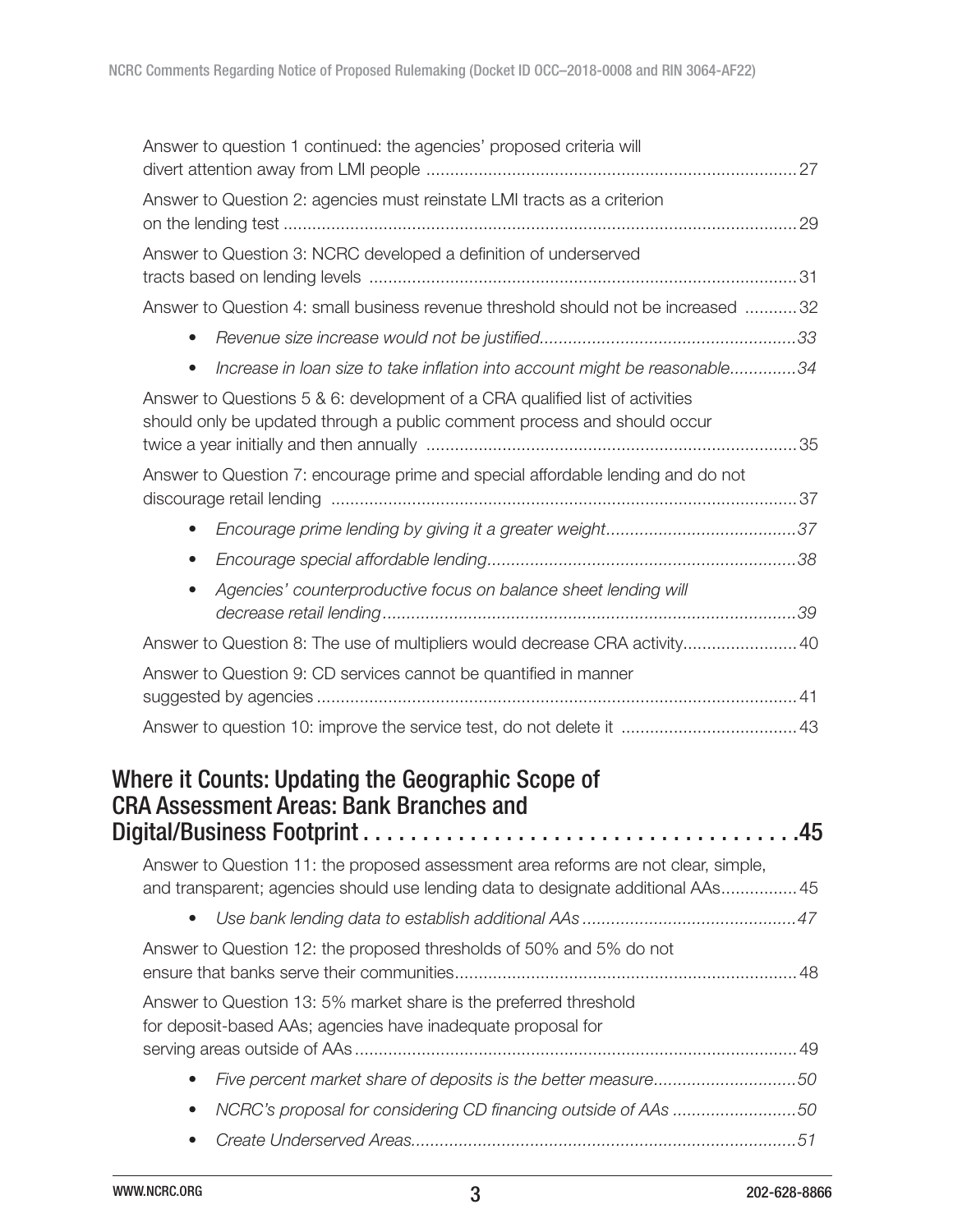|           | is Not Objective and Would Not Accurately Measure                                                                                                                  |
|-----------|--------------------------------------------------------------------------------------------------------------------------------------------------------------------|
|           | General Performance Standards: The proposed CRA evaluation measure 53                                                                                              |
| $\bullet$ | Agencies do not explain how empirical benchmarks for the CRA<br>evaluation measure would increase CRA activity or make                                             |
| $\bullet$ | Proposed CRA evaluation measure would distort activity and                                                                                                         |
| $\bullet$ | Proposed CRA evaluation measure would short-change                                                                                                                 |
| $\bullet$ | Proposed CRA evaluation measure would diminish qualitative                                                                                                         |
|           | Community development minimum threshold not described adequately59                                                                                                 |
| $\bullet$ | Proposed CRA evaluation measure likely to cause banks                                                                                                              |
|           | Proposed retail lending distribution tests would decrease bank performance 60                                                                                      |
| $\bullet$ | NCRC alternative thresholds for retail test would better                                                                                                           |
|           | Summing Up the Ratings: Can Fail in Almost 50% of AAs and Still Pass  63                                                                                           |
|           | More robustness needed regarding the evaluation of discriminatory                                                                                                  |
|           | Answer to question 14: definition of deposits should not exclude municipal deposits  65                                                                            |
|           | Answer to question 15: branches should not be quantified in the manner suggested<br>by NPRM and this quantification would be no substitute for the service test 65 |
|           | Answer to Question 16: threshold for retail test should be established in                                                                                          |
|           | Answer to Question 17: allowing banks to pass when failing in 50% of                                                                                               |
|           | Answer to Question 18: smaller banks must not be able to opt out of new exams 68                                                                                   |
|           | Answer to question 19: Intermediate small banks must not opt out of test with CD                                                                                   |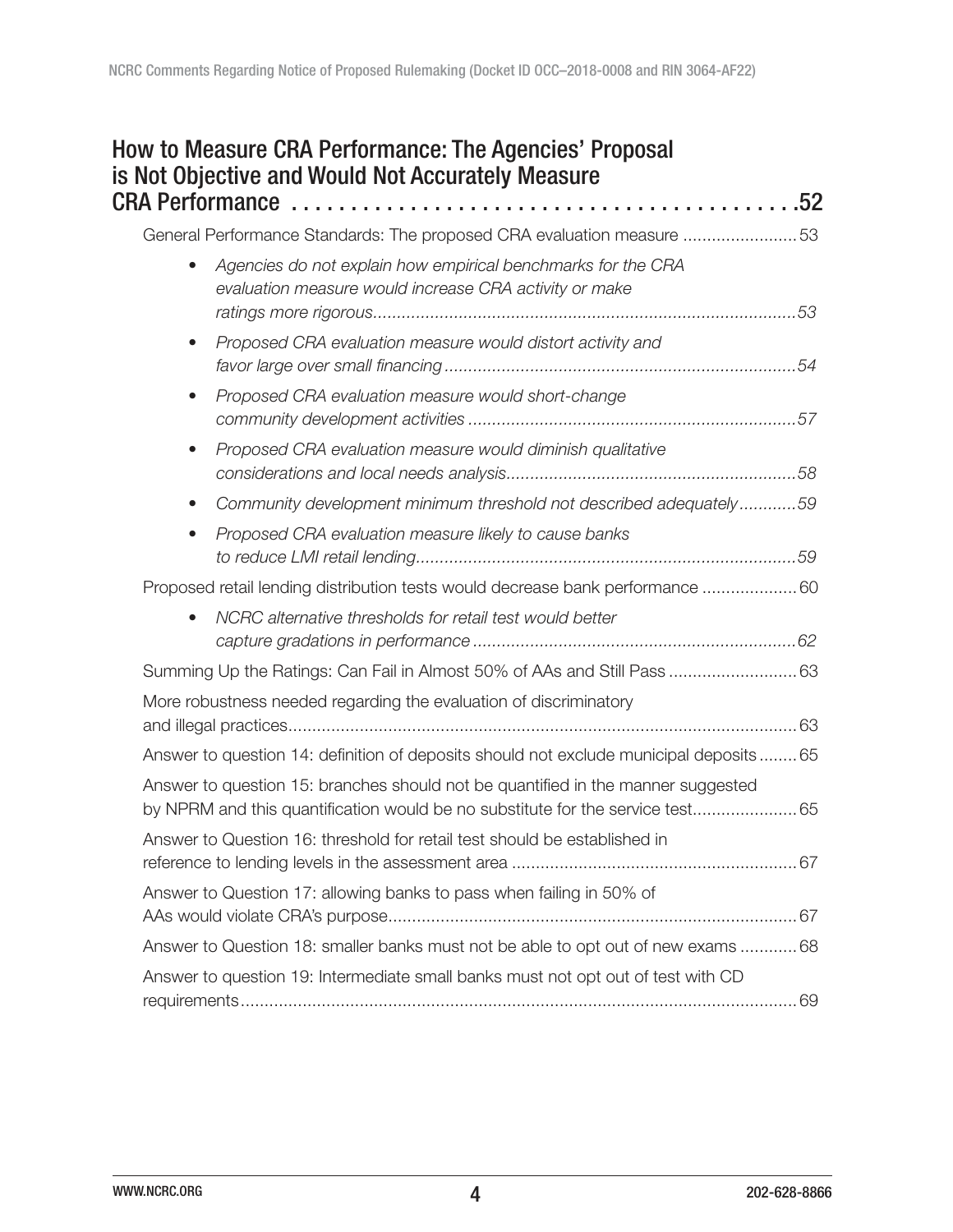| Data Collection and Availability: Data Must be Robust                             |  |
|-----------------------------------------------------------------------------------|--|
| Answer to question 20: website form can overcome impediments to data collection72 |  |
| Answers to questions 21 and 22: address burdens by not discarding HMDA            |  |
| <b>Public Accountability is a Vital Enforcement Mechanism of CRA</b> 73           |  |
|                                                                                   |  |
|                                                                                   |  |
|                                                                                   |  |
| Under the NPRM, banks would be conducting their own CRA exams,                    |  |
| Proposed stretch-out for Outstanding ratings is unnecessary and                   |  |
|                                                                                   |  |
|                                                                                   |  |
|                                                                                   |  |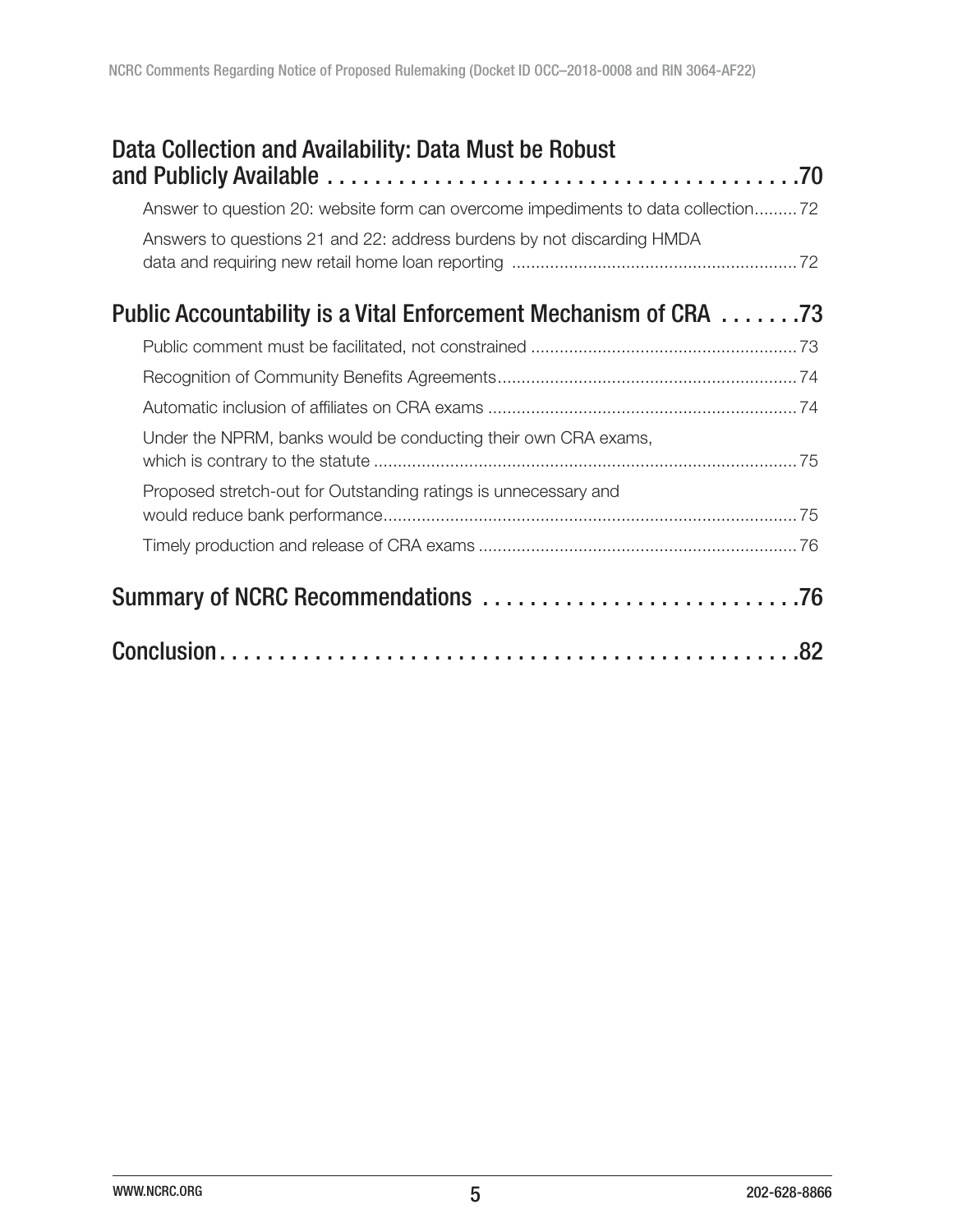#### April 8, 2020

RE: Notice of Proposed Rulemaking, Community Reinvestment Act Regulations, Docket ID OCC-2018-0008 and RIN 3064-AF22

To Whom it May Concern:

The National Community Reinvestment Coalition, an association of 600 communitybased organizations that promote access to basic banking services, affordable housing, entrepreneurship, job creation and vibrant communities for America's working families, believes that the proposed changes to the Community Reinvestment Act (CRA) regulations outlined in Notice of Proposed Rulemaking (NPRM) would weaken CRA and would decrease CRA-related lending, investing, and services to low- and moderate-income (LMI) households and communities.

The Office of the Comptroller of the Currency (OCC) and Federal Deposit Insurance Corporation (FDIC) (the agencies) laud CRA, stating that it has been responsible for trillions of dollars in lending and investing in LMI communities. The agencies assert that their proposal would leverage billions of additional CRA dollars.<sup>1</sup> However, the NPRM would halt if not reverse the progress made under CRA by introducing an overly simplistic and yet convoluted evaluation system that would divert CRA lending and investing away from LMI families and communities.

The agencies emphasize that the current CRA regulations, last updated 25 years ago, have not kept pace with changes in the banking industry.<sup>2</sup> In addition, the agencies assert that CRA exams lack transparency, clarity, and fairness. According to the agencies, the ossification and uncertainty of CRA has discouraged banks from seeking innovative means to meet credit needs.<sup>3</sup> CRA assessment areas, the geographical areas on CRA exams, are out-of-date, because they are based on bank branch locations while banks are increasingly conducting business on-line.<sup>4</sup>

While the agencies identify pressing issues associated with CRA, their prescriptions for reform will not achieve clarity and fairness nor leverage more dollars for those most in need. Instead, in their efforts to inject simplicity in CRA exams, they introduce a dollar-based metric (called the CRA evaluation measure) that would establish benchmarks without empirical support and would be overly complex, too rigid to adjust when economic conditions change, and unable to accurately measure bank responsiveness to local needs. The agencies admit that most of the public comments on the Advance Notice of Proposed Rulemaking (ANPR) opposed the single metric, but the agencies nevertheless proceeded with this unworkable and poorly-documented metric.<sup>5</sup> The inclusion of a few additional metrics since the ANPR does not nullify the criticism of the CRA evaluation<sup>6</sup> measure presented in the ANPR.

<sup>1</sup> Office of the Comptroller of the Currency (OCC) and Federal Deposit Insurance Corporation (FDIC), Joint Notice of Proposed Rulemaking (NPRM), Community Reinvestment Act (CRA) regulations, Docket ID OCC-2018-0008 & RIN 3064-AF22, [https://](https://www.regulations.gov/document?D=OCC-2018-0008-1515) [www.regulations.gov/document?D=OCC-2018-0008-1515](https://www.regulations.gov/document?D=OCC-2018-0008-1515), p. 1204.

<sup>2</sup> NRPM, p. 1205.

<sup>3</sup> NPRM, pp. 1205-1206.

<sup>4</sup> NPRM, p. 1205.

<sup>5</sup> NPRM, p. 1207.

<sup>6</sup> This comment letter will use "CRA evaluation measure" and "proposed CRA evaluation measure" interchangeably.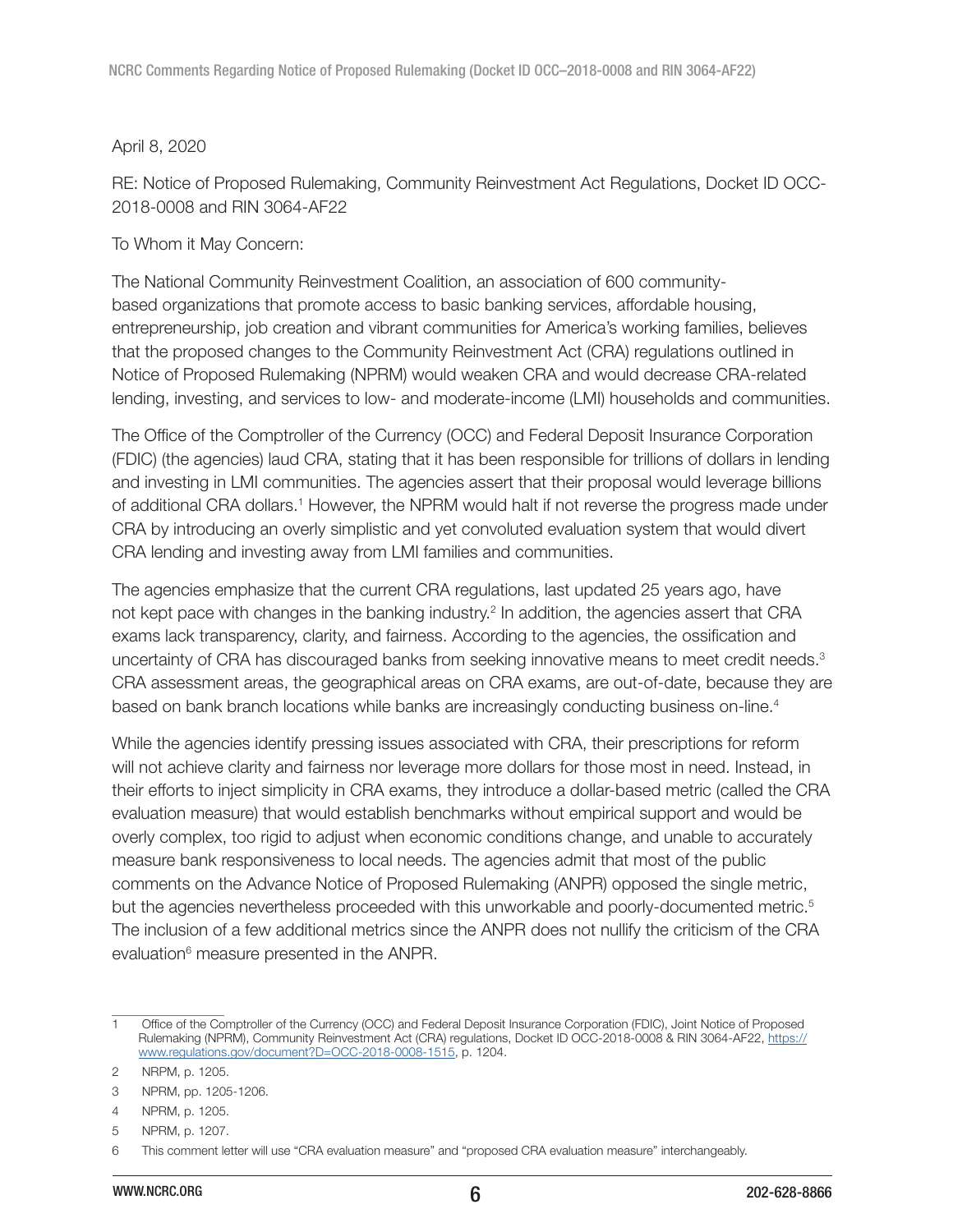<span id="page-6-0"></span>As FDIC board member Martin Gruenberg stated, "This is a deeply misconceived proposal that would fundamentally undermine and weaken the Community Reinvestment Act."<sup>7</sup>

We agree with Mr. Gruenberg's assessment. Previously, based on Federal Reserve research, NCRC estimated that any proposal that undermines local evaluations of CRA performance could result in a reduction of up to \$105 billion in home and small business lending over five years.<sup>8</sup> Since the proposal would allow banks to fail in up to one half of their assessment areas, eliminate evaluations of home lending in LMI tracts, and evaluate banks by a CRA evaluation measure that favors large-scale finance over smaller dollar retail lending, NCRC's estimate is not likely to overstate the potential harm of this proposal.

# Introduction

In the preamble to the NPRM, the agencies list the goals of the proposal, many of which are laudatory from our perspective. However, the following comments show how the agencies' proposals would often achieve the opposite result.

- Agency assertion about re-focus on LMI households and communities. The agencies state that they seek to encourage banks to serve areas with the "greatest need for economic development."9 However, by broadening what counts on CRA exams beyond activities that primarily benefit LMI households, it is likely that the dollar amount of CRA activities directly benefiting LMI families and communities would decline.
- Agency assertion about reducing displacement by refocusing on LMI individuals and activities – The agencies propose to eliminate retail lending in LMI census tracts as a criterion on a CRA exam. NCRC's comment below will explain how this is a counterproductive reaction to gentrification and will thwart fair lending policies aimed at achieving integration. Moreover, the agencies would expand the number of activities that would count as community development, such as financing improvements to sports stadiums in Opportunity Zones that would probably increase displacement of LMI families.10
- Agency assertion about increasing small business and farm lending  $-$  The agencies propose to raise the revenue size of businesses and farms eligible to receive CRA lending and investments.11 By redefining small businesses and farms to include larger entities, the measures of lending and investing may increase but more of those dollars would not reach the businesses and farms most in need of credit and which empirically have been shown to be the primary engines of economic growth and job creation.12

<sup>7</sup> Statement by Martin J. Gruenberg, Member, FDIC Board of Directors, Notice of Proposed Rulemaking, Community Reinvestment Act Regulations, December 12, 2019, p. 1,<https://www.fdic.gov/news/news/speeches/spdec1219d.pdf>

<sup>8</sup> NCRC forecast: Weakening the Community Reinvestment Act would reduce lending by hundreds of billions of dollars, September, 2018, [https://ncrc.org/ncrc-forecast-weakening-the-community-reinvestment-act-would-reduce-lending-by-hundreds-of-billions](https://ncrc.org/ncrc-forecast-weakening-the-community-reinvestment-act-would-reduce-lending-by-hundreds-of-billions-of-dollars/)[of-dollars/](https://ncrc.org/ncrc-forecast-weakening-the-community-reinvestment-act-would-reduce-lending-by-hundreds-of-billions-of-dollars/)

<sup>9</sup> NPRM, p. 1206.

<sup>10</sup> NPRM, p. 1207.

<sup>11</sup> NPRM, p. 1207.

<sup>12</sup> The SBA calculates small businesses account for 60 percent of net new jobs created from mid-2009 to mid-2012. See U.S. Small Business Administration, Frequently Asked Questions, March 2014, available via http://www.sba.gov/sites/default/files/FAQ\_ March\_2014\_0.pdf.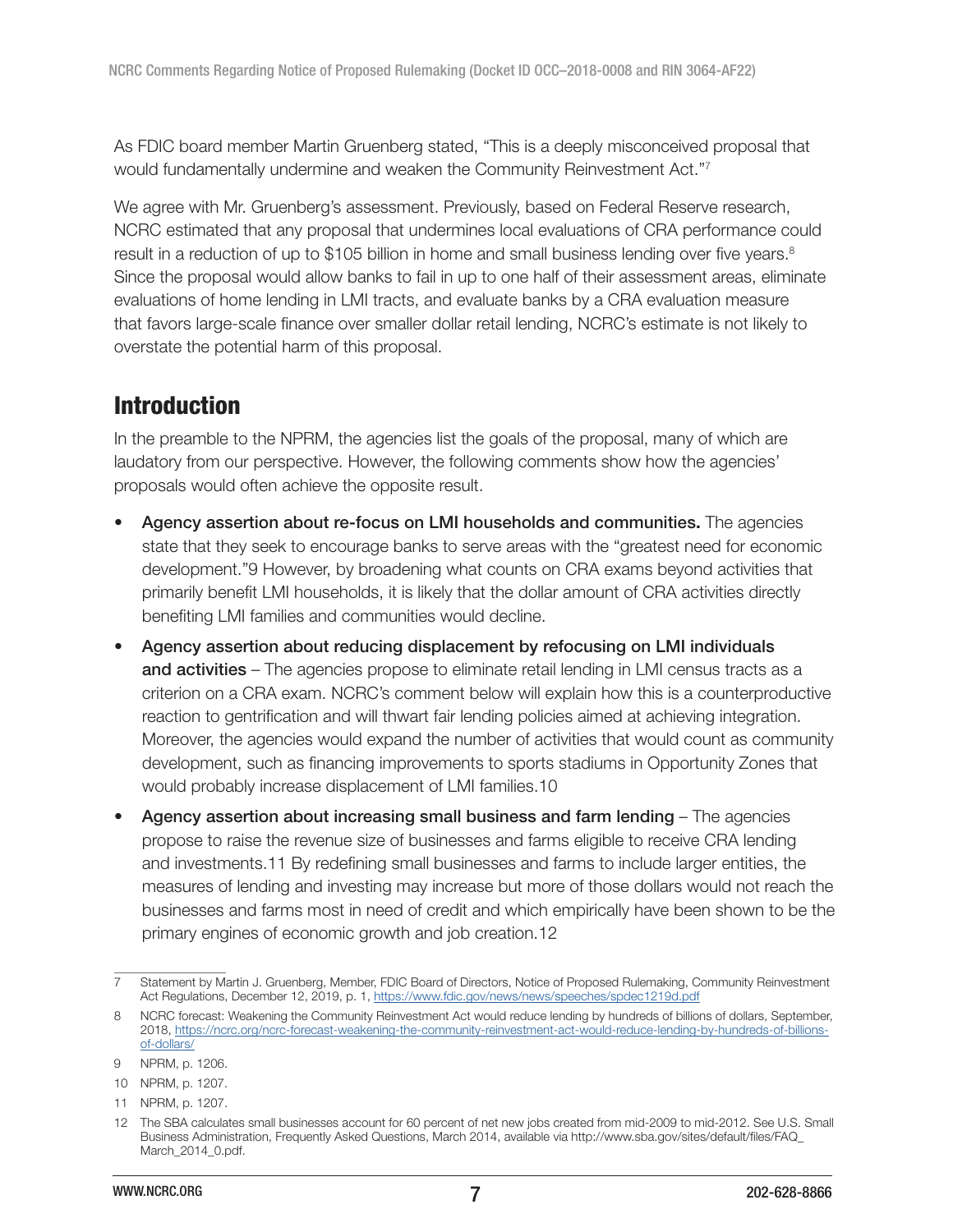- Agency assertion about reducing CRA deserts and hotspots The agencies assert that the definition of assessment areas (AA) on CRA exams needs to be amended in order to reduce the number of geographical areas that are "overheated" CRA markets and increase activity in areas of "financial need." However, the agencies did not present data analysis describing the impacts of their reform proposal on AAs. Moreover, allowing banks to pass CRA exams while failing in up to half of their AAs would exacerbate the problems of CRA deserts and hotspots. Banks would not have strong incentives to serve all of their AAs ("the entire community" in the words of the statute) and could concentrate their efforts on easier places in which to lend and invest.
- Agency assertion about creating incentives to do more The agencies state that their proposed performance measures would be based on "historical performance" and would be "high enough to increase" the levels of activities.13 While the agencies proposed empirical benchmarks, they did not present the data analysis that led them to conclude that CRA activities would increase. The fact that many activities proposed to qualify for CRA credit could not be incorporated into historical analysis further calls into question the appropriateness of the proposed benchmarks. Further, since most types of community development financing would be multiplied by a factor of two in CRA exams, actual community development financing would likely fall.
- Agency assertion about preserving the importance of branches Since areas with bank branches would continue to be designated as AAs, the agencies asserted that they preserved the importance of branches.14 Yet, the summary of the NPRM does not mention that the agencies propose to delete the retail service test of the large bank exam that explicitly evaluated the number and percent of branches in LMI communities or the provision of basic banking services and deposit accounts to LMI consumers. As a substitute for the service test, the proposal would factor branches in to the new CRA evaluation measure, but the proposal would do so in a way that radically devalues the importance of maintaining branches in LMI census tracts.
- Agency assertion about preserving community voice  $-$  The agencies stated that by preserving community input into AA needs and opportunities, they were retaining and promoting community voice in the CRA process. Yet, they did not propose making it easier for communities to identify CRA examiners or agency staff to whom to send comments, nor do they explicitly state that the public could and should comment on the actual CRA performance of banks.

In fact, the NPRM would:

**Reduce accountability** – The NPRM would reduce the public accountability of banks to continually serve credit needs in contradiction to the statute. The NPRM proposes to examine banks that achieve the highest rating of Outstanding once every five years instead of the current examination schedule of once every two to three years.15 This long time period would allow banks to relax their CRA efforts in the early years of the time period. NCRC research

<sup>13</sup> NPRM, p. 1207.

<sup>14</sup> Ibid.

<sup>15</sup> NPRM, p. 1227.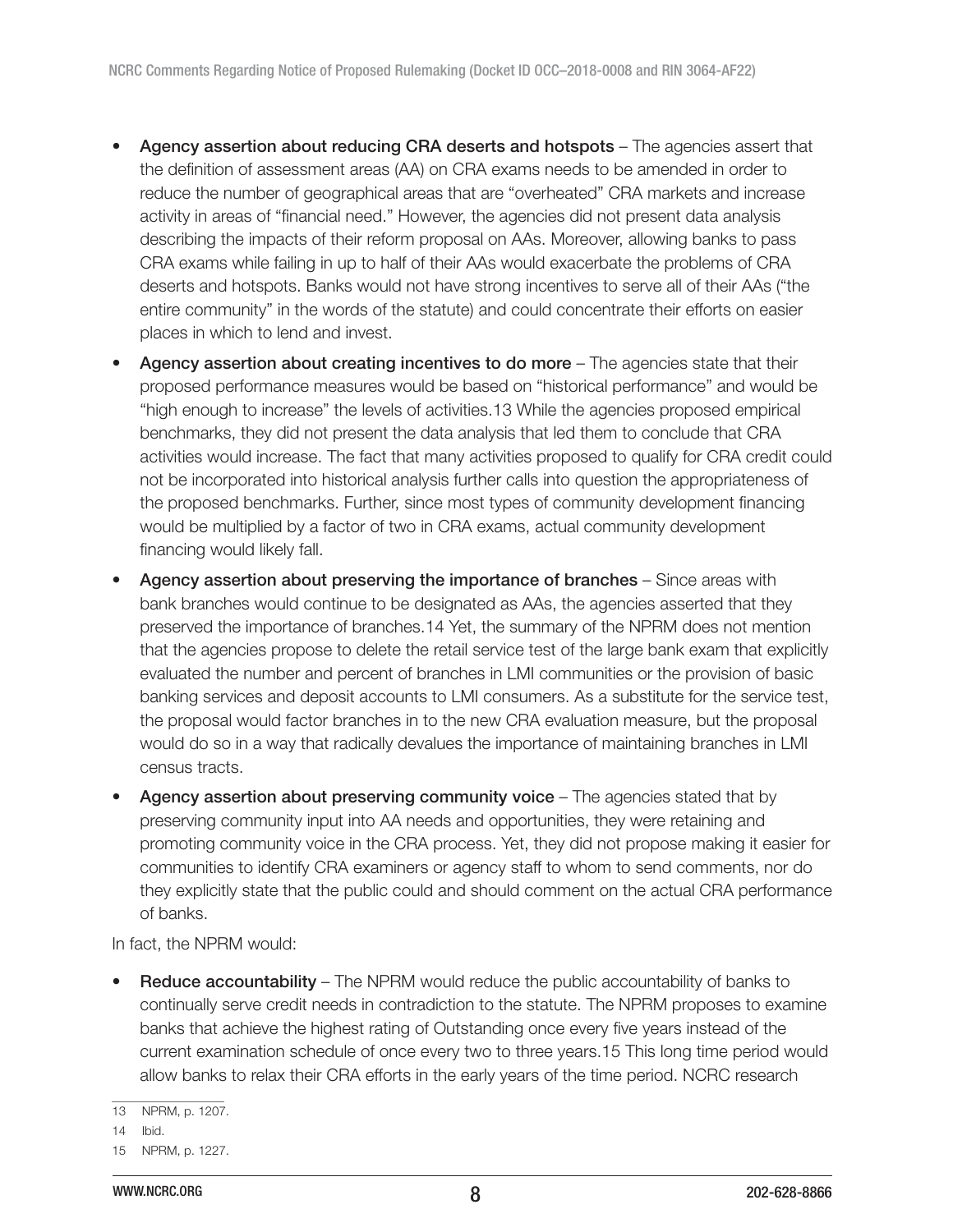<span id="page-8-0"></span>found that 30 percent of the largest 50 banks received the highest rating in recent years, meaning that this proposal would significantly relax CRA incentives and accountability for banks that had more than \$1.6 trillion in assets at the time of the NCRC study.16

• Small banks relieved from community development responsibilities – The agencies proposed to exempt about 85% of banks (those with less than \$500 million in assets) from responsibilities to make community development loans and investments, although a significant segment of such banks currently make a considerable level of these loans and investments in rural areas and smaller towns.17 This would reduce activity in many CRA "deserts," contrary to the goals the agencies lay out in the NPRM.

# NCRC Suggestions for Reform

NCRC supports reform, but NCRC believes that incremental reforms building on the existing regulations would more effectively and transparently clarify what counts, achieve AA reform (where activity counts) and establish how those activities count in determining bank CRA ratings. Below, NCRC provides more detail on our reform proposals in response to the counterproductive proposals of the agencies. In short, NCRC suggests:

Clarifying what counts – While NCRC supports the concept of a list of qualified activities that the agencies propose, the agencies propose an ad hoc procedure that would not be transparent to the public. The agencies should update the list periodically via public notice and comment. The agencies should not act upon bank requests to add to the list in the time periods in between rounds of public notice and comment. Instead, the agencies should conduct annual requests (twice a year in the early years after a new rule) for comment regarding proposed changes in order to accommodate industry and community organization requests.

In addition, the list should be principles-based rather than simply identifying qualified activities. A list specifying activities, without explaining the principles underlying qualification could lead banks and other stakeholders to believe that it is exclusive, which is not the agencies' intent. To complement a principles-based list, the agencies could develop an interactive database of qualifying activities on CRA exams.

- Clarifying where activities count The agencies base their AA reform proposals on data that is not available yet. NCRC, in contrast, has advocated for the addition of AAs beyond areas with bank branches based on publicly available lending data, which readily indicates substantial loan volumes in areas beyond bank branches as well as in areas with bank branches. The agencies also proposed enlarging the current definition of underserved and distressed census tracts as additional places where activities count, but the agency definition would miss the most underserved areas that NCRC's counter-proposal detailed below would include.
- Clarifying how activities count NCRC suggests incremental reforms to the existing performance measures, which would include guidelines establishing benchmarks. NCRC

<sup>16</sup> Josh Silver, An Evaluation Of Assessment Areas And Community Development Financing: Implications for CRA reform, July 2019, <https://ncrc.org/an-evaluation-of-assessment-areas-and-community-development-financing-implications-for-cra-reform/>

<sup>17</sup> NPRM, p. 1207.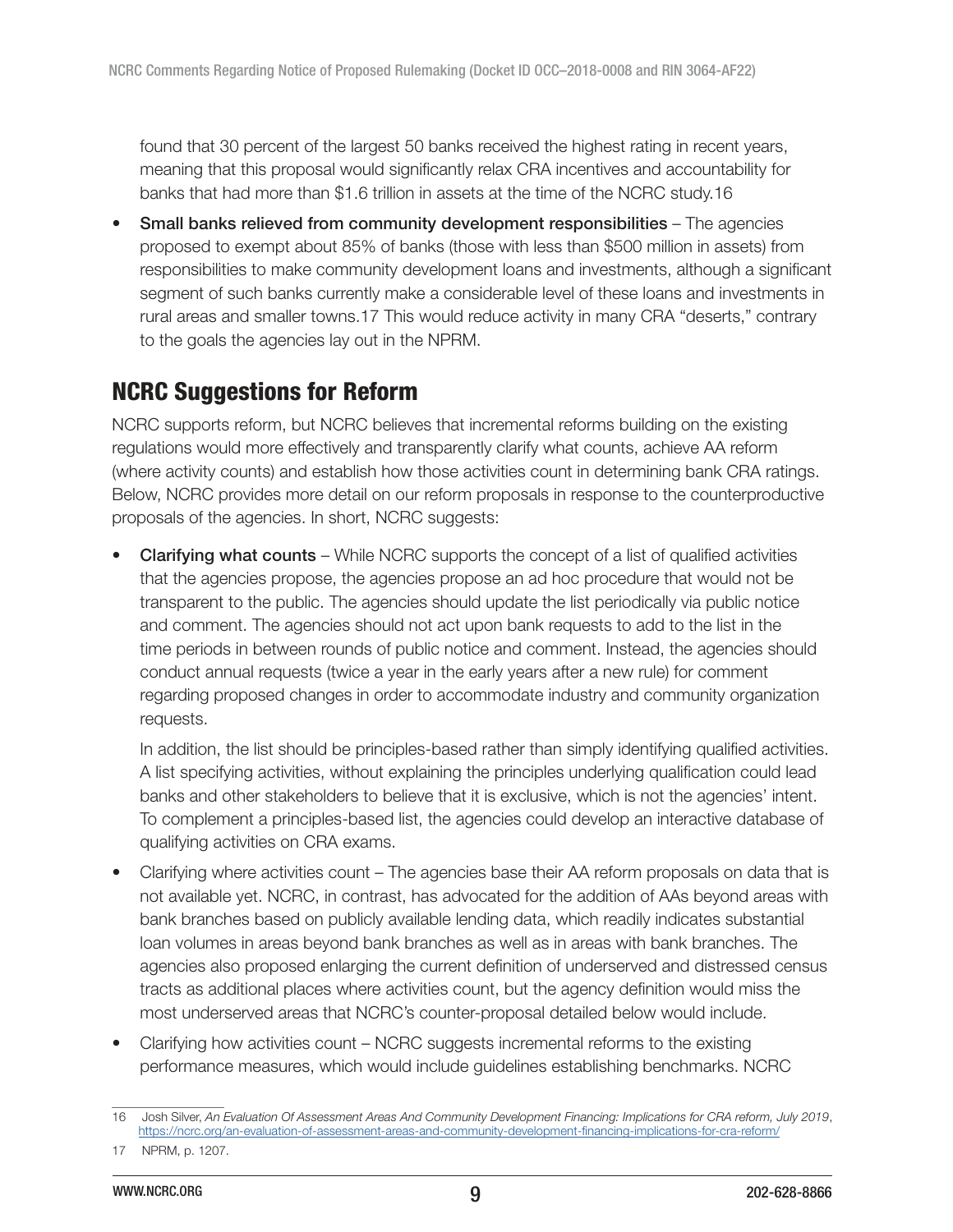<span id="page-9-0"></span>suggests that retaining the separate performance measures in the current component tests would be more effective in holding banks accountable for increasing CRA activities instead of the agencies' proposed CRA evaluation measure which would likely decrease activities most responsive to local need. The agencies currently state they do not have benchmarks for performance under the lending, investment and service tests applicable to large banks. A simpler and operationally more transparent reform would be to establish benchmarks, based on historical data, for the existing tests.

- Mandatory inclusion of affiliates The agencies did not require mandatory inclusion on exams of bank mortgage company affiliates, some of whom engaged in abusive lending during the financial crisis. This increased oversight would be more effective in enlarging the pool of safe and sound CRA loans and investments in contrast to the agencies' proposal to allow for more activities that do not significantly benefit LMI communities.
- Consideration of race and fair lending exams Fair lending exams must be made more rigorous in order to prevent discriminatory and abusive lending. In addition, the agencies must more explicitly consider race on CRA exams. Below, NCRC describes a proposal for underserved census tracts that appropriately focuses on communities of color that receive relatively few loans.
- Improvements to data collection and dissemination The agencies would require banks to collect more data on consumer lending and community development activities but would not require banks to publicly release this data on a county or census tract level, which NCRC recommends as the most effective way to hold banks accountable for serving local needs and to increase transparency regarding a bank's activities in between CRA exams.

The agencies assert that the sum of their proposals would improve the quality and consistency of publicly-available CRA performance evaluations.<sup>18</sup> On the contrary, the exams would become opaque and less effective in terms of facilitating public review and comment. In addition, the agencies assert that their proposals would facilitate more timely publication of CRA exams, but the agencies ignore the reason that some exams had not been released in a timely manner, namely that violations of fair lending and consumer protection laws during the financial crisis took a long time to resolve and delayed release of exams.<sup>19</sup> Regular and proactive enforcement of laws and regulations would be the most effective manner to improve the timeliness of CRA exam publication.

# Comment Road Map

This comment letter will address what counts, where it counts, and how it counts. Before addressing what counts, a brief legislative and regulatory history of CRA will explain how the proposed rule is contrary to the statute and is arbitrary and capricious. A lack of agency data analysis makes it impossible for the public to ascertain whether the proposed rule would increase or decrease CRA activity. After the legislative and regulatory history section, a section on what counts will emphasize that CRA must remain focused on LMI households and communities

<sup>18</sup> NPRM, p. 1207.

<sup>19</sup> Silver, An Evaluation Of Assessment Areas, and Josh Silver, The Community Reinvestment Act and Geography, NCRC, May 2017,<https://ncrc.org/the-community-reinvestment-act-and-geography/> .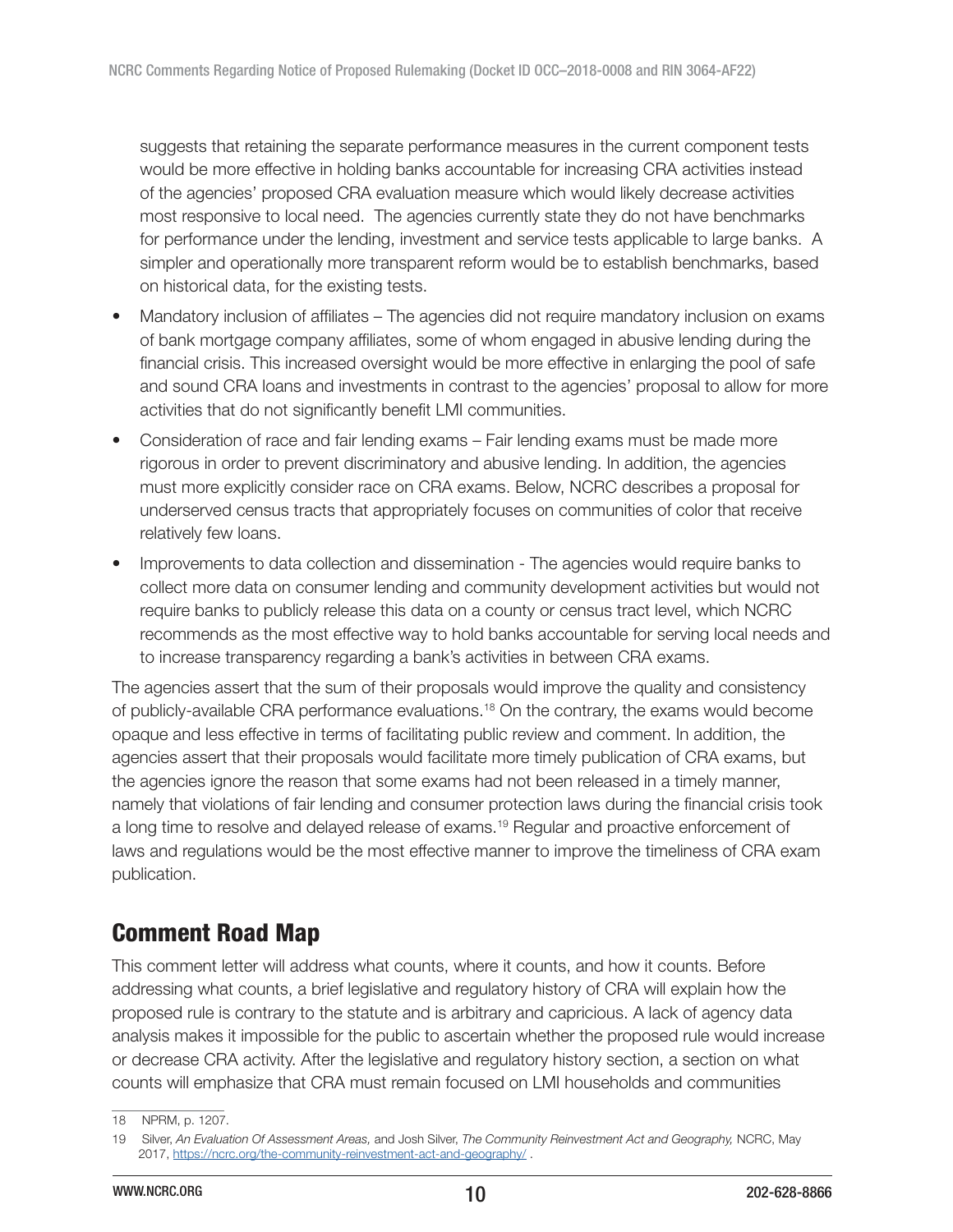<span id="page-10-0"></span>instead of the agencies' proposal to broaden activities that qualify for CRA credit, which have, at best, diffuse benefits for LMI households and communities. This is followed by a section on where it counts that will describe how the agencies' proposal to reform AAs, which are geographical areas on CRA exams, must be re-worked because it is not based on data that currently exists.

A section then discusses the agencies' misguided proposal regarding how it counts, which consists of proposed evaluation measures that would over-simplify CRA exams and render bank activities less responsive to community needs. The letter follows with a discussion of additional reforms NCRC believes would increase CRA activities by making banks more accountable to the public. Finally, the recommendations and conclusion section summarizes a series of NCRC recommendations related to what counts, where it counts, and how it counts.

# The Proposed Rule, if finalized, is Contrary to Law, Arbitrary and Capricious, and Enacted Without Proper Observance of Required **Procedure**

As an initial matter, courts are empowered to "hold unlawful and set aside agency action, findings, and conclusions found to be . . . arbitrary, capricious, an abuse of discretion, or otherwise not in accordance with law; . . . [and] without observance of procedure required by law."<sup>20</sup> The Proposed Rule, if finalized, is therefore subject to vacatur as "contrary to law" under the Administrative Procedure Act if it is inconsistent with the requirements of the CRA or any other law.

Moreover, the Proposed Rule must be set aside as arbitrary and capricious if it fails to include a rational connection between the facts found and the choice made."<sup>21</sup> It must reflect that the OCC and the FDIC examined the relevant data and articulate[d] a satisfactory explanation for its action."<sup>22</sup> The rule is subject to reversal if the agency has "relied on factors which Congress has not intended it to consider, entirely failed to consider an important aspect of the problem, offered an explanation for its decision that runs counter to the evidence before the agency, or is so implausible that it could not be ascribed to a difference in view or the product of agency expertise."<sup>23</sup>

Where an agency deviates from its existing policy, it "must ordinarily display awareness that it is changing position," and must "provide a more detailed justification" when its new policy rests upon contradictory factual findings or its prior policy has engendered serious reliance interests. $^{24}$ And the rule must be set aside where the agency provides "an explanation for [its] action that is incongruent with what the record reveals about the agency's priorities and decision making process."<sup>25</sup>

22 Ibid.

<sup>20 5</sup> U.S.C. § 706(2)(A) & (D).

<sup>21</sup> Motor Vehicle Mfrs. Ass'n v. State Farm Mut. Auto. Ins. Co., 463 U.S. 29, 43 (1983).

<sup>23</sup> State Farm, 463 U.S. 29, 43 (1983).

<sup>24</sup> FCC v. Fox Television Stations, 556 U.S. 502, 515 (2009).

<sup>25</sup> Department of Commerce v. New York, 139 S. Ct. 2551, 2575 (2019).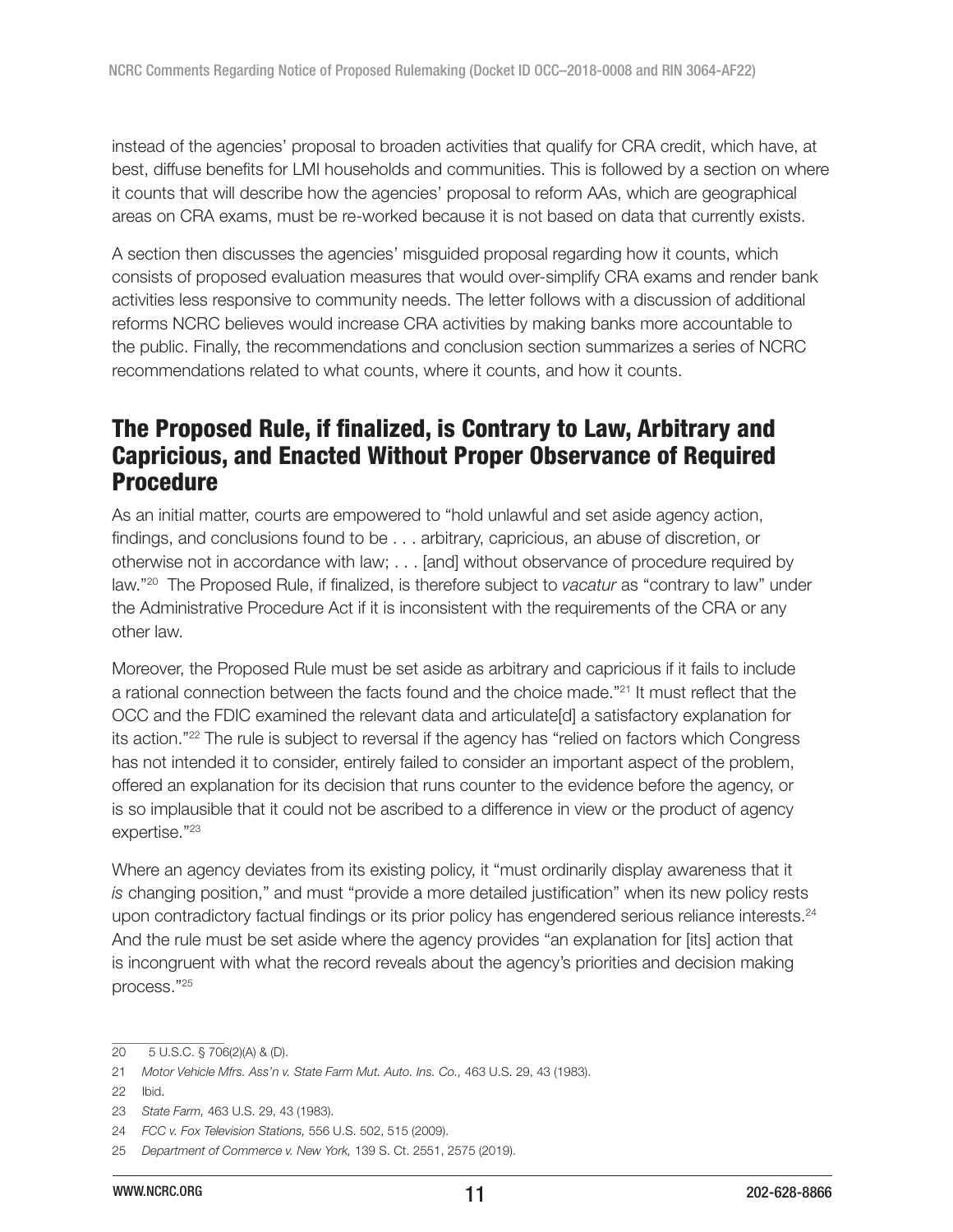<span id="page-11-0"></span>For the reasons described herein and throughout this comment, the Proposed Rule would be contrary to the text, history, structure, and purpose of the CRA and therefore would be subject to vacatur if finalized. Moreover, the Proposed Rule, if finalized, would likely also be arbitrary and capricious as it is not supported by available data and fails entirely to consider critical aspects of the needs of the communities that the CRA was enacted to serve.

#### The Proposed Rule's evaluation measure is inconsistent with CRA

The CRA requires Federal financial supervisory agencies to "assess the institution's record of meeting the credit needs of its entire community" and "to encourage such institutions to help meet the credit needs of the local communities in which they are chartered" in a CRA examination.<sup>26</sup> Further, the CRA provides that the "regulated financial institutions have continuing and affirmative obligation[s] to help meet the credit needs of the local communities in which they are chartered."<sup>27</sup> Finally, CRA written evaluations are required to "state the appropriate Federal financial supervisory agency's conclusions for each assessment factor identified in the regulations prescribed by the Federal financial supervisory agencies to implement this chapter [and] discuss the facts and data supporting such conclusions."<sup>28</sup>

The proposal seeks to establish an "objective" method to measure CRA performance review. At the core of this review is the evaluation measure, which is inconsistent with the CRA's requirements for evaluation.

#### The proposal is contrary to the statutory requirement that an evaluation shall assess a bank's record of meeting the needs of the "entire community."

Rather than evaluating a bank based on its record of meeting the needs of the "entire community,"<sup>29</sup> the proposed CRA evaluation measure would establish a "presumptive rating" based on serving only a subset of the community. To receive a bank level rating of Satisfactory or Outstanding, a bank would only need to achieve a Satisfactory or Outstanding rating in a "significant portion" — defined as more than 50 percent<sup>30</sup> — of its assessment areas.<sup>31</sup> Rather than accounting for the bank's entire performance across its entire community, as the CRA requires, the proposal would award a passing CRA rating even if a bank receives a failing grade in up to half of its assessment areas. Adopting the proposal would contradict the requirement that the agencies consider performance in the "entire community."

Indeed, during the passage of the CRA, Congress expressly considered and rejected legislative text that would privilege only a portion of a bank's footprint. The first draft of the CRA legislation contained specific requirements to serve primary service areas. The primary service area was defined as a compact area covering branches from which a bank expected to obtain more than one-half of

<sup>26 12</sup> U.S.C. § 2903(a)(1); 12 U.S.C. § 2901(b).

<sup>27 12</sup> U.S.C. § 2901(a)(3).

<sup>28 12</sup> U.S.C. § 2906.

<sup>29 12</sup> U.S.C. § 2903(a)(1).

<sup>30</sup> As discussed more below in response to question 17, the Proposed Rule seeks comment on whether "another threshold, such as 80 percent, be used" to define "significant portion." 85 Fed. Reg. 1226. An 80 percent threshold would similarly fail to account for a bank's "entire community." 12 U.S.C. § 2903(a)(1).

<sup>31 85</sup> Fed. Reg. 1217, 1218.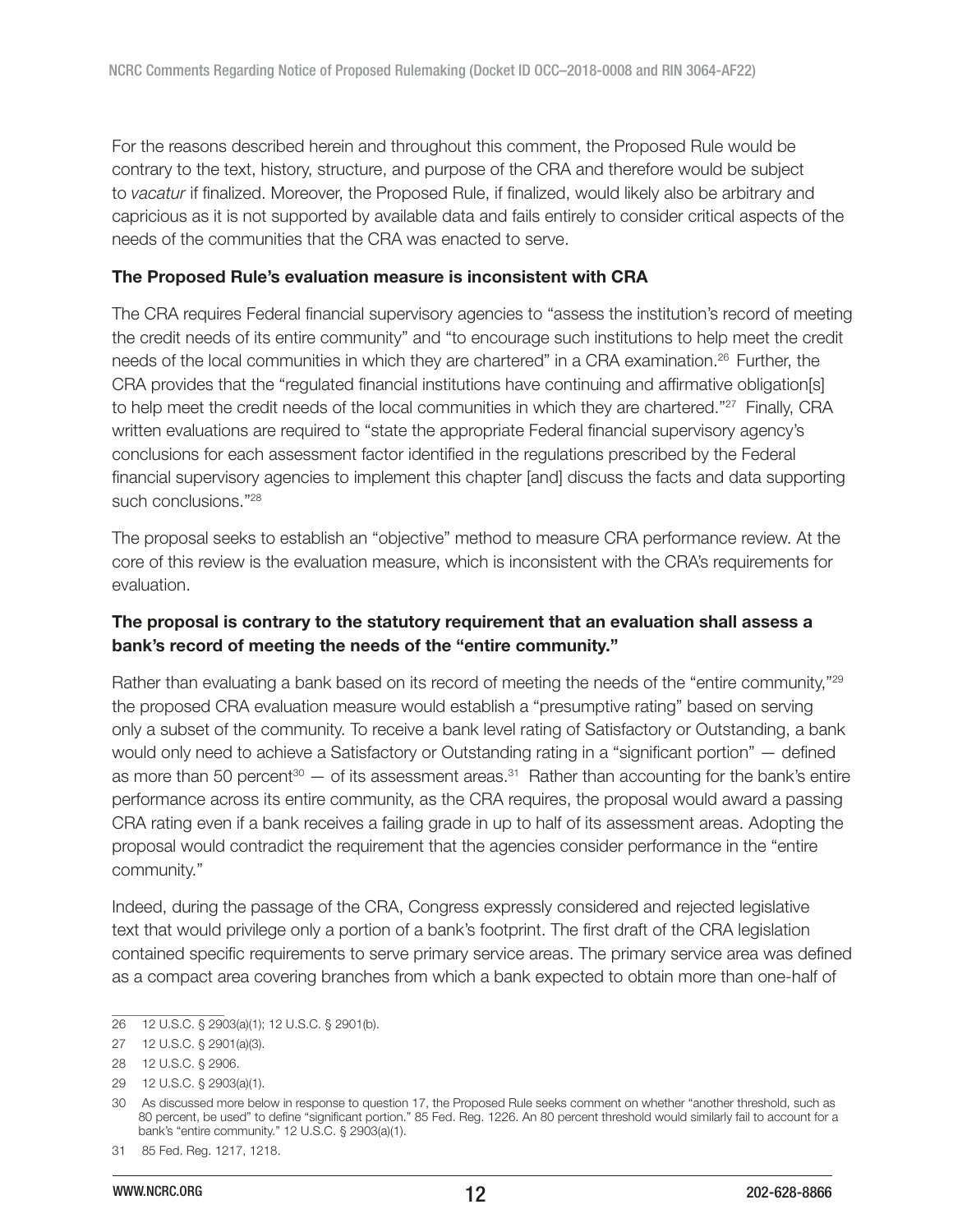<span id="page-12-0"></span>its deposit customers.<sup>32</sup> Then, when a bank applied to merge or open a branch, it would have been required to indicate what proportion of customer deposits would be reinvested in primary service areas.<sup>33</sup> Some Senators and bank representatives criticized this provision as cumbersome and bureaucratic.<sup>34</sup> They also stated that it would prevent banks from addressing other unmet needs in other areas including rural communities (that presumably would have lower levels of deposits). In response, Senator Proxmire, who spearheaded the legislation, re-worked the legislation and introduced it without this provision. Instead, agencies were required to examine banks and rate them based on how well they met credit needs of their entire communities.

#### The proposed evaluation measure is not tailored to the "credit needs of the local communities"

The Proposed Rule seeks to establish a primarily dollar-based ratio metric to determine a CRA rating – an approach that Congress rejected when it enacted CRA, and for good reason. The proposed evaluation measure sets specific ratios of CRA activity to deposits that would correspond to CRA ratings at either the bank or assessment area level.<sup>35</sup> The shift to dollar value would not account for local needs, such as small-dollar home and small business lending necessary in many communities, and would instead motivate banks to focus on large-scale financing, which is easier to accomplish with fewer individual investments or loans. Establishing a one-size-fits-all dollar-based metric would override the credit needs of local communities contrary to the CRA and would not account for the individual and unique "credit needs of the local communities in which [banks] are chartered."<sup>36</sup>

During the hearings preceding passage of the CRA in 1977, bank and community witnesses spoke against a ratio-based framework to evaluate and assess a bank's overall performance because it would not be reflective of market conditions or representative of needs of local communities.<sup>37</sup> Witnesses stated that a ratio for a bank's primary service area could not accurately assess whether banks were meeting needs in other areas, including rural areas. Moreover, the ratio could not take into account shifts in demand for loans. Instead of the ratio, witnesses made recommendations to expand the use of multiple measures including reviewing the types of loans made and whether borrowers inside and outside bank service areas were being served so that the governing federal

36 12 U.S.C. § 2901(a)(3), (b).

<sup>32</sup> Banking Committee Hearings on S. 406, March 1977, page 6.

<sup>33</sup> Banking Committee Hearings on S. 406, March 1977, page 7

<sup>34</sup> Banking Committee Hearings on S. 406, March 1977, Testimony of the American Bankers Association, p. 315 and Senator Garn, page 324.

<sup>35 85</sup> Fed. Reg. 1218.

<sup>37</sup> In the Banking Committee Hearings in March of 1977, a loan-to-deposit evaluation was considered but critiqued by lenders who felt this would not be the best way to evaluate whether a bank is meeting the credit needs of the community. Banks feared that for a given level of deposits, there might not be a proportionate loan demand by credit worthy borrowers. Thus banks, which would be unable to predict future market needs, could establish branches in areas where there was not a loan-to-deposit ratio deemed acceptable by the regulatory agencies. In an effort to meet their CRA requirements, these banks may then make loans that were not in accord with safe and sound lending policies; this could lead to necessary government bank bailouts. Hearings Before the Committee on Banking, Housing, and Urban Affairs, U.S. Senate 95-1 (March 23, 24, and 25, 1977) at 151-52.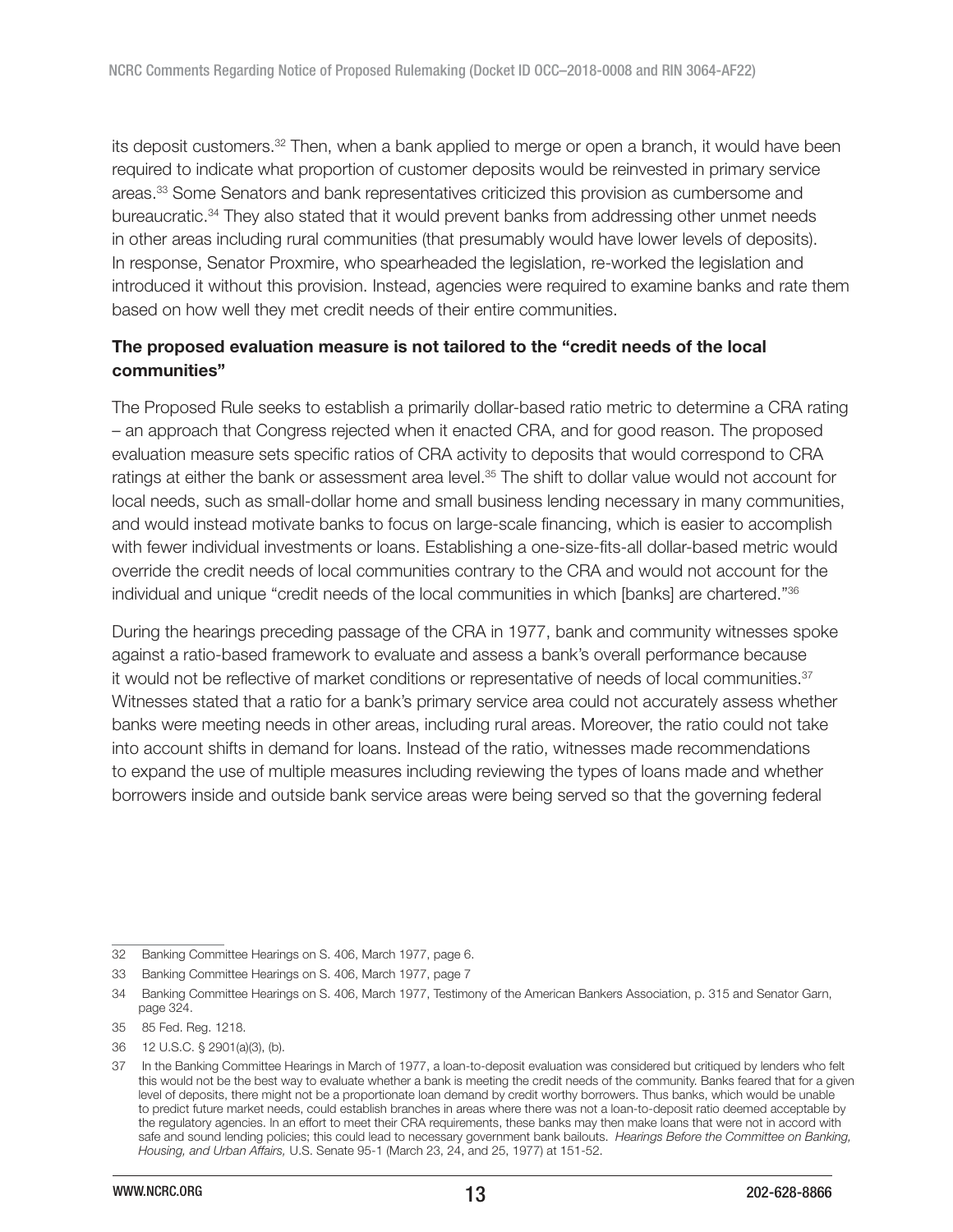<span id="page-13-0"></span>banking regulatory agency could decide if credit needs have been met.<sup>38</sup>

The proposed approach was again rejected during the passage of the CRA when Senator Proxmire and congressional witnesses opposed such a regime for just these reasons. Senator Proxmire expressly stated in his opening statement at the Community Credit Needs Hearing on March 23, 1977, that the CRA "does not provide for credit allocation. To criticize reinvestment incentives as a form of credit allocation is disingenuous. It would not allocate credit, nor would it require any fixed ratio of deposits to loans. But it would provide that a bank charter is indeed a franchise to serve local convenience and needs, including credit needs."<sup>39</sup>

Until the present proposal, the agencies have acted consistently with Congress's clear intent in rejecting a ratio-based approach. Accordingly, when the OCC and FDIC revised their CRA regulations in 1995, they rejected a strict loan-to-deposit ratio test for small banks in favor of multiple metrics to rate an institution's qualifying activity level.<sup>40</sup> The Proposed Rule effectively implements an evaluation method that the CRA itself rejects.

#### A presumptive, dollar-based evaluation focused on a portion of assessment areas would rewrite the CRA's statutorily required written evaluation procedure

Reducing a CRA examination to a dollar-based and presumptive evaluation measure that turns on only half of the assessment areas would contradict longstanding agency interpretation of and practice under the CRA's written evaluations requirement. The CRA requires each written evaluation to "state the appropriate Federal financial supervisory agency's conclusions for each assessment factor identified in the regulations prescribed by the Federal financial supervisory agencies to implement this chapter [and] discuss the facts and data supporting such conclusions."<sup>41</sup> The longstanding interpretation of these required procedures, embodied by agency practice, follows the holistic character of evaluation as intended under the CRA.

The proposal undermines the requirement that evaluations "state . . . conclusions for each assessment factor [and] discuss the facts and data supporting such conclusions."<sup>42</sup> The

<sup>38</sup> In making his statements before the Committee on Banking, Housing, and Urban Affairs, Henry Schechter, Director of the Department of Urban Affairs, AFL-CIO, suggested that to determine if banks have met the credit needs of their communities, the use of a single metric ratio would not be detailed enough to allow the regulatory agency to decide if credit needs have been met. Therefore, the regulatory agency should consider adopting a plan that uses more than one ratio to make this determination. The AFL-CIO supported the CRA legislation but not the use of a determinative one ratio. Ibid at 151. Also, A.A. Milligan, testifying on behalf of the American Bankers Association, seconded the concerns of the Federal Reserve Chairman Burns about inadvertently restricting lending from where it was needed most. Mr. Milligan stated: "Banks in urban areas such as Milwaukee, Chicago, or Minneapolis, that are providing the necessary funds for rural community development in Wisconsin would not be considered to be meeting the needs of their own communities. They would be labeled derelict in their responsibilities to their own communities even if their communities had no current need," Ibid at 315. See more analysis of the CRA hearings at https://ncrc.org/the-purposeand-design-of-the-community-reinvestment-act-cra-an-examination-of-the-1977-hearings-and-passage-of-the-cra/

<sup>39</sup> Ibid at 2.

<sup>40 60</sup> Fed. Reg. I (1995), 22168. "Performance criteria. The 1994 proposal provided that to determine whether a small institution's CRA record is satisfactory, the agencies would consider the institution's loan-to-deposit ratio, adjusted for seasonal variation and, as appropriate, other lending-related activities, such as loan originations for sale to the secondary markets, community development loans, or qualified investments. This provision of the 1994 proposal responded to concerns following the 1993 proposal that institutions that package and sell their loans would be disadvantaged when compared to portfolio lenders by a strict loan-to-deposit ratio test. This provision of the 1994 proposal was retained in the final rule. Evaluations would also take into account the institution's size, financial condition, and the credit needs of its assessment area. The final rule also required consideration of the proportion of the institution's total lending made to borrowers in its assessment area. The agencies would take into account local lending and investment opportunities in assessing this criterion."

<sup>41 12</sup> U.S.C. § 2906.

<sup>42 12</sup> U.S.C. § 2906.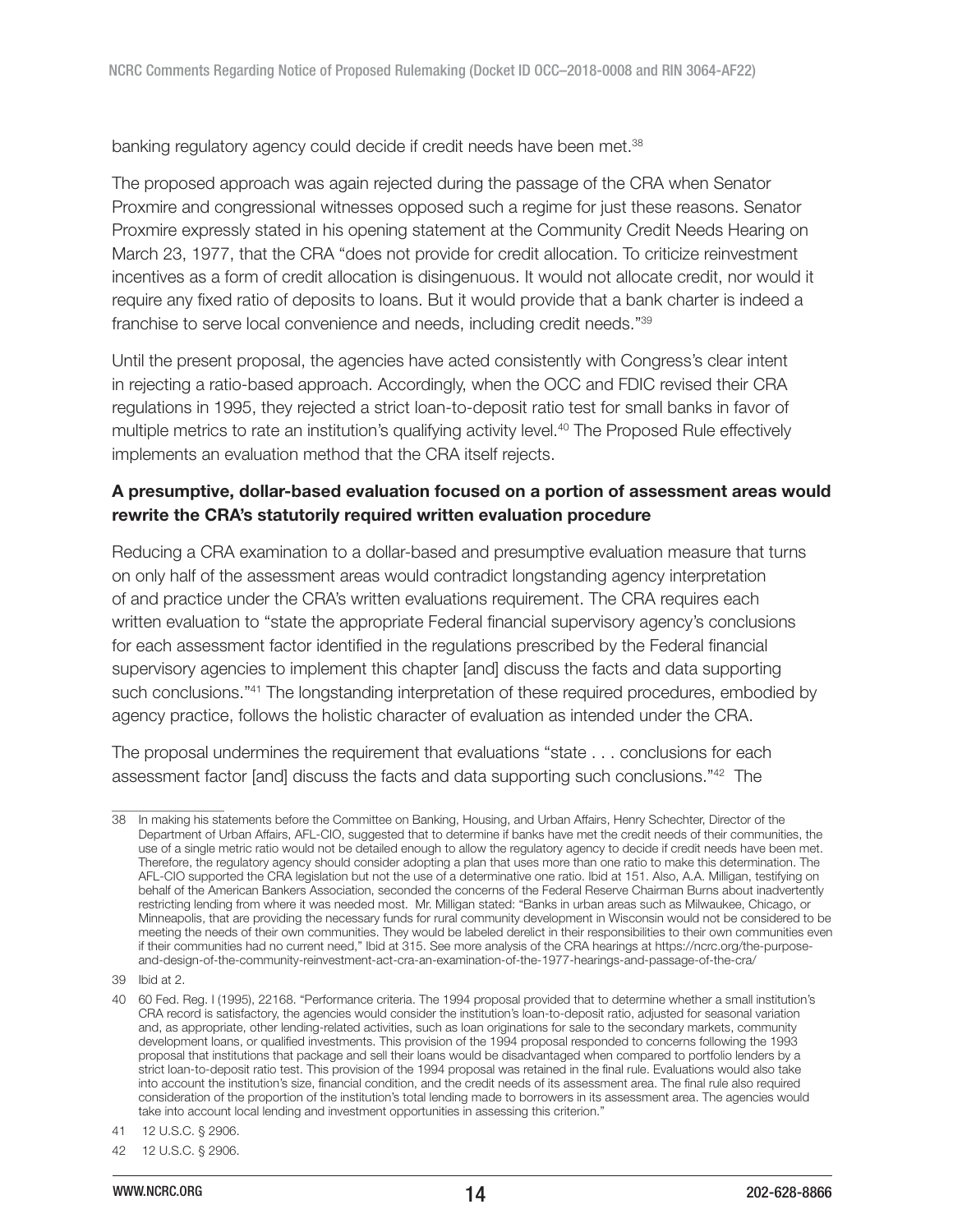<span id="page-14-0"></span>statute places no restrictions on an examiner's ability to consider facts and data supporting her conclusions other than that the conclusions be linked to regulatory assessments factors. This approach has provided examiners with the flexibility to capture market trends or shifts within any community. In contrast, the proposed evaluation measure would create a uniform, restricted, and narrow set of criteria across banks, excluding and devaluing facts and data that have appropriately carried greater weight when examiners state their conclusions for each assessment factor and ultimately decide upon final ratings. This new approach would be contrary to the holistic consideration required by statute, which has been endorsed by the agencies for decades, and which is necessary to effectuate the CRA's objective.

#### The agencies should make available for public comment the data and analysis that are the basis for the proposal and extend the comment period

The Administrative Procedure Act requires that the agencies "give interested persons an opportunity to participate in the rule making" and justify its decision with reference to the "whole record."<sup>43</sup> These requirements include providing the public a meaningful opportunity to comment upon the whole set of data and analysis that serve as the basis for the proposed regulations. As detailed below, the agencies have failed on numerous occasions to provide the data and analysis upon which they relied. The agencies should make the data public and extend the comment period to provide a sufficient opportunity for public participation, particularly given the complexity and importance of the proposed changes to fundamental aspects of the CRA regime.

## The agencies fail to explain how they arrived at the proposed evaluation measure benchmarks and other important thresholds

Even if the evaluation measure were consistent with the CRA, the agencies have not offered evidence that the proposed CRA evaluation measure would continue to protect the interests of LMI neighborhoods at the current level. In fact, the agencies developed empirical benchmarks for the CRA evaluation measure that would correspond to various ratings without showing via data analysis whether or how these benchmarks would increase CRA-related lending, investing, and services and would thus benefit LMI communities and individuals.

The NPRM also proposes numerical thresholds for the retail lending distribution test and for a minimum community development finance level that is simply described without any justification via data analysis. The public has no way to determine or render judgments regarding whether these proposed thresholds would result in more loans and investments for LMI households and communities.

The agencies used various data sources to derive their empirical benchmarks for their proposed CRA evaluation measure, the thresholds for the proposed retail lending test, and the proposed assessment area procedures. However, the agencies suggested that they did not have full confidence in the current data and that they would issue a request for information (RFI) that would ask banks to voluntarily submit more data that the agencies would use in refining their empirical benchmarks, thresholds, and assessment area procedures before issuing their final rule.<sup>44</sup>

<sup>43 5</sup> U.S.C. § 553(c), 706.

<sup>44</sup> NPRM, p. 1222.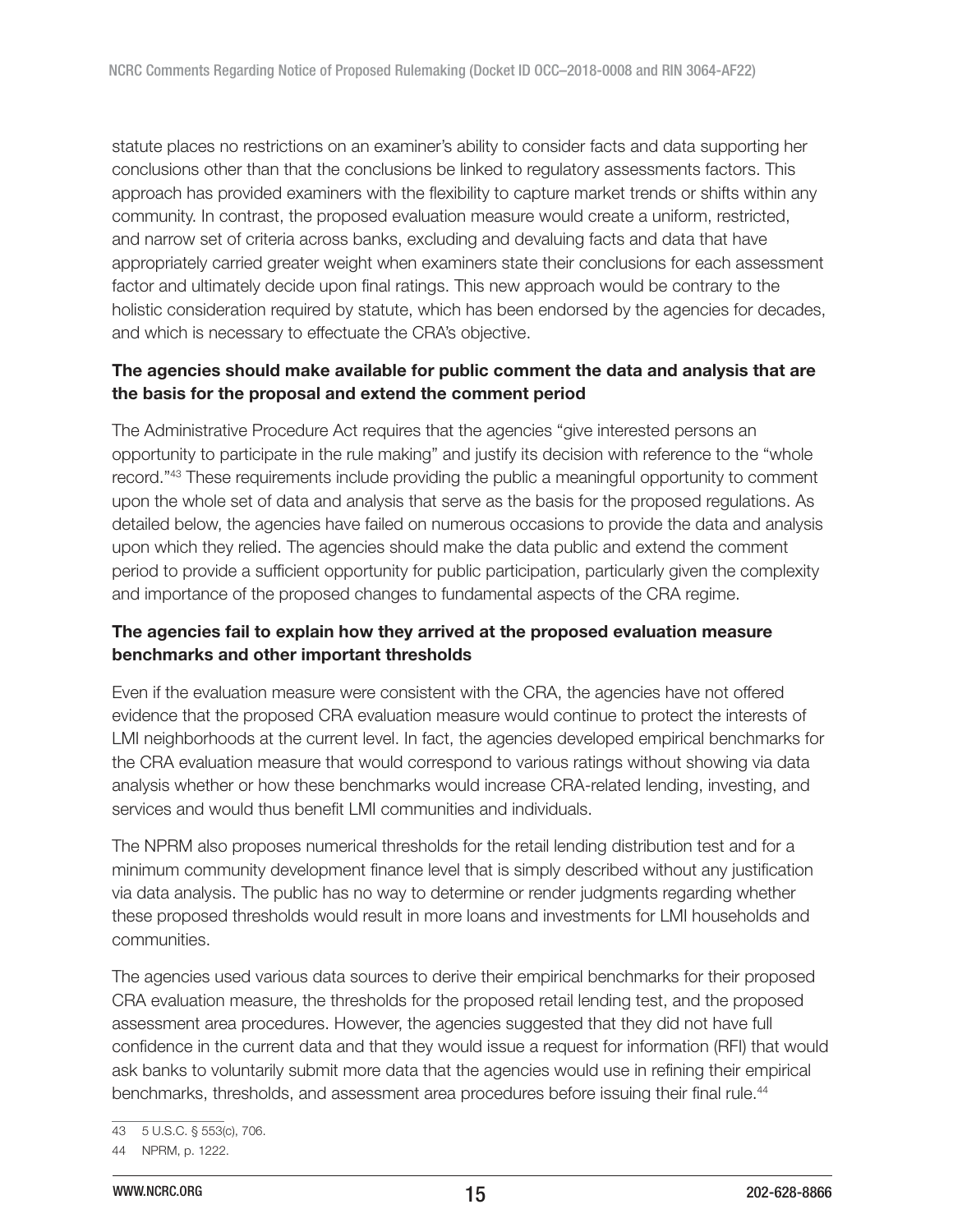#### <span id="page-15-0"></span>Data requested by the agencies from banks has not been disclosed to the public and therefore frustrates the public's ability to evaluate the Proposed Rule

On January 10, the OCC issued an RFI that asked how the proposed rule should be revised "to ensure that the final rule better achieves the statute's purpose in encouraging banks to help serve their communities."<sup>45</sup> The RFI asked for a considerable amount of data that would pertain to the formulation of the final rule including deposits and data on CRA qualifying activities such as retail lending and community development financing. The due date for banks to submit this data is March 10, one day after the original deadline for public comments on the NPRM. The data from the RFI has still not been made publicly available.<sup>46</sup>

Thus, the agencies now have the data requested by the RFI to refine their proposal but the public lacks access to the data when responding to the NPRM by the due date of April 8. The public is not able to engage in their own analysis of the data submitted in response to the RFI and does not know how the agencies used the data to alter their proposal.

In addition, it seems clear that the agencies did not understand the impacts of their proposal when they issued the NPRM. Writing about the impact on smaller banks, the FDIC stated:

If the proposed general performance standards are more stringent for some institutions than the current parameters, the proposed rule could pose costs for covered institutions by potentially reducing their CRA examination rating. If the proposed general performance standards are less stringent for some institutions than the current parameters, the proposed rule could benefit covered institutions by potentially increasing their CRA examination rating. It is difficult to accurately quantify these aspects of the proposed rule with the information currently available [bold added] to the FDIC.<sup>47</sup>

This astonishing admission indicates that the agencies do not have a clear sense of whether their proposal would further inflate ratings, thereby leading to stagnant or decreasing levels of loans and investments for LMI communities. Recently, the FDIC inspector general found in a report that the FDIC has not engaged in sufficient cost-benefit analysis of proposed rules.<sup>48</sup> These admonitions would seem to apply to the NPRM that does not sufficiently describe costs, such as possible reductions in bank CRA activity.

#### The comment period is insufficient to provide the public an opportunity to participate

Because of the lack of public data, the comment period has deprived the public of "an opportunity to participate in the rule making."<sup>49</sup> This rulemaking therefore violates the objectives of the APA

<sup>45</sup> Federal Register, Vol. 85, No. 7, Friday, January 10, 2020, Proposed Rules, p. 1286.

<sup>46</sup> While the OCC promised banks confidentiality for their specific data, data aggregations could be made publicly available.

<sup>47</sup> NPRM, p. 1237.

<sup>48</sup> Only 15 of 40 recent rules during 2016 through 2018 had cost-benefit analysis. Moreover, the agency did not engage its economists early in the rulemaking process in order to promote rigor in cost-benefit analysis. An article about the report stated, "The FDIC was also hit for not requiring its chief economist to review cost-benefit analyses before publication to ensure "accurate, sufficient, logical, unbiased" and data-based conclusions." Brendan Pederson, FDIC not consistent in assessing impact of rules: Watchdog, American Banker, February 5, 2020, [https://www.americanbanker.com/news/fdic-not-consistent-in-assessing-impact-of-rules-watchdog;](https://www.americanbanker.com/news/fdic-not-consistent-in-assessing-impact-of-rules-watchdog) See also, FDIC Office of Inspector General, Cost Benefit Analysis Process for Rulemaking, February 2020, [https://www.fdicoig.gov/sites/](https://www.fdicoig.gov/sites/default/files/publications/20-003EVAL.pdf) [default/files/publications/20-003EVAL.pdf](https://www.fdicoig.gov/sites/default/files/publications/20-003EVAL.pdf)

<sup>49 5</sup> U.S.C. § 553(c).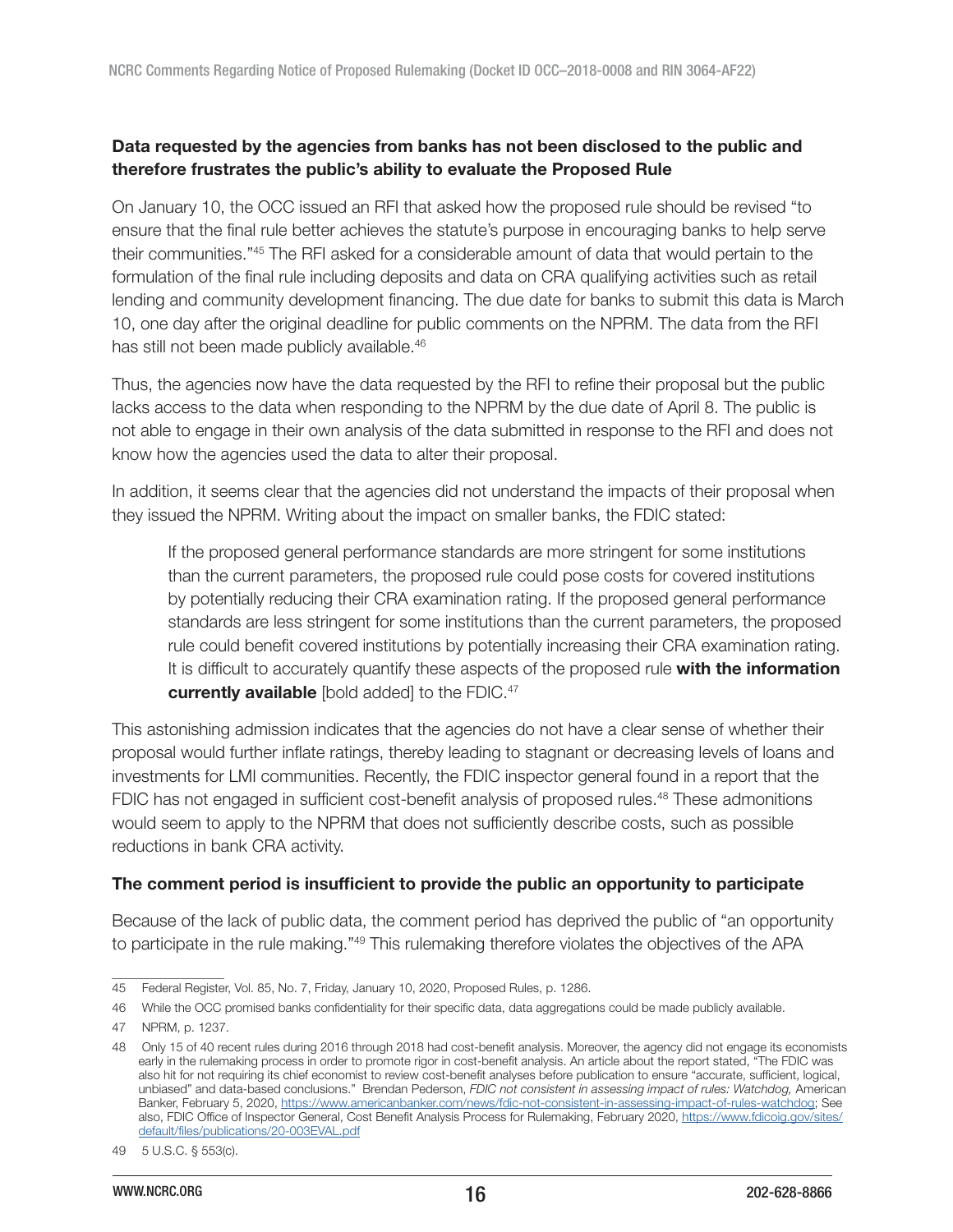<span id="page-16-0"></span>to inform fully federal agencies of the impacts of proposed rules by providing the public with meaningful opportunities to comment. A recent Congressional Research Service report on the APA states that the APA requires a "meaningful opportunity for public comment." The report states, "although the APA sets the minimum degree of public participation the agency must permit, the legislative history of the APA suggests that matters of great importance, or those where the public submission of facts will be either useful to the agency or a protection to the public, should naturally be accorded more elaborate public procedures."<sup>50</sup>

The agencies' changes are complex, transformative, and not supported by a transparent analysis of data for estimating impacts of the changes on LMI families and communities. The comment period should be extended for a period of time after FDIC and OCC release the underlying data in order to permit meaningful public consideration and input, as the APA requires. Alternatively, if the agencies believe that the data gathered by the RFI necessitates changes in their proposal, they need to issue a new NPRM with their changes supported by transparent data analysis.

#### OCC is interfering in the rulemaking process in a manner designed to influence public comments.

The OCC has undertaken an aggressive campaign during the public comment period to influence public comments. Elements of the campaign include calling community-based organizations and banks, publishing fact sheets, and OCC senior staff improperly appearing in marketing videos produced by stakeholders.

In mid-January, NCRC member organizations informed NCRC that OCC staff had contacted organizations that indicated a support for a NCRC letter asking the FDIC board not to join the OCC in the current rulemaking.<sup>51</sup> Some 500 organizations signed onto this letter. NCRC staff received more than 30 emails from concerned NCRC member organizations. These emails included repeated requests by OCC staff for discussions over the phone and asked the community organizations to respond in a few days. The emails also touted the benefits of the NPRM to the mission of the community organizations such as increasing minority homeownership.

This type of correspondence is unusual and uncomfortable for a number of community-based organizations that are not accustomed to the regulatory comment process. Since our inception in 1990, NCRC has not encountered regulatory staff contacting organizations that had indicated opposition to a proposed rule change in a systematic manner during an open rulemaking in an effort to influence comments. Instead, the customary practice is for regulatory staff to respond to technical questions from the public in an impartial and informational manner.

<sup>50</sup> Todd Garvey, A Brief Overview of Rulemaking and Judicial Review, Congressional Research Service, March 2017, p. 2, https://fas. org/sgp/crs/misc/R41546.pdf

<sup>51</sup> The NCRC letter can be found here: NCRC, More Than 500 Community Organizations Urge FDIC To Not Join Flawed Notice Of Proposed Rulemaking For Community Reinvestment Act, December 11, 2019, [https://ncrc.org/more-than-500-community](https://ncrc.org/more-than-500-community-organizations-urge-fdic-to-not-join-flawed-notice-of-proposed-rulemaking-for-community-reinvestment-act/)[organizations-urge-fdic-to-not-join-flawed-notice-of-proposed-rulemaking-for-community-reinvestment-act/](https://ncrc.org/more-than-500-community-organizations-urge-fdic-to-not-join-flawed-notice-of-proposed-rulemaking-for-community-reinvestment-act/)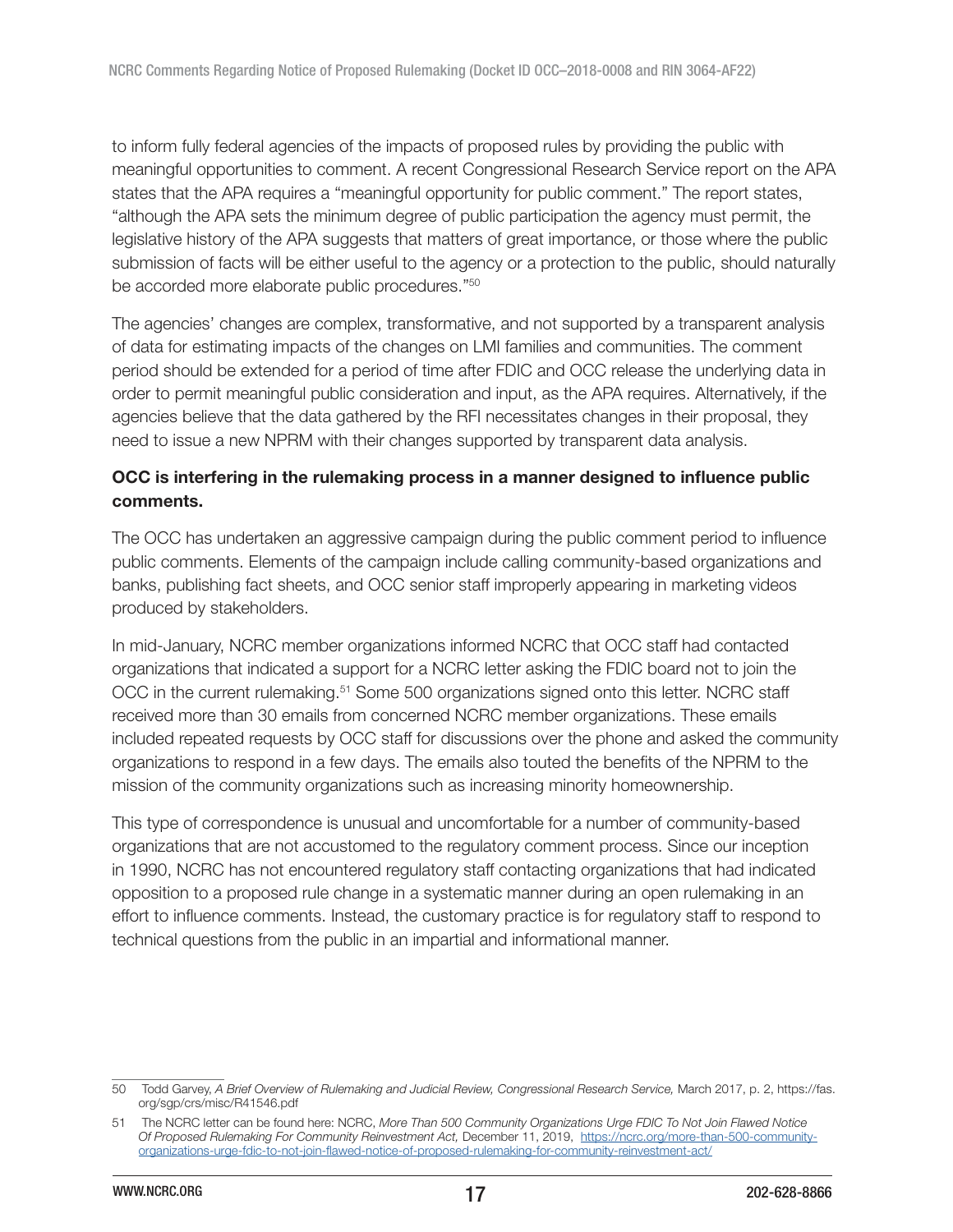<span id="page-17-0"></span>We also note that the OCC has been contacting banks and seeking to influence their views of the NPRM. This concerted activity has been documented in news reports.<sup>52</sup>

The OCC has also been circulating fact sheets about the proposal that depict it in a favorable light, using descriptions like "clarifying what counts" and "measuring CRA performance more objectively." Towards the end of the document emailed to stakeholders, a matrix appears with symbols like question marks depicting the current rules and check marks depicting the proposal that conveys a sense of increased clarity and contentedness as a result of the proposal.<sup>53</sup> In addition, the Comptroller and senior OCC staff appear with a stakeholder in a video in which "misperceptions" of the proposed rule are discussed.<sup>54</sup>

# What Counts – Agencies are Proposing to Dramatically Shift Focus away from LMI Communities

The CRA permits the agencies to promulgate "[r]egulations to carry out the purposes of" the Community Reinvestment Act,<sup>55</sup> that is, to combat redlining and systematic discrimination against LMI communities and communities of color. Indeed, it is the congressionally stated "purpose of this chapter to require each appropriate Federal financial supervisory agency to use its authority when examining financial institutions, to encourage such institutions to help meet the credit needs of the local communities."<sup>56</sup> Similarly, the agencies are required to "assess the institution's record of meeting the credit needs of its entire community, including low- and moderate-income neighborhoods."<sup>57</sup>

Because of decades of public and private sector discrimination, lending markets in many LMI communities were not functioning. Banks were not familiar with the creditworthiness of borrowers, the quality of the housing stock, or the viability of small businesses in these communities. To overcome the market failures caused by discrimination, CRA imposed an affirmative obligation on all banks to serve LMI communities. By requiring banks to seek out business in LMI communities, CRA sought to break down barriers to information that contributed to a scarcity of lending. All banks were required to learn about and collect information about LMI communities so that they could make safe and sound loans. As a result of this affirmative obligation, Federal Reserve research has concluded that CRA increased home lending by about 20 percent in LMI census tracts and also increased small business lending.<sup>58</sup> As explained in detail below, the proposed regulations deviate from this purpose because

<sup>52</sup> Relatedly, we reiterate our concern, previously expressed in a letter from our outside counsel, that OCC has failed to include detailed summaries of all conversations it has had with industry stakeholders. See Letter for Joseph M. Otting from Nitin Shah & Jeffrey Dubner, Democracy Forward Foundation, March 17, 2020 (submitted to public docket). Without detailed descriptions of these calls in the record, the public is unable to review the entire basis for the agency›s proposed rule and meaningfully evaluate and respond to the proposal.

<sup>53</sup> OCC, Summary of Proposal to Modernize Community Reinvestment Act Rules [https://www.occ.gov/topics/consumers-and](https://www.occ.gov/topics/consumers-and-communities/cra/summary-of-cra-proposed-rule.pdf)[communities/cra/summary-of-cra-proposed-rule.pdf](https://www.occ.gov/topics/consumers-and-communities/cra/summary-of-cra-proposed-rule.pdf). The version of the document on OCC's website does not include the matrix.

<sup>54</sup> See two videos: the first one is produced by the OCC and the second one by John Hope Bryant interviewing senior OCC staff: [https://](https://www.youtube.com/watch?v=rdEclUWxbpw) [www.youtube.com/watch?v=rdEclUWxbpw](https://www.youtube.com/watch?v=rdEclUWxbpw) and [https://www.youtube.com/watch?v=JXl57u8sK3k&t=552s.](https://www.youtube.com/watch?v=JXl57u8sK3k&t=552s)

<sup>55 12</sup> U.S.C. § 2905.

<sup>56 12</sup> U.S.C. § 2901(b).

<sup>57</sup> Id. § 2903(a)(1).

<sup>58</sup> Lei Ding and Leonard Nakamura, Don't Know What You Got Till It's Gone: The Effects of the Community Reinvestment Act (CRA) on Mortgage Lending in the Philadelphia Market, Working Paper No. 17-15, June 19, 2017, [https://www.philadelphiafed.org/-/media/](https://www.philadelphiafed.org/-/media/research-and-data/publications/working-papers/2017/wp17-15.pdf) [research-and-data/publications/working-papers/2017/wp17-15.pdf](https://www.philadelphiafed.org/-/media/research-and-data/publications/working-papers/2017/wp17-15.pdf) and Lei Ding, Raphael Bostic, and Hyojung Lee, Effects of the CRA on Small Business Lending, Federal Reserve Bank of Philadelphia, WP 18-27, December 2018, [https://www.philadelphiafed.](https://www.philadelphiafed.org/-/media/research-and-data/publications/working-papers/2018/wp18-27.pdf) [org/-/media/research-and-data/publications/working-papers/2018/wp18-27.pdf](https://www.philadelphiafed.org/-/media/research-and-data/publications/working-papers/2018/wp18-27.pdf).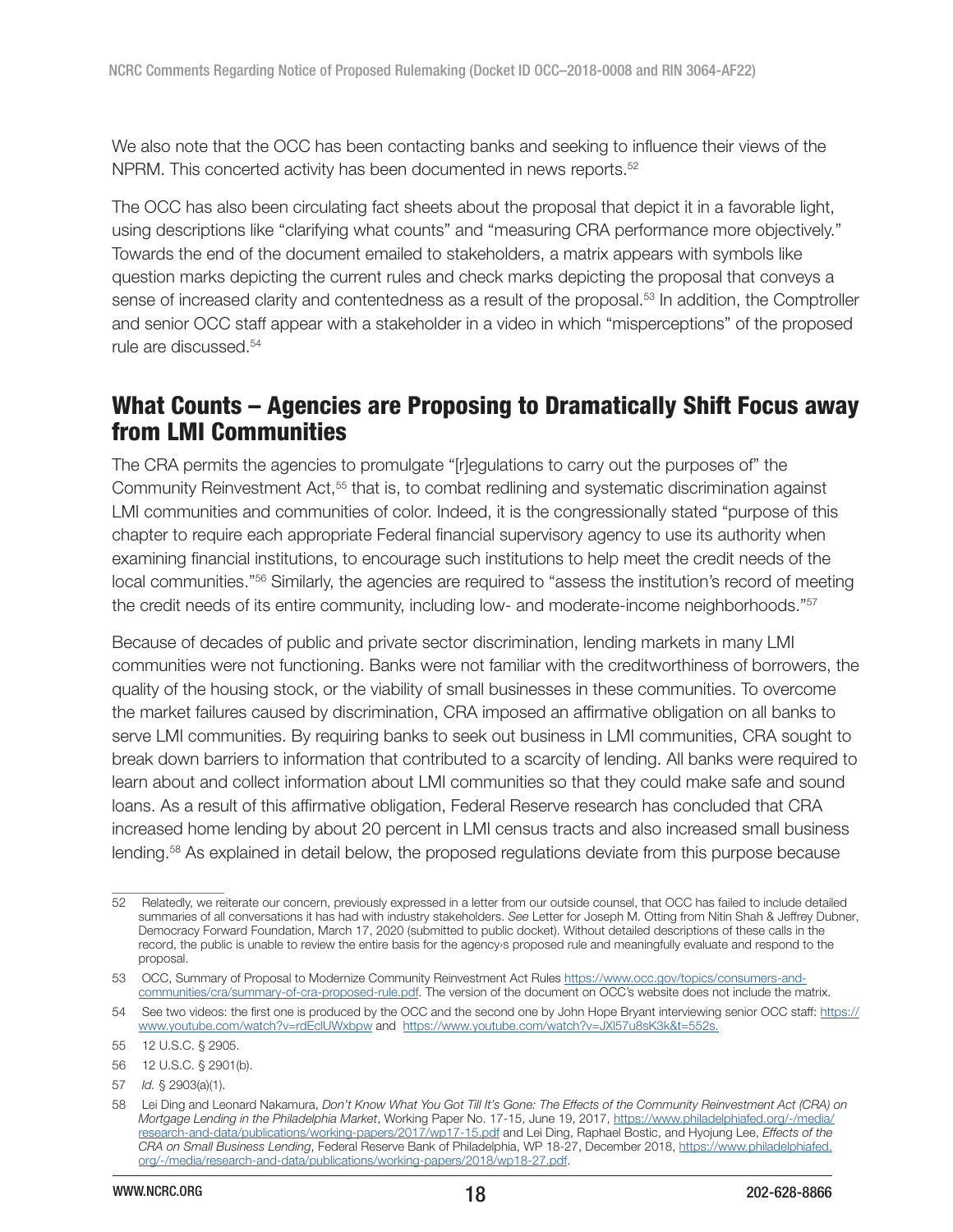<span id="page-18-0"></span>they provide CRA credit for activities that do not meet the "needs" of the local communities which are the subject of the CRA: LMI communities and communities of color.

#### Agency and industry proposals to diminish CRA examination and focus on LMI communities and people would dilute CRA's effect and undermine its purpose

The proposed rule would contravene the CRA's text and purpose by crediting non-LMI activities or general community building activities that benefit middle- and even upper-income communities, but may have some partial or theoretical benefit for LMI communities. This change would be inconsistent with the purpose of the Act and the economic rationales underpinning it.

Clearly, redlining motivated CRA's passage, including the concern about high capital export from local communities where banks were taking deposits. The law provided incentives for banks to seek lending and investing opportunities in their local markets and to overcome the "market failures" that limited lending and investing in LMI areas. Banks were bypassing profitable local lending opportunities in favor of far-off investments, to the detriment of local housing, small business, and small farm credit needs.

In the hearings on CRA before passage of the law in 1977, Senator Proxmire cited an elaborate series of articles in New York-area newspapers on the amount of disinvestment in the City, pointing out that only 11 percent of the money deposited in Brooklyn remained in the borough. In the District of Columbia, researchers found that about 90 percent of the deposits were loaned and invested outside of the community. Chicago, Los Angeles, and St. Louis also experienced a high degree of deposit flight.<sup>59</sup>

A 2000 baseline report on CRA by the U.S. Treasury Department captured Congress's thinking at the time of CRA's enactment regarding capital export and local revitalization efforts:

Congress intended the CRA to increase credit access and revitalize inner-city communities that were deteriorating with the movement of investment and development elsewhere. In addition, Congress recognized that the success of federal community development, housing assistance and mortgage insurance programs enacted at the same time as the CRA . . . would depend in large part upon the availability of private capital, particularly as made available through local financial institutions.<sup>60</sup>

Congress designed CRA to strengthen these public economic development efforts by facilitating "efforts between private investments and federal grants and insurance in order to increase the viability of our urban communities."<sup>61</sup>

<sup>59 123</sup>rd Cong. Rec. 17630 (1977) (statement of Sen. Proxmire).

<sup>60</sup> Robert E. Litan, Nicolas P. Retsinas, Eric S. Belsky, Susan White Haag, The Community Reinvestment Act After Financial Modernization: A Baseline Report, U.S. Treasury Dept., April 2000.

<sup>61</sup> Ibid; Joint Explanatory Statement of the Managers of the Committee of Conference, Public Law 95-128, Subcommittee on Housing and Community Development of the Committee on Banking, Finance and Urban Affairs, House of Representatives, 95th Cong., 1st Sess. Washington, D.C.: U.S. Government Printing Office (October 1977), p. 92.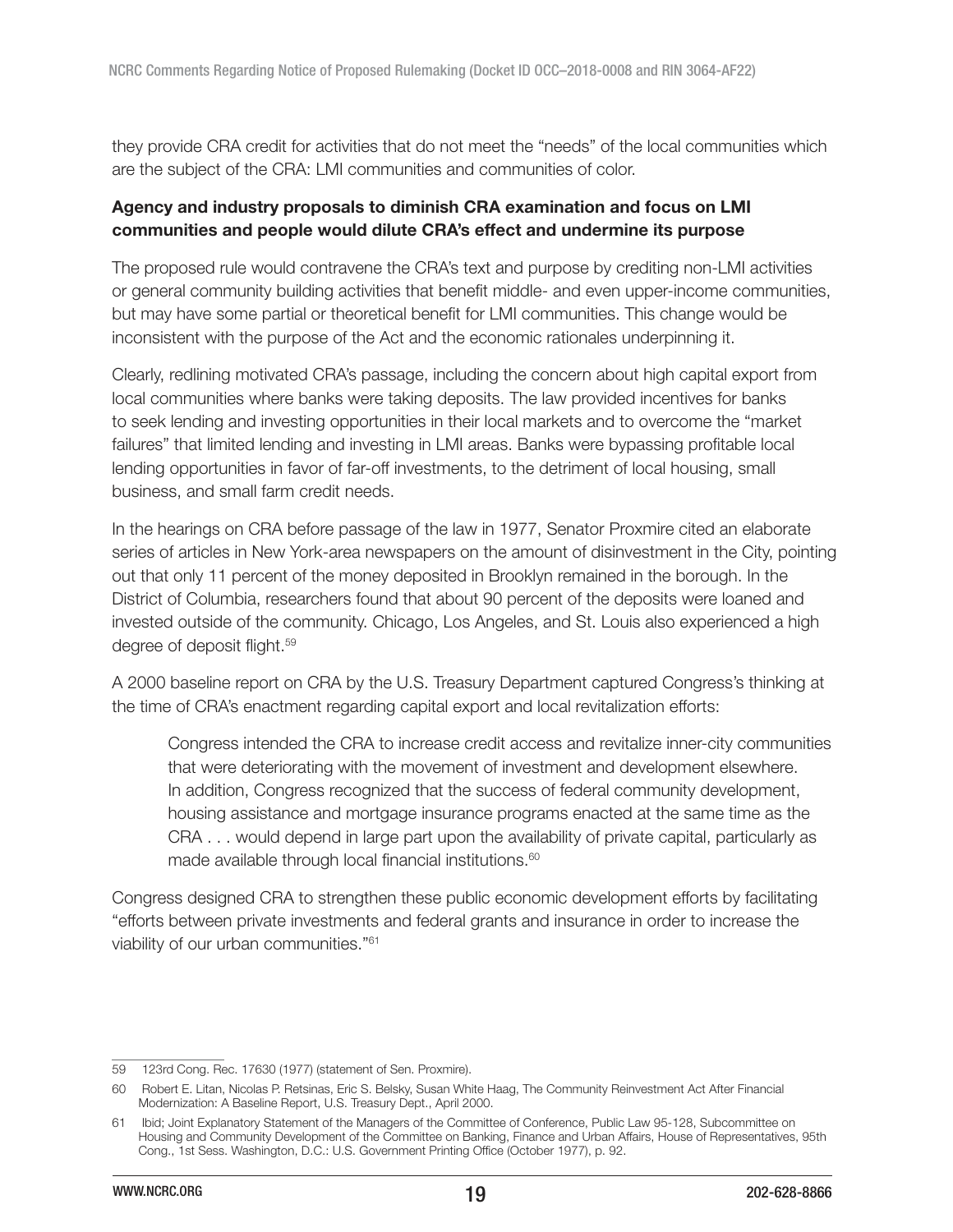## <span id="page-19-0"></span>CRA's regulatory framework must be focused on LMI borrowers and communities to correct for market failures and externalities

Critically, the law requires regulators to examine whether banks are overcoming market failures and informational externalities associated with the lack of investment in LMI communities. The U.S. Treasury Department explained the positive and negative externalities that existed when banks, in deciding where to lend and invest, did not bear the full costs nor reap the full benefits of their actions. As Treasury stated:

There are significant positive externalities, for example, associated with lending in areas where there are frequent numbers of transactions, such as middle-class or relatively affluent neighborhoods. These transactions produce a steady stream of information about market values for other lenders (and appraisers) to consider when making their credit decisions. A larger number of transactions increases confidence in the appraised value of individual properties, and increases the liquidity of other investments in the neighborhood, thus improving the values of properties that serve as collateral for mortgages. This process lowers lenders' transactions costs, thereby lowering the cost of credit for all borrowers in the area.

The reverse is true for neighborhoods where there are relatively few transactions. In particular, to the extent that lenders do conduct appraisals in LMI neighborhoods, these appraisals can be more costly and less accurate because "comparable" transactions and appraisers familiar with such neighborhoods are not available. Loans in these areas are therefore riskier, and lenders will compensate by charging higher rates of interest or requiring larger down payments. The stiffer terms on such loans can cause some borrowers either to borrow less or to drop out of the market altogether. For LMI neighborhoods, the end result can be a downward spiral – less lending, fewer appraisals, even less lending, and so forth – producing an effect that resembles redlining.<sup>62</sup>

Being among the first institutions to enter a new or previously underserved market or investing in an innovative but high-impact LMI project, when other lenders are unwilling to lend, requires overcoming negative externalities and lack of information about borrowers and neighborhood characteristics. This could result in delays, caution about perceived risk, and banks charging higher interest rates. Lender expectations of this sort could cause a potentially viable market to suffocate from lack of credit. In the process, borrowers who may otherwise be credit-worthy would be denied credit because of the absence of entry by competitive lenders.

Therefore, the CRA can be understood as a vehicle for facilitating coordination and for assuring banks that they will not be the lone participants in thinly-traded markets . . . the Act can produce positive information externalities and allow all lenders – both those covered by the CRA and those not covered by the CRA – to better assess and price for risk. $63$ 

Congress recognized these market failures and externalities. Accordingly, CRA requires regulators to examine the data and assess whether banks were overcoming these failures and negative

<sup>62</sup> Ibid. at note 7 U.S Treasury Baseline Report.

<sup>63</sup> Ibid.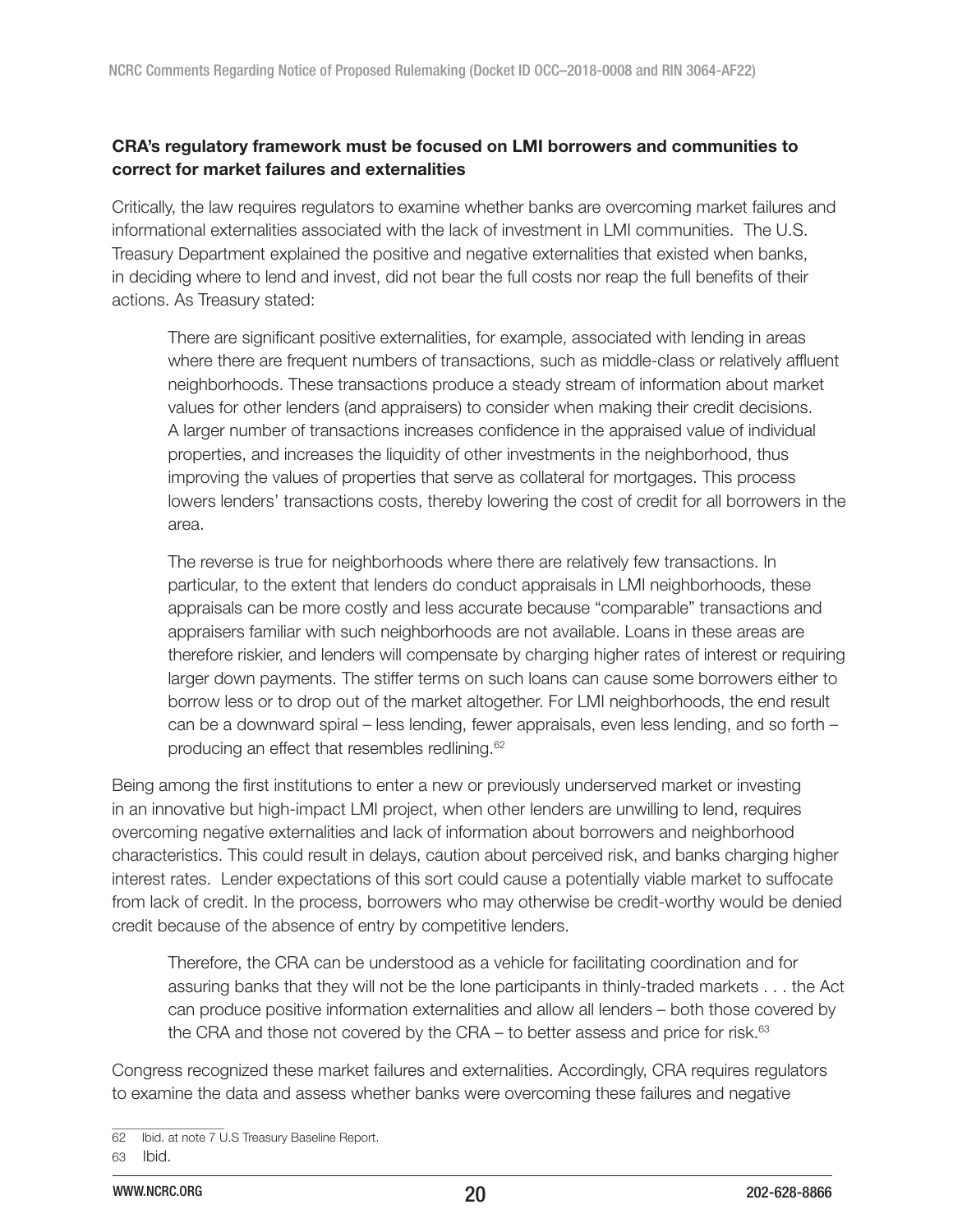externalities in a "continuing and affirmative" way. No one bank would be the lone pioneer; CRA required all of them to participate in LMI markets, thereby increasing the flow of information and transactions.

Due to CRA, banks have made good strides in LMI markets. They have taken numerous steps, including establishing loan products geared towards LMI borrowers, entering loan pooling arrangements, undertaking lending consortiums, and partnering with local groups, community development corporations, and community development financial institutions (CDFIs) to break down the barriers that impede the efficient flow of capital into LMI communities.

The statutory design of CRA and the existing regulatory framework to date have executed the law in a way to overcome redlining and other market failures. Until this NPRM, the agencies were consistent in keeping a focus on LMI communities and people in order to continue the process of breaking down information barriers and eliminating negative externalities. The agencies emphasized a LMI focus in the 1995 final rulemaking and subsequently in the Interagency Q&A document.

The preamble to the 1995 final rule states:

Under the rule, community development includes activities outside of low- and moderateincome areas if the activities provide affordable housing for, or community services targeted to low- or moderate-income individuals or if they promote economic development by financing small businesses and farms.

The final rule also requires that, in order to be community development loans or services or qualified investments, activities must have community development as their primary purpose. Activities not designed for the express purpose of revitalizing or stabilizing low- or moderate-income areas, providing affordable housing for, or community services targeted to, low- or moderate-income persons, or promoting economic development…are not eligible.<sup>64</sup>

It is clear from the 1995 rule that either LMI communities or LMI people in non-LMI communities were to benefit from CRA activities. The focus was on LMI people and communities.

Developed and refined after the 1995 final rule, the Interagency Q&A provided careful exceptions to the focus on LMI people, such as including mixed-income housing as an example of community development.<sup>65</sup> This was as it should be; exceptions needed to be narrowly targeted to promote positive outcomes like economic mobility that might provide residents with LMI affordable housing in high-opportunity areas. Broad-based exceptions would result in LMI communities being neglected in favor of easier-to-serve affluent communities.

A second example in the Interagency Q&A was a supermarket on the edge of a middle-income census tract but adjacent to an LMI tract. In this case, the Q&A stated that the supermarket development helped stabilize the LMI tract by providing "needed shopping services that are

64 Federal Register, May 4, 1995, Volume 60, Number 86 https://www.fdic.gov/regulations/community/community/crapreamb.txt

<sup>65</sup> Interagency Q&A, Federal Register, July 2016, Q&A, §\_.12(h)—8:, p. 48530.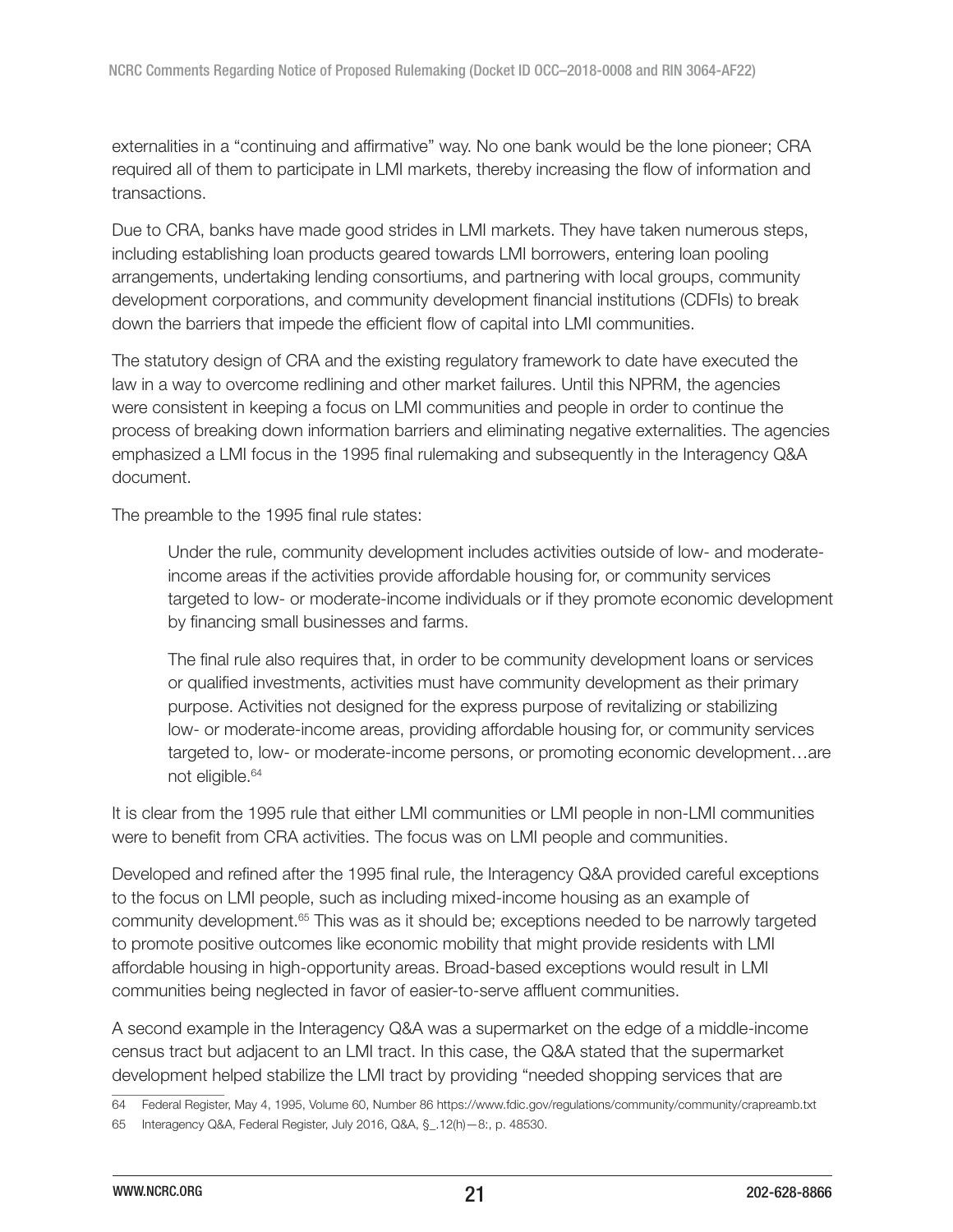<span id="page-21-0"></span>otherwise unavailable in the low-income community."<sup>66</sup> Again, the point was that it was acceptable for CRA activities to not exclusively benefit LMI areas but activities must have a significant and measurable benefit for LMI areas.

Thus, the overall focus was plainly on LMI people and communities. Additional Q&As in the Interagency Q&A document suggested that generally the substantial majority of recipients of community development activities should be LMI persons (the language varies between "majority" and "primarily" recipients being LMI).<sup>67</sup>

The 1977 CRA hearings and the insertion of LMI neighborhoods in the statute suggested a focus and a priority of LMI people and neighborhoods, which had the greatest unmet needs due to redlining and other factors. If the OCC and FDIC adopt a final rule that fails to recognize that serving LMI people and communities must be the primary objective of CRA activities, it would contravene the stated purpose of the statute and 40 years of agency interpretations. Moreover, it would halt or reverse the progress made in overcoming market failures in LMI communities, which depends on continued bank focus on lending and investing in LMI communities.

# Question 1. Are the proposed criteria for determining which activities would qualify for credit under the CRA sufficiently clear and consistent with the CRA's objective of encouraging banks to conduct CRA activities in the communities they serve?

## Answer to question 1: proposed list of criteria for counting activities under CRA is not clear and would divert activities away from LMI communities

The FDIC and OCC's proposal would diminish if not halt the progress of revitalizing LMI communities and their lending markets by allowing banks to turn their attention away from LMI communities. In addition to retail lending (home and small business lending), LMI communities need community development financing which support affordable housing, job creation, small business growth, facilities like child care and health clinics, and larger scale projects like the development of commercial corridors.

Home loans or small business loans would not succeed in creating an economically thriving and vibrant community if the community lacked community development financing necessary for creating and refurbishing community facilities and assets. Neighborhood residents would move out of communities that lack community facilities and access to commercial corridors. If the agencies reduced the focus of community development on LMI communities, the regeneration of lending and housing markets would be halted and market failure would re-emerge.

The current regulatory definition of community development (CD) includes financing affordable housing for LMI households, economic development focused on small businesses under \$1 million in revenue, community facilities, and the revitalization and stabilization of LMI communities. The OCC and FDIC would delete the criteria of economic development and revitalization and stabilization from the definition of community development in proposed § 25.04(c). In its place, the agencies would provide more detail on community development criteria, including examples of economic development and revitalization in the list of eligible activities.<sup>68</sup>

<sup>66</sup> Interagency Q&A, Federal Register, July 2016, §\_\_.12(g)—2, p. 48525.

<sup>67</sup> Interagency Q&A, Federal Register, July 2016, §\_\_.12(g)(2) and §\_\_.12(g)(3)—1:, p. 48526.

<sup>68</sup> NPRM, p. 1213.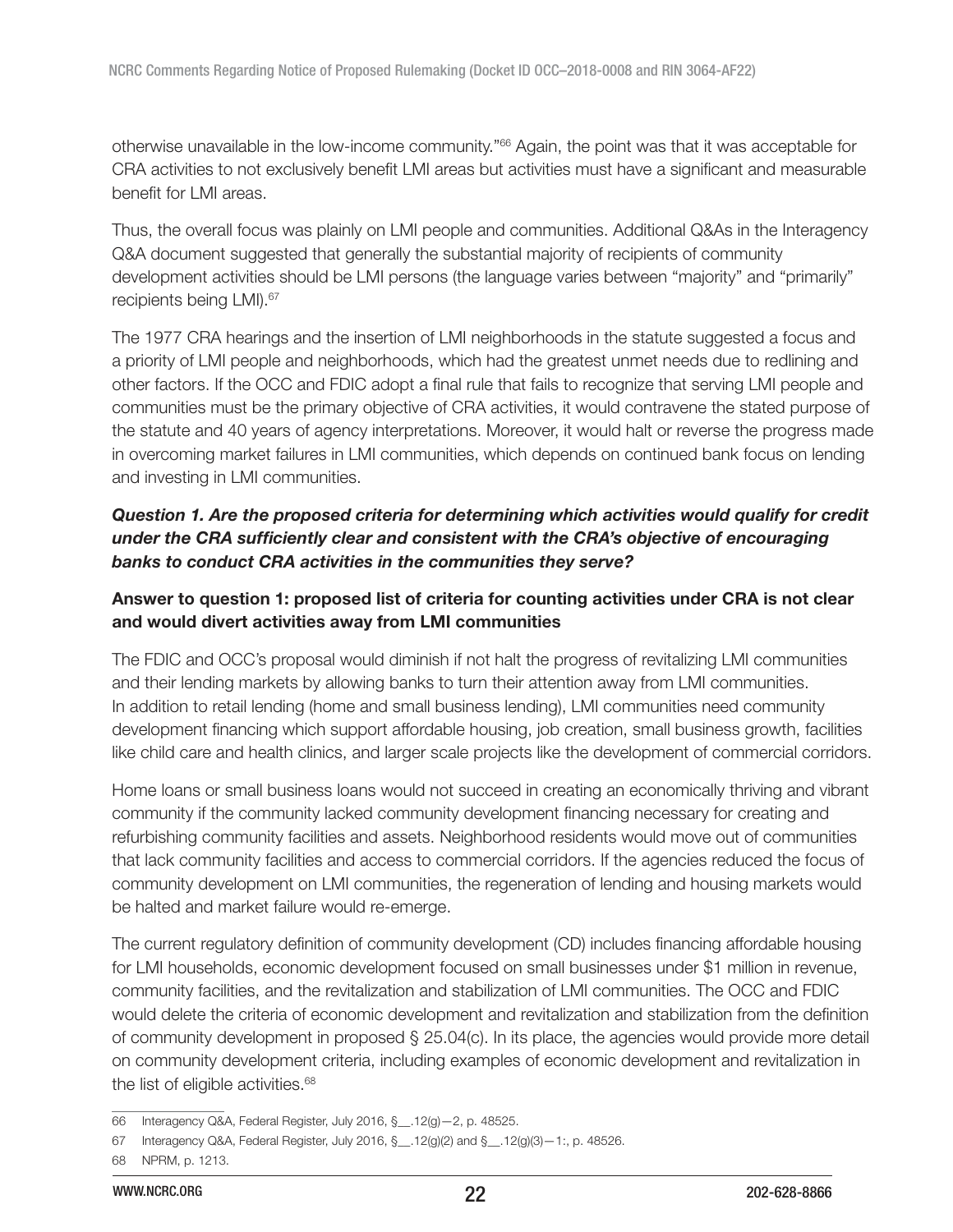This proposed movement of CD activities from the regulation to a list of activities would diminish the importance of the activities. An activity that is in a regulatory definition has more weight on CRA exams than an activity described in a list that is not part of the regulation itself. Bank compliance with CRA is focused on responding to criteria enumerated in the regulation as opposed to an eligible activity included as an example in a list. For example, the regulation currently makes it a high priority to finance activities that revitalize or stabilize LMI neighborhoods. In order to ensure that banks respond to the CD criterion of revitalize and stabilize, CRA exam tables include data with the dollar amount and number of loans and investments that revitalize and stabilize LMI neighborhoods. In contrast, a list suggests a diminished focus on these activities since banks and other stakeholders would find only a few scattered examples in the proposed list of revitalization activities, such as donating bank-owned real estate to a local government-owned land bank.<sup>69</sup>

In practice, this would mean that banks would reduce the financing of certain infrastructure associated with economic development, such as business incubators that target start-up businesses. Also, banks would likely decrease funding for workforce development programs that qualify under the criterion of economic development.<sup>70</sup> Before this proposal, the agencies had distributed guidebooks and webinars promoting the importance of workforce development as bolstering skills for vulnerable populations such as young adults without college educations or people with disabilities.<sup>71</sup> The proposed list of qualified activities would not be a suitable substitute for workforce development because it has just one mention of workforce development that focusses more on financial counseling than workforce development.<sup>72</sup> This sparse attention exacerbates the delegation of workforce development from a regulatory definition to the list of qualified activities.

The change in the regulatory definition of CD would also result in banks reducing the financing of revitalization and stabilization activities, such as reclaiming abandoned housing or instituting foreclosure prevention programs. These activities, which target LMI communities, are vital to the continued development of vibrant housing and lending markets in LMI communities.

In addition to deleting economic development and revitalization/stabilization from the regulation, the agencies would introduce CD criteria in the regulation that would explicitly dilute the focus on LMI communities. For example, a new criterion would be essential infrastructure in proposed § 25.04(c) (6). This refers to major projects like roads and bridges. The difficulty is that these projects would not necessarily be located in LMI communities. Moreover, by adding a criterion of essential infrastructure to the regulation and removing criteria that were focused on supporting smaller businesses and revitalizing LMI communities, the agencies would encourage banks to gravitate to financing largescale infrastructure rather than targeted revitalization initiatives most needed by LMI communities.

The NPRM discusses a public hospital as a project eligible for CRA consideration under the community development definition. The preamble to the NPRM, however, did not discuss whether such a hospital needs to be in an LMI community or within easy access of it.<sup>73</sup> If the definition of

<sup>69</sup> NPRM, p. 1233.

<sup>70</sup> Interagency Q&A, Federal Register, July 2016 §\_\_.12(g)(3)—1:, p. 48526.

<sup>71</sup> Federal Reserve Bank of Dallas and Kansas City, Engaging Workforce Development: A Framework for Meeting CRA Obligations, <https://www.kansascityfed.org/community/workforce/engaging-workforce-cra-framework>.

<sup>72</sup> NPRM, see list of proposed CRA activities that correspond to  $\S$ § 25.04(c)(9) and 345.04(c)(9), p. 1233.

<sup>73</sup> NPRM, p. 1210.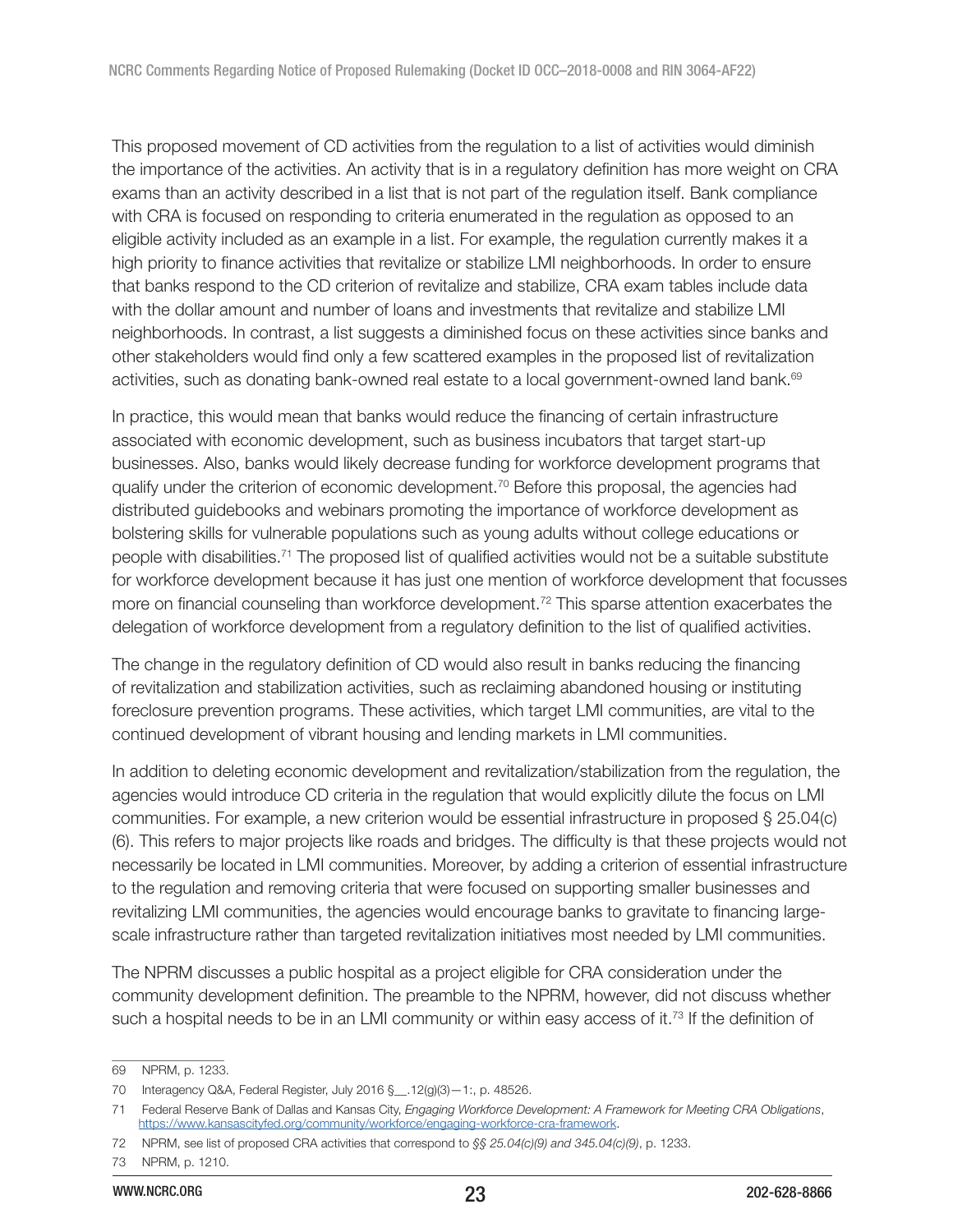community development encourages banks to favor financing of infrastructure that is needed by a city as a whole (reflecting an overbroad definition of community incompatible with the statutory objective) instead of infrastructure targeted to LMI communities, then the revitalization of LMI communities financed by CRA would slow down. Indeed, the NPRM explicitly states that, "The addition (of infrastructure) also would recognize that essential infrastructure projects are often community-wide projects for which it is not feasible to allocate the benefit to specific populations or areas."<sup>74</sup>

In addition, the FDIC and OCC would include community development financing that "partially" instead of "primarily" benefits LMI households as eligible for CRA consideration in proposed § 25.04(c). A pro rata procedure would apply. The language "primary purpose" referring to a majority of activity dollars benefiting LMI people or communities has been part of the Interagency Q&A document and other regulatory documents for several years.<sup>75</sup> If the agencies remove the "primary purpose or benefits" standard and replace it with a "partially benefits" standard with an inadequatelydefined pro rata procedure that could generously provide credit for projects that may have marginal or theoretical benefits for LMI people, then the number and dollar amount of CRA loans for LMI families and communities would likely decline.

In cases in which a pro rata procedure could be verified with data and clearly described benefits for LMI households, the pro rata procedure would be workable. For example, if a mixed income housing development had 40% of the units reserved for LMI households, the total dollar amount would be multiplied by 40% to determine the dollar amount considered on CRA exams. CRA examiners currently apply pro rata procedures in circumstances like this. Nevertheless, the agencies need to clarify that a pro rata procedure would continue to be data-driven and applied in these circumstances in this manner. The list of qualifying activities introduces confusion since it lists affordable housing with various percentages of the units being affordable (by formula) for LMI households, and does not indicate that a pro rata procedure based on occupants or beneficiaries would be applied.<sup>76</sup>

The introduction of large-scale infrastructure would also make the pro rata procedure less reliable. When a pro rata percentage is applied, how would the agencies calculate a pro rata share for LMI populations of a major road or bridge used by millions of people? The result of back-of-the envelope guesses of pro rata share in these cases would likely over-estimate LMI benefit.

For example, in the Washington DC area, newspapers recently covered proposals to widen major highways and bridges, including the American Legion Bridge. This infrastructure would provide a diffuse benefit to LMI people since it would not directly serve LMI neighborhoods or promote the economic development of LMI neighborhoods. Without any reliable method for estimating the benefit to LMI neighborhoods and people, the agencies must not allow such general infrastructure projects to be considered "essential" nor attempt to apply a pro rata procedure to this type of large-scale infrastructure.

<sup>74</sup> NPRM, p. 1211.

<sup>75</sup> Interagency Q&A, Federal Register, July 2016, Q&A, §\_. 12(h)—8, p. 48530. Generally, a majority of dollars were devoted to community development, which had been focused on LMI people and communities.

<sup>76</sup> NPRM, p. 1230.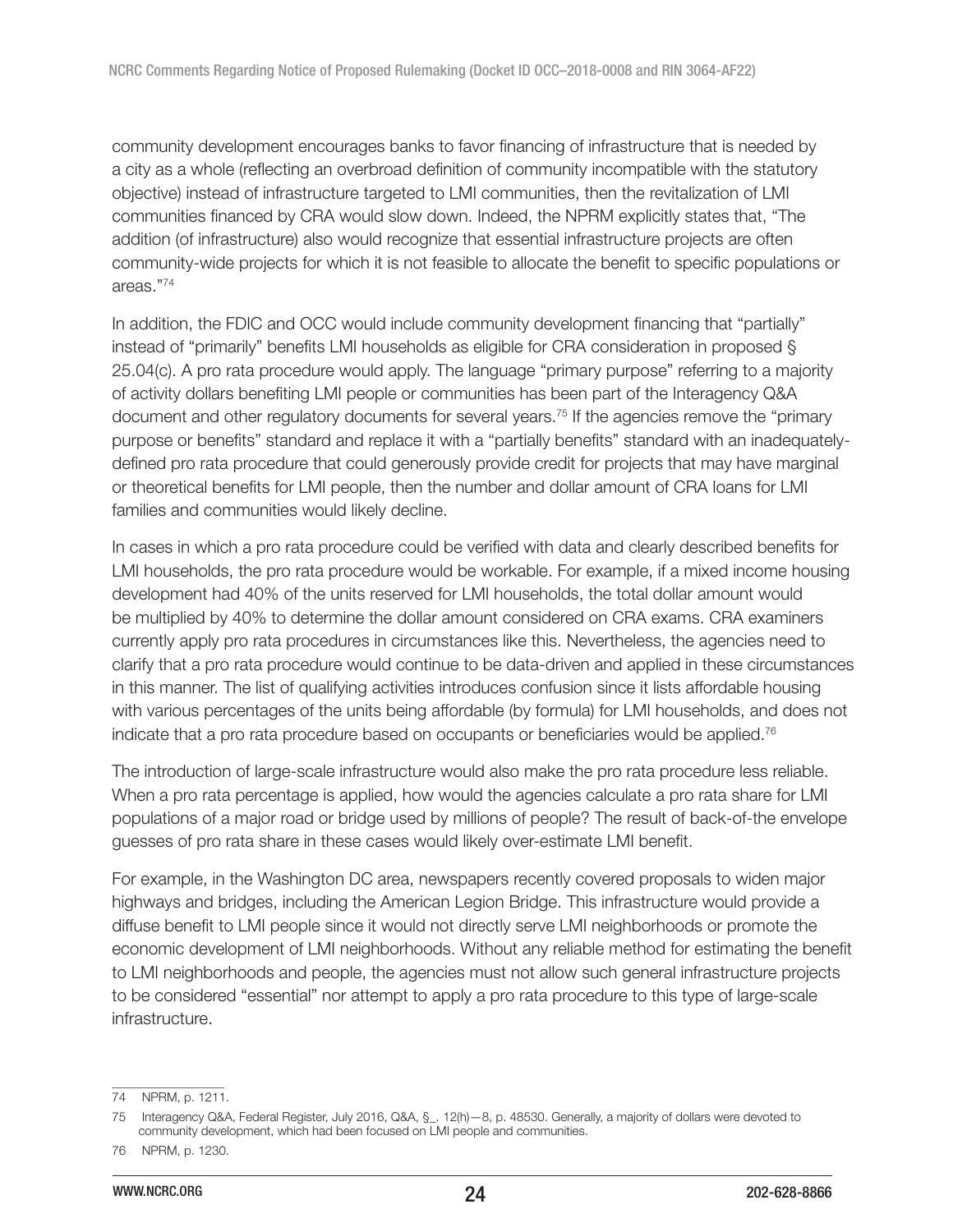<span id="page-24-0"></span>Any allowance for infrastructure investments should be limited to projects that have a discrete and quantifiable benefit to LMI tracts and/or people. For example, a transit line such as light rail that travels through ten census tracts and serves four LMI tracts with multiple stations, would clearly have a benefit for LMI tracts. In such a case, a pro rata procedure could reasonably apply 40% to the dollar amount of a bank construction loan for the project.

Credit for large scale infrastructure conjures up memories of "urban renewal" from the 1960s that focused on bridges and highways that destroyed neighborhoods. In Washington, DC, a proposal to build the Three Sisters Bridge would have demolished homes, displaced thousands of residents and decimated communities of color. Community protests accompanied by a lawsuit halted this project in the early 1970s. The agencies did not address how their "essential" infrastructure proposal would not repeat this history. In this context, replacing the CD criterion of revitalization and stabilization of neighborhoods with essential infrastructure is ominous and sadly ironic.<sup>77</sup>

#### Proposed credit for sports stadiums in Opportunity Zones must not be allowed

In addition, the agencies must not relax the regulatory definition of community development in the case of Opportunity Zones, even if the census tracts are low-income. The Opportunity Zone program lacks documentation or data to specify who benefits from the financing. Thus, if CRA financing was not constrained to meet the current definition of community development, such as affordable housing, the financing could be for luxury condominiums.

The NPRM does not appear to include these safeguards. In fact, the NPRM would give credit for financing improvements to "athletic stadiums" in LMI tracts.<sup>78</sup> Recent articles document that more than twelve football stadiums are located in Opportunity Zones.<sup>79</sup> Would CRA examiners provide CRA credit for financing improvements to "jumbotrons" or the huge electronic scoreboards in the center of the football field? Moreover, scholarly research has demonstrated that athletic stadiums generally have little impact in terms of economic development of neighborhoods unless they are used for at least 250 sporting contests and other events annually, which is a level much higher than for most stadiums. Stadiums have also led to gentrification and displacement.<sup>80</sup> Given the expressed statutory purpose of the CRA, it is difficult to understand the basis on which the agencies would propose to eliminate consideration of mortgage loans in LMI census tracts but credit stadium improvements in LMI census tracts.

The stadium proposal could become a major CRA resource drain and would divert resources from projects responding to more pressing needs in LMI communities. NCRC's research found

<sup>77</sup> Harry Jaffe, The Insane Highway Plan That Would Have Bulldozed DC's Most Charming Neighborhoods, in the Washingtonian. October 2015, [https://www.washingtonian.com/2015/10/21/the-insane-highway-plan-that-would-have-bulldozed-washington](https://www.washingtonian.com/2015/10/21/the-insane-highway-plan-that-would-have-bulldozed-washington-dcs-most-charming-neighborhoods/)[dcs-most-charming-neighborhoods/](https://www.washingtonian.com/2015/10/21/the-insane-highway-plan-that-would-have-bulldozed-washington-dcs-most-charming-neighborhoods/).

<sup>78</sup> NPRM, p. 1234.

<sup>79</sup> Noah Buhayar and Jesse Hamilton, Financing for Sports Stadiums Could Count as Helping the Poor, Bloomberg, December 16, 2019, [https://www.bloomberg.com/news/articles/2019-12-16/banks-may-call-nfl-stadium-financing-aid-to-poor-in-rule-change.](https://www.bloomberg.com/news/articles/2019-12-16/banks-may-call-nfl-stadium-financing-aid-to-poor-in-rule-change) Also, see Jimmy Atkinson, These 18 NFL stadium neighborhoods are eligible for the Opportunity Zones tax break, Opportunity Zones Database, February 2019, [https://opportunitydb.com/2019/02/nfl-stadiums-eligible-for-opportunity-zones-tax-break/.](https://opportunitydb.com/2019/02/nfl-stadiums-eligible-for-opportunity-zones-tax-break/)

<sup>80</sup> Column in Sports Illustrated, Development of Sports Facilities Usually Regarded as a "Net Negative" for Local Municipalities, Multi-Use Arenas Can Be the Exception, [https://www.si.com/johnwallstreet/sports-business/community-reinvestment-act](https://www.si.com/johnwallstreet/sports-business/community-reinvestment-act-stadiums)[stadiums](https://www.si.com/johnwallstreet/sports-business/community-reinvestment-act-stadiums); Scott A. Wolla, The Economics of Subsidizing Sports Stadiums, Federal Reserve Bank of St. Louis, May 2017, [https://](https://research.stlouisfed.org/publications/page1-econ/2017-05-01/the-economics-of-subsidizing-sports-stadiums/) [research.stlouisfed.org/publications/page1-econ/2017-05-01/the-economics-of-subsidizing-sports-stadiums/](https://research.stlouisfed.org/publications/page1-econ/2017-05-01/the-economics-of-subsidizing-sports-stadiums/); Andrew Zimbalist and Roger G. Noll, Sports, Jobs, & Taxes: Are New Stadiums Worth the Cost?, Brookings Institution, 1997, [https://www.](https://www.brookings.edu/articles/sports-jobs-taxes-are-new-stadiums-worth-the-cost/) [brookings.edu/articles/sports-jobs-taxes-are-new-stadiums-worth-the-cost/.](https://www.brookings.edu/articles/sports-jobs-taxes-are-new-stadiums-worth-the-cost/)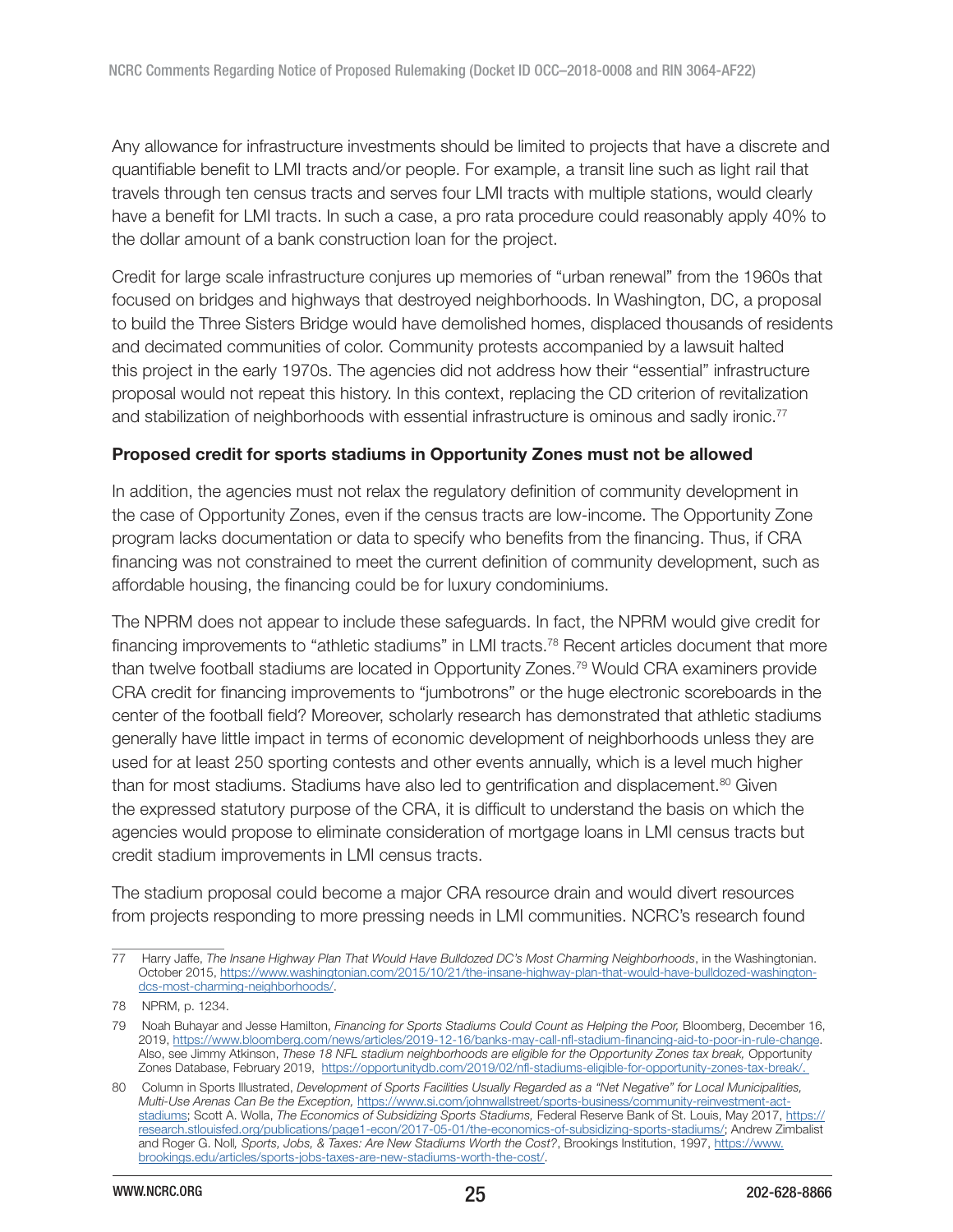37 stadiums that were either proposed or under construction. Of these, 15 or 40% were in Opportunity Zones and LMI tracts and would qualify under the proposal. An additional 10 or 27% were in LMI tracts and two or 5.4% were in Opportunity Zones. It is likely that these 12 or an additional 32% would qualify for CRA credit.<sup>81</sup> All told, more than 70% of the new stadiums would appear to be creditable. This would gobble up CRA resources.

This assessment underestimates the magnitude of the resource hog, because the stadium proposal is not confined to professional teams but also includes collegiate teams. Also, the definition of stadiums could expand in the future to include a variety of athletic facilities. If so, on what basis would LMI benefit be determined – the income of the students using the facilities or the income of their parents?

The City of Jacksonville presents a useful illustration of the potential misuse of CRA resources. The City borrowed \$45 million to pay for upgrades (a new outdoor amphitheater and indoor practice facility) next to the stadium in which the Jacksonville Jaguars play.<sup>82</sup> One of the two largest banks in terms of deposit market share in Jacksonville had community development lending (\$15 million) on a recent CRA exam that was of a lower dollar amount than the loan for the improvements next to the stadium.<sup>83</sup> The community development lending of this bank supported 72 units of affordable housing and economic development.<sup>84</sup> Another bank, which was also one of the two largest banks in terms of deposit market share, made \$21 million in community development lending that supported over 200 units of affordable housing.<sup>85</sup>

Thus, if the NPRM allows financing for stadiums, banks would have an incentive to replace important community development lending directly benefiting LMI neighborhoods with stadium financing conferring uncertain benefits to LMI communities. Put another way, the proposal would allow banks to get just as much CRA credit by financing a single stadium project as by providing millions of dollars of housing and economic development loans, despite the obvious mismatch between the former and the goals of the CRA. The agency has not estimated the effects of such an option, and it is difficult to see how any analysis could support it.

Recently, the Comptroller of the Currency testified before Congress and asserted that banks have received CRA credit for financing stadiums for decades. However, the testimony provided examples involving community park facilities or facilities that also benefited high schools with predominantly LMI students or students of color.<sup>86</sup> This is a far cry from the broad-based proposal to include financing large-scale stadiums in Opportunity Zones as CRA eligible activities.

<sup>81</sup> NCRC, CRA Reform Proposals Would Count Sports Stadiums As Community Development!, January 2020, [https://ncrc.org/cra](https://ncrc.org/cra-reform-proposals-would-count-sports-stadiums-as-community-development/)[reform-proposals-would-count-sports-stadiums-as-community-development/](https://ncrc.org/cra-reform-proposals-would-count-sports-stadiums-as-community-development/).

<sup>82</sup> Christopher Hong, City Council unanimously approves \$90 million improvement to EverBank Field, the Florida-Times Union, December 2015, [https://www.jacksonville.com/news/metro/2015-12-08/story/city-council-unanimously-approves-90-million](https://www.jacksonville.com/news/metro/2015-12-08/story/city-council-unanimously-approves-90-million-improvement-everbank-field)[improvement-everbank-field](https://www.jacksonville.com/news/metro/2015-12-08/story/city-council-unanimously-approves-90-million-improvement-everbank-field).

<sup>83</sup> Market shares computed by the FDIC Deposit Market Share reports,<https://www7.fdic.gov/sod/sodMarketBank.asp?barItem=2>.

<sup>84</sup> <https://www.occ.gov/static/cra/craeval/oct19/13044.pdf>.

<sup>85</sup> <https://www.occ.gov/static/cra/craeval/oct19/715115.pdf>.

<sup>86</sup> Statement of Joseph M. Otting, Comptroller of the Currency, before the Committee on Financial Services, United States House of Representatives, January 29, 2020, pp. 9-10, [https://www.occ.gov/news-issuances/congressional-testimony/2020/ct-occ-2020-](https://www.occ.gov/news-issuances/congressional-testimony/2020/ct-occ-2020-9-written.pdf) [9-written.pdf.](https://www.occ.gov/news-issuances/congressional-testimony/2020/ct-occ-2020-9-written.pdf)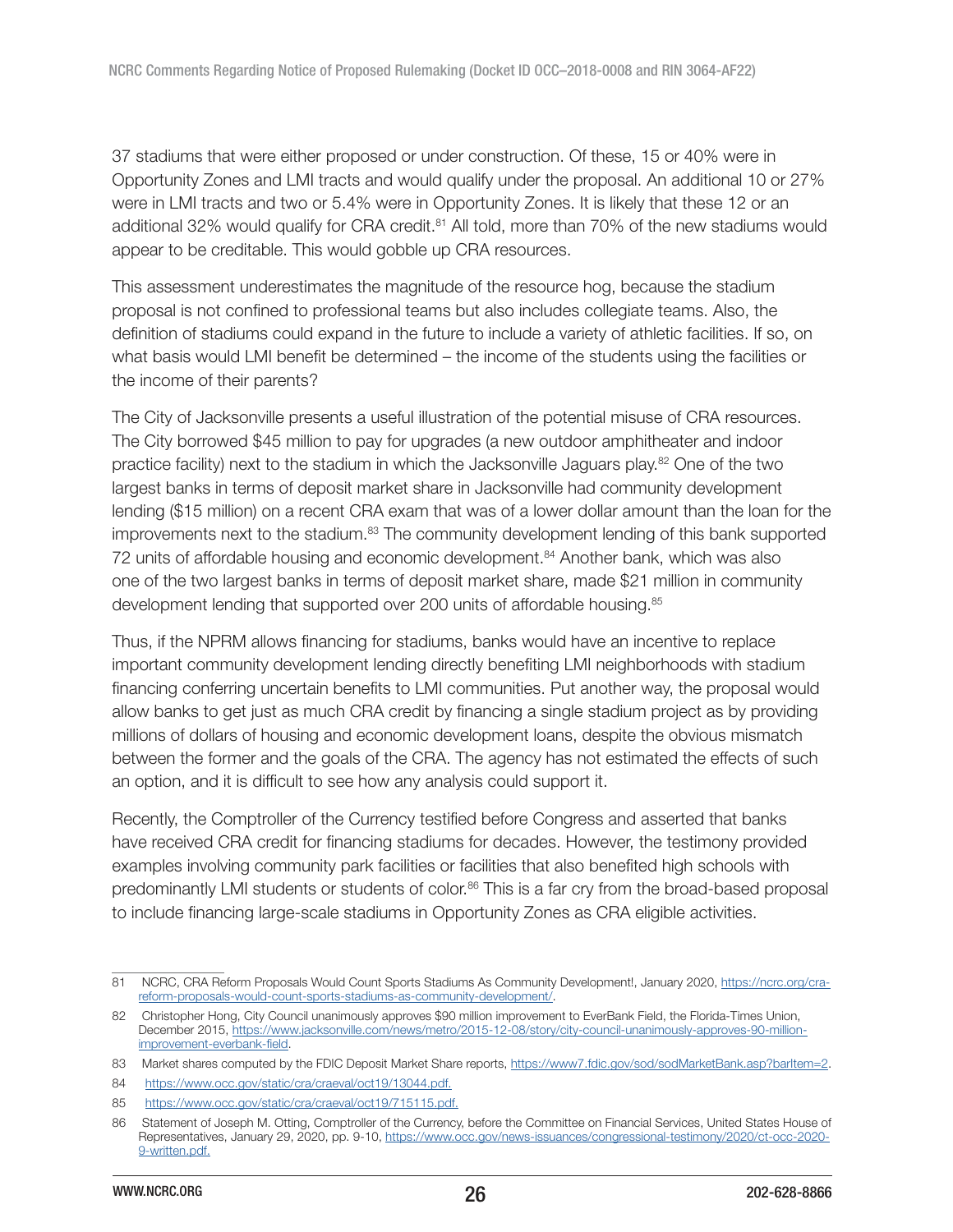## <span id="page-26-0"></span>Answer to question 1 continued: the agencies' proposed criteria will divert attention away from LMI people

In addition to shifting focus away from LMI communities, the agencies proposed criteria for determining CRA activity would shift the focus away from LMI people. In proposed §25.04(c)(1)(D) or (E), the agencies would qualify housing as affordable if it provides housing for middle-income people in high-cost areas.<sup>87</sup>

The NPRM could facilitate mixed income housing occupied by middle- and upper-income housing. Current CRA guidelines in the Interagency Question and Answer (Q&A) provide partial CRA credit to mixed income housing that is LMI and middle- or upper-income. This Q&A stated that the pro rata dollar amount of the total activity would be based on the percentage of units set-aside for affordable housing for LMI individuals. 88

In contrast, the proposed list of CRA qualified activities described affordable housing to include housing "that partially or primarily benefits middle-income individuals or families in high-cost areas as demonstrated by an affordable housing set-aside required by a federal, state, local, or tribal government."<sup>89</sup> Also, affordable housing would include "an investment in a project in a high cost area where 30 percent of the rental units are set aside as affordable to middle-income individuals through local inclusionary zoning."<sup>90</sup> These examples mentioned a portion of housing reserved for middle-income households but none for LMI households.

Further, the NPRM mentions that a CRA community development activity is "affordable housing that partially or primarily benefits LMI individuals or families or middle-income individuals or families in high-cost areas."<sup>91</sup> The use of "or" suggests that affordable housing in high cost areas could conceivably be entirely middle-income.

The NPRM sprinkles examples about mixed income and middle-income housing throughout the text. This scattered discussion does not clarify important issues such as whether mixed-income housing that is entirely middle- and upper-income could qualify as affordable housing for CRA purposes. Moreover, the NPRM does not discuss whether the agencies would implement an overall limit on the amount of middle-income housing financed by a bank or banks that could count as affordable housing nor does it allow CRA exams to provide more points to a bank that focusses largely on LMI affordable housing.

The NPRM discusses the needs of teachers and police officers, who certainly have difficulties affording housing near where they work in high-cost jurisdictions.<sup>92</sup> However, the NPRM does not appreciate the need for an approach that would recognize that LMI households would still have the highest housing cost burdens and that CRA financing must primarily serve them. Since LMI housing is more difficult to finance and often requires deeper subsidies, the middle-income housing provision, if implemented, would likely result in less LMI affordable housing.

<sup>87</sup> NPRM, p. 1211.

<sup>88</sup> Interagency Q&A, Federal Register, July 2016, Q&A, §\_.12(h)—8:, p. 48530.

<sup>89</sup> Middle-income housing was discussed on pages 1210, 1211, 1231, 1241, 1242 of the NPRM, and p. 1241 defines high-cost area.

<sup>90</sup> NPRM, p. 1231.

<sup>91</sup> NPRM, p. 1210.

<sup>92</sup> NPRM, p. 1211.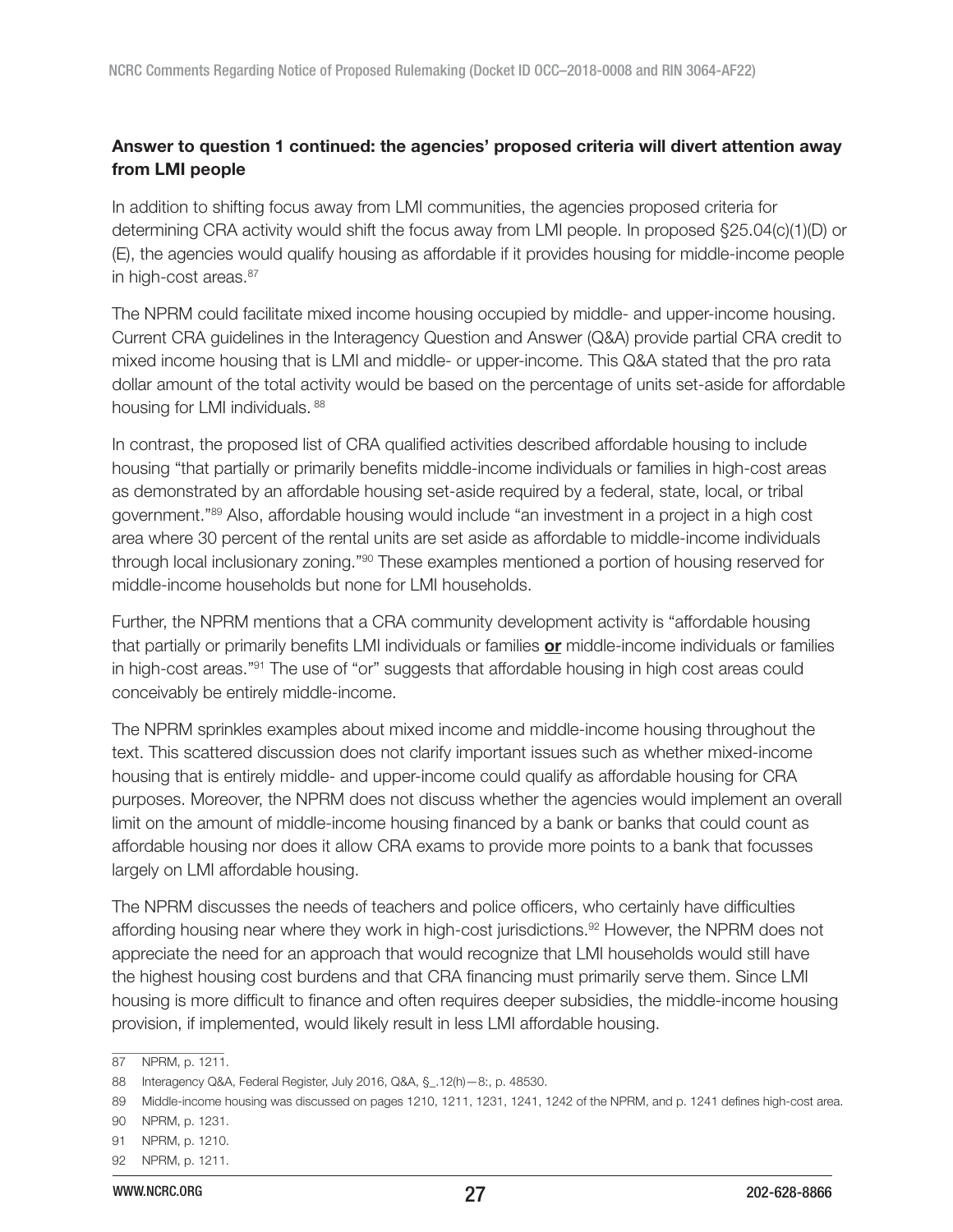The NPRM offered a definition of a high-cost county but did not describe the impact of the definition. The NPRM defines a high-cost county where 40% of households pay 30% or more of their monthly income for housing.<sup>93</sup> NCRC decided to conduct research that the agencies did not. According to NCRC findings, the proposed change would affect 32 counties across the U.S., including some of the most populous ones, encompassing 43 million people or 13% of the United States population.<sup>94</sup> The impacted places are cities like Los Angeles, San Diego, Miami and most of metropolitan New York. What would be the incentive for banks to provide CD loans or investments to build rental units for LMI families in these areas, when they could finance more profitable rental housing for middle-income families and get the same credit?

NCRC also found that some counties like Humboldt, Madera and Tulare in California had more than 40% of households experiencing cost burden not because of high housing costs but because of high poverty rates.<sup>95</sup> The agencies would be diverting affordable housing towards middle-income households in these counties not because the middle-income households confront disproportionate cost burdens, but because LMI households confront disproportionate levels of high housing cost burdens. This would be an inappropriate outcome.

The result of this proposal could be hundreds of thousands of units financed for middle-income households and nominal amounts financed for LMI households. The agencies would be allowing banks to not respond to the most pressing housing needs in wide swaths of the country in violation of the statute's intent.

Also, the agencies would allow naturally occurring affordable housing (NOAH) to be considered as affordable housing. NOAH is described in the proposal as rental housing in which households would have to pay no more than 30% of 80% of area median income on monthly rent. The agencies need to consider how to make sure LMI households actually occupy the units.<sup>96</sup> The NPRM does not discuss any procedures for verifying that LMI households would be the occupants (For example, some stakeholders<sup>97</sup> have proposed that borrowers of multifamily loans commit to reserving some or all units for LMI occupants). Thus, the public cannot comment on the adequacy of any proposed procedures. By casually proposing that NOAH be allowed, the agencies seem to be focused on making it easier for banks to qualify activities for CRA credit rather than ensuring that housing financed by CRA actually benefits LMI people.

In addition to shifting affordable housing away from LMI households, the agencies proposed to eliminate income restrictions for financial education programs. The agencies would be once again ignoring the purpose and intent of CRA to focus on historically redlined communities and the impact of this discrimination on generations of LMI people. As documented by the

<sup>93</sup> NPRM, p. 1241.

<sup>94</sup> NCRC, For The Trump Administration: Affordable Housing Means Middle-Income Housing For Counties With 43 Million People, January 2020, [https://ncrc.org/for-the-trump-administration-affordable-housing-means-middle-income-housing-for-counties-with-](https://ncrc.org/for-the-trump-administration-affordable-housing-means-middle-income-housing-for-counties-with-43-million-people/)[43-million-people/](https://ncrc.org/for-the-trump-administration-affordable-housing-means-middle-income-housing-for-counties-with-43-million-people/).

<sup>95</sup> Poverty rates of Humboldt, Tulare, are above 20%; see Census look-up tables [https://www.census.gov/quickfacts/](https://www.census.gov/quickfacts/tularecountycalifornia) [tularecountycalifornia](https://www.census.gov/quickfacts/tularecountycalifornia); [https://www.census.gov/quickfacts/humboldtcountycalifornia;](https://www.census.gov/quickfacts/humboldtcountycalifornia) [https://www.census.gov/quickfacts/](https://www.census.gov/quickfacts/maderacountycalifornia) [maderacountycalifornia.](https://www.census.gov/quickfacts/maderacountycalifornia)

<sup>96</sup> NPRM, p. 1230.

<sup>97</sup> Comment letter in response to the CRA ANPR of National Association of Affordable Housing Lenders, p. 11, see [https://naahl.](https://naahl.org/wp-content/uploads/2018/12/NAAHL-CRA-Comment-FINAL.pdf) [org/wp-content/uploads/2018/12/NAAHL-CRA-Comment-FINAL.pdf.](https://naahl.org/wp-content/uploads/2018/12/NAAHL-CRA-Comment-FINAL.pdf)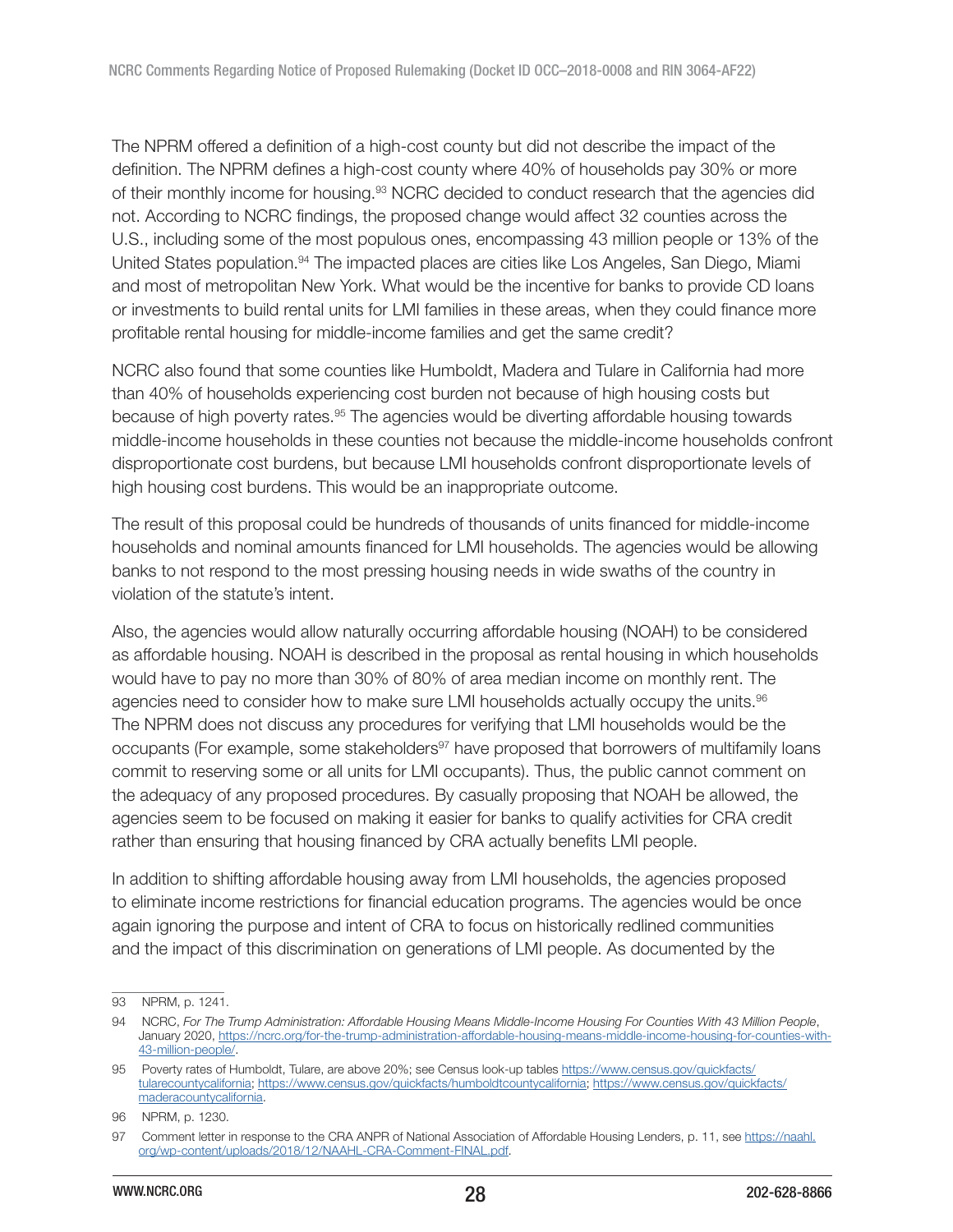<span id="page-28-0"></span>FDIC, LMI households were the most likely to be under- or un-banked.<sup>98</sup> They had the lowest homeownership rates and the lowest level of assets.<sup>99</sup> Therefore, financial education must be targeted towards LMI households in order to correct for the impacts of discrimination and less access to banking for this population. Financial education must be targeted for LMI households in order to most effectively promote healthy lending and housing markets in LMI communities with educated consumers. Diverting limited resources away from financial education of LMI people is not justified and counterproductive.

## Question 2. Are there other criteria for determining which activities would qualify for CRA credit that the agencies should consider?

## Answer to Question 2: agencies must reinstate LMI tracts as a criterion on the lending test

Currently, CRA exams assess home lending to LMI borrowers and LMI tracts separately. The proposal would retain an examination of home lending to LMI borrowers but would delete an examination of lending in LMI tracts. The agencies are concerned that examining home lending in LMI tracts would encourage banks to make loans disproportionately to non-LMI borrowers, which would result in gentrification and displacement of LMI residents.

Proposed § 25.04(b)(1) would remove home mortgage lending in LMI tracts as an activity eligible for receiving credit on CRA exams. This change is a counterproductive reaction to possible displacement associated with gentrification in LMI communities, and must not be enacted. Overheated markets in gentrifying communities are a significant barrier to affordable housing; however, NCRC has documented that gentrification is not a nationwide phenomenon. Rather, it is mostly confined to large coastal metropolitan areas.<sup>100</sup> The predominant problem LMI communities faced is economic distress and poverty, not gentrification.<sup>101</sup>

By excluding home lending in LMI communities on CRA exams, the agencies would prolong economic distress in LMI communities. Banks would have less incentive to make home loans in LMI communities. Public sector and nonprofit initiatives to revitalize struggling communities by producing affordable housing would experience more difficulties in succeeding because banks could be more reluctant to make home loans to LMI borrowers in LMI communities. Reduced bank lending in LMI communities would reintroduce negative externalities associated with lack of information about borrower and neighborhood characteristics discussed previously.

Although the criterion of retail lending to LMI households would remain, banks could respond by focusing their lending to LMI borrowers in non-LMI neighborhoods with more developed lending

<sup>98</sup> FDIC National Survey of Unbanked and Underbanked Households, 2017, p. 19, [https://economicinclusion.gov/downloads/2017\\_](https://economicinclusion.gov/downloads/2017_FDIC_Unbanked_HH_Survey_Report.pdf) [FDIC\\_Unbanked\\_HH\\_Survey\\_Report.pdf](https://economicinclusion.gov/downloads/2017_FDIC_Unbanked_HH_Survey_Report.pdf).

<sup>99</sup> Rakesh Kochhar and Anthony Cilluffo, How wealth inequality has changed in the U.S. since the Great Recession, by race, ethnicity and income, Pew Research Center, November 2017, people of color in the lower income ranges had the lowest levels of wealth and homeownership rates among all population groups, [https://www.pewresearch.org/fact-tank/2017/11/01/how-wealth](https://www.pewresearch.org/fact-tank/2017/11/01/how-wealth-inequality-has-changed-in-the-u-s-since-the-great-recession-by-race-ethnicity-and-income/)[inequality-has-changed-in-the-u-s-since-the-great-recession-by-race-ethnicity-and-income/.](https://www.pewresearch.org/fact-tank/2017/11/01/how-wealth-inequality-has-changed-in-the-u-s-since-the-great-recession-by-race-ethnicity-and-income/)

<sup>100</sup> Jason Richardson, Bruce Mitchell, PhD, Juan Franco, Shifting Neighborhoods: Gentrification and Cultural Displacement in American Cities, NCRC, March 2019, [https://ncrc.org/gentrification/.](https://ncrc.org/gentrification/) This report describes a methodology of how to categorize tracts as gentrified.

<sup>101</sup> Richard Florida, America's Biggest Problem Is Concentrated Poverty, Not Inequality, August 2015, in Citylab, [https://www.citylab.](https://www.citylab.com/equity/2015/08/americas-biggest-problem-is-concentrated-poverty-not-inequality/400892/) [com/equity/2015/08/americas-biggest-problem-is-concentrated-poverty-not-inequality/400892/](https://www.citylab.com/equity/2015/08/americas-biggest-problem-is-concentrated-poverty-not-inequality/400892/).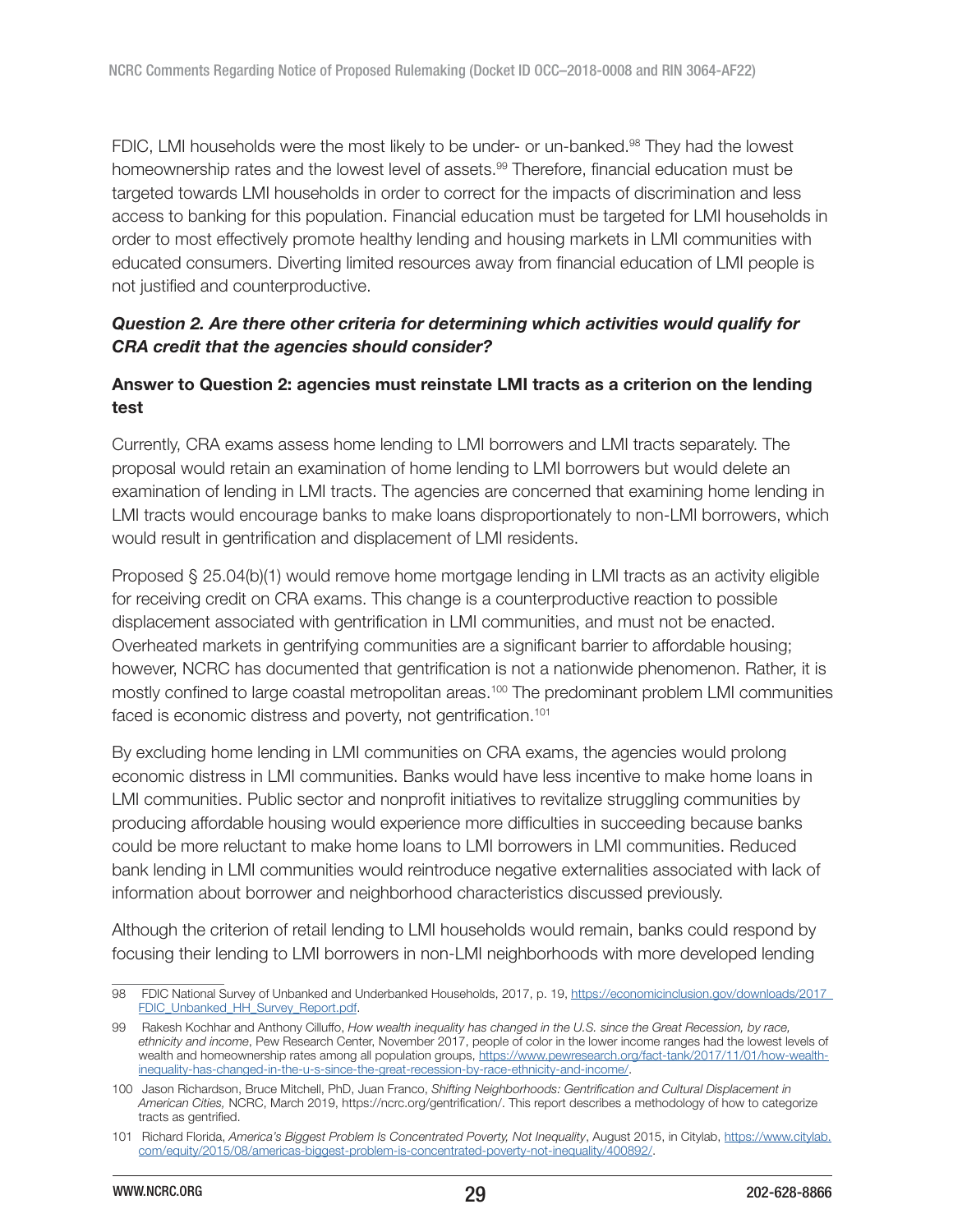markets, in contradiction to the emphasis discussed above of CRA reviving markets in underserved LMI communities. As stated above, Federal Reserve research revealed that CRA had increased home lending in LMI communities by up to 20%. Other Federal Reserve sponsored research has found a similar impact in small business lending in LMI communities.<sup>102</sup> By abruptly removing home lending in LMI communities as a criterion on the retail lending test, the FDIC's and OCC's proposal could significantly decrease, if not wipe out, this CRA impact on retail lending in LMI tracts.

Although small business lending in LMI tracts would still remain in the retail test, it might become harder for banks to make small business loans in LMI tracts because the housing market could become depressed due to fewer home loans to LMI borrowers in LMI tracts. A less viable housing market would likely depress overall economic development, including small business development and expansion.

If the agencies' goal is to improve CRA regulations to ensure that CRA lending is not diverted to gentrifying borrowers, the agencies should adopt a different approach. In LMI communities that are gentrifying, the agencies could limit how they consider retail lending. They could put a cap on the number and percentages of home loans made to non-LMI borrowers. For example, the agencies could allow no more than half the industry average percentage of loans to non-LMI borrowers to count. For example, if the industry average in LMI gentrifying tracts was 70% of their home loans to non-LMI borrowers in an assessment area, the agencies could allow banks to claim CRA credit for no more than 35% of their loans in these tracts to non-LMI borrowers. Alternatively, the agencies could not allow any loans to non-LMI borrowers in gentrifying tracts to count. Still another approach would be not to count a loan in a LMI tract if it finances a home that has a value greater than the AA or metropolitan average. NCRC, as well as other researchers, has developed a methodology for identifying LMI tracts that are gentrifying, which the agencies could use or adapt when deciding how to consider non-LMI lending in gentrifying tracts.<sup>103</sup>

Disallowing home loans in gentrifying LMI census tracts to count at all thwarts the CRA's key objectives of encouraging economic integration. Income segregation and concentrated poverty was increasing in the United States, which had perverse outcomes in terms of access to jobs, transportation, and quality housing for LMI households.<sup>104</sup> Raj Chetty had also documented that children from LMI families succeed to a greater extent in school when they live in integrated communities.<sup>105</sup> If the agencies disallow home lending in LMI communities from counting on CRA exams, they would reduce the incentives for banks to make loans in LMI communities and would likely make it harder for LMI borrowers to obtain home loans in gentrifying communities, including in those communities in which the public or nonprofit sectors are seeking to preserve affordable housing for LMI households. In other words, the agencies might hasten the displacement of LMI households from gentrifying communities by making it harder for them to obtain home loans so they can remain in these communities.

<sup>102</sup> Ding and Bostic, Effects of the CRA..

<sup>103</sup> Richardson and Mitchell, Shifting Neighborhoods.

<sup>104</sup> Elizabeth Kneebone, Brookings Institution, The Growth and Spread of Concentrated Poverty, 2000 to 2008-2012, July 2014, <https://www.brookings.edu/interactives/the-growth-and-spread-of-concentrated-poverty-2000-to-2008-2012/> and Daniel Friedman, The Rise of Income Segregation in Post-Recession America, August 2017, in Harvard Political Review, [https://](https://harvardpolitics.com/united-states/the-rise-of-income-segregation-in-post-recession-america/) [harvardpolitics.com/united-states/the-rise-of-income-segregation-in-post-recession-america/](https://harvardpolitics.com/united-states/the-rise-of-income-segregation-in-post-recession-america/).

<sup>105</sup> New Research on Mobility: Studies by Profs. Chetty, Hendren, and Katz, May 4, 2015 See [http://economics.harvard.edu/news/](http://economics.harvard.edu/news/new-research-mobility-studies-profs-chetty-hendren-and-katz) [new-research-mobility-studies-profs-chetty-hendren-and-katz](http://economics.harvard.edu/news/new-research-mobility-studies-profs-chetty-hendren-and-katz)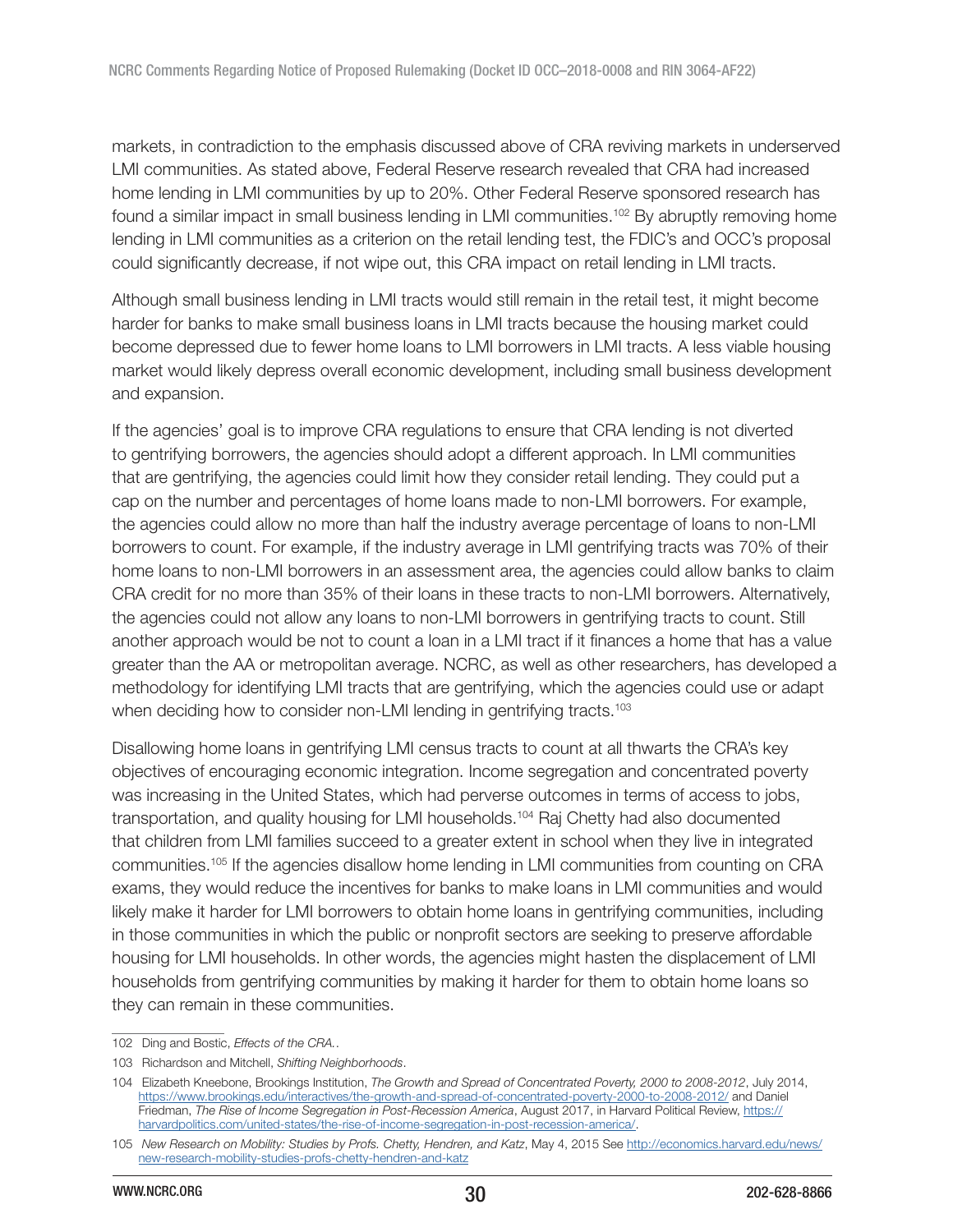<span id="page-30-0"></span>In addition, the proposal would discontinue CRA exam analysis of multifamily lending in LMI tracts. This is counterproductive because CRA exams must ensure that banks are financing affordable and decent multifamily housing in LMI tracts so that LMI households have a variety of housing choices to fit their needs.

## Question 3. Under the proposal, CD activities conducted in targeted areas, such as Indian country or distressed areas, would qualify for CRA credit. Should there be any additional criteria applicable to the types of CD activities that qualify for CRA credit in these areas? If so, what should those criteria be?

#### Answer to Question 3: NCRC developed a definition of underserved tracts based on lending levels

NCRC believes that the agencies need to revise their definition of underserved and distressed tracts to better target CD activities (see proposed § 25.03). The agencies created a new category of tracts called underserved areas that were middle-income tracts with low population levels and without easy access to branches.<sup>106</sup> The agencies also revised their definition of distressed tracts as middle-income tracts with high levels of unemployment and poverty rates.<sup>107</sup>

The agencies conducted no research to justify the creation of these new tracts eligible for CRA activities. They did not describe how many middle-income census tracts would be eligible, where these census tracts would be, and whether these tracts would be underserved based on low loan levels. Thus, the public has no way to assess whether these new designations would target areas of great need per the intent of the CRA statute. The agencies have therefore denied the public a meaningful opportunity to evaluate and comment upon this potentially substantial change in the CRA evaluation method.

In contrast to the agency proposal, NCRC has developed a proposal based on data analysis and GIS mapping that focuses on low levels of lending. In a recent report, NCRC described a methodology for identifying the quintile of tracts in metropolitan areas that had the lowest levels of home and small business loans per housing unit and businesses.<sup>108</sup> If community development data on lending and investing were available on a census tract level, the analysis could also include a measure of low levels of community development financing on a per capita basis.

When NCRC grouped tracts into quintiles based on lending levels, the tracts in the lowest quintiles were disproportionately LMI, though not entirely so. Thus, this approach would include middleincome communities in need of additional lending and investment. A significant subset of these tracts exhibited indicators of economic distress as shown by high poverty and unemployment levels.

This proposal is more effective in identifying not only lower income and middle-income communities but also communities of color that are underserved. A CRA reform effort must

<sup>106</sup> NPRM, p. 1242.

<sup>107</sup> Regulatory Background, distressed and underserved tracts, FFIEC, see [https://www.ffiec.gov/cra/pdf/Regulatory%20](https://www.ffiec.gov/cra/pdf/Regulatory%20Background%20-%20Distressed%20and%20Underserved%20Tracts%20FINAL.pdf) [Background%20-%20Distressed%20and%20Underserved%20Tracts%20FINAL.pdf.](https://www.ffiec.gov/cra/pdf/Regulatory%20Background%20-%20Distressed%20and%20Underserved%20Tracts%20FINAL.pdf)

<sup>108</sup> Bruce Mitchell, PhD and Josh Silver, Adding Underserved Census Tracts As Criterion On CRA Exams, NCRC, January 2020, [https://ncrc.org/adding-underserved-census-tracts-as-criterion-on-cra-exams/.](https://ncrc.org/adding-underserved-census-tracts-as-criterion-on-cra-exams/)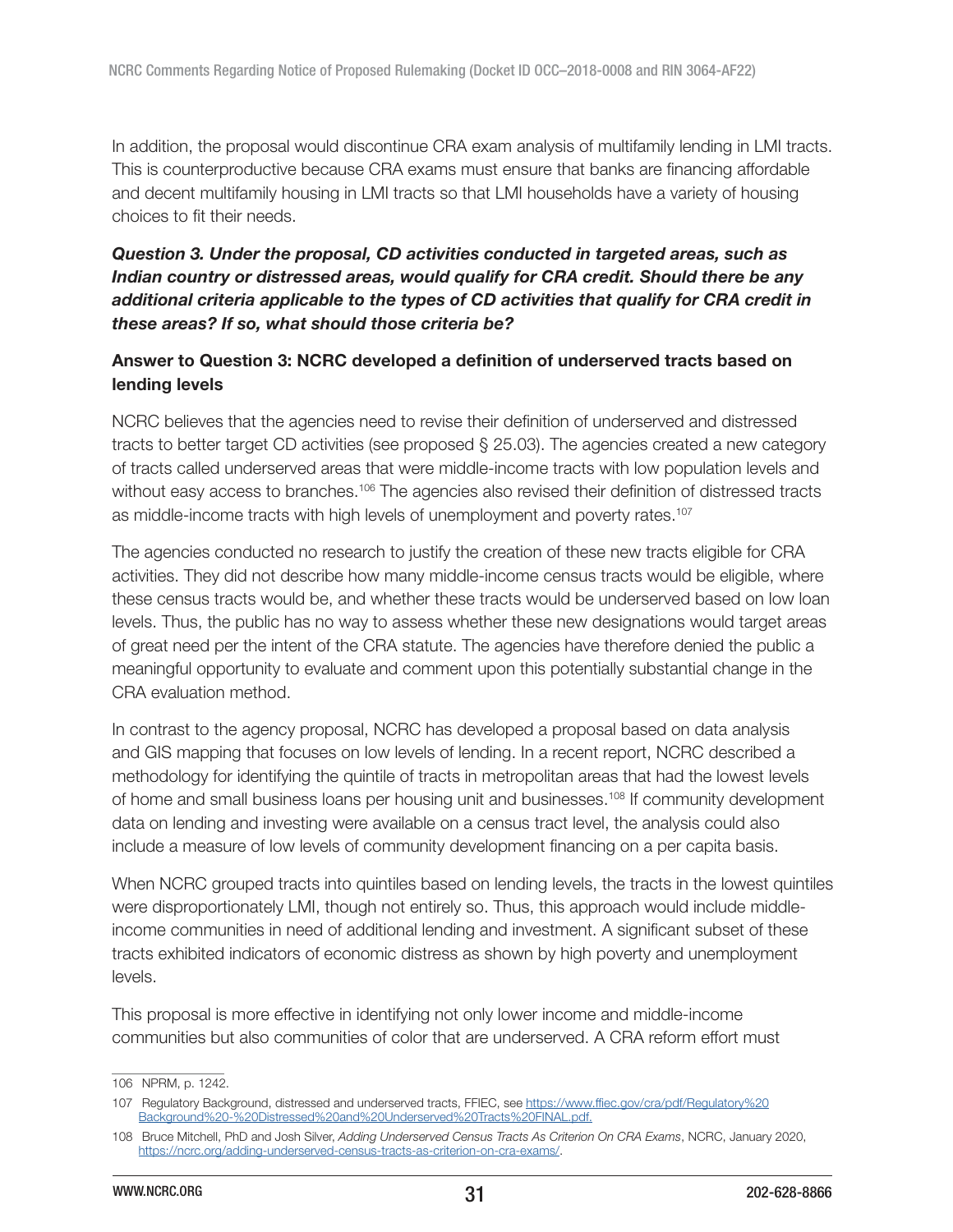<span id="page-31-0"></span>include a concerted effort to include communities of color more explicitly on CRA exams since a large body of research, including NCRC analyses, has found continuing and stark racial disparities in lending.<sup>109</sup>

The tracts identified via NCRC's analysis had been disproportionately redlined by the Federal Home Owners' Loan Corporation (HOLC) classifying them as definitely declining or hazardous. The HOLC classifications from the 1930s continue to disadvantage these tracts to the present day. The NCRC approach, therefore, successfully targeted redlined neighborhoods that were predominantly minority. Quercia and Park also documented a lack of bank CRA lending in these same neighborhoods targeted by NCRC's approach.<sup>110</sup>

CRA had focused its attention on LMI communities, as it should. However, communities of color remain underserved because of decades of redlining and discrimination. In addition to providing credit for CD activities in underserved tracts as defined via NCRC's approach, the agencies should add these tracts as a criterion on the lending, investment and service tests. A new underserved tracts criterion on the tests would direct needed lending and investments to underserved communities. It would also help alleviate pressure on LMI tracts that are gentrifying by giving banks additional geographical areas in which to serve and receive favorable CRA consideration.

# Question 4. Under the proposal, the small business and small farm revenue thresholds and the size thresholds for a small loan to a business and a small loan to a farm would increase to \$2 million. Do these increases appropriately incentivize banks to engage in small business and small farm lending activities, or should other changes be made to the revenue and loan size thresholds?

#### Answer to Question 4: small business revenue threshold should not be increased

Per proposed § 25.03, raising the threshold for what counts as a small business from \$1 million to \$2 million in revenue would divert CRA's focus away from the smallest businesses.<sup>111</sup> While adjusting the loan size that counts as a small business loan to account for inflation would be reasonable, an adjustment to the revenue size of the small business would not be justified by research.

<sup>109</sup> Aaron Glantz and Emmanuel Martinez, For People of Color, Banks are Shutting the Door on Homeownership, February 15, 2018,<https://www.revealnews.org/article/for-people-of-color-banks-are-shutting-the-door-to-homeownership/>; NCRC, Foreclosure in the Nation's Capital: How Unfair and Reckless Lending Undermines Homeownership, April 2010, [https://](https://ncrc.org/foreclosure-in-the-nations-capital-how-unfair-and-reckless-lending-undermines-homeownership/) [ncrc.org/foreclosure-in-the-nations-capital-how-unfair-and-reckless-lending-undermines-homeownership/](https://ncrc.org/foreclosure-in-the-nations-capital-how-unfair-and-reckless-lending-undermines-homeownership/); Even among LMI borrowers there was substantial disparity in several key data points among races. In 2018, NCRC observed that the rate spread, the difference in the interest rate charged to the borrower from the average prime offer rate (APOR), was much higher for LMI Black and Latino borrowers compared with LMI White and Asian borrowers. LMI Black and Latino borrowers had rate spreads that were 50% to 100% higher than their White and Asian counterparts. LMI Black and Latino borrowers were also less likely to have their application result in a home purchase. While 70% of LMI white applicants and 69% of LMI Asian applicants closed on their loans, those figures fell to just 57% and 63% for LMI Black and Latino applicants, respectively.

<sup>110</sup> Kevin A. Park and Roberto G. Quercia, Who Lends Beyond the Red Line? The Community Reinvestment Act and the Legacy of Redlining, a Penn Institute for Urban Research working paper, September 2019, [https://penniur.upenn.edu/](https://penniur.upenn.edu/uploads/media/Park_Quercia.pdf) [uploads/media/Park\\_Quercia.pdf.](https://penniur.upenn.edu/uploads/media/Park_Quercia.pdf)

<sup>111</sup> NPRM, p. 1211.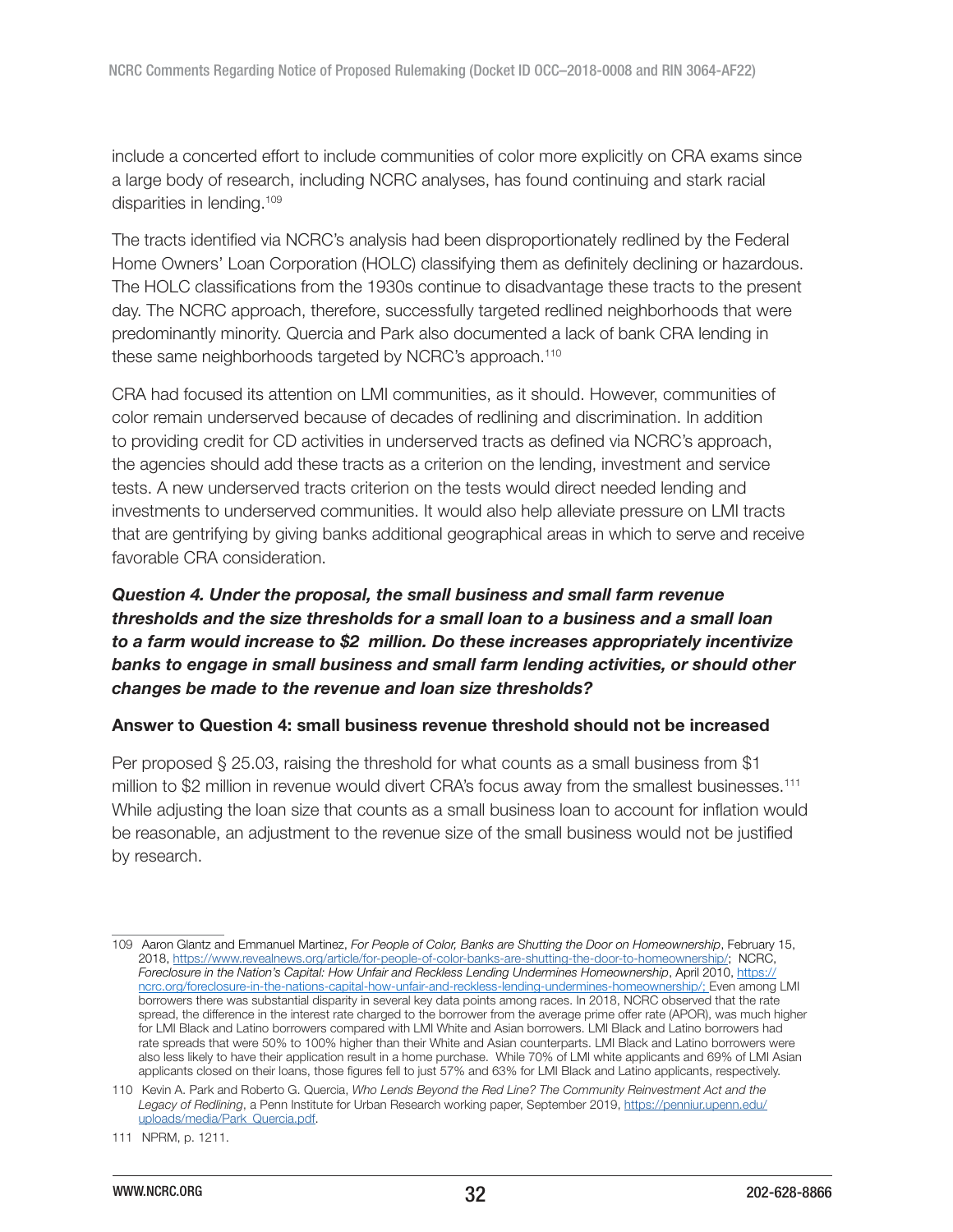#### <span id="page-32-0"></span>Revenue size increase would not be justified

The CFPB has found that the great majority of small businesses had revenues under \$1 million.<sup>112</sup> As the CFPB documented, about 20 million firms or 76 percent of all firms had annual receipts of under \$100,000. An additional 5.2 million or 19 percent of all businesses had receipts between \$100,000 and \$999,999.<sup>113</sup> Together these two categories of businesses contained 95 percent of all businesses in the United States.

The revenue size limit to define a small business must not be automatically updated to account for inflation. Instead, when considering any revenue increases to define a small business, the agencies should consult with the CFPB, Small Business Administration, and the Census for the most current revenue estimates for businesses with no employees, and those with few such as one or two employees. This would be the most accurate way of determining appropriate revenue size estimates for small businesses. The great majority of small businesses under \$1 million in revenue (about 82 percent) had no employees.<sup>114</sup> Since these businesses are very small, it is unlikely that their revenue size will increase at the rate of inflation. These businesses such as landscaping are likely concentrated in the services sector and thus experience small revenue growth.<sup>115</sup>

The agencies simply proposed an increase in the revenue size limit to \$2 million and did not present research or analysis to support such an increase. The evidence, including from other agency research, did not support their proposal.

Another instance of a proposal not explained or justified by research is the proposed increase in revenue size for a family farm. An example in the list of CRA qualifying activities was a loan to a family farm with revenues of \$10 million.<sup>116</sup> This example appeared in the proposed list of qualified activities without accompanying explanation regarding how to define a family farm and why a proposed \$10 million revenue limit was justified. A member of the public has no means to judge the reasonableness of this proposal in terms of targeting truly small and family farms. On the contrary, it seems like a means to inflate CRA ratings by allowing for loans to larger farms, including possibly corporate farms.<sup>117</sup>

In fact, according to the U.S. Department of Agriculture, only 1% of farms had sales of \$5 million or more. About 76% of farms had sales of \$50,000 or less.<sup>118</sup> It would seem that revenues of \$10 million would be much too high for classifying a farm as small.

<sup>112</sup> Consumer Financial Protection Bureau (CFPB), Key Dimensions of the Small Business Lending Landscape, p. 10, May 2017, <https://www.consumerfinance.gov/data-research/research-reports/key-dimensions-small-business-lending-landscape/>.

<sup>113</sup> CFPB, Key Dimensions, p. 10.

<sup>114</sup> Ibid., p. 8.

<sup>115</sup> The Small Business Administration (SBA) estimates that small businesses employ about 85% of all workers in the service sector, see Office of Advocacy, SBA, 2018 Small Business Profile, p. 3, [https://www.sba.gov/sites/default/files/advocacy/2018-Small-](https://www.sba.gov/sites/default/files/advocacy/2018-Small-Business-Profiles-US.pdf)[Business-Profiles-US.pdf.](https://www.sba.gov/sites/default/files/advocacy/2018-Small-Business-Profiles-US.pdf)

<sup>116</sup> NPRM, p. 1233.

<sup>117</sup> This article, https://en.wikipedia.org/wiki/Corporate\_farming, discusses that some family farms are the largest corporate farms in the country. The article states, "'Family farm' and 'corporate farm' are often defined as mutually exclusive terms, with the two having different interests. This mostly stems from the widespread assumption that family farms are small farms while corporate farms are large-scale operations. While it is true that the majority of small farms are family owned, many large farms are also family businesses, including some of the largest farms in the US."

<sup>118 2017</sup> Census of Agriculture Highlights: Farm Economics – Value of Production, number of farms, and income down slightly, April 2019, [https://www.nass.usda.gov/Publications/Highlights/2019/2017Census\\_Farm\\_Economics.pdf.](https://www.nass.usda.gov/Publications/Highlights/2019/2017Census_Farm_Economics.pdf)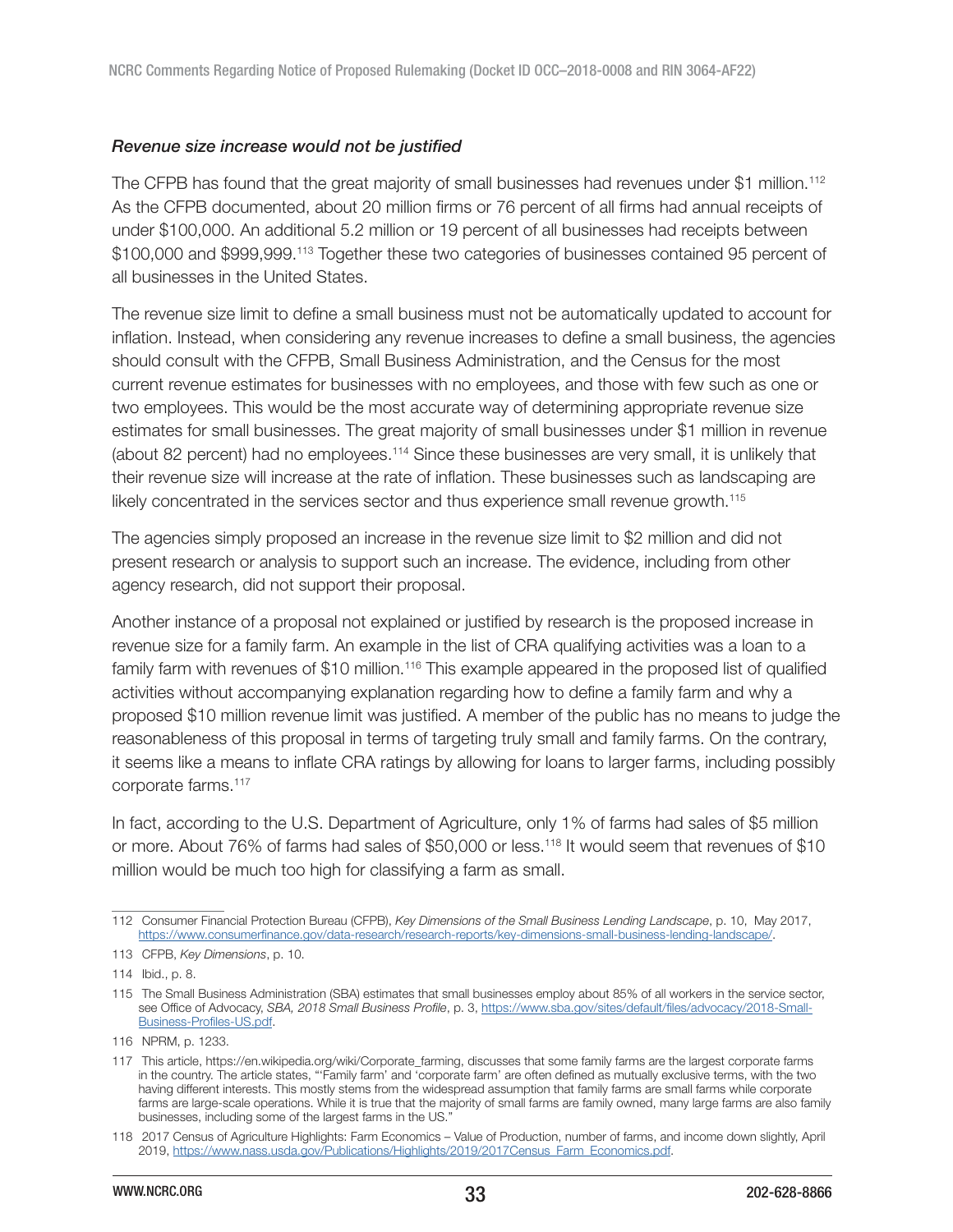#### <span id="page-33-0"></span>Increase in loan size to take inflation into account might be reasonable

NCRC believes that the current definition of small business lending as non-residential loans of \$1 million or less is sufficient but could be updated to take inflation into account. A GAO report found that the \$1 million limit for a small business loan should be updated to \$1.6 million to account for inflation.<sup>119</sup> It would be reasonable to update this limit to account for inflation since the costs of equipment and other needs have increased for small businesses.

However, the data do not support a further increase beyond inflation. Using CRA loan data, NCRC conducted research to investigate dollar amounts of loans to the largest businesses with revenues above \$1 million during 2016. NCRC excluded lenders with average loan amounts of \$10,000 or less as these were banks that focused on smaller credit card loans. NCRC constructed the sample to identify the loans of the largest dollar amounts. The average loan amount was \$70,611 and the average loan amount for the quartile of loans with the largest amounts was \$343,469.<sup>120</sup> These loans do not come close to the \$1 million limit. Therefore, according to the publicly available data, NCRC did not observe that banks are constrained by the \$1 million limit.

Increasing the loan size to account for inflation would cause less of a diversion of financing from the smallest entities than increasing the revenue size of the small business or farm. Moreover, there are likely to be instances in LMI tracts where higher loan size limits above \$1 million might be needed to finance new space or equipment for smaller firms, particularly in more expensive parts of the country.

Before the agencies increase the loan size, however, they need to conduct more data analysis to determine if loan sizes near or above \$1 million are occurring in LMI tracts in more expensive metropolitan areas. If the data does not indicate much of this lending activity, then the \$1 million loan size limit may still be appropriate and needed to target resources towards smaller enterprises. This is another area of the NPRM in which the agencies present no data analysis to support their proposals.

# Question 5. The agencies plan to publish the illustrative list on their websites and to update the list both on an ongoing basis and through a notice and comment process. Should the list instead be published as an Appendix to the final rule or be otherwise published in the Federal Register ? In addition, how often should the list be updated?

Question 6. The proposal includes a process for updating the illustrative list on an ongoing basis through submission of a form to seek agency confirmation. The agencies considered an alternative process where an agency would accept all requests from banks for confirmation that an activity is a qualifying activity, aggregate these requests, publish the list of requested items in the Federal Register for public comment and feedback, and update the list following this process once every six months. What process, including any alternative process, should the agencies adopt to update the illustrative list of qualifying activities?

<sup>119</sup> GAO, Effect of Regulations on Small Business Lending and Institutions Appears Modest, but Lending Data Could be Improved, August 2018, p. 15,<https://www.gao.gov/assets/700/693755.pdf>

<sup>120</sup> NCRC comment on the Advance Notice of Proposed Rulemaking, November 2018, see section of comment titled, Evaluations Of Small Business Lending Must Be Focused On The Smallest Businesses, https://ncrc.org/ncrc-comments-regarding-advance-noticeof-proposed-rulemaking-docket-id-occ-2018-0008-reforming-the-community-reinvestment-act-regulatory-framework/.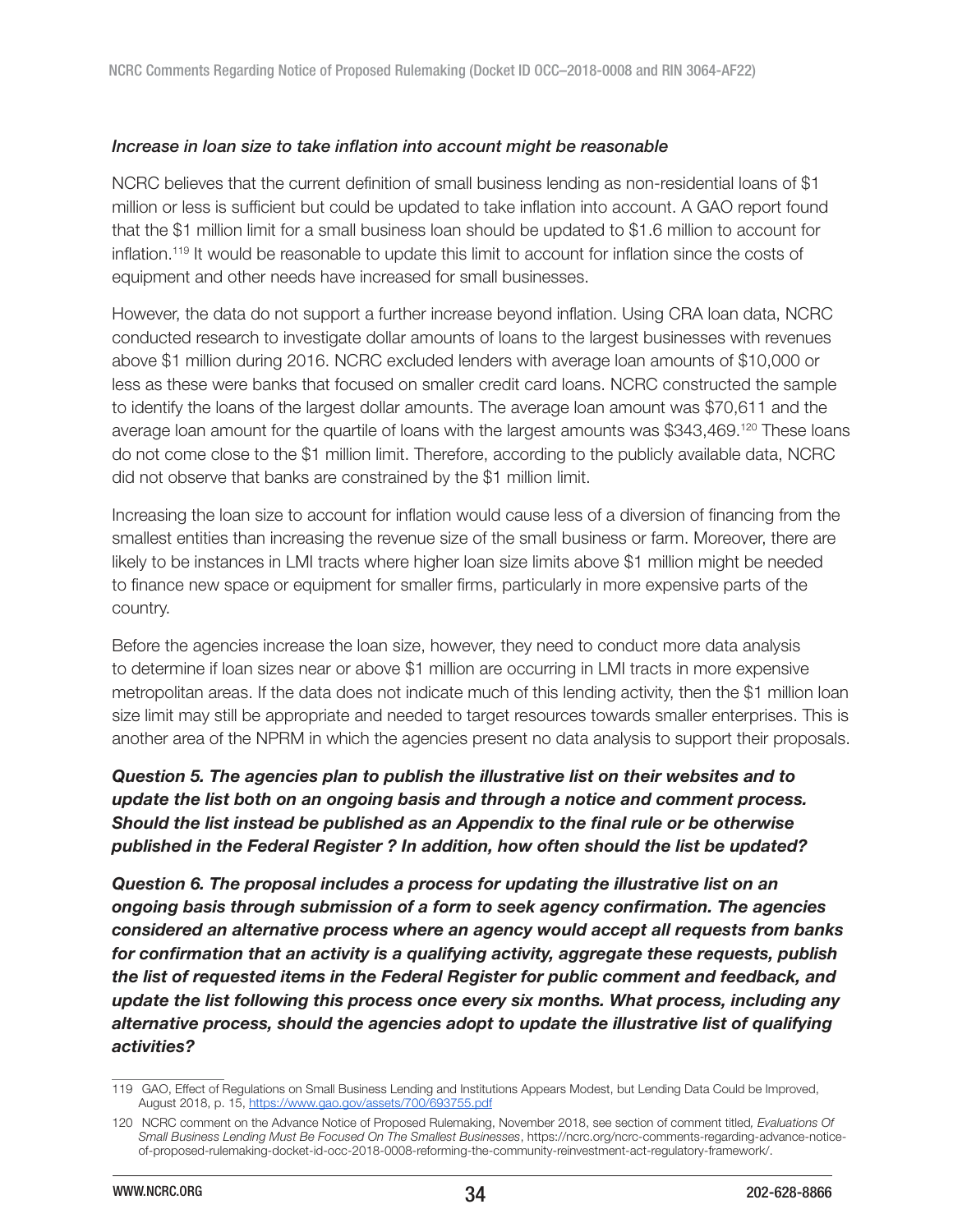# <span id="page-34-0"></span>Answer to Questions 5 & 6: development of a CRA qualified list of activities should only be updated through a public comment process and should occur twice a year initially and then annually

In proposed § 25.05, the agencies propose ongoing updates of the CRA list of qualified activities in addition to a process of soliciting public comments. The ongoing process would involve a form via agency websites that banks would fill out when they are requesting a determination of whether an activity would qualify for CRA consideration.<sup>121</sup>

We believe this proposed approach would require the agencies to engage in notice-and-comment rulemaking each time it seeks to amend the list of qualified activities, not just every three years as the proposal contemplates. That is because the list of qualifying activities constitutes "an agency statement of general or particular applicability and future effect"<sup>122</sup> that will "affect . . . individual rights and obligations."<sup>123</sup> A regulated financial institution may seek pre-investment review by "a form through the agency's website to seek confirmation that an activity is a qualifying activity" outside of a bank's particular examination that "would not replace a bank's ability to discuss whether an activity qualifies with its examiners."<sup>124</sup> It thus would contain a binding determination of "qualifying activities that meet the criteria in the rule" as well as those that "do not qualify"<sup>125</sup> to provide "certainty and transparency about whether an activity qualifies for CRA credit prior to a bank engaging in the activity, and to ensure consistent treatment of activities."<sup>126</sup> As such, it is subject to the rulemaking requirements of Section 553 of the APA and amendments to the list should follow from public notice available through the Federal Register and agency consideration of public comment submitted as a result.

The most transparent and fair method for updating a list of CRA qualified activities would be through a frequent request for public comment on proposed revisions and additions to the list. The agencies, especially in the early years after a new CRA regulation, should request comment twice a year (eventually the process could move to an annual one). Before each comment period, the agencies could solicit suggestions from both banks and community organizations regarding proposed activities. The agencies then would decide which activities they would propose adding to the list. They would request comment on the new additions as well as modifications to exiting activities on the list. This process provides all stakeholders with the same opportunities for influencing an important list of this nature. It could also foster collaboration where banks and community groups are suggesting proposals together.

The agencies' proposal of a comment period once every three years would be too infrequent for a list of this nature.<sup>127</sup> Stakeholders would have more frequent questions about activity eligibility, especially in the early years after a new regulation.

124 85 Fed. Reg. 1213.

<sup>121</sup> NPRM, p. 1213.

<sup>122 5</sup> U.S.C. § 551(4).

<sup>123</sup> Chrysler Corp. v. Brown, 441 U.S. 281, 301 (1979).

<sup>125 85</sup> Fed. Reg. 1213.

<sup>126 85</sup> Fed. Reg. 1214.

<sup>127</sup> NPRM, p. 1213.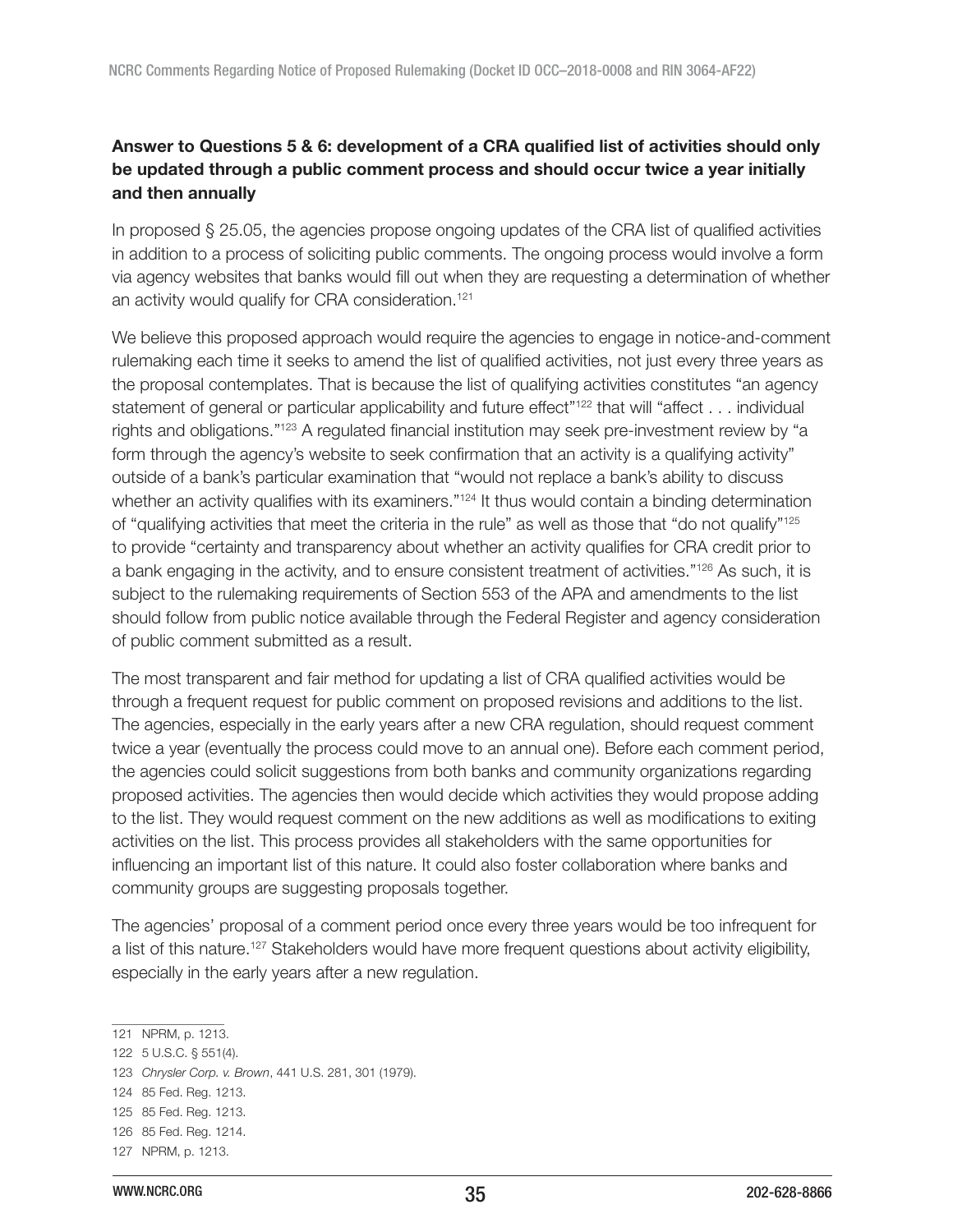After a public comment period and agency revisions, a revised list could be published in a manner similar to the Interagency Question and Answer (Q&A), which is published currently in the Federal Register. It would seem that the model of the Interagency Q&A publication would be more appropriate than an appendix to the regulation since the list would be a non-exhaustive list of examples of qualified CRA activities just like the Q&As are a non-exhaustive list of guidelines for CRA.

Making a form available via agency websites to just banks (and not community groups) would deprive "interested persons an opportunity to participate in the rule making,"<sup>128</sup> because it would exclude non-bank participants. It is unclear how the agencies would collaborate with each other in determining which bank proposals to accept and add to the list. This one-sided process would also invite more outlandish proposals like financing improvements to football stadiums in Opportunity Zones.

Using the process of public comment periods to inform revisions, the agencies must develop the list of qualified activities carefully and explain the list in order to avoid banks not engaging in activities that are not included in the list. The banks could develop a tendency to refrain from activities that are not on the list for fear of not receiving credit on CRA exams. This would repeat a behavior that some allege occurs today due to uncertainty as to what counts.

In addition to emphasizing that the list is not exhaustive, the agencies should not develop an inordinately long list of activities that becomes cumbersome and would seem to discourage other activities. The list in the NPRM could already be too long and unwieldy. Instead, the list must be more of a principles-based list explaining what types of activities conform to the definition of community development. A principles-based list would focus on clarifying regulatory definitions such as community development and affordable housing. To help define affordable housing, for example, the list would describe the income ranges of occupants and would also describe how pro rata procedures would apply in the case of mixed-income housing when a portion of the tenants are not LMI. In contrast, the proposed list has a number of examples indicating that affordable housing includes various percentages of units for LMI households.<sup>129</sup> A bank may wonder if its project would not qualify if it has a percentage of units for LMI households not on the list. It would be more helpful for a list to describe a range of acceptable percentages or indicate if a certain percentage does not qualify and why. Instead of a detailed list of examples, the list should explain a principle or concept. The existing Interagency Q&A document is a type of principles-based list, but one that is more of a summary is needed and would be a positive outcome of a NPRM.

To supplement a principles-based list, specific examples of activities that actually received credit on CRA exams could be presented in an interactive database. An interactive database could also be creative and energizing by including links to visuals and narrative descriptions of projects describing how the project was innovative and responsive to needs. This would encourage banks to replicate activities that exams considered particularly responsive to need and would encourage healthy competition among banks to see which ones financed the most responsive and innovative activities.

<sup>128 5</sup> U.S.C. § 553(c).

<sup>129</sup> NPRM, p. 1230.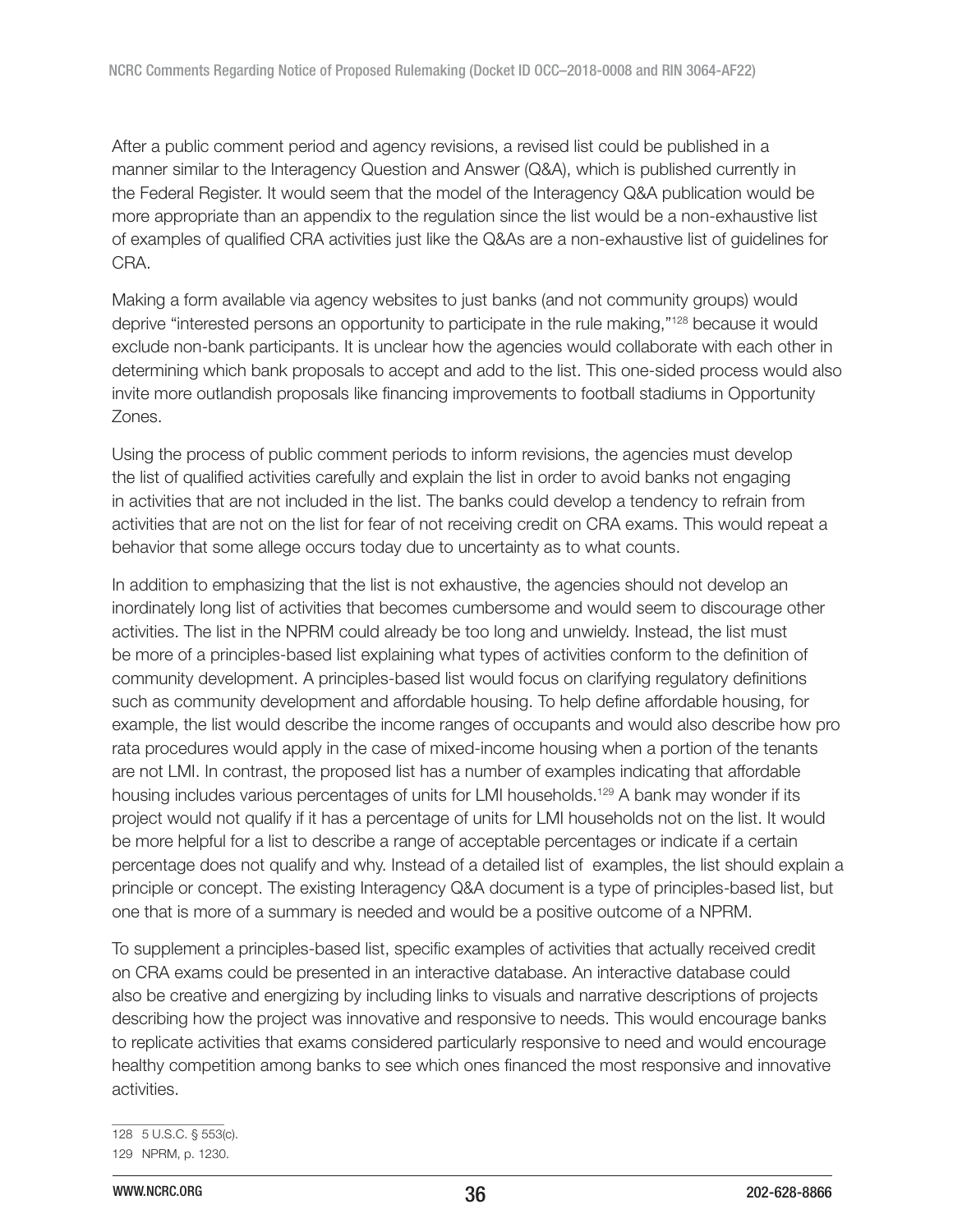# Question 7. Are certain types of retail loans more valuable to LMI individuals and geographies than other types? If so, which types? Should the regulations recognize those differences? If so, how? For example, could multipliers be used to recognize those differences and provide incentives for banks to engage in activities that are scarce but highly needed?

## Answer to Question 7: encourage prime and special affordable lending and do not discourage retail lending

### Encourage prime lending by giving it a greater weight

The most valuable retail loans for LMI borrowers and communities are those that are affordable and sustainable. CRA exams must encourage prime lending over high-cost and subprime lending. The financial crisis revealed that high-cost lending was inherently risky. When not regulated properly, subprime lending caused massive foreclosures and unsustainable debt levels. In order to avoid an over-reliance on high cost lending for serving LMI borrowers in the future, CRA exams must encourage prime (conventional and government-insured lending) by weighting prime lending more heavily on CRA exams. Examiners now use weighting on CRA exams, so this proposal represents a new application of an existing method of analysis. Prime lending should be weighted two or three times as much as high-cost lending.

The Home Mortgage Disclosure Act (HMDA) data defined a loan as high-cost in reference to an average prime offer rate (first lien loans were defined as high cost if they were 1.5 percentage points above average prime offer rates).<sup>130</sup> This definition could be used to separate prime from high-cost home loans. A similar approach could possibly be taken regrading small business lending (particularly if price information becomes available via the rulemaking associated with Section 1071 of Dodd-Frank) and with automobile lending. Subprime automobile lending had considerably higher default rates so prime automobile lending needs to be encouraged by CRA exams.<sup>131</sup>

Banks were not the perpetrators of abusive loan originations that caused the crisis. Federal Reserve research has shown that bank lending was safer and sounder than that of independent mortgage companies not covered by CRA in the years leading up to the financial crisis, and that bank loans made in AAs were less likely to result in foreclosure than bank loans made outside of AAs which are not currently covered by the CRA<sup>-132</sup> Any proposed change to CRA must preserve this track record and must not inadvertently encourage riskier lending. For example, inclusion of consumer lending on CRA exams must be implemented carefully so it becomes an affordable alternative to payday and other fringe non-bank lending instead of encouraging high-cost and unscrupulous lending. If the agencies do not carefully include consumer lending on CRA exams,

<sup>130</sup> CFPB, What is a "higher-priced mortgage loan?", September 2017, [https://www.consumerfinance.gov/ask-cfpb/what-is-a-higher](https://www.consumerfinance.gov/ask-cfpb/what-is-a-higher-priced-mortgage-loan-en-1797/)[priced-mortgage-loan-en-1797/.](https://www.consumerfinance.gov/ask-cfpb/what-is-a-higher-priced-mortgage-loan-en-1797/)

<sup>131</sup> Jason P. Brown, Kansas City Federal Reserve Bank, Auto Loan Delinquency Rates Are Rising, but Mostly among Subprime Borrowers, The Macro Bulletin, August 2018. https://www.kansascityfed.org/en/publications/research/mb/articles/2018/auto-loandelinquency-rates-rising.

<sup>132</sup> Elizabeth Laderman and Carolina Reid, Federal Reserve Bank of San Francisco, "CRA Lending during the Subprime Meltdown" in Revisiting the CRA: Perspectives on the Future of the Community Reinvestment Act, a Joint Publication of the Federal Reserve Banks of Boston and San Francisco, February 2009, p. 122, and Neil Bhutta and Daniel Ringo, Assessing the Community Reinvestment Act's Role in the Financial Crisis, Feds Notes, May 2015, [https://www.federalreserve.gov/econresdata/notes/feds](https://www.federalreserve.gov/econresdata/notes/feds-notes/2015/assessing-the-community-reinvestment-acts-role-in-the-financial-crisis-20150526.html)[notes/2015/assessing-the-community-reinvestment-acts-role-in-the-financial-crisis-20150526.html.](https://www.federalreserve.gov/econresdata/notes/feds-notes/2015/assessing-the-community-reinvestment-acts-role-in-the-financial-crisis-20150526.html)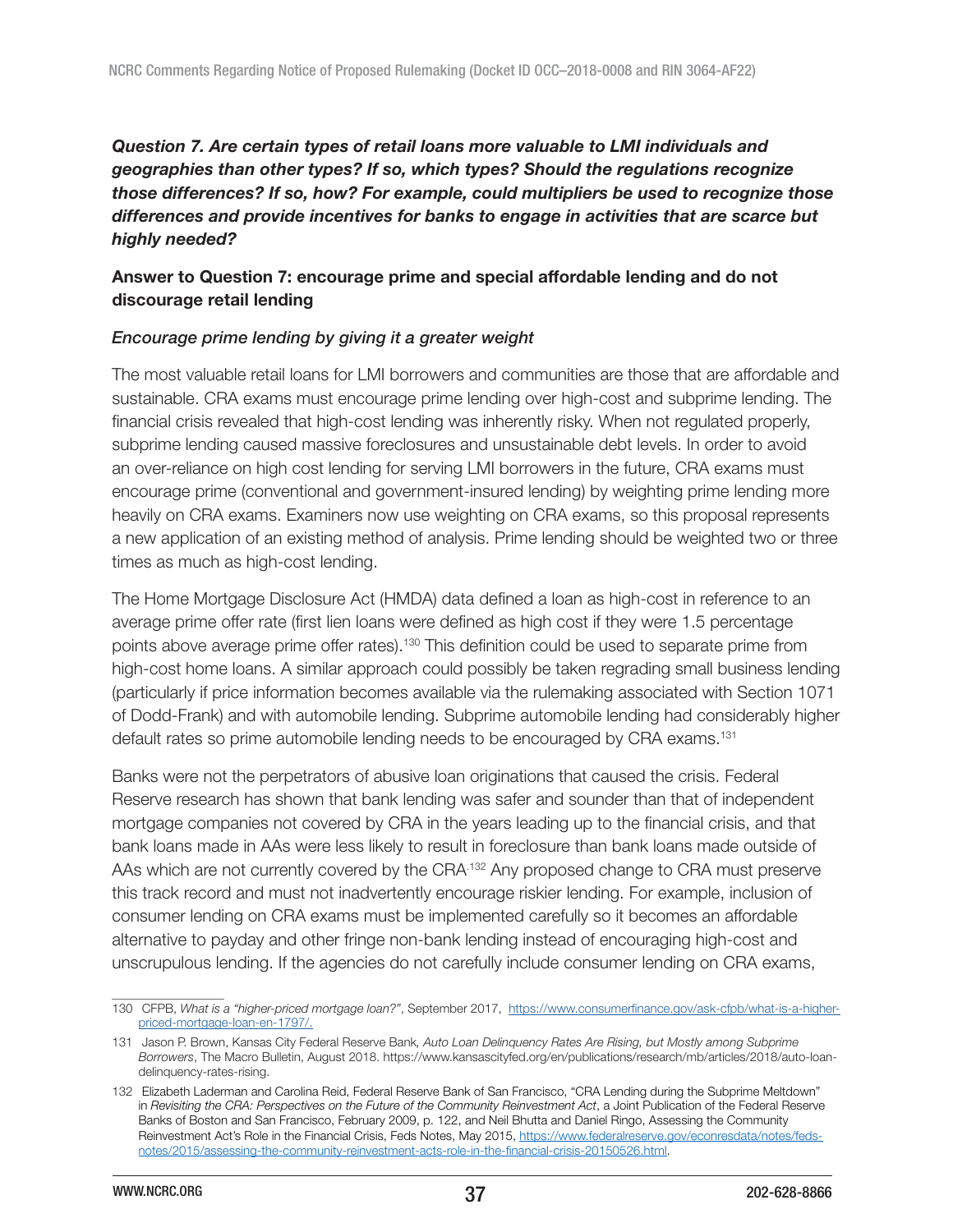inclusion of this lending could encourage high-interest rate and abusive credit card lending and other lending with high and hidden fees. Furthermore, if CRA exams no longer have qualitative criteria like responsiveness and innovativeness, they could provide considerable credit to entrylevel credit card products that do not include pathways for LMI consumers graduating to lower cost products that are more helpful in building savings and creditworthiness.

#### Encourage special affordable lending

In addition to more weight for prime loans, CRA exams should encourage special affordable lending (this comment letter adopts the phrase "special affordable lending" to refer to flexible and innovative lending).<sup>133</sup> The current CRA exams contain qualitative criteria that periodically measured the affordability of loans. Occasionally, CRA exams under the flexible and innovative criterion on the lending test discuss whether banks had special affordable products. The best CRA exams contain tables that include the numbers of these types of loans. Deleting the criterion of flexibility and innovation, as the NPRM would do, would represent a step backwards. Instead, the criterion should be improved and made more consistent.

The following example from a CRA exam provides insight into how performance under the flexible and innovative criterion has been evaluated:

The bank further offers a proprietary affordable mortgage product targeted toward low- and moderate-income people. This in-house program is the Community Homeownership Incentive Program (CHIP). CHIP guidelines provide for low down payments, homeownership counseling, flexible credit criteria and long-term fixed rates. During the evaluation period, the bank made several enhancements to the CHIP program to make it more attractive to a broader base of applicants. In addition, the bank began allowing existing CHIP borrowers to refinance their loans through a new option, CHIP-to-CHIP. Bank management became aware that many existing CHIP borrowers were unable to take advantage of the low interest rate environment and refinance their loans due to inadequate equity to refinance to a conventional loan. Therefore, in late 2016, bank management introduced the CHIP-to-CHIP refinance option.

The number of loans originated through these programs represents approximately 18 percent of all HMDA loans originated during the evaluation period. This represents excellent performance in innovative and flexible mortgage lending.<sup>134</sup>

This narrative is robust and useful. The narrative described a bank's own proprietary product that did not involve a government guarantee and which the bank subsequently modified in order to respond to community needs. In addition, homeownership counseling appeared to accompany the origination of a CHIP loan (though we do not know the extent of counseling or its frequency from the exam narrative). The narrative also quantified the percent of products that the examiner considered innovative and flexible. While 18% seems high in this case, CRA exams

<sup>133</sup> This term is similar to the term used in the following Federal Reserve report. That report found that this lending was safe and sound. The Performance and Profitability of CRA-Related Lending: Report by the Board of Governors of the Federal Reserve System, submitted to the Congress pursuant to section 713 of the Gramm-Leach-Bliley Act of 1999, July 17, 2000, [http://](http://www.federalreserve.gov/boarddocs/surveys/craloansurvey/cratext.pdf) [www.federalreserve.gov/boarddocs/surveys/craloansurvey/cratext.pdf,](http://www.federalreserve.gov/boarddocs/surveys/craloansurvey/cratext.pdf) p. 66.

<sup>134</sup> BB&T CRA exam, January 2017, [https://www5.fdic.gov/CRAPES/2017/09846\\_170117.PDF,](https://www5.fdic.gov/CRAPES/2017/09846_170117.PDF) pp. 24-25.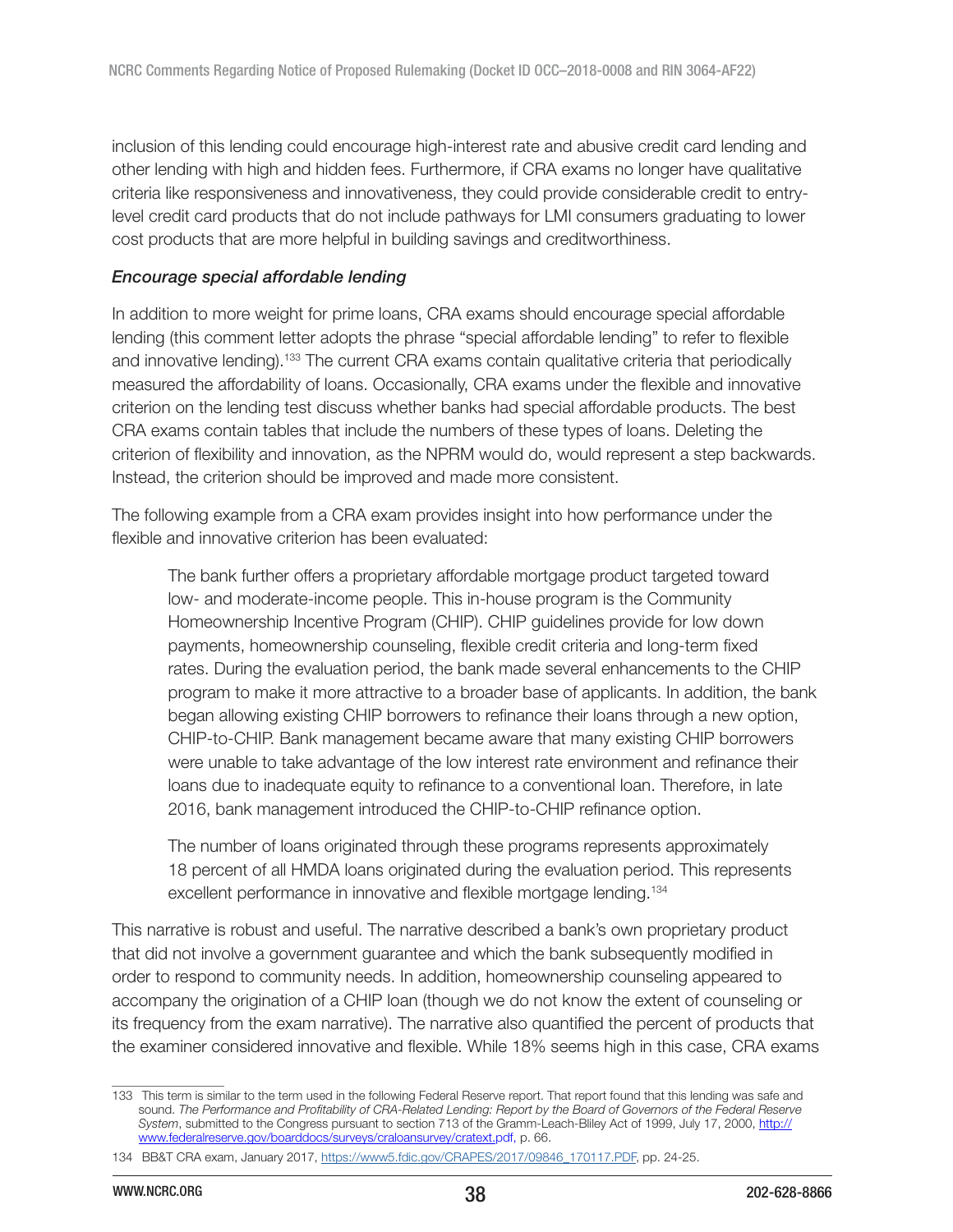do not calculate the percentages of flexible and innovative products on a consistent enough frequency to make peer comparisons that would inform judgements.

In addition, an exam table showed about 15,000 innovative and flexible loans. Although that was commendable, about 80% of these loans were government-insured loans, not the bank's CHIP product. Although the bank had a commendable product, the agencies could most likely do a better job motivating greater volumes of this product through more consistent methods of measuring flexible, innovative, and affordable lending. Hence, it is apparent where reform should go on this measure: the agencies and the public need more consistent data collection for this performance measure and ideally a creation of an industry-wide database so peer comparisons could be more readily made on CRA exams.

The agencies could provide motivation for increasing affordable and sustainable retail lending by including qualitative criteria on exams and making the qualitative criteria as "quantifiable" as possible by including volume measures and peer comparisons.<sup>135</sup> Furthermore, the qualitative criteria could count for 20% to 30% of a component test's rating, which would provide a powerful incentive since it could be the difference between ratings received. A greater weight for this criterion probably would not be warranted because if a bank had highly innovative and flexible products, it will tend to perform on a High Satisfactory or Outstanding manner on the distribution criteria (percent of loans to LMI borrowers or communities).

As explained in more detail below in the section of how to measure CRA activities, the agencies also need to bolster the robustness of the fair lending review and include screens against abusive lending that violate consumer protection laws. If a bank is engaged in activity that violates antidiscrimination or consumer protection laws, it is not serving community needs by providing affordable and sustainable loans.

## Agencies' counterproductive focus on balance sheet lending will decrease retail lending

The agencies are poised to dramatically decrease retail lending by penalizing banks that sell retail loans within 90 days after they originate them. The NPRM would count these loans at 25% of their dollar value in their proposed CRA evaluation measure.<sup>136</sup> This would penalize banks with a business model that depends on secondary market outlets so that they could receive more capital for making more loans. The banks would respond by making fewer retail loans.

The motivation for this proposal appears to be decreasing churning, the practice of banks purchasing large volumes of loans made to LMI borrowers shortly before their CRA exams in order to inflate their ratings. A more effective approach to deterring churning would be to examine a bank's HMDA records and toss out purchased loans that were purchased less than a year before a CRA exam. The improvements to HMDA data mandated by the Dodd Frank Wall Street Reform and Consumer Protection Act and implemented by the CFPB would enable CRA examiners to do this since the improved HMDA data requires a loan ID number. Although not publicly available, this ID number is available to the agencies so that agencies can better track loans through origination

<sup>135</sup> See a discussion on the innovative and flexible criterion in Josh Silver, Do CRA Exams Measure Retail Lending Well? December 4, 2019, NCRC, [https://ncrc.org/do-cra-exams-measure-retail-lending-well/.](https://ncrc.org/do-cra-exams-measure-retail-lending-well/)

<sup>136</sup> NPRM, p. 1214.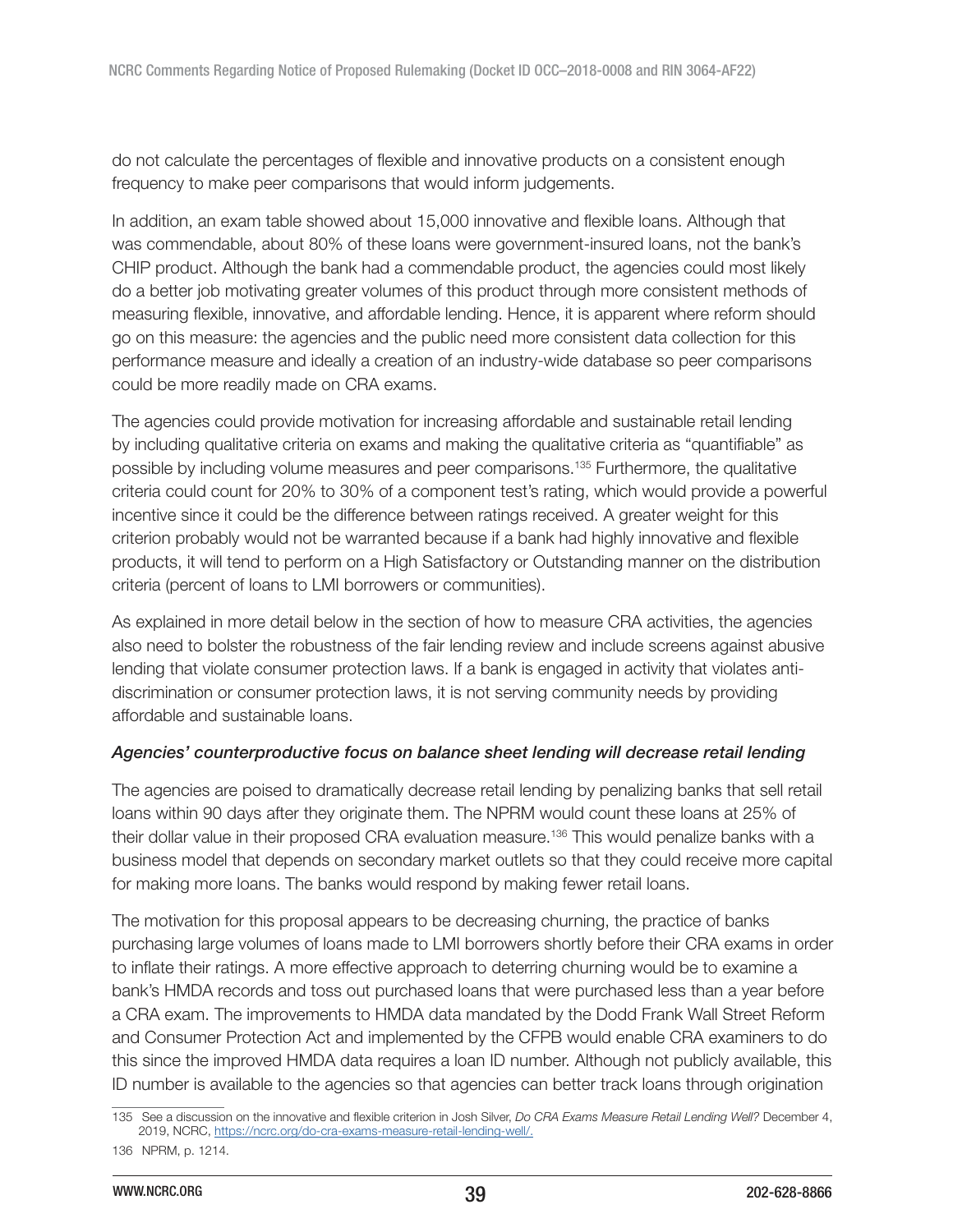and subsequent purchases for the purposes of regulatory enforcement, which would include CRA examinations.

If the agencies want to promote portfolio lending, they should increase CRA exam consideration of special affordable lending in the manner recommended by NCRC. Special affordable lending tends to be portfolio lending because the flexibility in underwriting and product features often do not facilitate selling on the secondary market. In an effort to promote portfolio lending, a preferable approach would be to provide extra consideration for special affordable lending than to stringently penalize selling to the secondary market. Stringent penalties for selling to the secondary market needlessly interferes with the business decisions and models of banks.

Question 8. The use of multipliers is intended to incentivize banks to engage in activities that benefit LMI individuals and areas and to other areas of need; however, multipliers may cause banks to conduct a smaller dollar value of impactful activities because they will receive additional credit for those activities. Are there ways the agencies can ensure that multipliers encourage activities that benefit LMI individuals and areas while limiting or preventing the potential for decreasing the dollar volume of activities (e.g., establishing a minimum floor for activities before a multiplier would be applied)?

#### Answer to Question 8: The use of multipliers would decrease CRA activity

The proposal in § 25.07(b) would apply a multiplier to almost all community development activities expect purchasing Mortgage-Backed Securities (MBS) and municipal bonds. A multiplier would likely result in less financing, which even this question on the NPRM acknowledges.<sup>137</sup> Under the proposal, banks would be conducting their own analysis regarding the CRA evaluation measure and presenting results to examiners.<sup>138</sup> They would certainly apply multipliers in cases in which they decreased their annual levels of community development compared to their previous CRA exams, at both the overall bank level and assessment area level. The use of multipliers combined with banks conducting their own analysis of their CRA evaluation measure would be too tempting; it would likely to result in banks decreasing their community development financing.

Moreover, readers of CRA exams would not know what they would be reviewing. Would they be reviewing actual dollar amounts of community development activities or dollars that would be multiplied for many, but not all activities? It would be impossible for the public to judge the actual level of community development financing, which would frustrate the purpose of CRA of determining the extent to which banks are responding to community needs. Moreover, the agencies and examiners would increasingly need to update and refine their choice of multipliers as new circumstances or questions arise, making the system more unwieldy and confusing.

NCRC opposes the use of multipliers for these reasons, but in the event that multipliers are used, the regulators should make banks ineligible for multipliers if their actual level of community development decreased since their last CRA evaluation period.

A better approach than multipliers would be to apply less weight to activities deemed less responsive to need. Instead of using multipliers, weighting counts an activity category less when

<sup>137</sup> NPRM, p. 1215.

<sup>138</sup> NPRM, p. 1220.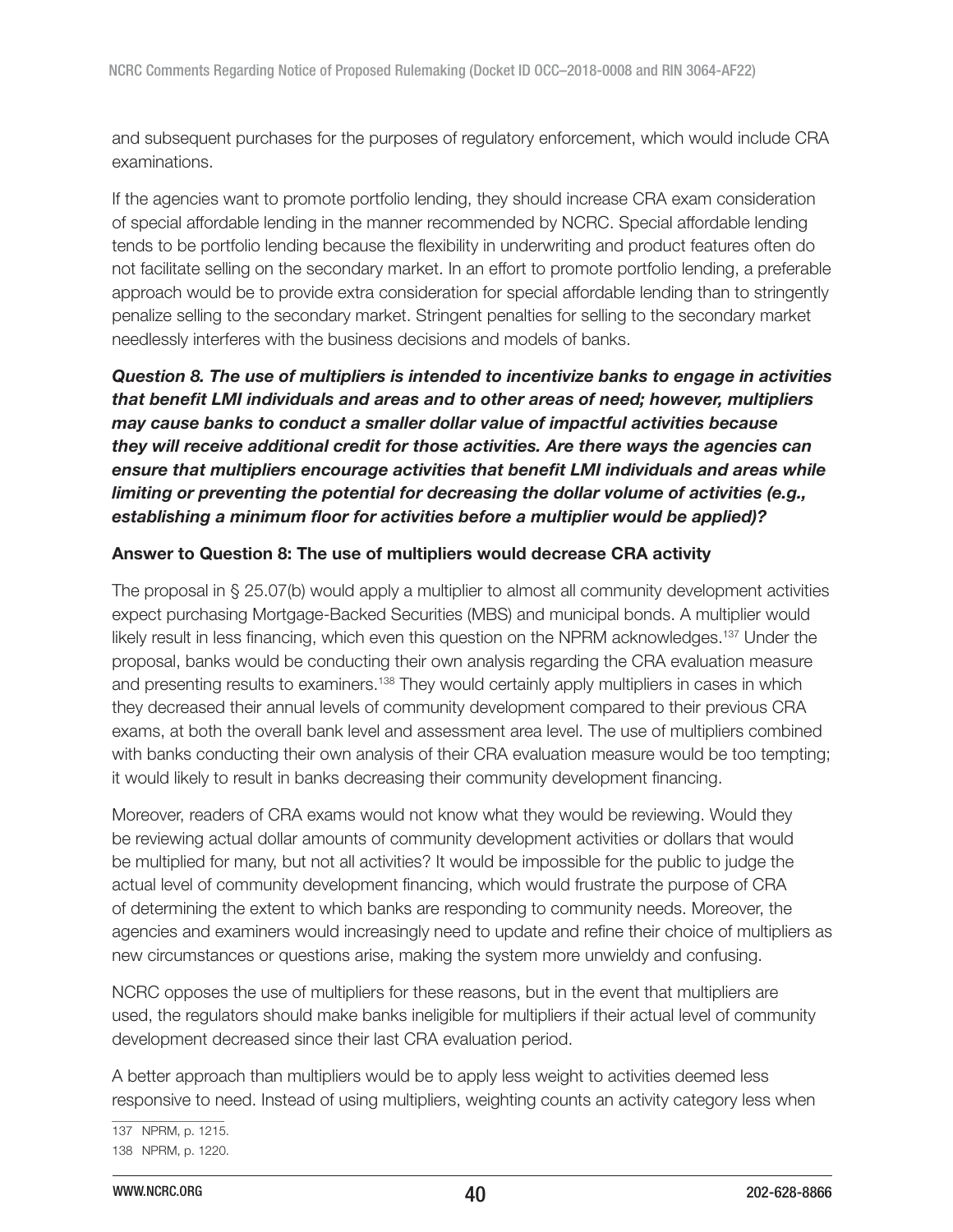determining a rating. Exams already weight retail lending based on their volume. For example, if home purchase loans were 70% of a bank's home loan portfolio and refinance lending was 30%, then performance on home purchase and refinance lending would contribute to 70% and 30%, respectively, of the rating or score on home lending performance. Likewise, two different investment types could be weighted differently in determining a rating or score for CD investments.

Question 9. The proposal quantifies the value of CD services based on the compensation for the type of work engaged in by the employees providing the services as reflected in the Bureau of Labor Statistics calculation of the hourly wage for that type of work. Alternatively, CD services could be valued based on a standardized compensation value for the banking industry or occupation type. For example, the median hourly compensation value for the banking industry is approximately \$36, when calculated using Bureau of Labor Statistics data. Would using standardized compensation values reduce the burden associated with tracking CD services while still appropriately valuing CD services? If so, how should the agencies establish the standardized compensation values

### Answer to Question 9: CD services cannot be quantified in manner suggested by agencies

NCRC rejects the premise of the question as unworkable. Community development (CD) services cannot be evaluated effectively in the manner suggested by the agencies in proposed §25.07. It would be inaccurate to multiply an hour of a CD service by a wage rate to determine its value. The value of an hour of financial counseling in which bank staff helps a LMI person improve his credit score by correcting credit bureau errors would be considerably more valuable than an hour spent by a bank staff person conducting general volunteer work in an LMI community. While general volunteer activities are valuable, they are not related to the purpose of CRA, which is to eliminate redlining and increase access to credit to consumers and LMI communities. They are outside of the statutory assessment criteria that privileges a bank's record of "meeting the credit needs of its entire community" and lists the "convenience and needs of communities" as "the need for credit services as well as deposit services."<sup>139</sup> In contrast, improving credit scores would be directly related to increasing access to credit and must be weighted more highly.

In addition, the agencies propose to amend the definition of community development services to allow for all volunteer activity such as hammering nails or being a docent at a museum.<sup>140</sup> The current definition of CD services is a service related to the provision of financial products for LMI people. It is more desirable to direct the expertise of bank staff to financial counseling than general volunteer projects in the community. If CRA is amended to permit bank staff to address the multitude of issues in a community, CRA will not be able to achieve its purposes of financial

<sup>139 12</sup> U.S.C. §§ 2903(a)(1), 2901; see also § 2903(a)(1) (the Section 2903 exam shall be included in "a written evaluation of the institution's record of meeting the credit needs of its entire community.").

<sup>140</sup> NPRM, pp. 1212-1213.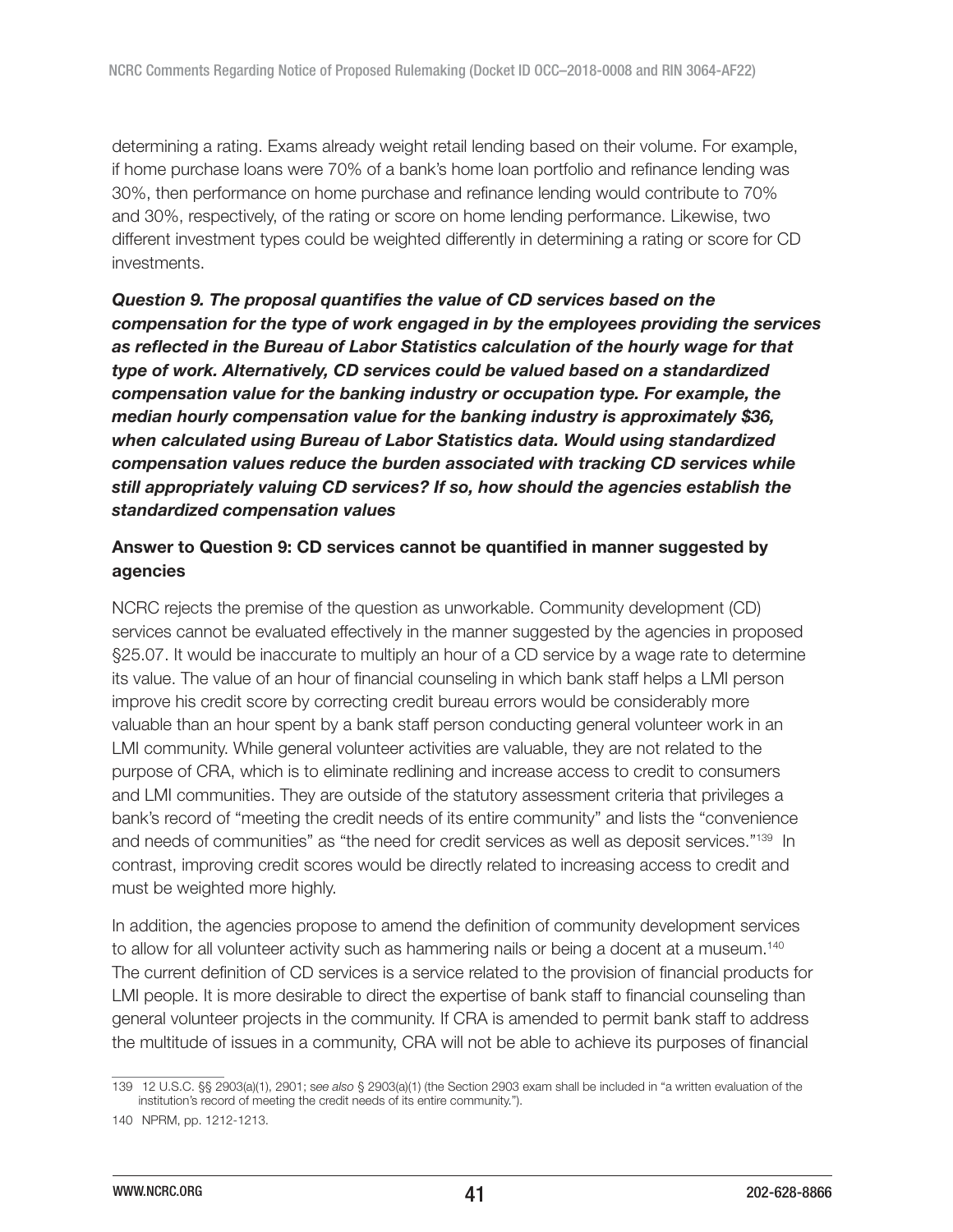inclusion. Generating hundreds of bank staff volunteers as docents at museums, for example, does not achieve CRA's purposes in contrast to generating hundreds of bank staff volunteers delivering financial counseling.

Recently, Federal Reserve Governor Lael Brainard further explained why CD services should not be monetized:

For example, the services and leadership provided by a small bank located in a rural community may be vital to the success of that community, even if the dollar value of those services is small compared with a branch in a large city. Because of this concern, we are inclined to propose a set of qualitative standards to evaluate retail services within the retail test, and a separate set of qualitative standards to assess community development services within the community development test.

In areas with a low density of financial services, a bank officer on the board of local community organizations could provide considerable value to the community that is not accurately reflected by monetizing volunteer hours based on their compensation.<sup>141</sup>

The agencies must discard their proposal of adding CD services to the CRA evaluation measure. Instead, they must retain the existing service test and improve it. A shortcoming of the CD service part of the service test is that it is hard for banks or community groups to determine how much is enough. Some exams measured the provision of CD services in units and others used hours.<sup>142</sup> A unit is a confusing measure because it is hard to know to what a unit refers. Is it one hour or some other time frame? Hours would seem to be more intuitive. If the agencies created a database of CD hours from CRA exams, they would at least be able to describe ranges of annual hours for banks of various asset sizes and would be able to develop guidelines regarding median time periods. Banks that are far above or below the medians would receive Outstanding or failing ratings on this measure.

The agencies should also standardize tables on the CD portion of the service test. Useful tables would be those that present CD services by hours across each of the categories of CD.<sup>143</sup>

The measure should also have a qualitative component that should constitute 20 to 30 percent of the overall rating on this criterion. Banks should be asked to document impact. For example, if a staff person delivered 12 lectures, each an hour, to a financial education class held by a nonprofit over the course of a year, how many of the clients increased their savings or improved their credit scores. The more data on impact and how the services responded to needs in localities, the higher the score on the qualitative component of CD services.

<sup>141</sup> Federal Reserve Governor Lael Brainard, Strengthening the Community Reinvestment Act by Staying True to Its Core Purpose, speech at the Urban Institute, January 8, 2019,<https://www.federalreserve.gov/newsevents/speech/brainard20200108a.htm>.

<sup>142</sup> US Bank exam uses hours for CD services, see page 34, U.S. Bank CRA exam, October 2017, [https://www.occ.gov/static/](https://www.occ.gov/static/cra/craeval/sep19/24.pdf) [cra/craeval/sep19/24.pdf](https://www.occ.gov/static/cra/craeval/sep19/24.pdf) and BB&T uses units, see page 36, BB&T CRA exam, January 2017, [https://www7.fdic.gov/](https://www7.fdic.gov/CRAPES/2017/09846_170117.PDF) [CRAPES/2017/09846\\_170117.PDF.](https://www7.fdic.gov/CRAPES/2017/09846_170117.PDF)

<sup>143</sup> See the table on page 36 from BB&T's CRA exam. It should use hours instead of units but has a good breakdown of CD service across the categories of CD.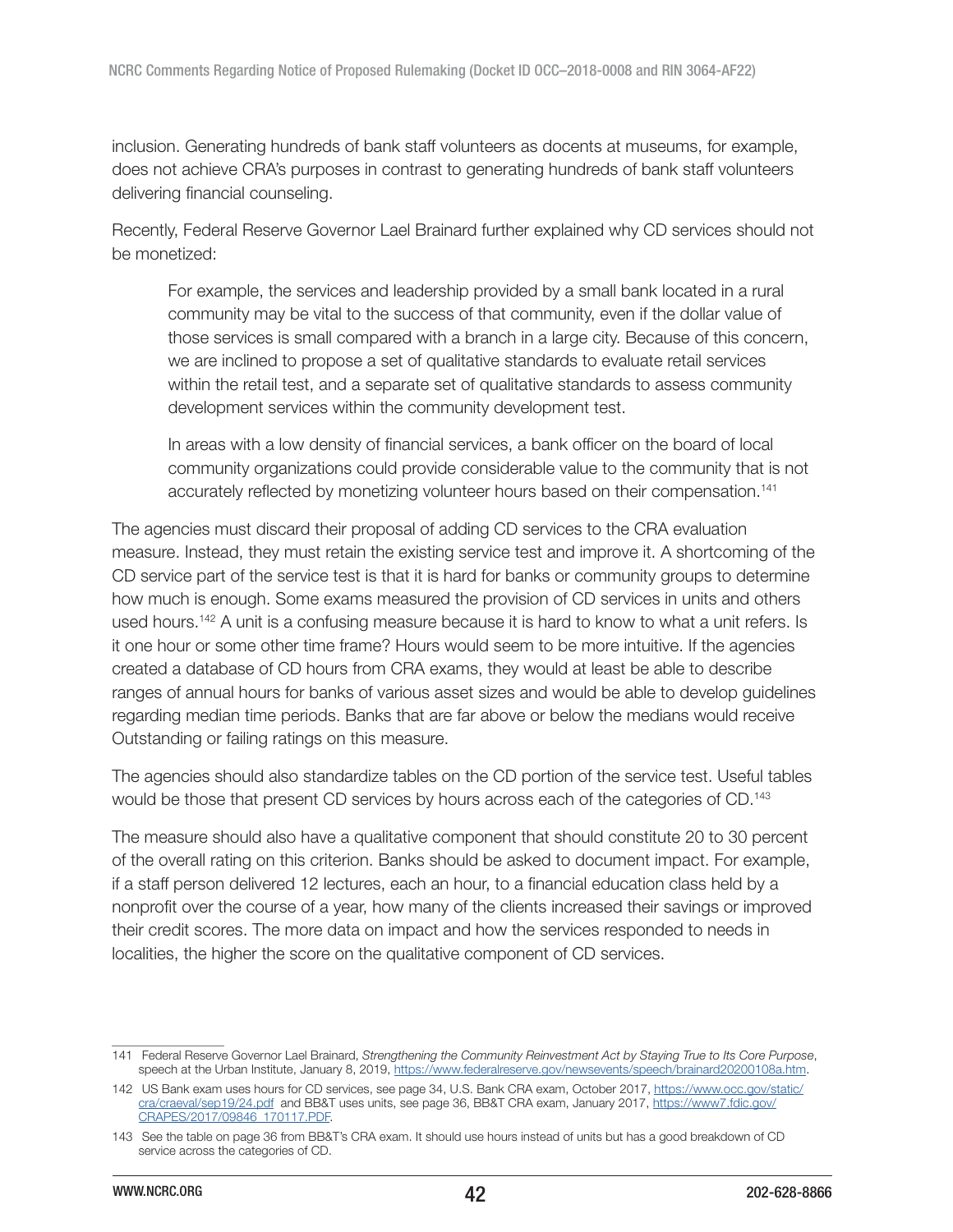# Question 10. Should the range of retail banking services provided—such as checking accounts, savings accounts, and certificates of deposit—be considered under this proposal? If so, how could retail banking services be quantified? For example, could the types of checking and savings accounts that are offered by a bank (e.g., no fee, fixed fee, low interest-bearing, high interest-bearing) be considered in performance context?

### Answer to question 10: improve the service test, do not delete it

NCRC believes that the agencies erred significantly in proposing to delete the service test that includes measuring the range of retail banking services offered to LMI consumers and communities. The agencies had been inconsistent in applying this part of the service test, but the solution is to bolster the service test through better collection of data and implementation of standard measures of performance.

Deposit accounts provide a safe and affordable place for LMI customers to store their money and are the first essential step to establishing a banking relationship. Minimizing consideration of bank accounts and services would be a major step backwards for underserved communities in that banks would deemphasize bank services in LMI communities, making them more dependent on check cashers and other high cost fringe services.

In contrast to incremental reforms to the service test suggested by NCRC, this question contemplates "quantifying" retail banking services and adding them to the proposed CRA evaluation measure. This procedure would likely under-value the provision of retail banking services since deposit accounts for LMI customers are usually of small dollar amounts and pale against the large-scale financing that would be encouraged by the proposed CRA evaluation measure. Banks would opt to provide fewer deposit accounts evaluated by the CRA evaluation measure. Instead, the agencies should revamp the service test and make it more rigorous, engaging in better data collection and analysis for holding banks accountable for providing affordable deposit accounts.

The provision of bank accounts has been a pressing issue in recent years, particularly in the context of alternative service delivery such as mobile banking. The agencies updated the Interagency Question and Answer (Q&A) document in 2016 to include a Q&A on alternative service delivery.<sup>144</sup> It stated that factors such as ease of use and rate of use would be considered.

As a result, readers of CRA exams will periodically see descriptions such as this one:

The growth rate of new accounts for customers residing in LMI geographies is significantly higher than the growth rate of new accounts for customers residing in MUI geographies. The bank's internal data also shows an increase in the usage of Alternative Delivery Systems (ADS) by customers residing in LMI geographies, and ADS usage by customers residing in LMI geographies exceeds the ADS usage by customers residing in

<sup>144</sup> Community Reinvestment Act; Interagency Questions and Answers Regarding Community Reinvestment Act Guidance, OCC, Board of Governors of the Federal Reserve System, §\_\_.24(d)(3)—1, Fed. Reg. 81, 142, p. 48542 [https://www.gpo.gov/](https://www.gpo.gov/fdsys/pkg/FR-2016-07-25/pdf/2016-16693.pdf) [fdsys/pkg/FR-2016-07-25/pdf/2016-16693.pdf](https://www.gpo.gov/fdsys/pkg/FR-2016-07-25/pdf/2016-16693.pdf)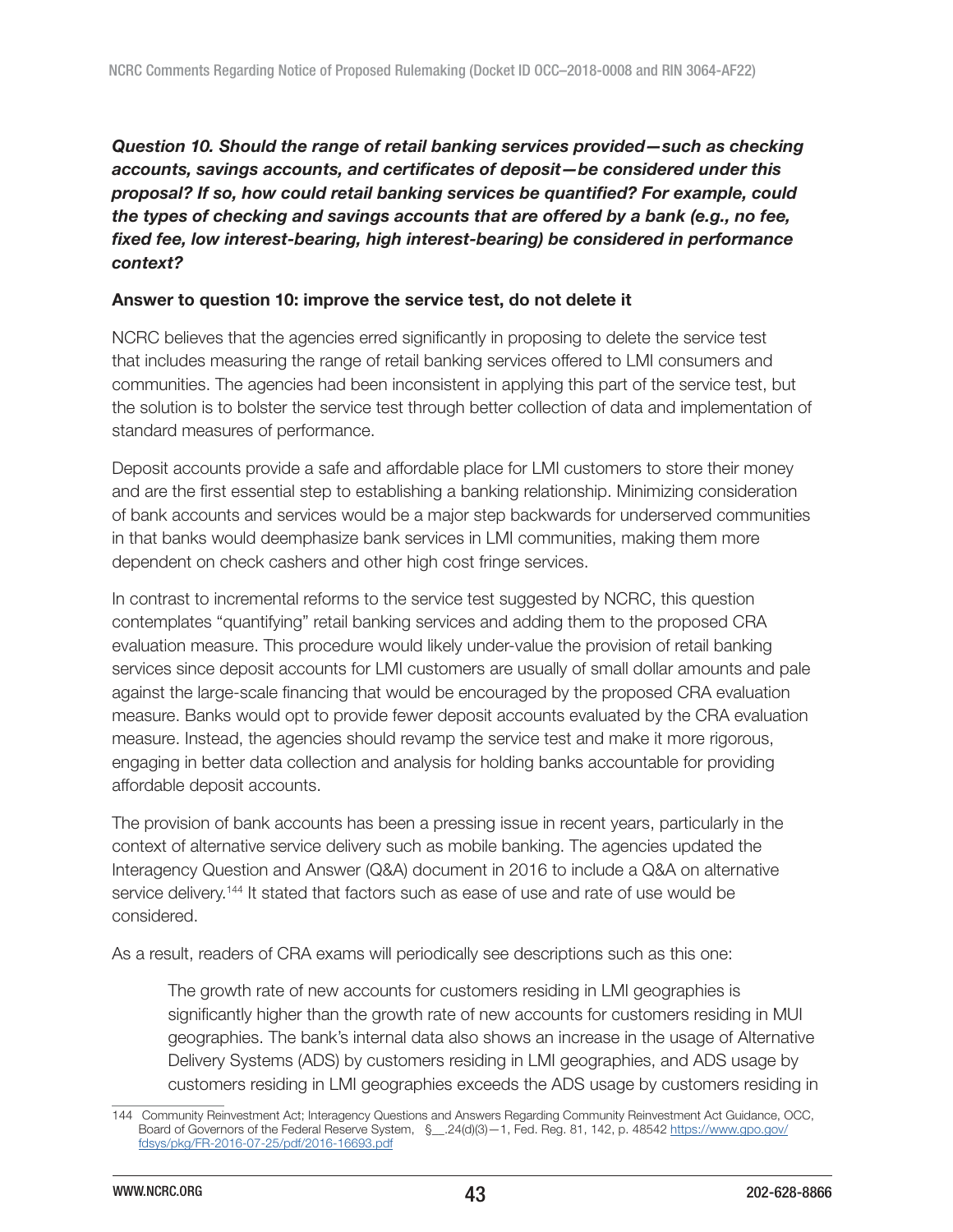MUI geographies. The proportion of the bank's LMI customers using ADS is significantly greater than the conservatively estimated population of fully banked LMI consumers.<sup>145</sup>

This description is a step in the right direction but is not complete in terms of a rigorous evaluation of bank service provision. The examiner actually compared the percentage of fully banked customers in the area (using the FDIC survey on unbanked and underbanked populations) to the percentage of bank customers using ADS. The examiner concluded that the percentage of LMI customers using the bank's ADS was greater than the percentage of fully banked LMI customers in the area.

While this is encouraging, the data in this CRA exam narrative was confusing and hidden. The exam did not present actual numbers and percentages of accounts although the examiner clearly had this data. Also, it was not clear when the exam was referring to accounts in general and accounts generated via ADS. It would be an advance for the exam to contain a table comparing the percentage of LMI people in an AA to the number and percent of accounts for LMI customers via ADS and traditional branches. NCRC has advocated that data on the number and percentage of accounts for LMI customers and/or by income of census tracts be provided on exams. It would seem that this is possible per this example, but has not been implemented. If the agencies implemented regular data collection and dissemination similar to HMDA data, examiners could engage in more consistent and rigorous analysis for this important measure.

Another aspect of service that CRA examiners usually do not discuss is the cost of accounts. The Interagency Q&A encouraged the provision of low-cost deposit accounts and stated that cost of alternative service delivery should be compared against the cost of the other delivery systems of the bank.<sup>146</sup> Further developing an analysis of cost of services is desirable since services that gouge the consumer, especially LMI consumers, do not truly serve community needs. For this round of CRA reform, including cost considerations in the qualitative criteria with guidelines calling for a comparison of pricing within and across banks for LMI and non-LMI customers would be an advance.

Performance context must be applied on the service test as it is on other tests. In particular, banks that make strenuous efforts to offer affordable accounts, verified via data analysis, for geographical areas with high numbers and percentages of underbanked and unbanked LMI populations as revealed by the FDIC survey of the underbanked and unbanked would score highly. Instead of retaining the service test and applying performance context in the test in a more rigorous manner, the FDIC is turning its back on the mission of increasing access to banking services. As FDIC board member Martin Gruenberg explained:

There would be no consideration of a bank's efforts to provide affordable products and services intended to expand access to the banking system to low- and moderateincome individuals who are currently unbanked. This would undermine the FDIC's longterm effort to address this issue. Low-cost transaction and savings accounts, which the

<sup>145</sup> Capital One CRA exam 2017, p. 28, [https://www.occ.gov/static/cra/craeval/jul18/13688.pdf.](https://www.occ.gov/static/cra/craeval/jul18/13688.pdf)

<sup>146</sup> Interagency Q&A, op cit., §\_\_.24(d)(3)—1, Fed. Reg. 81, 142, p. 48542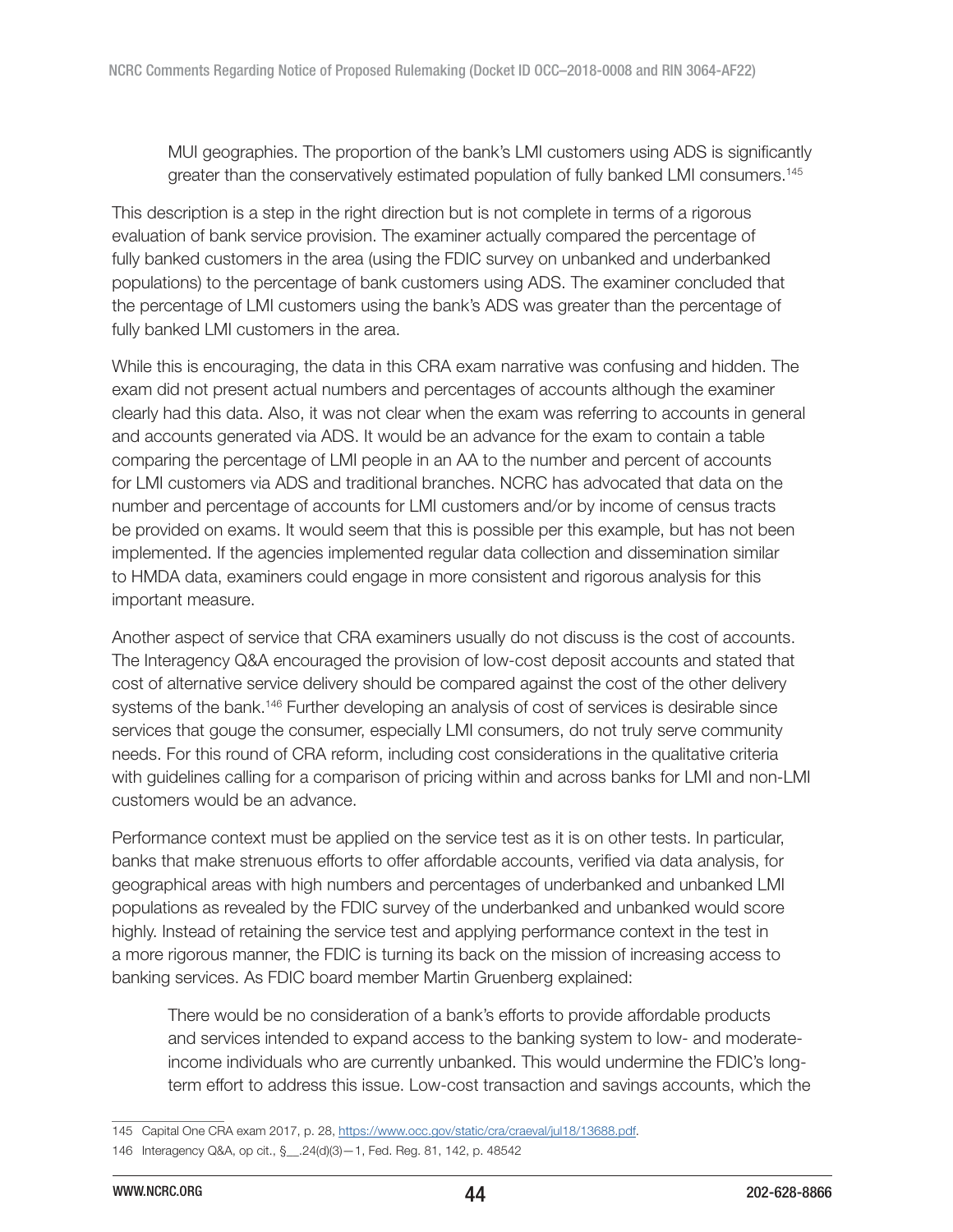FDIC has helped to promote, will no longer be considered for CRA credit simply because these accounts cannot be quantified under the single metric system that would be set up under the NPR.<sup>147</sup>

# Where it Counts: Updating the Geographic Scope of CRA Assessment Areas: Bank Branches and Digital/Business Footprint

Because of the effectiveness of assessment areas, the current procedure of delineating assessment areas for geographical areas containing bank branches must be retained. In order to rigorously evaluate non-traditional banks that make loans via non-branch means, assessment areas also must be established for areas in which these banks make a considerable number of loans and/or engage in a significant amount of business activity.

Most bank lending is still conducted in assessment areas. Research by Federal Reserve economist Neil Bhutta found that assessment areas captured about 70 percent of home purchase lending for large banks.<sup>148</sup> Likewise, in examining the 100 largest banks, NCRC found that assessment areas captured a great majority of their lending (91 percent of their home and small business lending).<sup>149</sup> NCRC's report relied upon the percentage of loans in assessment areas reported by CRA exams, which did not consider lending by affiliates when calculating the portion of loans in an assessment area.<sup>150</sup> Therefore while NCRC's percentage might be an over-estimate, it was consistent with Bhutta's finding that for the largest banks, current assessment area procedures captured the great majority of their lending.

Since the current procedures captured the majority of traditional bank lending, reforms should adopt an additive approach instead of implementing wholesale changes. In particular, reforms should focus on non-traditional banks that are making large volumes of loans using non-branch means including brokers and the internet. For several years, NCRC has urged the agencies to update assessment area procedures to expand the number of assessment areas to account for lending beyond branches. This is a straightforward approach that retains assessment areas where branches are located and adds assessment areas to encompass geographical areas where banks lack branches but are engaged in significant lending or other business activity

## Question 11. Are the proposed methods for delineating assessment areas clear, simple, and transparent?

### Answer to Question 11: the proposed assessment area reforms are not clear, simple, and transparent; agencies should use lending data to designate additional AAs

Presently, CRA exams define assessment areas as geographical areas that include bank branches and in which a substantial amount of lending activity occurred. The OCC and FDIC would retain

<sup>147</sup> Gruenberg speech of December 12, 2019, p. 6.

<sup>148</sup> Neil Bhutta, Jack Popper, and Daniel R. Ringo, The 2014 Home Mortgage Disclosure Act Data, in the Federal Reserve Bulletin, [https://www.federalreserve.gov/pubs/bulletin/2015/articles/hmda/2014-hmda-data.htm,](https://www.federalreserve.gov/pubs/bulletin/2015/articles/hmda/2014-hmda-data.htm) Figure 13 and accompanying narrative.

<sup>149</sup> Silver, The Community Reinvestment Act and Geography p. 9.

<sup>150</sup> See the CRA regulation, https://www.ffiec.gov/cra/regulation.htm, §25.22 lending test pertaining to consideration of affiliate lending and that affiliate lending is not considered in portion of loans in assessment areas.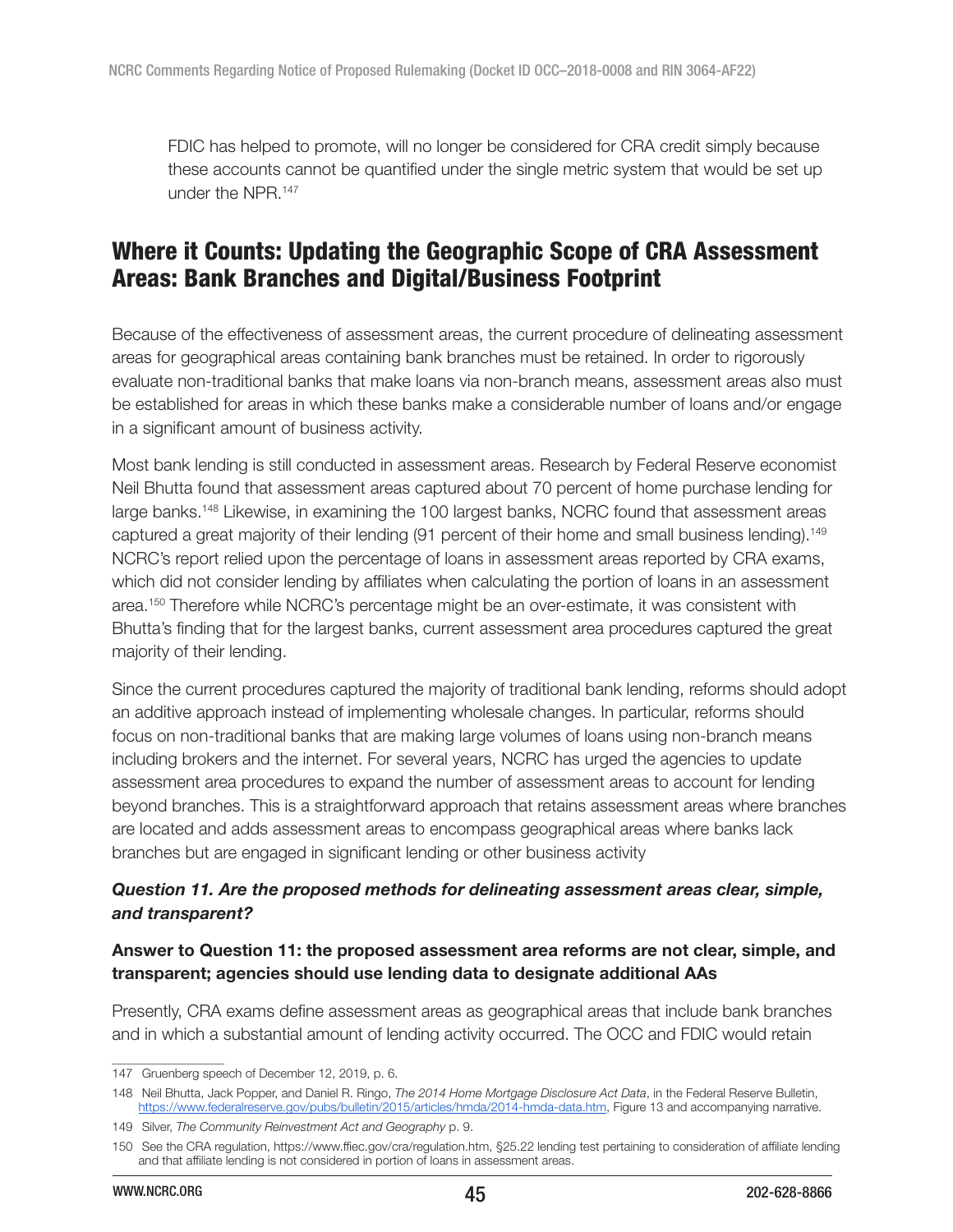this definition in proposed § 25.08. They would call these assessment areas (AAs) "facility-based" AAs. In addition, the FDIC and OCC would establish "deposit-based" AAs. These AAs would apply to either internet-based banks or traditional banks that conduct much of their business over the internet. Under the procedures for designating deposit based AAs, the bank would be required to establish these AAs if more than 50% of the bank's deposits were collected beyond branch networks. Also, the bank would be required to designate additional geographical areas as AAs if 5% of more of their deposits came from these area(s). The bank would be required to use the smallest geographical area(s) (whether it be a county, metropolitan area, or state) that generated 5% or more of their deposits.<sup>151</sup>

While it is commendable that the FDIC and OCC recognized the need to update AAs for banks that conduct a significant amount of their business online, the proposal is not fully developed and would exacerbate credit deserts. Firstly, banks do not currently collect data in an accurate manner concerning deposits that are generated through non-branch means. Banks now arbitrarily assign deposits collected via the internet to branches. The OCC and FDIC would need to implement a rulemaking to establish procedures for accurately collecting and disseminating this data.

The FDIC and OCC offered no data analysis estimating how many banks the new AA procedure would apply to and how many additional AAs would be created. Discussing this aspect of the rule in the NPR, the FDIC concluded, "It is difficult to accurately quantify these aspects of the proposed rule with the information currently available to the FDIC."<sup>152</sup>

The agencies stated in the NPRM that they would issue a Request for Information (RFI) regarding general data issues and deposit data collection after the NPRM and before the issuance of a final rule.<sup>153</sup> The time period for agency consideration of these complex matters would be compressed and insufficient for developing a feasible approach regarding deposit data prior to issuance of a final rule. Moreover, the general public would not be privy to any additional data analysis the agencies conduced after they obtained the additional data from the banks.

Once again, the NPRM proposes a significant reform without any substantive analysis of its impact. This is an inexplicable approach towards a rulemaking of profound impact. In contrast, the agencies could have used publicly available lending data (HMDA data for home lending and CRA data for small business lending) to identify areas outside of branch networks with significant amounts of lending. Impacts of the proposal in terms of the numbers of banks affected and how many new AAs would be established could be estimated. The public could also judge whether the proposal would help address the issue of CRA hotspots and deserts by increasing attention to areas that are currently under-represented among AAs.

A further difficulty is that the public may not have access to the deposit data required for the AA reforms. Banks may claim that the data must remain confidential since it involves location of deposit customers (despite the use of HMDA data involving census tract location of borrowers not having suffered a privacy breach in over 40 years of HMDA data dissemination). If the agencies do not make this new data publicly available, interested members of the public would have no

<sup>151</sup> NPRM, p. 1216.

<sup>152</sup> NPRM, p. 1237.

<sup>153</sup> NPRM, p. 1222.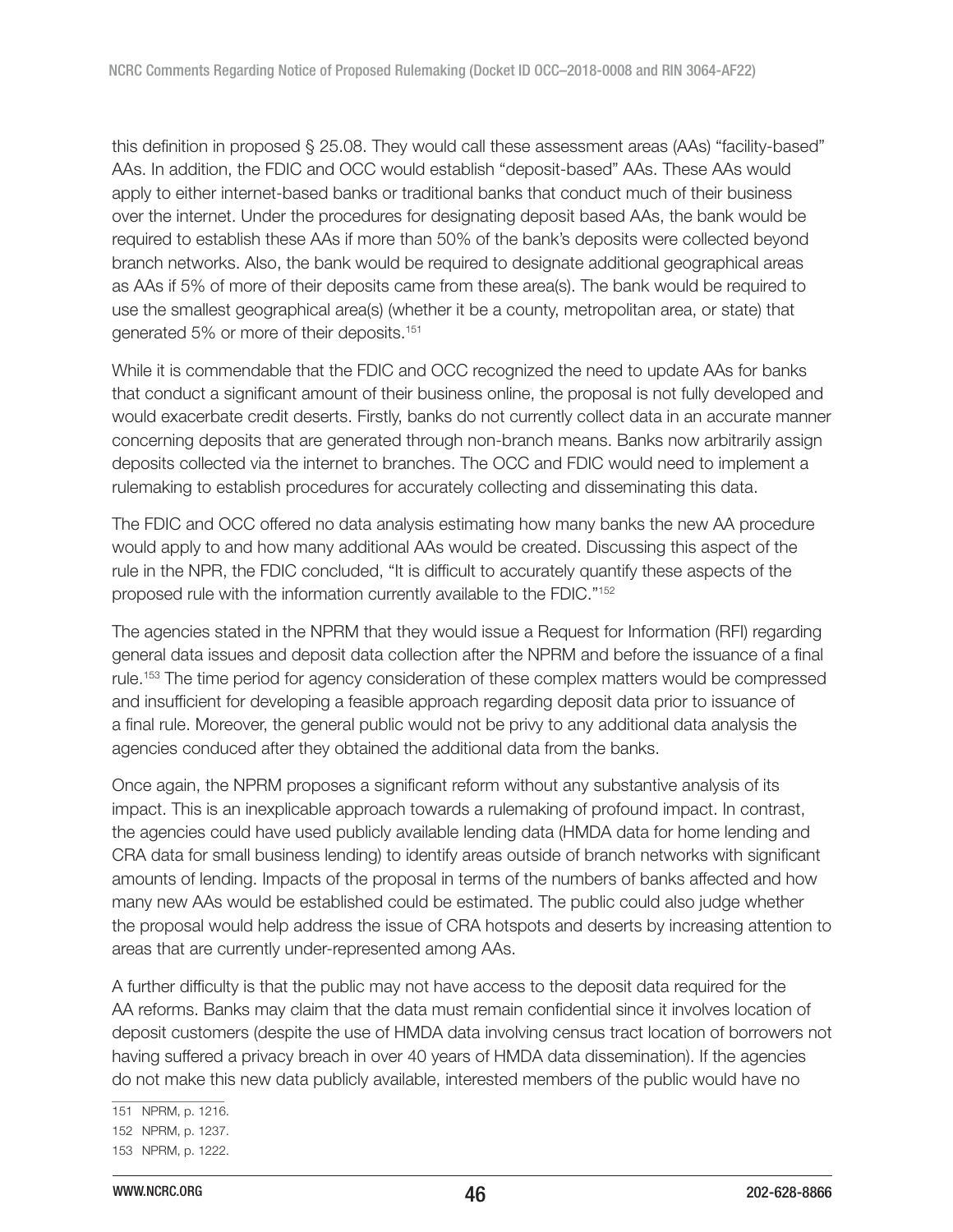meaningful way to comment on the adequacy of bank AAs or even figure out the areas in which banks would have obligations to meet credit needs until after the release of CRA exams.

#### Use bank lending data to establish additional AAs

As an alternative to the use of deposit data, several CRA exams have established an important precedent regarding using lending data to establish additional AAs. The former Office of Thrift Supervision (OTS) supervised several lenders without traditional branch networks. The OTS relied upon the Interagency Question and Answer (Q&A) document allowing examination of retail lending outside of assessment areas provided the retail lending inside the assessment areas had adequately responded to needs. However, good lending performance to LMI borrowers outside of the assessment areas would not compensate for poor lending performance in the assessment areas according to the Q&A.<sup>154</sup>

For example, the OTS 2009 CRA exam of Citicorp, a non-traditional thrift located in Wilmington, Delaware that made loans through 77,000 agents located throughout the country, included analyses of 10 metropolitan areas and three non-metropolitan areas with the largest percentage of lending outside of the Wilmington assessment area.<sup>155</sup> Likewise, the OTS examined Capital One's lending in 20 areas beyond its one assessment area. These 20 areas comprised 25 percent of the thrift's lending.<sup>156</sup>

A more recent exam of the Bank of the Internet further developed procedures for considering loans outside of AAs.<sup>157</sup> Since AA lending in San Diego accounted for 1 percent of total lending activity, an examiner with the OCC evaluated retail lending in six states outside the San Diego assessment area.<sup>158</sup> Bank of the Internet's activity in these six states accounted for 30 percent of total deposits and 56 percent of home mortgage and small business lending.<sup>159</sup> The retail lending in the states outside of the San Diego assessment area was factored into the rating for the lending test.<sup>160</sup>

NCRC illustrates how AAs would work for the Lending Club, an online lender (fintech) with no branches that had made loan data by geographical area available on its webpage. In Congressional testimony, NCRC calculated that more than two thirds of Lending Club's lending during 2012 and 2013 was in 15 states, making it feasible to designate those states as AAs. NCRC also used Texas as a case study of designating local AAs.<sup>161</sup> NCRC found five metropolitan areas with more than 1,000 loans each and one area, North Texas, that could possibly be considered a rural area. The five metropolitan areas ranged in size and location across the state and included Houston, Austin, Ft. Worth, Dallas, and San Antonio.

<sup>154</sup> The consideration of lending outside of assessment areas is described in Q&A § \_\_ .22(b)(2) & (3)—4, see Federal Register, Vol. 81, No. 142, Monday, July 25, 2016, page 48538. The OCC reiterated this procedure in a recent bulletin, https://www.occ.gov/newsissuances/bulletins/2018/bulletin-2018-17.html#ft6.

<sup>155</sup> OTS 2009 Citicorp CRA exam, see [http://www.occ.gov/static/cra/craeval/OTS/CRAE\\_14470\\_20091109\\_64.pdf](http://www.occ.gov/static/cra/craeval/OTS/CRAE_14470_20091109_64.pdf).

<sup>156</sup> OTS 2005 Capital One CRA exam, see [http://www.occ.gov/static/cra/craeval/OTS/CRAE\\_13181\\_20050718\\_64.pdf.](http://www.occ.gov/static/cra/craeval/OTS/CRAE_13181_20050718_64.pdf)

<sup>157</sup> OCC 2016 CRA exam of Bank of the Internet, <https://www.occ.gov/static/cra/craeval/nov16/716456.pdf>.

<sup>158</sup> Bank of Internet exam, p. 11.

<sup>159</sup> Bank of Internet exam, p. 7.

<sup>160</sup> Bank of Internet exam, p. 1.

<sup>161</sup> NCRC Congressional Testimony on Fintech Oversight, February, 2018, https://ncrc.org/ncrcs-congressional-testimony-fintechoversight/.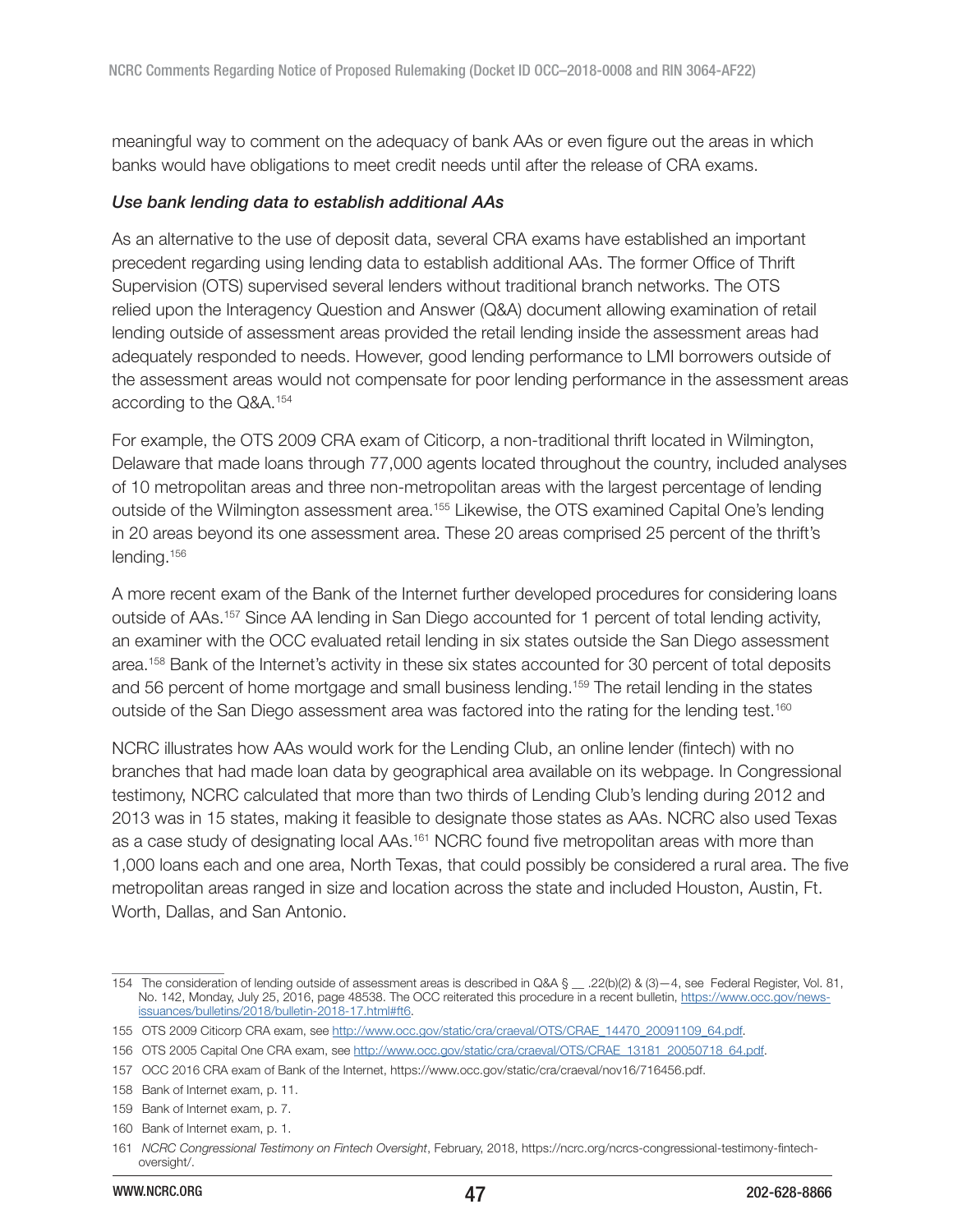Lending Club demonstrates that it is feasible to select AAs for states, metropolitan areas, and rural counties where a substantial amount of lending occurred for fintechs, a number of which have applied for bank charters. NCRC advocates for the agencies to use HMDA, CRA small business lending data and consumer loan data (if the agencies implement data consumer data reporting requirements) to establish AAs outside of branches in addition to branch-based AAs.

If the agencies implement deposit data collection requirements, deposit data could also be used to establish AAs outside of branch networks. For newer banks like the fintech Varo, their predominant activity is deposit taking and financial management. Thus, new AAs should establish retail service and community development obligations in AAs where a significant amount of their deposit activity occurs. NCRC, however, recommends another NPRM that would use agency data analysis to assess how AAs would be established using loan and deposit data for different types of banks. The NPRM would also discuss what the impacts would be for banks with different business models and the industry as a whole in terms of the portion of lending and deposit activity that would be covered by new AAs outside of branch networks.

Question 12. The proposal would allow banks to choose how broadly to delineate their facility-based assessment areas, but it would require banks with a significant portion, such as 50 percent or more, of their retail domestic deposits outside of their facility-based assessment areas to delineate their deposit-based assessment areas at the smallest geographic area where they receive five percent or more of their retail domestic deposits. The requirement to designate deposit-based assessment areas would impact internet banks that do not rely on branches or ATM facilities to collect deposits as well as traditional banks that, in addition to their branches and ATM facilities, collect a significant portion of their deposits online outside of their branch and ATM footprint. Do these approaches strike the right balance between allowing flexibility and ensuring that banks serve their communities? If not 50 percent, what threshold should be used to determine if a bank has a significant portion of its deposits outside of its facility-based assessment areas and why? In addition, is receiving at least five percent of domestic retail deposits from a given area the appropriate threshold for requiring a bank to delineate a deposit-based assessment in that area, or should some other threshold be implemented? If so, why?

# Answer to Question 12: the proposed thresholds of 50% and 5% do not ensure that banks serve their communities

The 50% proposed threshold in § 25.08(c) would be too high of a threshold for establishing deposit-based AAs. Currently, AAs capture about 70% of bank home lending so it would stand to reason that AAs also captured a similar percentage of their deposits.<sup>162</sup> Given this, only a handful of banks may need to establish AAs under a 50% threshold. Assuming a correlation between deposit-taking and lending means that approximately 30% of bank deposits in addition to loans is currently outside of AAs. Thus, the threshold should be closer to 30% for establishing

<sup>162</sup> Bhutta and Popper, The 2014 Home Mortgage Disclosure Act; Laurie Goodman, Jun Zhu, and John Walsh, The Community Reinvestment Act: Lending Data Highlights, November 2018, Urban Institute, https://www.urban.org/research/publication/ community-reinvestment-act-lending-data-highlights.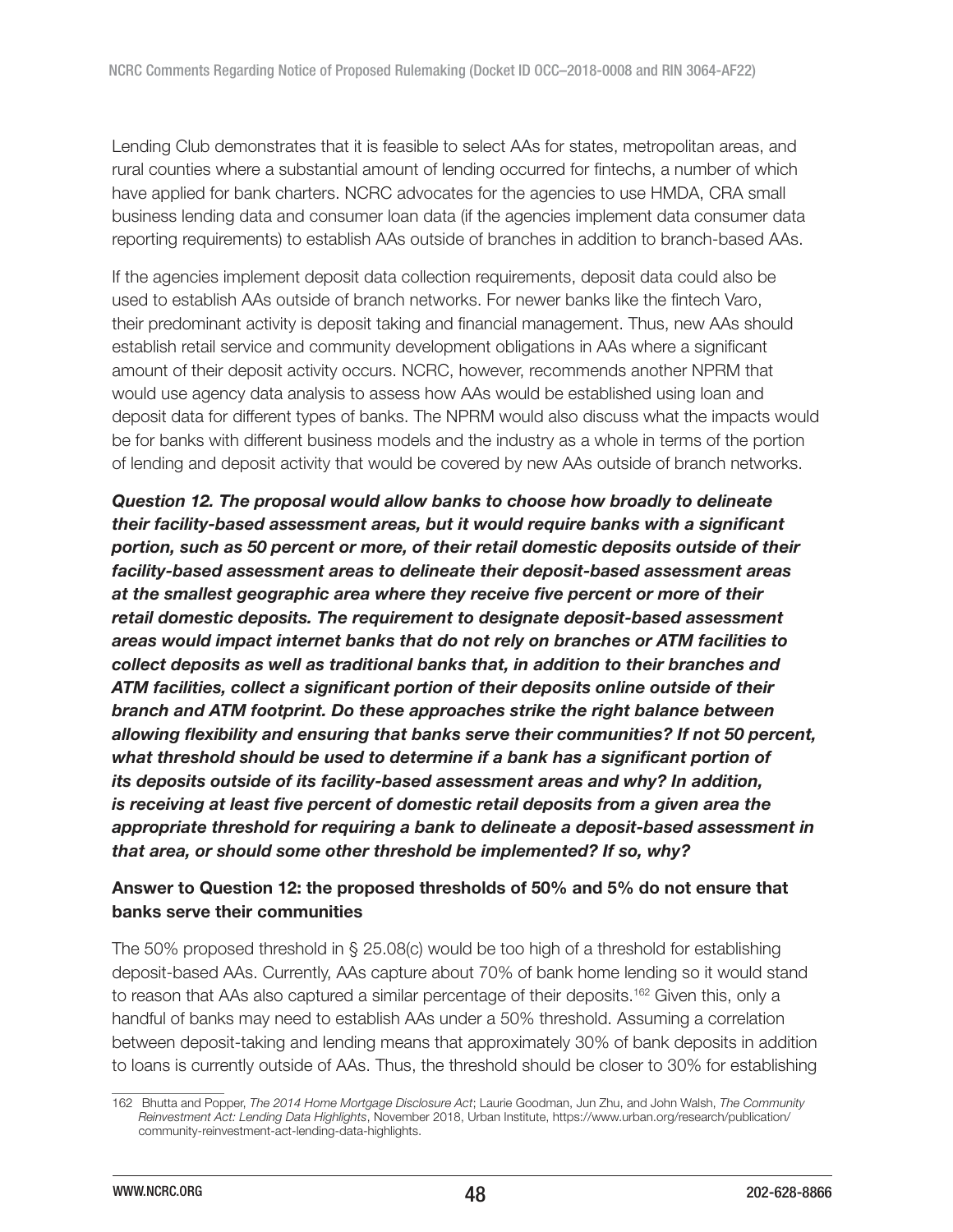deposit-based AAs. However, for large banks, a threshold such as 10% could be appropriate since this could involve hundreds of billions of dollars of deposits, which represent significant and untapped resources for reinvestments. The proposed threshold must be based on clearly described data, research and reporting of the impacts, which it is currently not.

Another issue is that 5% of a bank's deposits would be too high of a bar. In particular, many rural counties or smaller cities would not qualify for AA status, particularly for very large banks. Thus, this threshold would likely exacerbate the problem of credit deserts for underserved communities. A better threshold would be the bank's market share of deposits or loans, which would likely create more AAs for large banks in underserved areas (as stated above NCRC recommends using loan data as well as deposit data to establish AAs). A market share threshold would need to be established by research and data analysis.

Capturing the great majority of retail lending and deposits via AA coverage is imperative for rigorous grading. NCRC found that when the great majority of lending was not captured by assessment areas, CRA ratings were inflated. In our study of the one hundred largest banks, NCRC revealed that inflation was the largest concern when AAs covered less than 50% of retail lending but also occurred when assessment areas covered less than 75% of lending.<sup>163</sup> When exams allowed banks to focus more intently on a lower percentage of their loans, it was easier to score well on the lending test. While this benefited AAs containing the minority of a bank's loans, it resulted in less lending overall in LMI communities in areas that were not AAs as demonstrated by the Federal Reserve-sponsored studies cited above.<sup>164</sup> When ratings are inflated due to inadequacies in AA procedures, local needs remain unmet. An approach such as the NPRM's that excludes significant areas of lending and deposit-taking from designation as AAs would contribute to overall CRA rating inflation and would result in local needs being ignored and unmet.

Question 13. The deposit-based assessment area delineation requirements are intended to ensure that banks serve the communities in which they operate. However, under the proposed regulation, it is possible that few banks would be required to delineate a deposit-based assessment area in less populous areas or states, despite having a significant market share in those areas (although banks with branches in those areas would be required to delineate facility-based assessment areas and banks may receive credit for qualifying activities outside of their assessment areas conducted in these areas or states). Does this framework provide sufficient incentives for banks to conduct qualifying activities in these less populous areas? Alternatively, should banks be required to delineate separate, non-overlapping assessment areas in each state, MSA, MD, or county or county equivalent in which they have at least a certain percentage of the deposit market share—regardless of what percentage of the bank's retail domestic deposits are derived from a given area—and, if so, what should the percentage of the deposit market share be?

<sup>163</sup> Silver, The Community Reinvestment Act and Geography, p. 9.

<sup>164</sup> Ding and Nakamura, Don't Know What You Got and Ding and Bostic, Effects of CRA on Small Business Lending.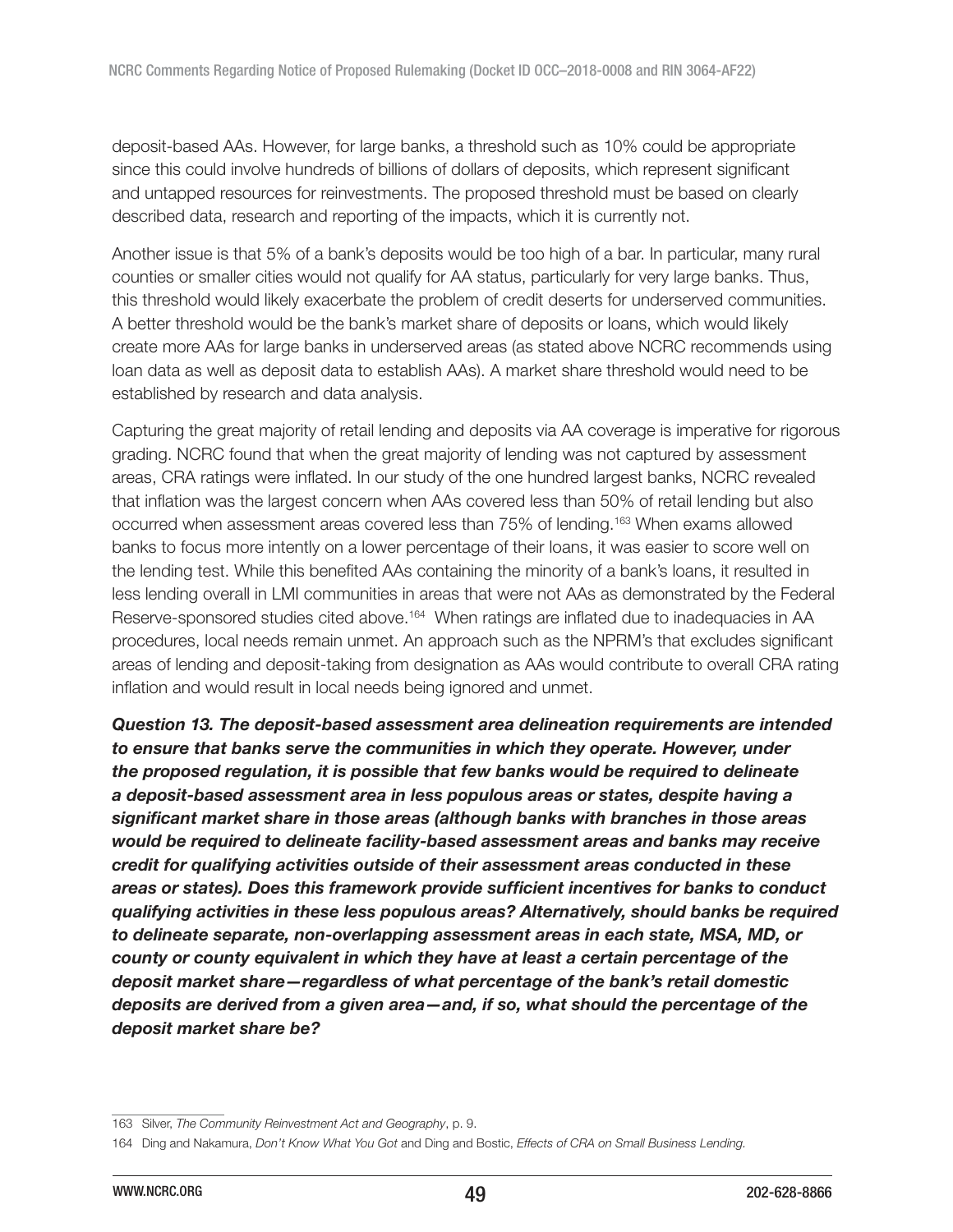# Answer to Question 13: 5% market share is the preferred threshold for deposit-based AAs; agencies have inadequate proposal for serving areas outside of AAs

#### Five percent market share of deposits is the better measure

As stated above, the 5% threshold as measured by a percentage of a bank's total deposits would not be sufficient for establishing deposit-based AAs. Instead, a 5% market share measure would be more effective in assuring that deposit based-AAs would cover smaller metropolitan areas and rural counties.

A NCRC case study of Ames, Iowa demonstrated that a market share measure would be more appropriate. Ames is a smaller metropolitan area in central Iowa of about 66,000 people located 30 miles north of Des Moines. For very large banks, it becomes immediately clear that a measure based on a percentage of total deposits would capture, few if any additional AAs. U.S. Bank, NA had a market share of deposits in Ames of 13.2% but the deposits in Ames were only .1% of the bank's overall deposits. Likewise, Wells Fargo had a market share of 7.9%, but the Ames deposits were even a smaller percentage of Wells' overall deposits than U.S. Bank's.

The agency proposal would probably fail to capture regional banks as well. Great Western Bank, based in South Dakota, had total assets of about \$12.8 billion and deposits of \$10.4 billion. Great Western had a deposit market share of 6.4% in Ames, but these deposits were just 1.8% of the bank's total deposits. Thus, a measure based against a bank's total deposits would largely or even entirely eliminate large and regional banks' obligations in smaller metropolitan areas.

Considering banks with a market share of 5% or more of deposits, by contrast, would bring in about 76% of all of Ames' deposits.<sup>165</sup> Therefore, a market share test would more effectively ensure that banks with significant deposit share, including those without branches, had a CRA obligation in areas like Ames. It would also ensure that the great majority of deposits in a locality would be employed towards meeting local needs.

## NCRC's proposal for considering CD financing outside of AAs

The NPRM professes concern for underserved areas in Question 13 but discussed CRA activities outside of AAs in one sentence.<sup>166</sup> The NPRM's underdeveloped procedure for allowing banks to earn CRA credit outside of their AAs would encourage banks to gravitate to national level intermediaries that can put together the largest deals instead of working with locally-based CDFIs and other nonprofits on smaller deals that would be more directly responsive to the needs in their localities. In addition, banks would likely gravitate towards the easiest places to serve instead of areas outside of AAs with the greatest needs. The OCC and FDIC could respond by saying that this concern is addressed by their suggested retail lending test and established minimums of community development activity at the AA level, but under the proposal, banks would only need to reach satisfactory CRA performance in half of their assessment areas.

<sup>165</sup> The data for this part of the comment letter is derived from the FDIC's Deposit Market Share reports calculator; see Source: [https://www7.fdic.gov/sod/sodMarketBank.asp?barItem=2,](https://www7.fdic.gov/sod/sodMarketBank.asp?barItem=2) Data from June 2019, the most recent data is currently used by the calculator.

<sup>166</sup> NPRM, p. 1216.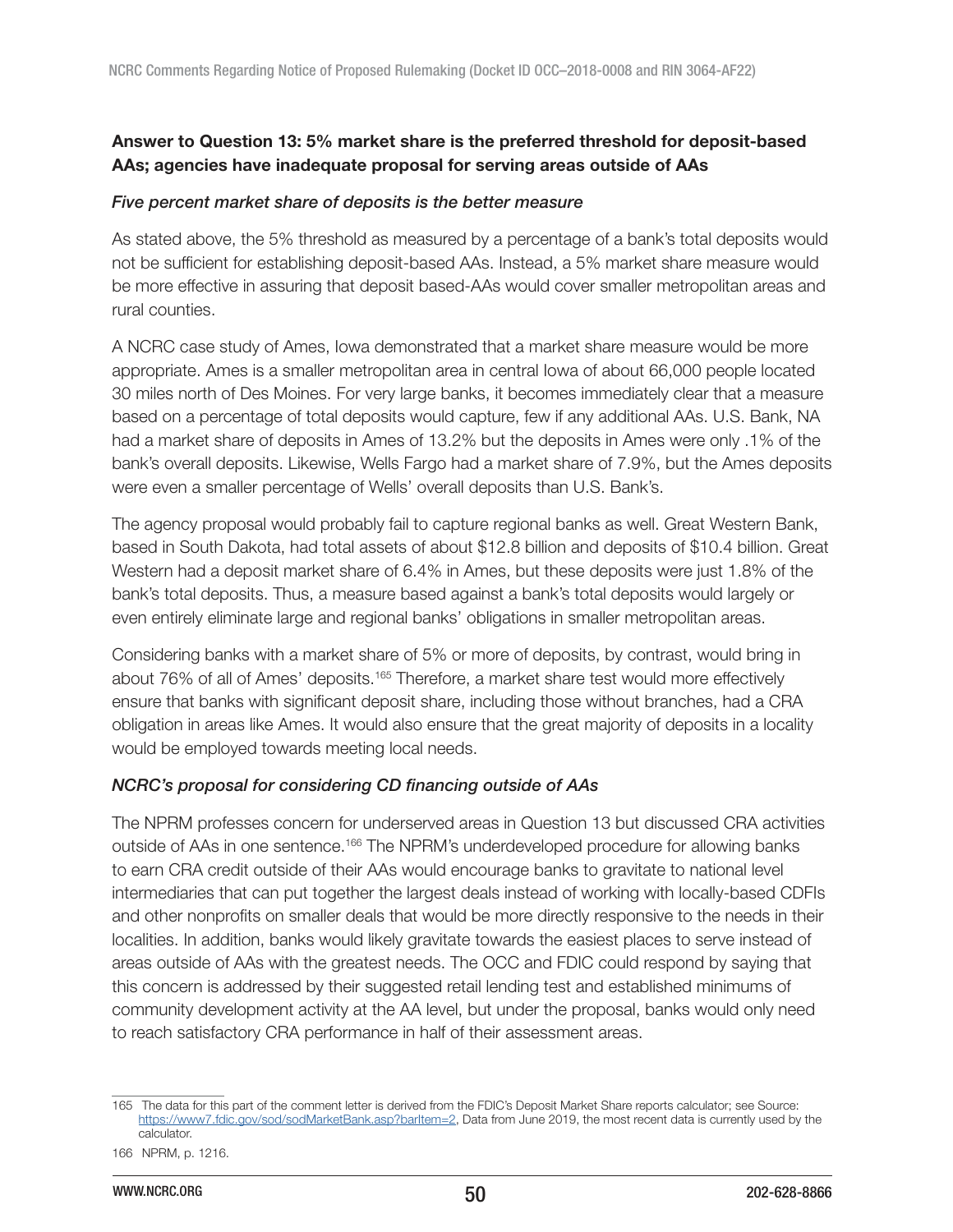In comments responding to the OCC's Advanced Notice of Proposed Rulemaking in 2018, NCRC suggested that the agencies retain current procedures for qualifying CD financing outside AAs but further facilitate outside AA financing by implementing annual data collection and increasing the number of eligible areas, called underserved areas, where banks could earn CRA credit for community development financing outside of their AAs.<sup>167</sup>

Further developed in a white paper this past summer, NCRC's approach would involve data analysis of a bank's CD financing levels, a pre-qualification procedure, and the establishment of underserved counties as eligible areas to serve that would be outside of banks' AAs.<sup>168</sup>

The agencies would implement annual collection of CD data. This would consist of data on CD lending and investing that would correspond to the categories in the CRA regulation such as affordable housing or community facilities.<sup>169</sup> NCRC proposed that this data would be collected on a census tract and county level. Precedents for this data collection include OCC databases on public welfare investments that are produced every quarter and can be downloaded.<sup>170</sup>

Using CD data, an examiner could determine one year after the previous CRA exam whether a bank is meeting needs in its AAs. First, the examiner could determine whether for all AAs combined together, a bank is above or below median levels of CD financing for peer institutions. Then, the examiner could determine how current levels of CD financing in specific AAs compare to past levels on an annualized basis to see if a bank is on track to meeting needs. If the bank passes these tests, the examiner could pre-qualify the bank as eligible to pursue CD outside of its AAs. If a bank did not pass muster on these measures, it could spend the next year on improving its performance in its AAs and then pursue community development outside of its AAs. It could then ask for another agency review the second year after its previous exam.

This procedure using CD data would be more objective and certain than the current procedure, which appears to vary based on the subjective judgments of different CRA examiners. Also, it would provide an opportunity for a bank not passing muster in the first year after its previous exam to improve during the second year and become eligible for outside AA CD activities.

#### Create Underserved Areas

In addition to retaining the allowance for outside AA financing in statewide and regional areas, NCRC suggested that the agencies designate underserved areas that could be counties anywhere in the country that are underserved in terms of CD lending and investing. The agencies could develop measures to identify underserved counties such as the dollar amount of CD lending and investing on a per capita basis. Counties in the lowest quartile or quintile of CD financing per capita then could be candidates for designation as underserved.

<sup>167</sup> NCRC Comments Regarding Advance Notice Of Proposed Rulemaking (Docket ID OCC–2018-0008) Reforming The Community Reinvestment Act Regulatory Framework, [https://ncrc.org/ncrc-comments-regarding-advance-notice-of-proposed-rulemaking](https://ncrc.org/ncrc-comments-regarding-advance-notice-of-proposed-rulemaking-docket-id-occ-2018-0008-reforming-the-community-reinvestment-act-regulatory-framework/)[docket-id-occ-2018-0008-reforming-the-community-reinvestment-act-regulatory-framework/.](https://ncrc.org/ncrc-comments-regarding-advance-notice-of-proposed-rulemaking-docket-id-occ-2018-0008-reforming-the-community-reinvestment-act-regulatory-framework/)

<sup>168</sup> Silver, An Evaluation Of Assessment Areas.

<sup>169</sup> Definition of community development in the CRA regulations, see the Definitions section, §25.12, [https://www.ffiec.gov/cra/](https://www.ffiec.gov/cra/regulation.htm) [regulation.htm](https://www.ffiec.gov/cra/regulation.htm).

<sup>170</sup> To access the databases, see [https://www.occ.gov/topics/community-affairs/resource-directories/public-welfare-investments/](https://www.occ.gov/topics/community-affairs/resource-directories/public-welfare-investments/national-bank-public-welfare-investment-authority.html) [national-bank-public-welfare-investment-authority.html.](https://www.occ.gov/topics/community-affairs/resource-directories/public-welfare-investments/national-bank-public-welfare-investment-authority.html)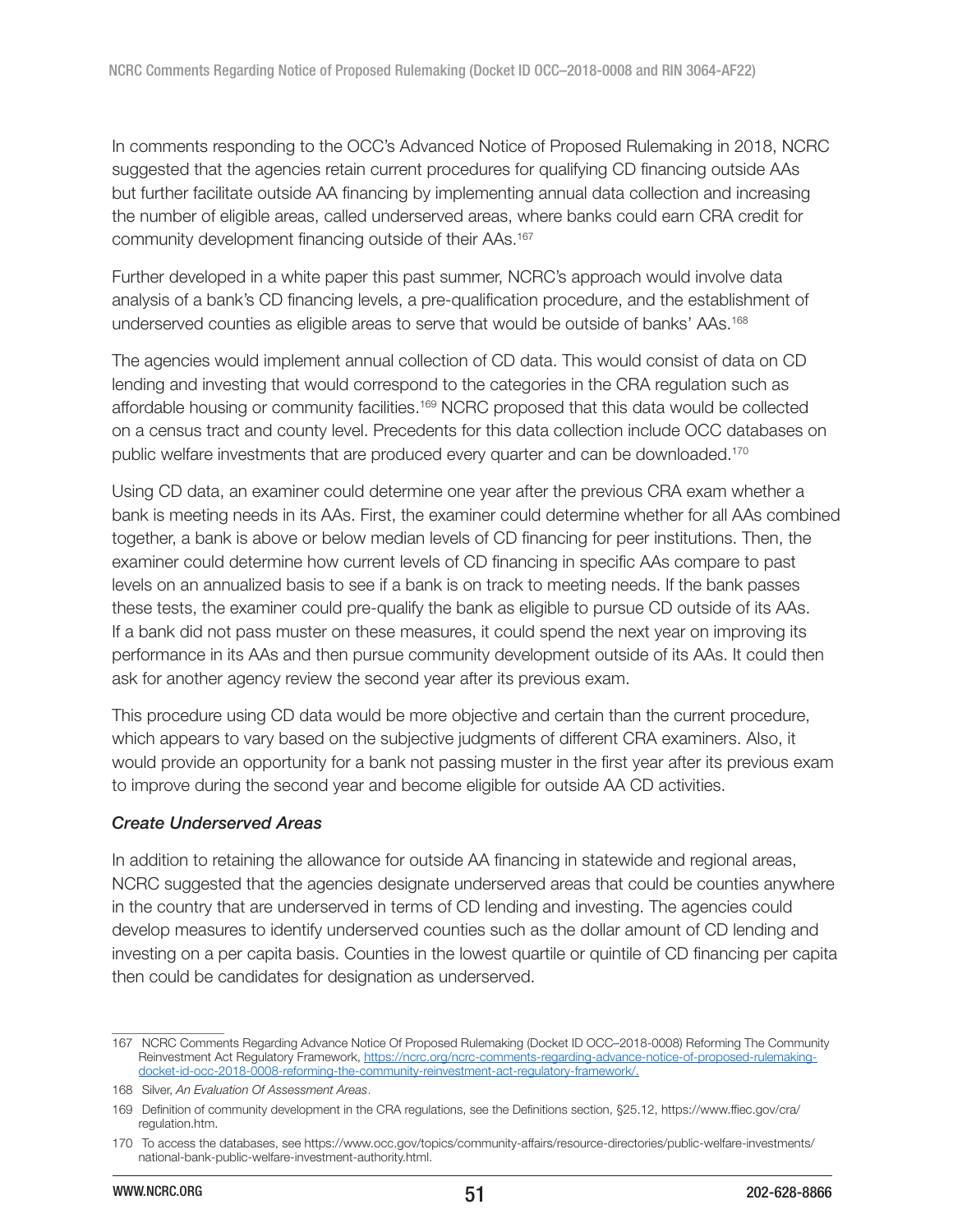The agencies could also use demographic and economic criteria for designating underserved areas much as they do now for identifying underserved and distressed rural middle-income census tracts. A combination of lending, demographic and economic criteria could be used to designate underserved counties. The counties receiving an underserved designation could be updated annually as is the case now with rural underserved and distressed tracts.

A recent NCRC white paper demonstrated via data analysis that using measures of lending levels, it would be feasible and desirable to establish underserved counties that would be areas outside of AAs that banks could serve.<sup>171</sup> NCRC's paper revealed how its designation of underserved counties would indeed target CRA resources into underserved counties that have low levels of home and small business loans, higher levels of African Americans, and higher levels of poverty and unemployment. It is targeted to underserved areas and avoids the temptation provided by the NPRM to cherry-pick the areas easiest to serve.

The designation of underserved counties would diminish the possibility of cherry-picking counties that are easier places for CD financing outside of AAs. Underserved county designation would alleviate the issue of hotspots and deserts by directing CD financing to places most in need. Also, since the designation of counties would be conducted annually, counties may come off the list if they received substantial amounts of CD financing and others may be added that have pressing needs. Banks would not need to worry that they would not receive credit for any CD financing in counties that come off the list since the agencies have established lag periods to account for CD financing in cases of rural tracts coming off lists of distressed or underserved rural tracts. This procedure would be applied to any new category of underserved tracts.<sup>172</sup> The annual designation may further smooth out and more evenly distribute CD financing.

As a further inducement for CD financing in underserved counties, the pre-qualification procedures could be less stringent for a bank being allowed to engage in CD financing in an underserved county. For example, a bank may need to be at or above median levels of CD financing in its AAs to be eligible to engage in community development in statewide or in a regional area, but could be below the median if it wanted to offer CD financing in underserved counties. Perhaps, the agencies could establish a threshold such as no less than 20% below median for engaging in community development in underserved counties.

# How to Measure CRA Performance: The Agencies' Proposal is Not Objective and Would Not Accurately Measure CRA Performance

The agencies assert that their proposed evaluation framework would be more objective than the current evaluations, but the agencies' proposal to simplify CRA evaluations would have the opposite result. The evaluation regime would become more complex and rigid while not

<sup>171</sup> Josh Silver and Bruce Mitchell, PhD, How To Consider Community Development Financing Outside Of Assessment Areas By Designating Underserved Counties, NCRC, January 2019, [https://ncrc.org/how-to-consider-community-development](https://ncrc.org/how-to-consider-community-development-financing-outside-of-assessment-areas-by-designating-underserved-counties/)[financing-outside-of-assessment-areas-by-designating-underserved-counties/](https://ncrc.org/how-to-consider-community-development-financing-outside-of-assessment-areas-by-designating-underserved-counties/)

<sup>172</sup> The FFIEC web page has a section on CRA that discusses a one-year lag time period for underserved and distressed rural tracts, see [https://www.ffiec.gov/cra/pdf/Regulatory%20Background%20-%20Distressed%20and%20Underserved%20](https://www.ffiec.gov/cra/pdf/Regulatory%20Background%20-%20Distressed%20and%20Underserved%20Tracts%20FINAL.pdf) [Tracts%20FINAL.pdf](https://www.ffiec.gov/cra/pdf/Regulatory%20Background%20-%20Distressed%20and%20Underserved%20Tracts%20FINAL.pdf).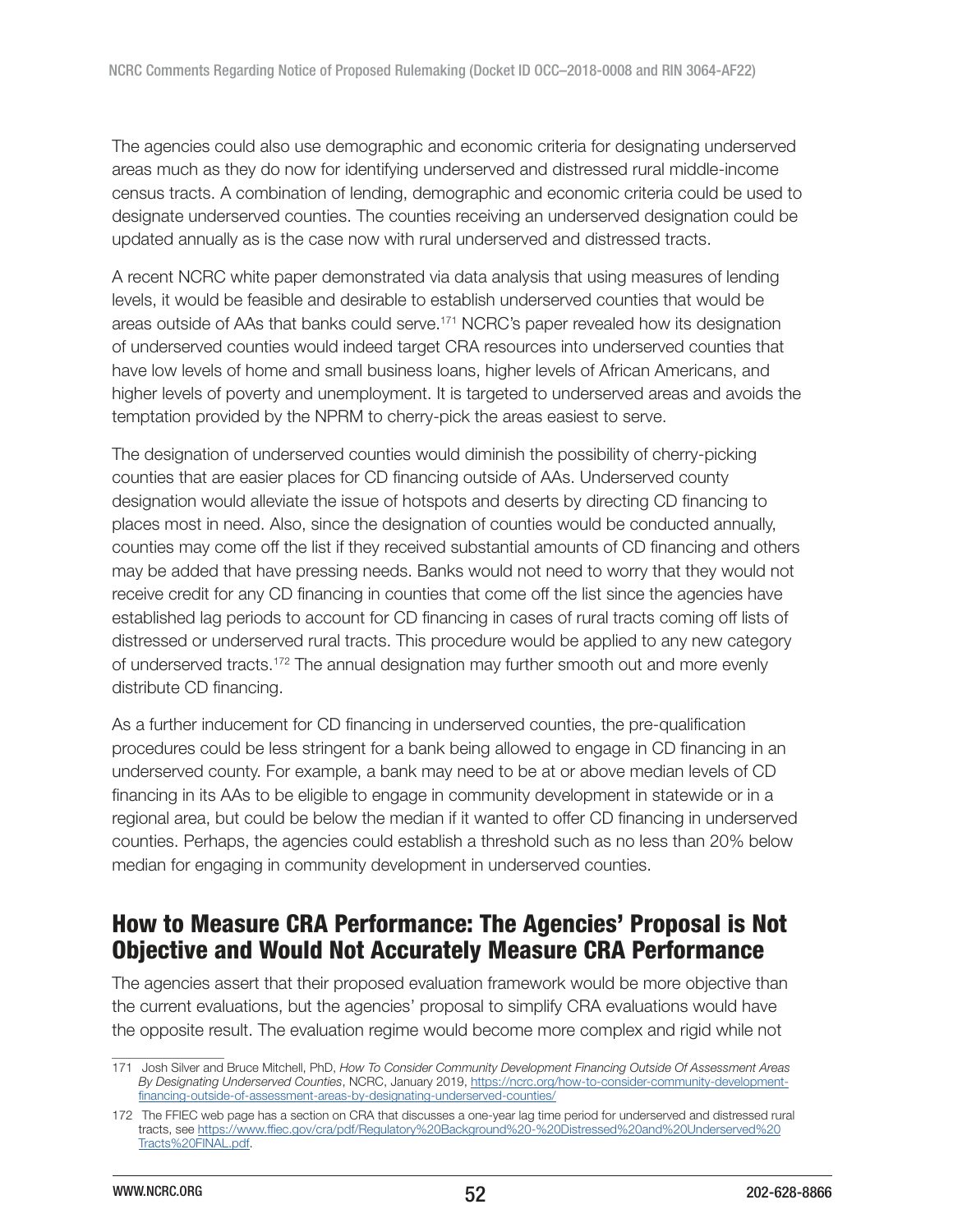accurately measuring whether banks met local needs. It would also skew CRA activities towards the largest-scale financing, which is not necessarily responsive to needs across a variety of local areas.

In proposed § 25.09, the agencies' NPRM would set up two examination standards: *small bank* performance standards and general performance standards.

- Small bank performance standards would apply to smaller institutions with \$500 million or less in assets opting to be examined under current CRA regulations for small banks.
- General performance standards would apply to institutions with over \$500 million in assets.

Comments submitted to the OCC in response to last year's Advance Notice of Proposed Rulemaking (ANPR) overwhelmingly opposed the creation of the proposed CRA evaluation measure, which would be the major determinant of a bank's CRA rating. Yet, the NPRM continues to propose a CRA evaluation measure that would be "dominant determinant" according to the one dissenting FDIC board member, Martin Gruenberg.<sup>173</sup>

Under the general performance standard, CRA exams would now have two major components for evaluations at each AA and overall at the bank level. The dollar-based component would be called the CRA evaluation measure and the other component would be called the retail test.

### General Performance Standards: The proposed CRA evaluation measure

The CRA evaluation measure would continue to be the dollar amount of qualified CRA activities divided by the bank's quarterly average for retail deposits for each AA and at the bank level.<sup>174</sup> It would be the determinative factor on a CRA exam as reflected by its name, "presumptive" rating.

# Agencies do not explain how empirical benchmarks for the CRA evaluation measure would increase CRA activity or make ratings more rigorous

In proposed § 25.12, the NPRM would establish specific ratios for the evaluation measure that would correspond to ratings. A ratio of 11% would correspond to Outstanding, 6% to Satisfactory, 3% to Needs to Improve and less than 3% for Substantial Noncompliance as described.

The agencies briefly described their data using the time period of 2011 through 2018 to establish these ratios but did not release their research as an appendix or accompanying paper. The agencies admitted the data was incomplete and that they had to use assumptions that are unreliable as discussed below.<sup>175</sup> The OCC and the FDIC had repeatedly stated that their goal in this process was to increase CRA activity, and that moving to this approach would help accomplish that. The OCC and the FDIC must immediately release their research on the current levels of CRA activity in order for the public to be able to evaluate whether the proposed thresholds would actually motivate increases in CRA activity, would merely legitimize current rates of CRA activity, or could lead to decreases in CRA activity.

<sup>173</sup> Gruenberg speech of December 12, 2019, p. 3.

<sup>174</sup> NPRM, p. 1220.

<sup>175</sup> NPRM, p. 1221.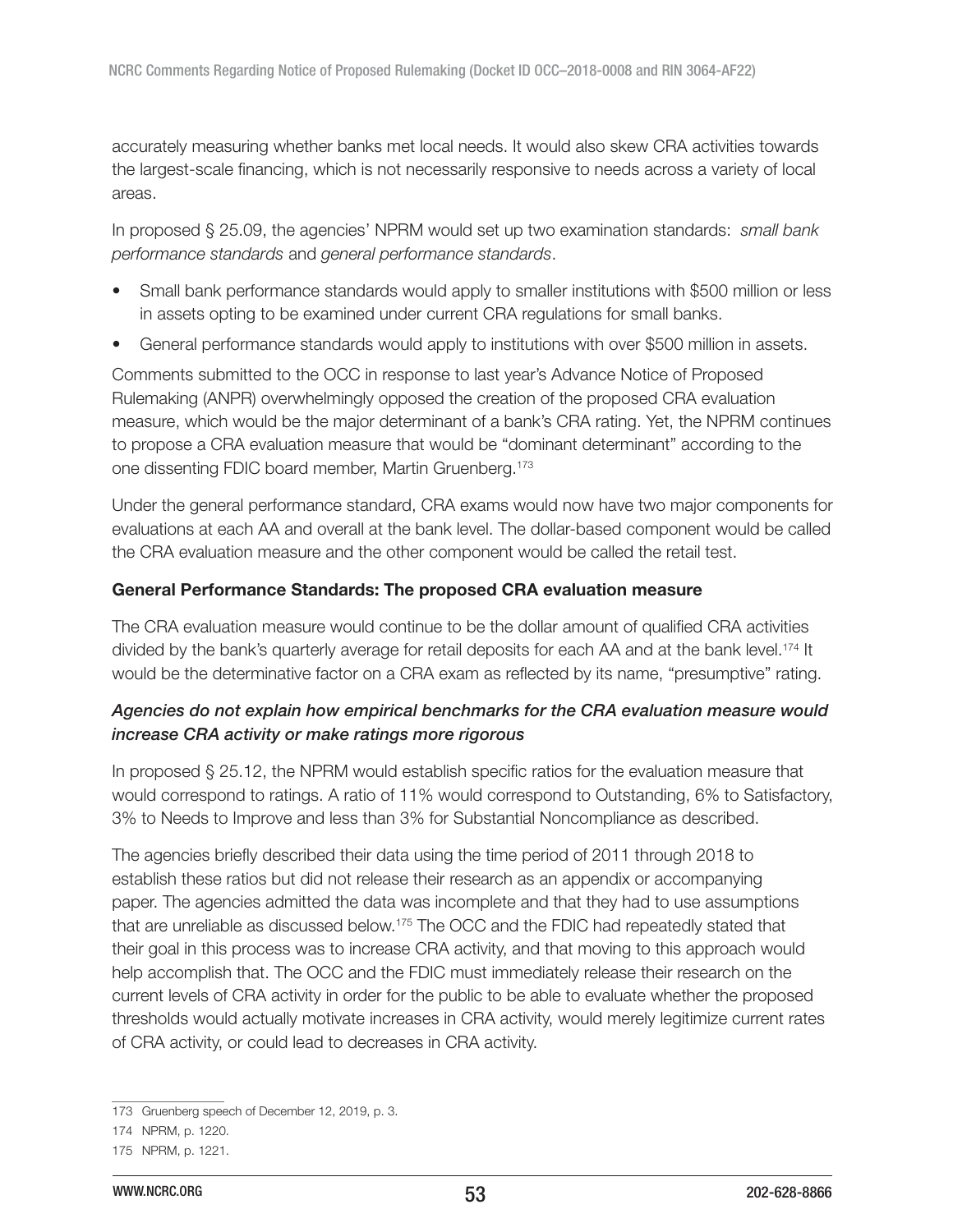The NPRM text did not elaborate on how the ratios established for the evaluation measure would affect the CRA ratings distribution. In other words, would grading become more rigorous with fewer Outstanding ratings or higher failed ratings? Tougher grading would stimulate more CRA activity. The vague answer in the NPRM is that the agencies computed "what each bank's average CRA evaluation measure would have been from 2011-2017 under the framework in the proposal." Based on this description, it would appear that the proposed ratios would preserve the current ratings distribution rather than changing it.<sup>176</sup> In other words, the agencies calculated the average CRA evaluation measures for all banks in the past time period and developed ranges for the ratios that would preserve the previous ratings distributions. The reader has to assume this was done because the agencies do not indicate that the ratio ranges would alter the ratings distributions.

With about 90% of banks receiving Satisfactory ratings the last several years,<sup>177</sup> it would seem implausible that finer gradations in performance cannot be reflected in improved ratings made possible by enhanced scoring methodology, which would motivate increases in CRA activity. The proposed evaluation measure in the NPRM does not develop more rigorous grading.

The assumptions used in developing the CRA evaluation measure could render the empirical benchmarks unreliable. For example, data on credit card lending does not currently have information on the number and percent of LMI borrowers. Thus, the agencies had to assume that the LMI lending is captured by lending in LMI tracts. In a footnote, the agencies admitted that they would be including lending to middle- and upper-income borrowers in this approach but that they would be missing LMI borrowers who do not reside in LMI tracts. They assumed that the erroneous inclusions and exclusions would cancel each other out.<sup>178</sup> However, there is no solid basis to assume this since the number of loans to LMI borrowers not residing in LMI tracts could be quite different from the number of loans to middle-and upper-income borrowers in LMI tracts. These types of assumptions make their empirical benchmarks suspect.

Further, the agencies doubled the amount of small business and small farm loans that were considered CRA eligible in calculating the empirical benchmarks for the CRA evaluation measure. They assumed that doubling was appropriate since the data now shows small business lending of amounts of under \$1 million to small businesses with revenues under \$1 million and small farm lending to farms with revenues below \$500,000.<sup>179</sup> However, this assumption rests on a theory that the distribution of lending to businesses and farms with revenues between \$1 million to \$2 million is the same as that for lending to businesses with revenues under \$1 million and small farms under \$500,000. It is likely that this is erroneous since the great majority of small businesses have revenues under \$1 million as described above. Thus, another inadequately-supported assumption casts doubt on the accuracy of the CRA evaluation empirical benchmarks. To cast even more doubt on this assumption, the final NPRM published in the Federal Register replaced the word "doubled" that appeared in the original double-spaced NPRM that the FDIC board

<sup>176</sup> NPRM, p. 1221.

<sup>177</sup> NCRC calculations of CRA ratings obtained from the FFIEC web page, see <https://www.ffiec.gov/craratings/default.aspx>to obtain past CRA ratings by year.

<sup>178</sup> NPRM, p.1221-1222, see footnote 46.

<sup>179</sup> NPRM, p. 60 of the original double-spaced NPRM used the word "doubled" to describe their adjustment. However, the final NPRM on p. 1221 changed the wording to "a fraction" to describe their adjustment. The public does not have a clear sense of how they made the estimation of dollar amount of loans that would qualify.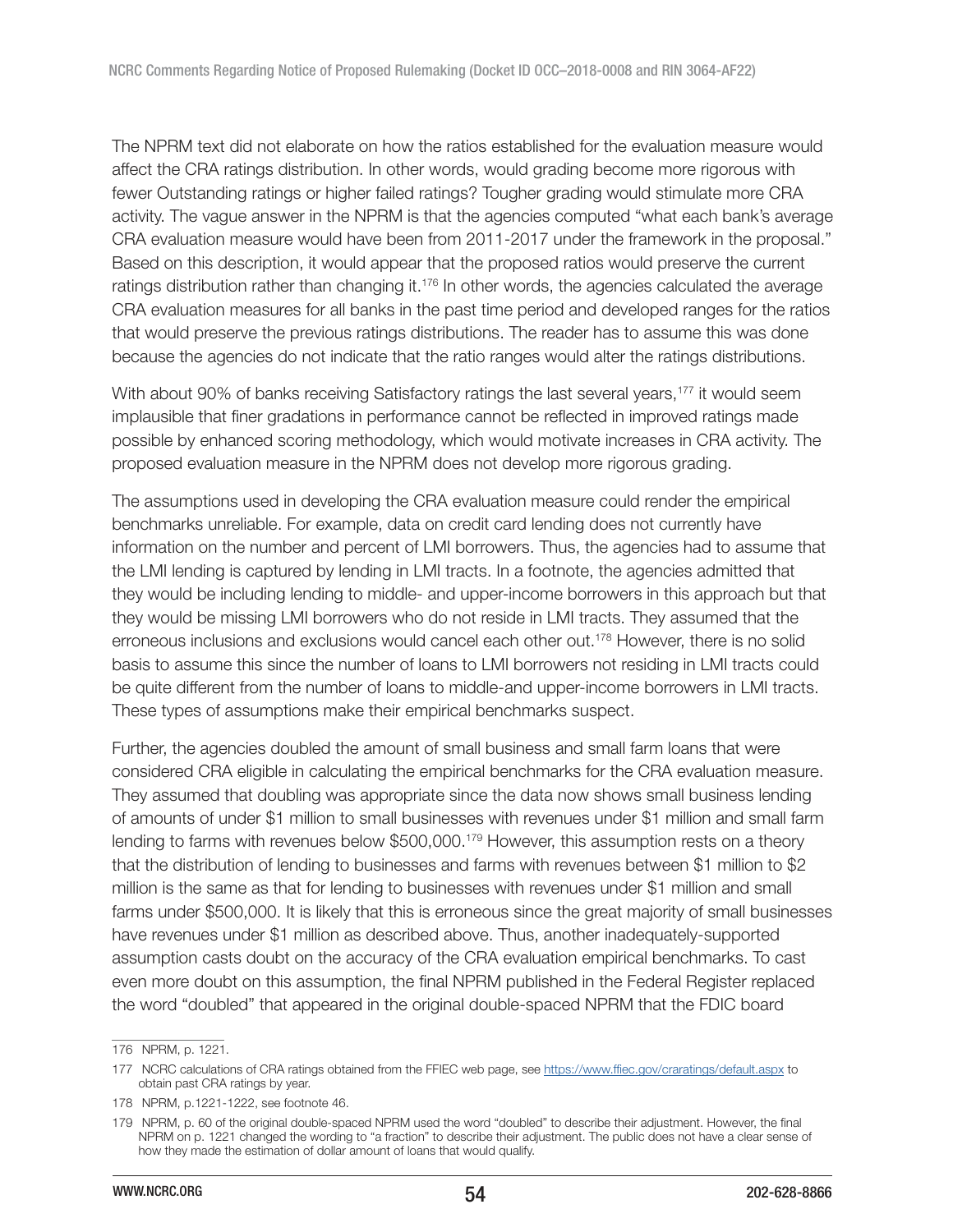approved with the word "fraction" to describe the estimate made of CRA-qualified small business and farm lending.

## Proposed CRA evaluation measure would distort activity and favor large over small financing

The proposed evaluation measure may not be "consistent with the safe and sound operation" of financial institutions as the CRA requires,<sup>180</sup> because the actual ratios of CRA activity to deposits can fluctuate widely during recessions and expansions. Using a long time period that included the Great Recession as well as the ensuing recovery compromised the robustness of the agencies' proposed benchmarks. Overall, as Governor Brainard substantiated in her recent speech, the ratios could be set too low for expansions and too high for recessions, especially if they were based on incomplete data and too long a time period.<sup>181</sup> The agencies stated that they would adjust the empirical benchmarks every three years, but it is not clear why they did not use this time period to establish their initial benchmarks or how a three-year review would adjust appropriately economic cycles.<sup>182</sup>

Banks may have to engage in riskier financing, such as stretching underwriting criteria too far, to meet the benchmark ratios during recessions and may have too easy a time meeting it in expansions. Also, the CRA evaluation measure in the NPRM is not adjusted or computed separately for banks of different asset classes. Thus, the NPRM benchmarks compare regional or state banks against the largest banks in the country on a determinant performance measure. This not only created competitive inequities among banks, harming smaller banks, but could also encourage the smaller banks to engage in riskier financing to achieve the ratios of their larger competitors.

The CRA evaluation measure would also distort a bank's activities in such a way as to make the bank less responsive to their CRA obligations to serve local needs. The empirical benchmarks would encourage an over-reliance on the largest and easiest deals in order for banks to hit the benchmarks. The FDIC and OCC worsened this problem by opting against a single transaction limit that they had contemplated, such as one deal could be no more than 10% of the numerator, in order to help mitigate an over-reliance on larger deals. Without a cap on a single transaction, a bank could seek a very large deal in order to facilitate passing the empirical benchmarks for the CRA evaluation measure. For example, in order to be above the 6% needed for a Satisfactory rating, a bank could seek a large deal such as financing "essential infrastructure" in a given AA that could equal a high percentage (20% or more) of the evaluation measure's numerator.

In practice, a locality could have pressing needs for small dollar lending to very small businesses or grants to housing counseling agencies remediating loans for borrowers on the verge of

<sup>180 12</sup> U.S.C. §§ 2901(b), 2903(a)(1).

<sup>181</sup> Governor Brainard's speech of January 8, 2019. The Governor stated, "a uniform ratio that does not adjust with the local business cycle could provide too little incentive to make good loans during an expansion and incentives to make unsound loans during a downturn, which could be inconsistent with the safe and sound practices mandated by the CRA statute. Industry commenters also expressed concern that discretionary adjustments to the uniform metric are likely to lag behind the economic cycle and undermine the certainty a metric purports to provide."

<sup>182</sup> NPRM, p. 1222.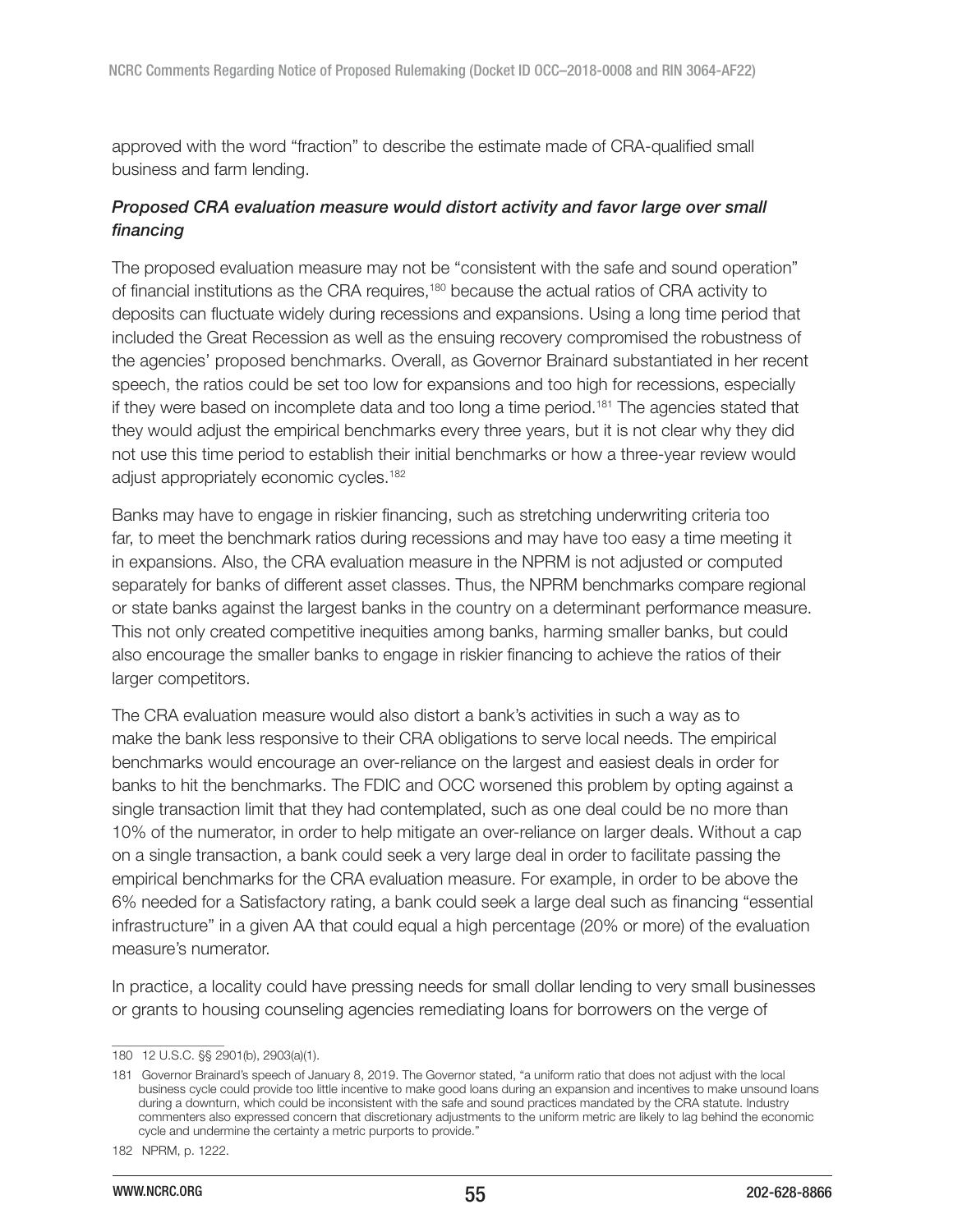foreclosure. The banks, however, could be reluctant to meet these needs for smaller scale finance since they could be pressured to meet their ratio benchmarks.

The agencies' promotion of large infrastructure as a regulatory category of community development would intensify the bias towards larger projects. Since the large-scale projects such as stadiums or bridges are also usually more profitable than CRA-related projects, banks would have financed them in the usual and normal course of business without CRA incentives. The reason Congress passed CRA was to ensure that banks also undertook the more laborintensive financing often needed in underserved communities, financing that banks would overlook should the agencies enact the NPRM as proposed.

The use of a bank's balance sheet would favor larger and longer-term financing over shorter term loans and investments. For example, short-term small business loans have less balance sheet value than a Low Income Housing Tax Credit (LIHTC) that would remain on the balance sheet for 15 years. Under the agencies' approach, a bank would be tempted to make a few large loans and investments and let those sit on their balance sheet rather than continually seeking out new loans and investments.

The NPRM is attempting to respond to a tendency for banks to issue shorter term CD loans and investments that correspond to a three-year CRA exam cycle since a perception exists that examiners mainly focus on newer loans and investments. However, CRA exams currently consider both new and prior-period CD investments. The same procedure could apply to CD loans with decisions made regarding the exam weights accorded to new and outstanding CD financing. This would be preferable to either an over-reliance on new CD financing or only a balance sheet approach, which would bias banks towards previous CD loans and investments.

Rural and underserved areas that rely on small-dollar lending would likely experience a decrease of this lending after implementation of the proposed CRA evaluation measure. A recent Fannie Mae analysis found that smaller-dollar mortgage lending was statistically significantly higher in rural areas such as the lower Mississippi Delta, Middle Appalachia, and persistent poverty counties.<sup>183</sup> The CRA evaluation measure would reduce banks' incentive to serve these areas with low-dollar loans.

Carolina Reid's recent white paper illustrated how the CRA evaluation measure would likely favor expensive cities over smaller towns and rural areas with depressed economies. Her analysis illustrated this in California with high-cost areas like San Francisco being favored over inland areas in California that have higher rates of unemployment and economic distress.<sup>184</sup> In a particularly disturbing part of the report, Reid recounted how banks were not interested in participating in local affordable housing programs that pale against larger deals they could find in San Francisco. A city official interviewed by Reid complained that banks do not have an interest in participating in a safe and sound city affordable homeownership program.

<sup>183</sup> Nuno Mota, An Analysis of Small Balance Loan Origination in Rural and High-Needs Rural Areas, Fannie Mae, December 2019, p. 12, [https://www.fanniemae.com/resources/file/research/housingsurvey/pdf/analysis-of-small-balance-loan-origination.](https://www.fanniemae.com/resources/file/research/housingsurvey/pdf/analysis-of-small-balance-loan-origination.pdf) [pdf](https://www.fanniemae.com/resources/file/research/housingsurvey/pdf/analysis-of-small-balance-loan-origination.pdf).

<sup>184</sup> Carolina Reid, Quantitative Performance Metrics for CRA: How Much "Reinvestment" is Enough?, in Penn Institute for Urban Research, September 2019, pp. 11-13, [https://penniur.upenn.edu/uploads/media/Quantitative\\_Performance.pdf](https://penniur.upenn.edu/uploads/media/Quantitative_Performance.pdf).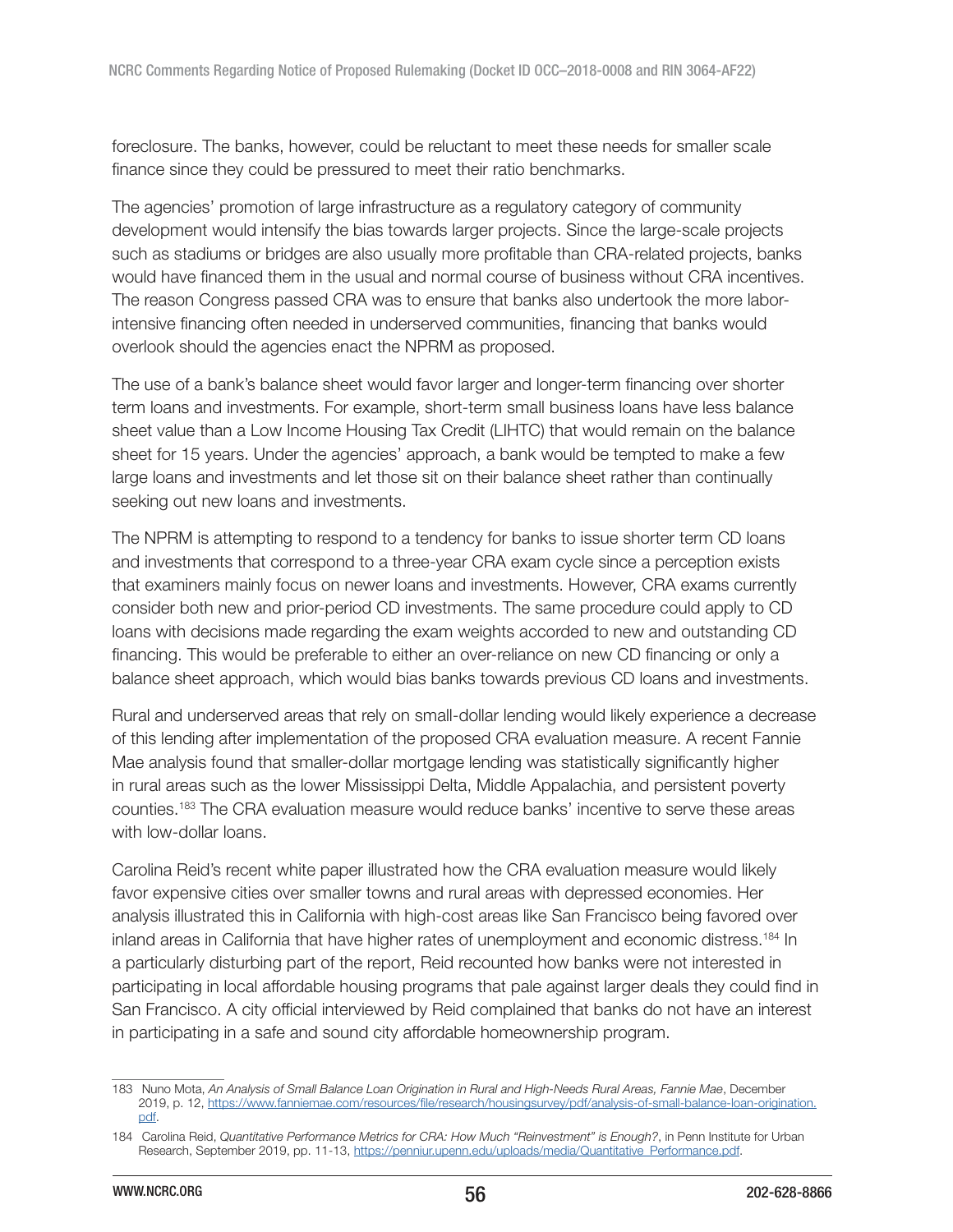This was disappointing but not surprising. It would seem that the proposed CRA evaluation measure would exacerbate these inequalities among geographical areas and nonresponsiveness to real needs in violation of the letter and spirit of the CRA statute. In contrast, CRA reform that bolstered qualitative criteria such as innovation and responsiveness and made them "more quantitative" as discussed above would encourage more participation in local public or nonprofit sector housing and community development programs.

The CRA evaluation measure would convert CRA to a zero-sum contest for scarce resources instead of preserving the positive sum nature of the current CRA. Large-scale needs would trump smaller dollar lending. Bridges would triumph over microbusinesses. Higher-dollar home mortgage lending in expensive areas would crowd out lower-dollar mortgage lending in more affordable markets. Needs would compete against needs when in reality multiple needs in a locality must be addressed if revitalization is to succeed. An overly simplistic measure would thwart the reinvestment goals of CRA. In contrast, by having separate tests with a variety of measures, the current CRA better ensures that banks address multiple and overlapping needs.

## Proposed CRA evaluation measure would short-change community development activities

The agencies must scrap the CRA evaluation measure as an over-arching measure since it cannot measure responsiveness to a variety of local needs. Instead, the agencies must retain separate retail lending tests, community development, and service tests that more effectively measure responsiveness to different needs.<sup>185</sup> Furthermore, the agencies must preserve the qualitative aspects of the tests, which further enhance the tests' abilities to measure responsiveness to needs.

The agencies could apply a ratio concept on a community development test. Community development lending and investments are now measured in a manner similar to a CRA evaluation measure. Moreover, the existing CD lending and investment tests have a ratio measure as one measure, but not the determinative one. It is more appropriate to measure community development lending and investment in a manner like this than to include also retail and service activities in one combined ratio measure. In her recent speech, Governor Brainard discussed the rigor and flexibility of a ratio comparing CD activity to deposits.<sup>186</sup>

The proposed CRA evaluation measure most likely would be ineffective in stimulating increases in community development financing by large credit card lenders. NCRC examined the CRA evaluation measures of three large credit card lenders. We made an estimate of credit card lending to LMI borrowers (no data on this lending is publicly available) but we believe our

<sup>185</sup> The CRA itself recognizes that the convenience and needs of communities include both "the need for credit services as well as deposit services." 12 U.S.C. § 2901(a)(2).

<sup>186</sup> Governor Brainard's speech of January 8, 2019. The Governor stated, "Our analysis suggests there are a set of metrics that can be compared to appropriately tailored benchmarks to provide greater certainty regarding community development lending and investment. The proposed metric would aggregate loan and investment dollars that are originated or purchased during the evaluation period with the book value of all other community development loans and investments that are held on the bank's balance sheet." She continued, "The proposed test would compare the combined measure of a bank's community development financing relative to deposits in its local assessment area to a national average, set differently for rural and urban areas, and a local average in the bank's assessment area."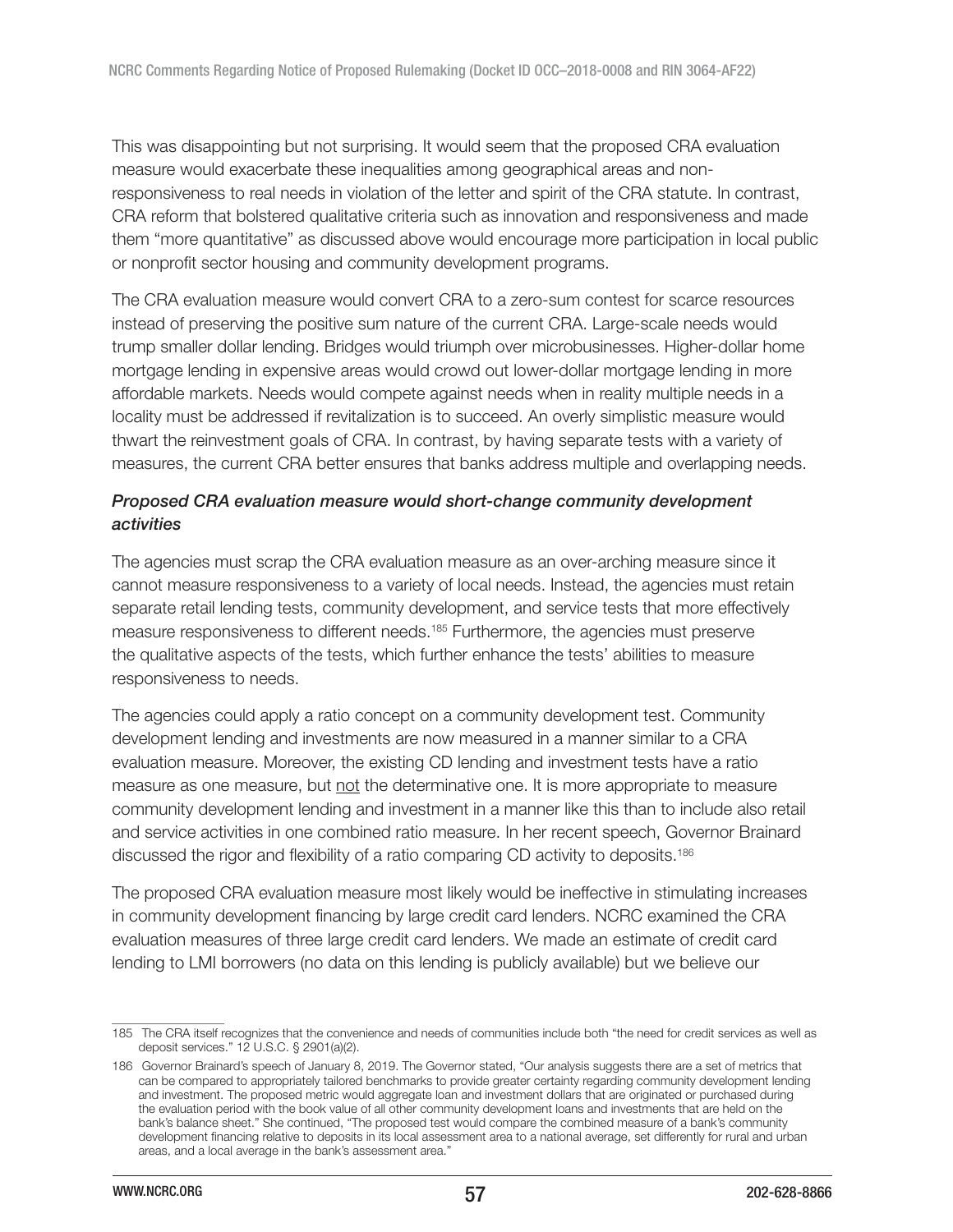estimate was conservative as explained the NCRC study.<sup>187</sup> Even with a conservative estimate of credit card lending to LMI borrowers, the three large credit card lenders had ratios with just qualified credit card lending in the numerator that already exceeded the benchmark of 11% needed for an outstanding rating.

In addition, one of the three large lenders had an overall community development minimum that already exceeded 2% of deposits. In other words, this large lender likely would not have to increase its community development financing in order to keep receiving Outstanding ratings. For this lender, stagnant or diminished performance would earn it Outstanding under the proposed rule. The other two lenders would have to increase their community development financing but once they hit the 2% minimum required ratio, their performance would stagnate. The proposal probably would lead to lackluster CRA performance that does not continually and affirmatively respond to needs in the long term for these three large lenders.

Carolina Reid's paper also documented that a CRA evaluation measure threshold would be satisfied mostly by home and small business lending. She documented that in California, retail lending constituted about 78% of CRA lending and investing in a sample of banks. In contrast, CD lending and investing ranged from 2% to 20% in the sample of banks.<sup>188</sup> It would be quite probable that in order to hit their ratio requirements, banks would therefore emphasize retail lending in the most expensive markets to the neglect of smaller dollar retail and CD financing elsewhere, particularly if they were allowed to fail in half of their assessment areas.

## Proposed CRA evaluation measure would diminish qualitative considerations and local needs analysis

The proposed CRA evaluation measure would diminish important qualitative considerations such as the responsiveness of activities to community need. The agencies stated that they would retain performance context analysis that assesses a bank's responsiveness to needs. Their brief description of performance context in the NPRM preamble and in § 25.14 was not clear in describing how this analysis would adjust ratings determined by the evaluation measure. By generously expanding upon how banks could describe their capacities and limitations in reinvestment opportunities in local areas, it appeared that NPRM performance context guidelines would be used mainly to excuse banks from not hitting CRA performance thresholds.<sup>189</sup>

The NPRM's treatment of public comments was under-developed. The NPRM briefly discusses that public comments about needs and opportunities would be a factor in performance context analysis. The NPRM, however, did not explicitly discuss whether the agencies would consider public comment on a bank's performance on any of its metrics. The agencies also did not indicate that they would facilitate public comment. The agencies would provide banks with a form on the agency's website for submitting comments and analyses about performance context, but no analogous form would be provided for community group comments.<sup>190</sup>

<sup>187</sup> Bruce Mitchell, PhD and Josh Silver, NCRC Research Memo – Impact Of Proposed Rule-Making On Major Credit-Card Lending Banks, February 2019, [https://ncrc.org/ncrc-research-memo-impact-of-proposed-rule-making-on-major-credit-card-lending](https://ncrc.org/ncrc-research-memo-impact-of-proposed-rule-making-on-major-credit-card-lending-banks/)[banks/](https://ncrc.org/ncrc-research-memo-impact-of-proposed-rule-making-on-major-credit-card-lending-banks/)

<sup>188</sup> Reid, Quantitative Performance Metrics, p. 11.

<sup>189</sup> NPRM, pp. 1222-1223.

<sup>190</sup> NPRM, p. 1222.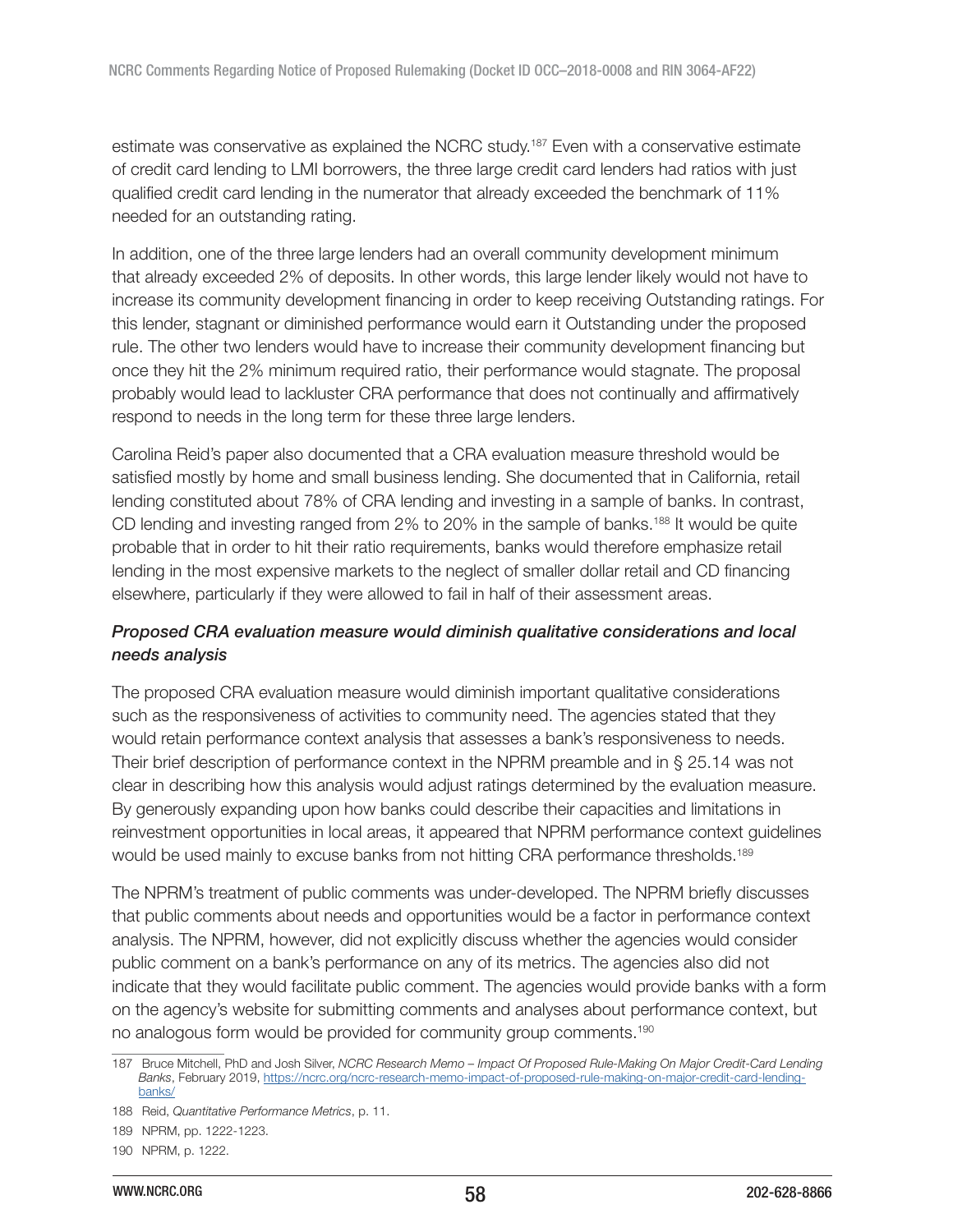The dollar metric focus of the CRA evaluation measure would make the qualitative analysis difficult because the agencies had not made clear whether they would retain the same level of detail that exists now on CRA exams. For example, would the agencies develop tables that display the dollar amount and percentages of CD financing for the major CD categories so that the percentage of CD devoted to economic development or affordable housing can be compared to socioeconomic data and public comments? The agencies have not indicated whether the exams would mainly contain ratios and little else or whether the rich detail now in exams that simulates stakeholder discussions about whether banks are meeting local needs would remain.

The agencies must considerably improve performance context analysis so that it can adequately judge whether banks are responding to needs. In a paper, How To Evaluate Community Development Financing And Services Under CRA, NCRC explained that performance context analysis should identify priority needs through analysis of economic and demographic data as well as considering community comments.<sup>191</sup> If the unemployment rate, for example, is high in an area and comments confirm the difficulty of finding jobs, the agencies would expect banks to have a relatively high level of CD financing devoted to economic development or revitalization activities. If a bank's level were low, the bank would score poorly on the qualitative part of the test, which would contribute to 20% to 30% of the rating.

#### Community development minimum threshold not described adequately

Under § 25.12, banks would need to achieve a minimum level of community development financing for each AA and overall. They would need to ensure that 2% of their deposits in each AA and overall are devoted to CD financing.<sup>192</sup> However, would the CD minimums ensure significant levels of CD finance overall and in each AA? The agencies once again proposed a threshold without describing data analysis that revealed whether this threshold would increase levels of CD lending and investing. A recent NCRC analysis of a sample of 15 very large banks found that their median level of CD financing was already 2% of their deposits. The agencies' proposal would not boost the CD levels of these banks.<sup>193</sup> In light of the CD multiplier and the expanded list of qualifying CD activities, the proposal would likely diminish the financing of currently-qualified CD activities at those banks.

#### Proposed CRA evaluation measure likely to cause banks to reduce LMI retail lending

A recent NCRC analysis found that the CRA evaluation measure would likely encourage banks to decrease their retail lending to LMI borrowers and communities.<sup>194</sup> After taking into account community development financing minimum requirements (and branching for a sample of very large banks), NCRC estimated that the percentage of retail lending for LMI borrowers and communities (expressed in dollars) ranged from 11% to 14% for Outstanding ratings and 5% to 6% for Satisfactory ratings for banks of various sizes. In comparison, the aggregate percentage of bank loans for LMI borrowers, census tracts, and small businesses and farms during the last

<sup>191</sup> Josh Silver, How To Evaluate Community Development Financing And Services Under CRA, December, 2019, NCRC, [https://](https://ncrc.org/how-to-evaluate-community-development-financing-and-services-under-cra/) [ncrc.org/how-to-evaluate-community-development-financing-and-services-under-cra/](https://ncrc.org/how-to-evaluate-community-development-financing-and-services-under-cra/).

<sup>192</sup> NPRM, p. 1222.

<sup>193</sup> Josh Silver, The CRA Evaluation Measures Would Allow Banks To Relax Their Retail Lending To LMI Borrowers And Communities, NCRC, February, 2019, [https://ncrc.org/the-cra-evaluation-measures-would-allow-banks-to-relax-their-retail-lending-to-lmi](https://ncrc.org/the-cra-evaluation-measures-would-allow-banks-to-relax-their-retail-lending-to-lmi-borrowers-and-communities/)[borrowers-and-communities/](https://ncrc.org/the-cra-evaluation-measures-would-allow-banks-to-relax-their-retail-lending-to-lmi-borrowers-and-communities/).

<sup>194</sup> Ibid.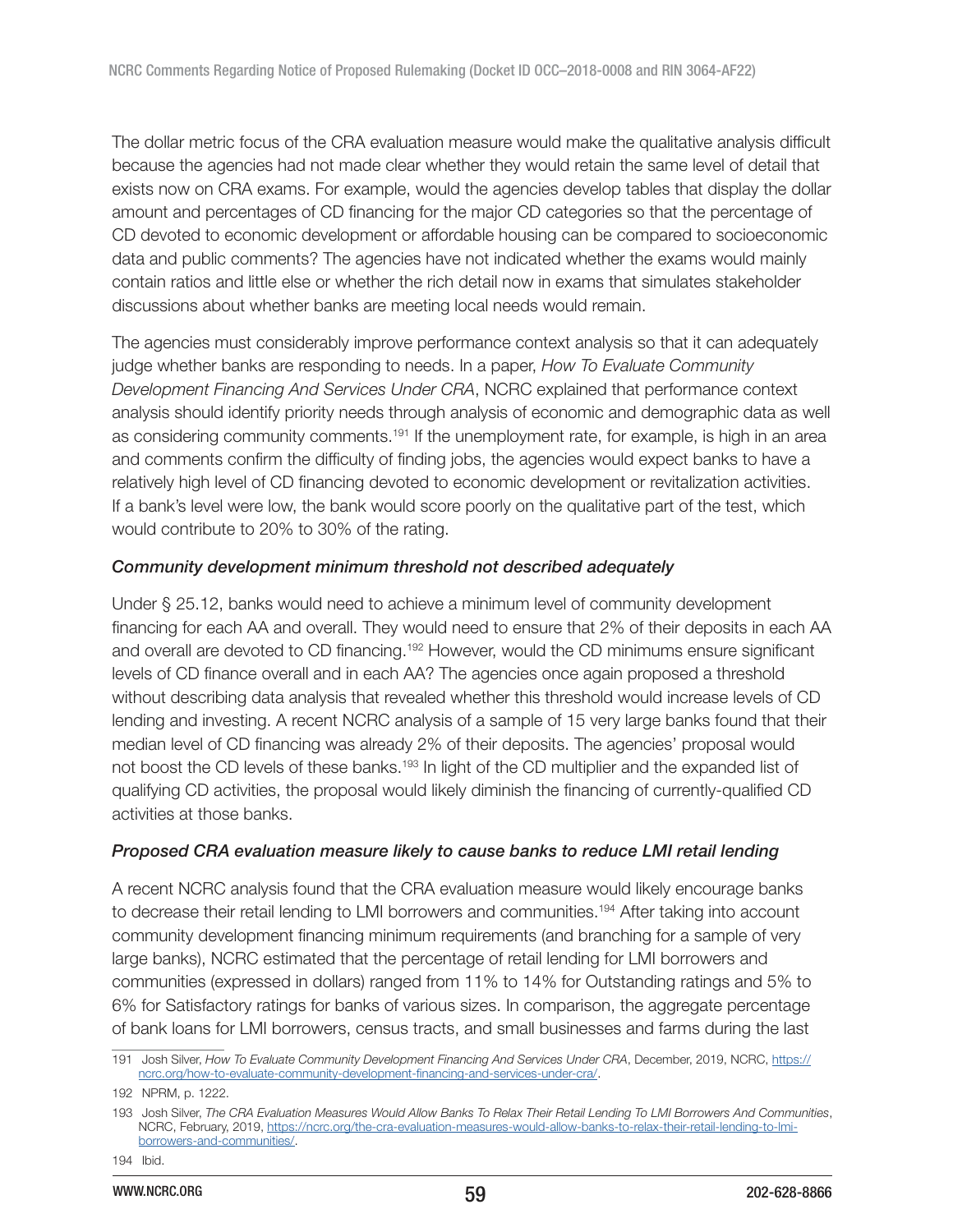four years ranged from 10% for home lending to 24% for small business lending to 68% for small farm lending. Comparing actual bank lending to CRA evaluation measure requirements suggests a large likelihood of banks relaxing their lending to LMI borrowers, communities, and small businesses.

The proposed retail test might compensate somewhat for what appears to be a relaxing effect of the CRA evaluation measure. However, the retail test would not only compare banks against a demographic benchmark but would compare banks against each other. A bank would only need to pass either a demographic or peer comparator as described immediately below. Thus if banks were induced by the CRA evaluation measure to relax their retail lending to LMI borrowers and communities, they could still pass their retail test.

### Proposed retail lending distribution tests would decrease bank performance

The retail test would establish inconsistent measures for banks of different sizes and for different loan types. As a result, it would generate inconsistencies in bank performance that would not adequately respond to local needs.

The retail test in proposed § 25.11 would look at the distribution of borrowers for home and consumer lending. It would not consider home or consumer lending in LMI tracts under the general performance standards because of concerns of causing displacement (although NCRC believes there are better ways to deal with this issue as discussed above).<sup>195</sup> Small banks opting to be examined under small bank performance standards would continue to be evaluated based on geographic distribution, however.<sup>196</sup> The retail test would look at the distribution of lending by borrower for small business and farm lending and also at the geographical distribution of lending for those loan types.

Under this proposal, large banks would make more of an effort to make small business and small farm loans than home loans in LMI tracts. Small banks would make more of an effort than large banks to make home loans in LMI tracts. These differences in performance would not reflect adapting to differences in local needs but would be due just to test construction.

In order to pass the borrower and geographic distribution component tests of the retail test, the bank, for all major retail product lines, would need to meet or exceed a minimum threshold associated with either the demographic or with peer comparator in that AA.<sup>197</sup> These are:

- Demographic comparator: A bank's percentage of lending for LMI borrowers or small businesses or farms would need to be at least 55% of the percentage of LMI households or small businesses or small farms in an AA. A bank's percentage of small loans to businesses or farms in LMI census tracts would also need to be at least 55% of the percentage of businesses or farms in LMI census tracts in the AA.
- Peer comparator: A bank's percentage of lending for LMI borrowers or small businesses or farms would need to be at least 65% of the percentage of loans to LMI borrowers or small

<sup>195</sup> NPRM, p. 1219. 196 Ibid.

<sup>197</sup> NPRM, p. 1220.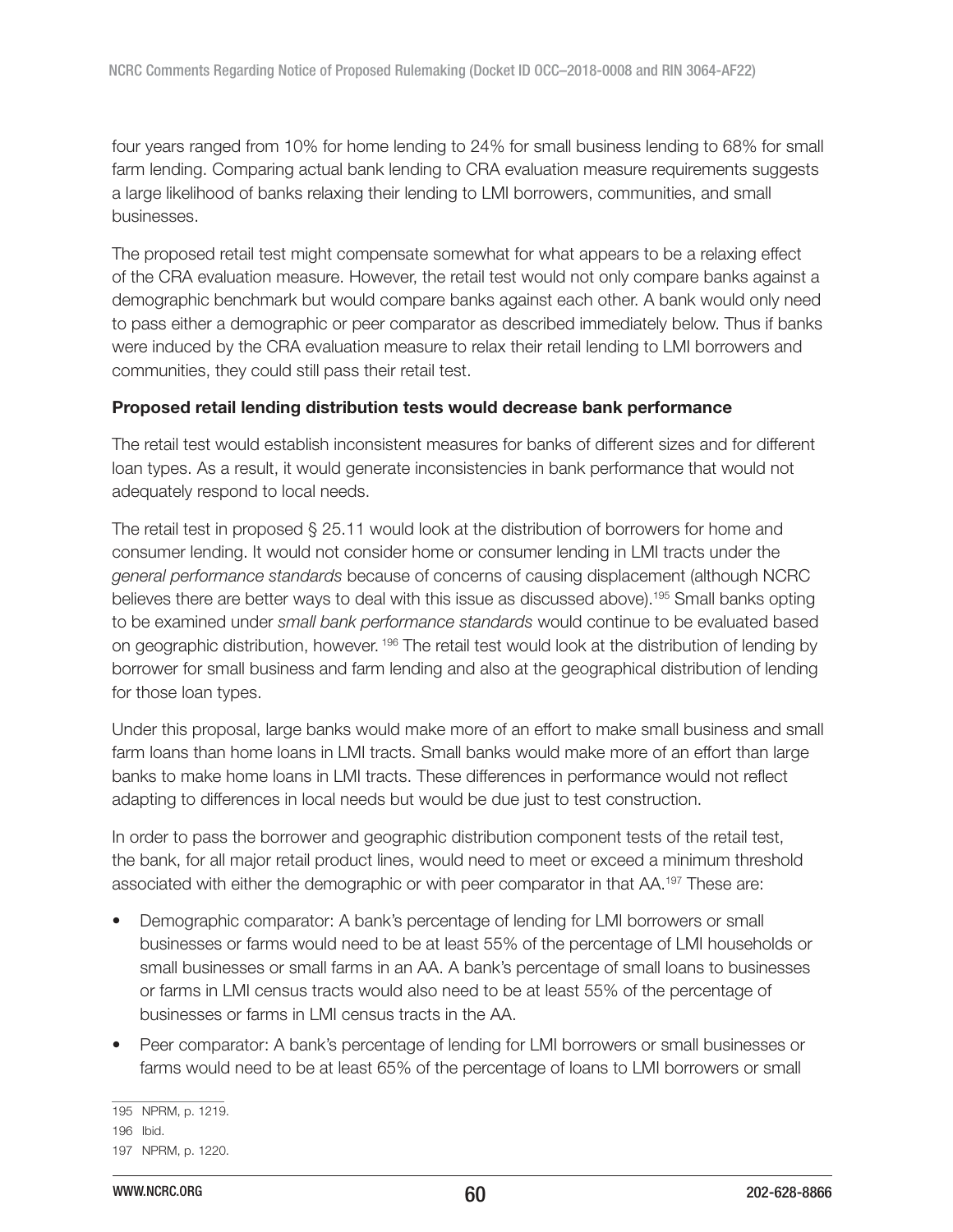businesses or small farms originated by all banks in the AA under the general performance standards. A bank's percentage of small loans to businesses or farms in LMI census tracts would also need to be at least 65% of the percentage of small loans to businesses or farms in LMI tracts originated by all banks in the AA under the general performance standards.

While it is an advance to establish benchmarks for the demographic and peer comparators, the NPRM does not describe any rationale for the 55% and 65% benchmarks. If the agencies conducted data analysis and produced averages across metropolitan and rural areas, commenters do not know that. Also, these benchmarks would likely have to be computed for additional areas such as high-cost metropolitan areas, lower-cost areas, and possibly smaller metropolitan areas. In particular, the 55% demographic benchmark might be too low in lower-cost areas where it is easier to lend to LMI borrowers or too high in higher-cost areas where it is harder to lend to LMI borrowers.

The NPRM also does not explain why the agencies decided that a bank needed to exceed either the threshold on the demographic or peer comparator to pass on the geographic and borrower distribution tests.<sup>198</sup> It would make more sense to propose reasonable yet rigorous thresholds for both comparators and expect a bank to pass on both in order to pass on one of the tests.

On the surface, it appears that the proposed thresholds would be too easy. As an example, consider just the peer comparator for LMI borrowers. Suppose in an AA, all lenders issued 25% of their loans to LMI borrowers. Two thirds of this would be just 16% of loans to LMI borrowers. In NCRC's judgment based on years of data analysis, this severe of a shortfall would merit a low or failed score on this criterion. Lenders tend to be bunched up around an aggregate percentage (25% in this example), not this far behind it. The agencies would allow the poor performing outliers to earn a pass for their lackluster performance. CRA grade inflation could increase from the current pass rate of 98%. LMI households and communities would likely receive fewer loans since more banks would figure they could pass by being outliers on the low end of the distribution.

To test the proposition that the thresholds would be too easy, NCRC calculated failing rates under the proposed thresholds in twelve randomly selected core-based statistical areas (CBSAs); we chose four large CBSAs with more than 1,000 branches, four medium sized CBSAs with between 100 and 999 branches, and four small CBSAs with under 100 branches. NCRC found a wide range of failure rates depending on the loan product, size of the CBSA and whether the sample was restricted to just banks with branches in the CBSA. Generally, larger CBSAs had higher failure rates where it was possible that the high cost of housing relative to incomes for LMI households made it harder to issue loans to LMI borrowers. Moreover, banks with branches in the AAs did much better with significantly lower fail rates, particularly compared with credit card lenders in small business lending.<sup>199</sup>

The wide variability of results suggests that the OCC's and FDIC's proposed thresholds need another round of testing, refinement and another NPRM if the agencies wish to propose a meaningful, stable and sensible rating system that does not disadvantage groups of banks,

<sup>198</sup> NPRM, p. 1219.

<sup>199</sup> Bruce Mitchell, PhD, Proposed OCC and FDIC Geographic Analysis of Home and Small Business Lending: Permission to Decrease Lending for the Largest Banks?, March 2020, [https://ncrc.org/proposed-occ-and-fdic-geographic-analysis-of-home](https://ncrc.org/proposed-occ-and-fdic-geographic-analysis-of-home-mortgage-and-small-business-lending-permission-to-decrease-lending-for-the-largest-banks/)[mortgage-and-small-business-lending-permission-to-decrease-lending-for-the-largest-banks/.](https://ncrc.org/proposed-occ-and-fdic-geographic-analysis-of-home-mortgage-and-small-business-lending-permission-to-decrease-lending-for-the-largest-banks/)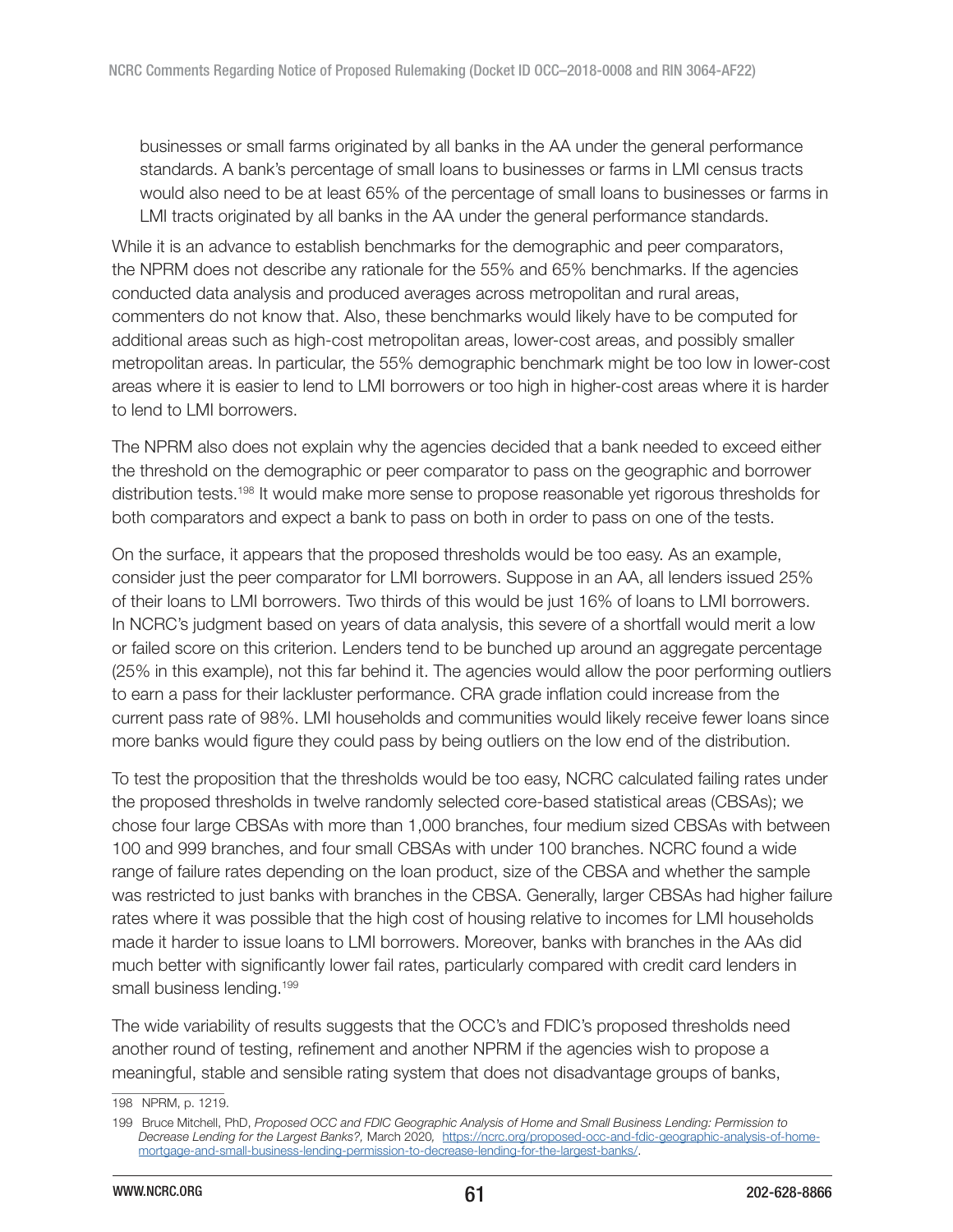particularly smaller ones. NCRC's results suggests that the largest banks with the highest number of AAs would be most adept at gaming a system in which failure rates of up to 50% would be allowed. Calculating their pass rates, they would simply write off large numbers of AAs, possibly the largest CBSAs, and concentrate their retail lending on medium sized and smaller CBSAs. To make matters worse, they could still receive boosts in their CRA evaluation measure at the bank level for activities in the AAs in which they concede failure in their retail tests.

Large swaths of LMI census tracts and borrowers would receive significantly fewer loans as a result, contrary to the objectives of CRA reform. Regional and community banks, in contrast, would not be able to game AAs to the same extent, and would remain in markets in which negative externalities of spotty information about borrowers and neighborhoods would re-emerge, making their retail lending riskier.

### NCRC alternative thresholds for retail test would better capture gradations in performance

As an alternative to the NPRM, NCRC believes a range of thresholds corresponding to different ratings would create a rigorous retail lending test and would decrease ratings inflation. Also, the retail lending test is currently 50% of the overall rating for the large bank exam. It must retain significant weight since low levels of lending and redlining have not been overcome in many LMI communities.

On the LMI borrower test, instead of 65% of the aggregate peer, the ranges below would make more sense because they involve more gradations in comparing a bank's performance against its peers:

**Outstanding:** greater than 100% because the bank would be better than its peers.

**High Satisfactory:** 80% to 99% because the bank would be approximately in line with its peers.

Low Satisfactory: 60% to 79% because the bank would be below its peers, but not so far below to be considered not satisfactory.

**Needs to Improve:** 40% to 60% because the bank would be at approximately half the level of its peers.

Substantial Noncompliance: 39% and lower because the bank would be far below the level of its peers.

In order to sum the scores within and across AAs, the ratings could be converted into numerical scores ranging from 1 for substantial noncompliance to 5 for Outstanding. Then either simple or weighted averages could be computed to derive AA ratings and overall ratings.

NCRC's research paper used the ranges above to construct alternative ratings for the banks in the sample of twelve CBSAs.<sup>200</sup> These ranges would be more effective at promoting better bank performance and increases in safe and sound lending for LMI communities and people because they would spur more competition and lending in LMI markets. In contrast, a system of pass/fail

200 Ibid.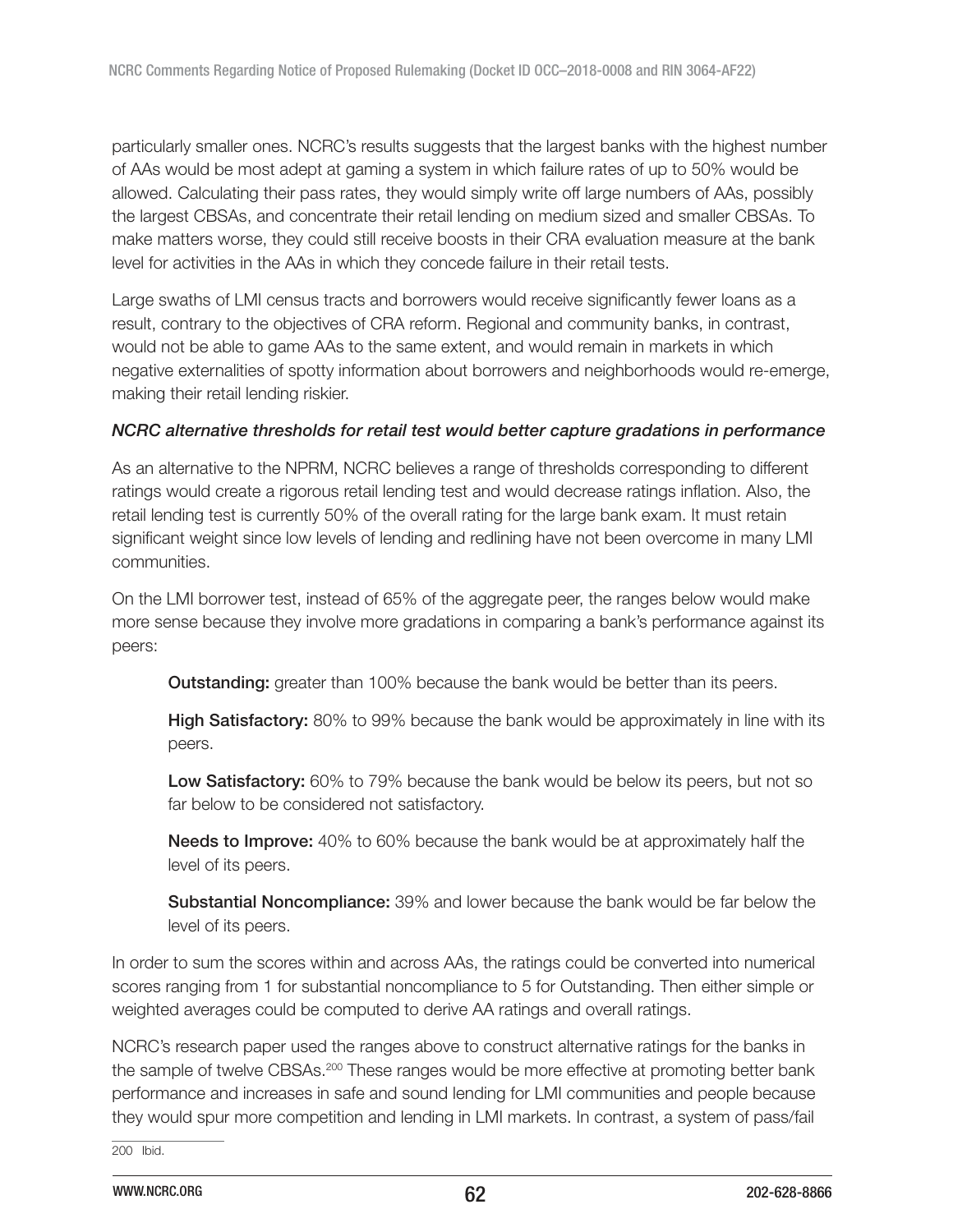with just two thresholds would prompt many banks to decrease their performance so they would just be hitting either the 65% or 55% threshold, whichever was easier.

In contrast, a system of threshold ranges converted into ratings would reveal more gradations in performance with significant numbers of banks below average in the Low Satisfactory and failing range. This would prompt efforts by more banks to avoid exposure as poor performers. In addition, it could be possible to construct a system with low fail rates but significant numbers of banks in the lower performing levels, which would still provide powerful motivations to improve and make more loans to LMI populations. Moreover, by increased transparency regarding which geographical areas, products, and tests in which any bank is lagging, a system of ratings would more effectively promote collaborations among banks, community organizations, and public sector entities at boosting LMI lending.

NCRC's ranges are illustrative of an alternative to the agencies' proposal. In order to ensure rigorous grading, proposed ranges corresponding to ratings must be developed via data analysis of bank performance using HMDA and CRA small business data in a sample of metropolitan and rural areas. The NPRM does not indicate that the agencies conducted data analysis of this sort, which is the only valid way to develop a ratings methodology.

### Summing Up the Ratings: Can Fail in Almost 50% of AAs and Still Pass

Under the NPRM, banks could fail in up to one half of AAs on their evaluation measure and retail distribution test, and still receive an overall Satisfactory or even Outstanding rating.<sup>201</sup> This would exacerbate banking and credit deserts since banks could focus on passing in AAs where they considered it easier to conduct business. They would likely emphasize the larger areas with more population, higher employment levels, income levels, and more of a well-established infrastructure to facilitate banking activities. Cities and counties would now be competing against each other for scarce CRA dollars. The winners would likely be the larger and expensive coastal cities to the detriment of the inland parts of the country, not because they have more needs but because the banks' CRA evaluation measures would encourage larger dollar deals. We believe the proposal would exacerbate the problem of inadequate lending in rural communities and non-MSA assessment areas.

In contrast to the NPRM, the current exams do not allow banks to escape consequences if they perform poorly in a large portion of their AAs. The current exams divide AAs into full scope and limited scope AAs. The full scope AAs are weighted more heavily in determining the final rating. However, if bank performance in the limited scope AAs is considerably worse as revealed by the quantitative performance measures, banks can experience ratings downgrades.<sup>202</sup> Therefore, banks have been subject to penalties when performance across AAs was poor. The agencies have not demonstrated any reason to relax this accountability.

<sup>201</sup> NPRM, pp. 51-52. The NPRM says that a bank could not receive a Satisfactory or Outstanding rating unless it also has this rating in more than 50% of its AAs. The NPRM does not offer a rationale or provide an exact percentage of AAs in which a bank needs to have a passing rating. Question 17 on pages 76 and 77 asks if the percentage should be 50% or higher at 80%.

<sup>202</sup> Interagency Large Institution Examination Procedures, 2014, p. 15, [https://www.federalreserve.gov/supervisionreg/caletters/](https://www.federalreserve.gov/supervisionreg/caletters/CA_14-2_attachment_1_Revised_Large_Institution_CRA_Examination_Procedures.pdf) [CA\\_14-2\\_attachment\\_1\\_Revised\\_Large\\_Institution\\_CRA\\_Examination\\_Procedures.pdf](https://www.federalreserve.gov/supervisionreg/caletters/CA_14-2_attachment_1_Revised_Large_Institution_CRA_Examination_Procedures.pdf) and also see FDIC compliance manual, pp. 10.3 -10.5, [https://www.fdic.gov/regulations/compliance/manual/11/xi-10.1.pdf.](https://www.fdic.gov/regulations/compliance/manual/11/xi-10.1.pdf)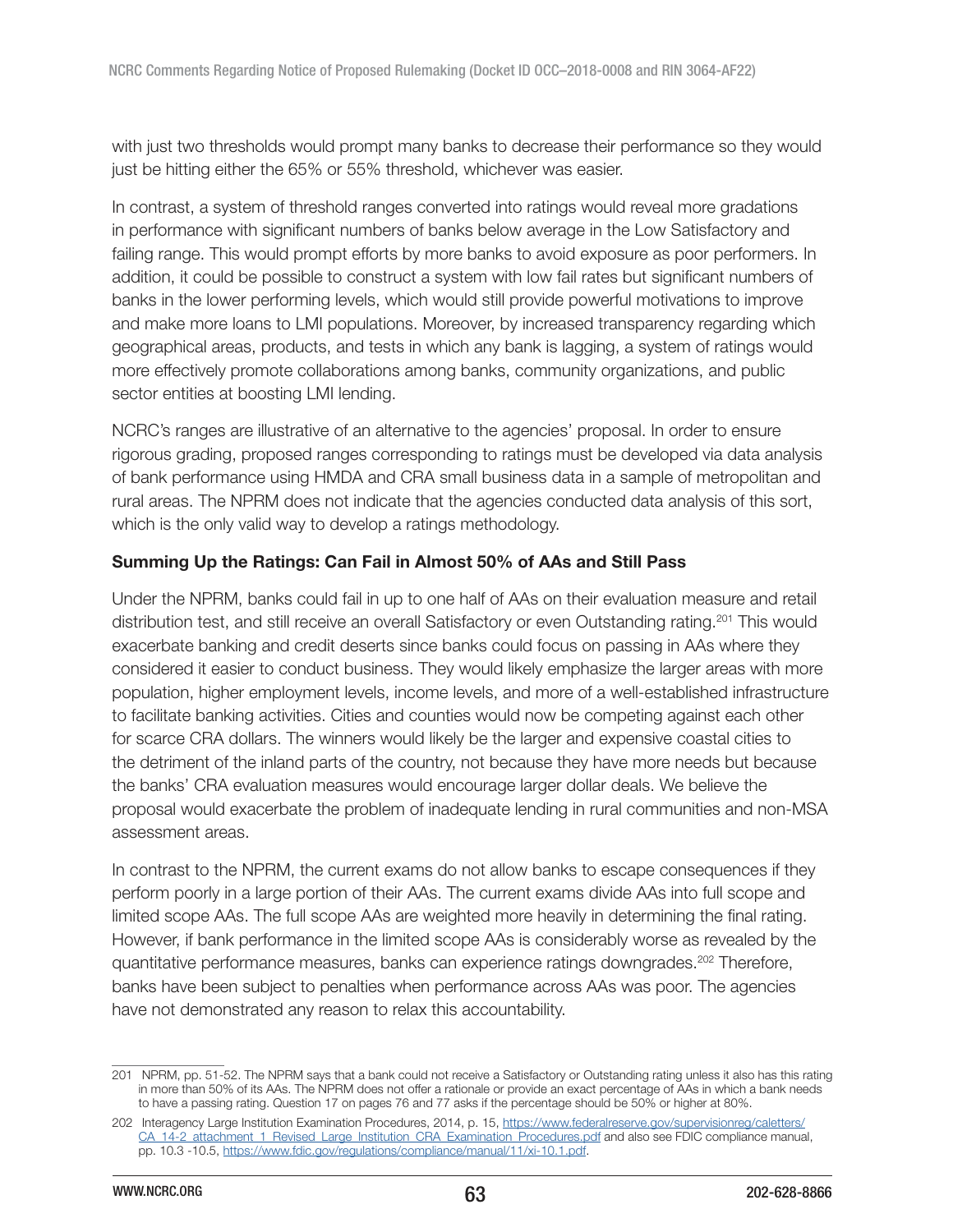# More robustness needed regarding the evaluation of discriminatory and illegal practices

The agencies offered a cursory explanation of their fair lending reviews under proposed § 25.15. They stated, "Specifically, in assigning a CRA rating, an agency would first evaluate a bank's performance for the applicable time period and then make any adjustments to the presumptive rating that would be warranted based on evidence of discriminatory or other illegal credit practices, consistent with the relevant agency's policies and procedures."<sup>203</sup> This description provided no useful information to the public as to the agencies' intentions regarding their fair lending reviews and whether they would be improved. The agencies must improve upon the cursory fair lending reviews that now usually consist of just a few sentences affirming that examiners found no discrimination or other illegal activity.

The fair lending section should describe how the examiner confirmed compliance with a range of anti-discrimination and consumer protection laws. For example, compliance with the American with Disabilities Act (ADA) must be rigorously tested, including issues associated with physical access to a bank as well as whether people with disabilities are treated in a non-discriminatory manner when they apply for a loan, deposit account, or other banking service. The NPRM discusses an example of a proposed qualified CRA activity that would be an investment in a bond to finance sidewalk improvements to comply with ADA.<sup>204</sup> However, the NPRM does not discuss banks' compliance with ADA regarding how they treat customers.

The fair lending section must include data analysis, which would probe for any evidence of discrimination. Before the reforms to CRA regulations in the mid-1990s, CRA exams considered lending to people of color in Factors D and F on CRA exams. For example, the 1996 Federal Reserve Bank of Richmond exam of Signet Bank analyzed the percentage of applications from people of color for the bank, its affiliated mortgage company, and all lenders in assessment areas in Maryland, Virginia, and Washington DC. Denial rates of applications from people of color and whites were also analyzed. The fair lending review conducted a statistical analysis of rejected white and minority loan applications in order to assess whether denials were due to illegal discrimination.<sup>205</sup> Similarly a 1995 OTS CRA exam of CenFed Bank examined applications and originations of the bank compared to demographics, concluding that while the agency could not find evidence of discrimination, the bank's percent of applications and originations to Hispanics was considerably below the percent of the population that was Hispanic.<sup>206</sup> Finally, the commonwealth of Massachusetts conducts CRA exams that include HMDA data analysis of lending to people of color.<sup>207</sup>

<sup>203</sup> NPRM, p. 1223.

<sup>204</sup> NPRM, proposed CRA activity conforming to §§ 25.04(c)(6)(ii) and 345.04(c)(6)(ii), p. 1233.

<sup>205</sup> Federal Reserve Bank of Richmond, CRA Exam of Signet Bank, January 1996, pp. 18-20, <https://www.federalreserve.gov/dcca/cra/1996/460024.pdf.>

<sup>206</sup> Office of Thrift Supervision CRA Exam of CenFed Bank, November 1995, p. 9, [https://www.occ.gov/static/cra/craeval/OTS/](https://www.occ.gov/static/cra/craeval/OTS/CRAE_01788_19951127_60.pdf) [CRAE\\_01788\\_19951127\\_60.pdf.](https://www.occ.gov/static/cra/craeval/OTS/CRAE_01788_19951127_60.pdf)

<sup>207</sup> See <https://www.mass.gov/archive/community-reinvestment-act-compliance>for a description of the Massachusetts CRA. An example of this analysis is the CRA exam of Abington Bank, [https://www.mass.gov/doc/abington-bank-cra-public-evaluation/](https://www.mass.gov/doc/abington-bank-cra-public-evaluation/download) [download.](https://www.mass.gov/doc/abington-bank-cra-public-evaluation/download)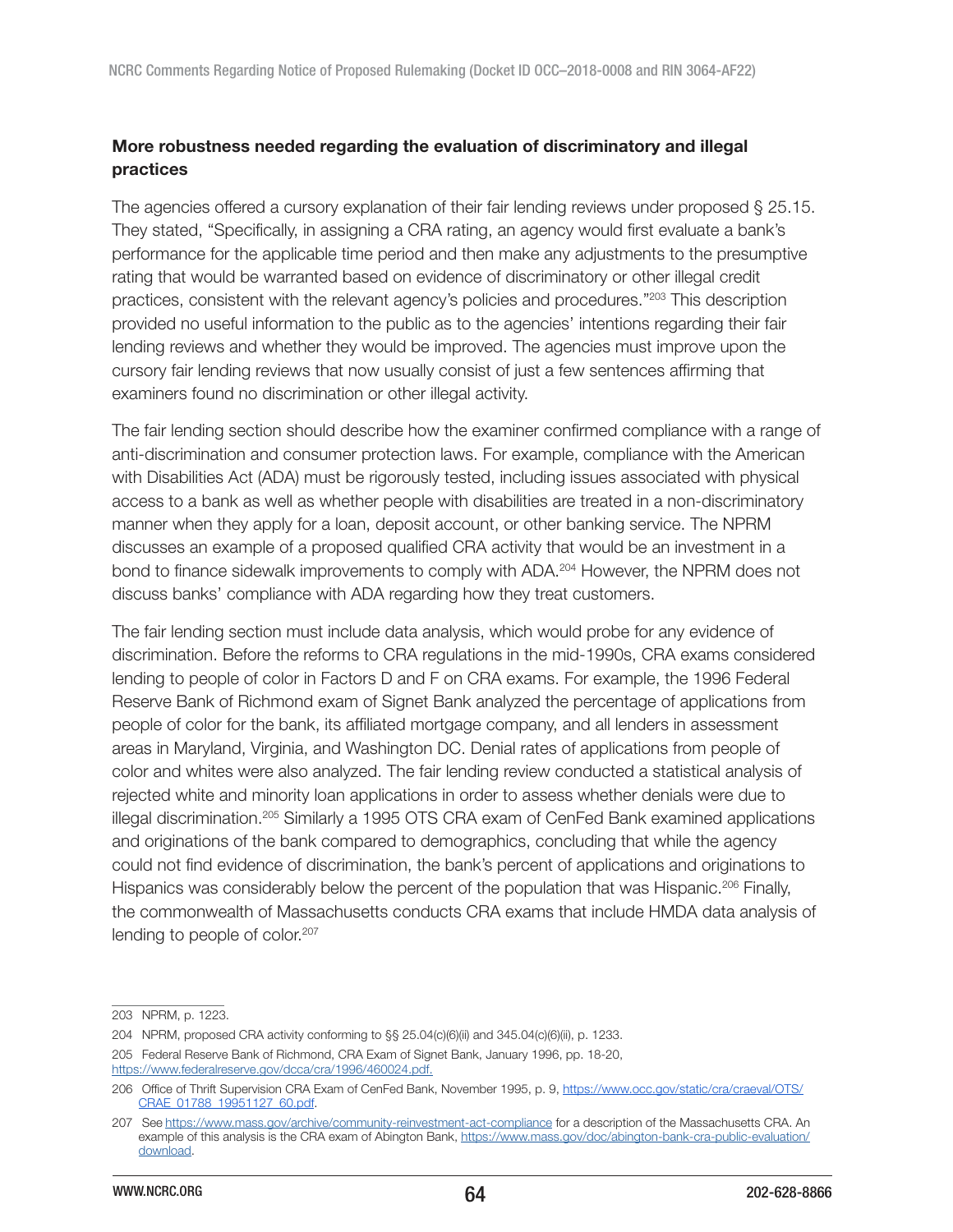Predatory and abusive practices must also be penalized on CRA exams. For example, in high cost areas of the country, abusive multifamily lending in LMI tracts has facilitated the displacement and eviction of LMI tenants. In response to concerns raised by NCRC members and others, banks had implemented reforms to their multifamily lending practices and state agencies had issued guidelines to ensure responsible multifamily lending.<sup>208</sup> For example, New York state advised banks to conduct due diligence of landlords and property owners, assess if appraisals were accurate, and analyze loan terms and conditions to make sure that current rents would not have to increase substantially in order for property owners to repay loans.<sup>209</sup> CRA examiners must monitor banks and penalize them on CRA exams if they are financing abusive activities in LMI census tracts and also disallow community development data being reported that includes predatory financing. Examiners must consult with local public agencies and community organizations to determine if regulatory, statutory, or voluntary standards exist regarding multifamily or other CRA-related financing.

# Question 14. The proposed rule would define retail domestic deposits as total domestic deposits of individuals, partnerships, and corporations, as reported on Schedule RC-E, item 1, of the Call Report, excluding brokered deposits. Is there another definition including the alternatives described above—that would better reflect a bank's capacity to engage in CRA qualifying activities?

#### Answer to question 14: definition of deposits should not exclude municipal deposits

The NPRM would exclude municipal deposits from the definition of deposits.<sup>210</sup> The reasoning appears to be that CRA was intended to make sure that deposits of bank customers were reinvested back into the community. Municipal deposits, however, are a form of community wealth. Cities derive much of their revenues from taxing their residents via a variety of taxes and fees. Therefore, municipal deposits in a broad sense reflect the resources of actual and potential customers of banks. They therefore should be included as an available resource from which banks can satisfy their community reinvestment obligations. The failure to include municipal deposits within this definition is arbitrary and inadequately supported by the record before the agency.

Question 15. The proposal focuses on quantifying qualifying activities that benefit LMI individuals and areas and quantifies a bank's distribution of branches by increasing a bank's quantified value of qualifying activities divided by retail domestic deposits (a bank's CRA evaluation measure), expressed as a percentage, by up to one percentage point based on the percent of a bank's branches that are in specified areas of need. Banks with no branches in these areas will not receive any CRA credit for their branch distribution under this method, even if there are very few specified areas of need in the areas they serve. Does this appropriately incentivize banks to place or retain branches in specified areas of need, including LMI areas? Does it appropriately account for the

<sup>208</sup> See Blog Posts of the Association of Housing and Neighborhood Development,<https://anhd.org/blog/bad-boy-carveout>and [https://anhd.org/blog/new-york-state-lenders-you-are-accountable-multifamily-displacement-lending.](https://anhd.org/blog/new-york-state-lenders-you-are-accountable-multifamily-displacement-lending) Also see Kevin Stein, Banks Should do More to Prevent Renters from Being Displaced, American Banker, August 14, 2018.

<sup>209</sup> New York State Department of Financial Services, DFS Advises State Chartered Banks of Their Responsibilities in Lending to Landlords of Rent-Stabilized or Rent Regulated Multifamily Residential Buildings, September 25, 2018, [https://www.dfs.ny.gov/](https://www.dfs.ny.gov/about/press/pr1809251.htm.) [about/press/pr1809251.htm.](https://www.dfs.ny.gov/about/press/pr1809251.htm.)

<sup>210</sup> NPRM, p. 1218.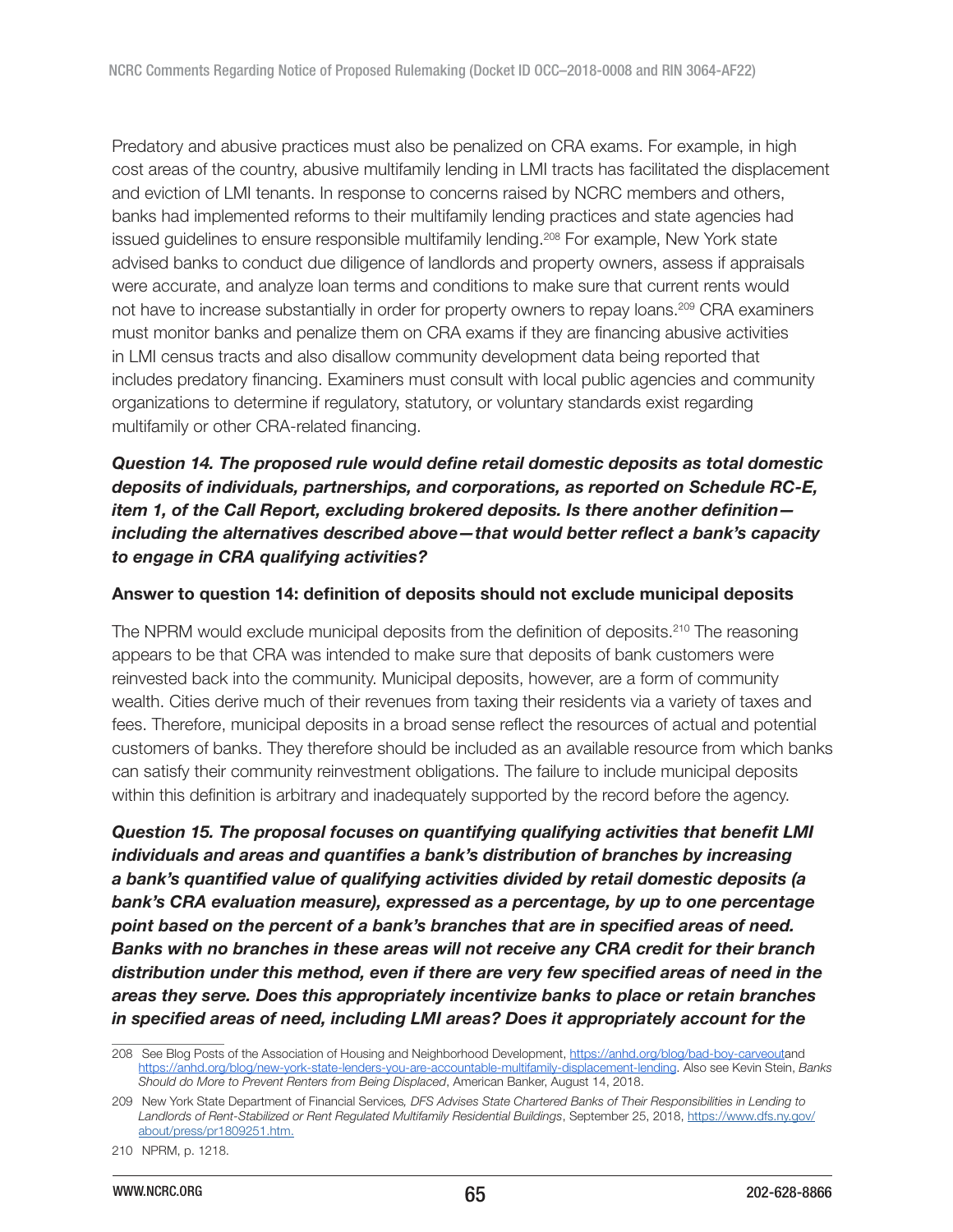#### value of branches in these areas?

## Answer to question 15: branches should not be quantified in the manner suggested by NPRM and this quantification would be no substitute for the service test

The numerator of the CRA evaluation measure in proposed  $\S$  25.10(b)(2) would include a measure capturing bank branches in LMI areas and other underserved areas: the percentage of all branches that are in the specified areas multiplied by .01. This branch measure is supposed to provide some weight to the importance of branches by increasing the ratio by as much as one percentage point. This provides far less weight than the current service test of the large bank exam, which now counts for 25% of the rating. This would be replaced by using branches as part of the numerator of the CRA evaluation measure, which in most cases would count for considerably less than 25% of the CRA evaluation measure. Thus, the proposed branch formula would undermine the importance of branches, contrary to the CRA finding that "the convenience and needs of communities include the need for credit services as well as deposit services."<sup>211</sup>

Under the new formula for branches, a bank with 30% of their branches in LMI census tracts, which would be a relatively high percentage of branches in LMI census tracts, would only receive a branch score of .3 percentage points in the CRA evaluative measure.<sup>212</sup> This would be a mere 5% of a presumptive satisfactory rating or 2.7% of a presumptive outstanding CRA rating.

In an extreme example, a bank with 100% of its branches in LMI tracts would receive a branch score of one percentage point in the CRA evaluation measure. If this increased the ratio from 10% to 11%, the branch score would be 9% of the CRA evaluation measure. A 9% weight for the branch score would be less than one half of the previous service test weight of 25%. This would significantly reduce the weight of branches on CRA exams since this example illustrates the greatest possible weight for branches.

Moving to this approach would greatly diminish the importance of bank branches in CRA compliance, which would likely lead to significant branch loss in LMI communities. Recent Federal Reserve research documented that the current service test that explicitly examines branch distribution across census tracts had prevented the closures of economically viable branches in LMI tracts.<sup>213</sup> A test regarding consideration of branches that would be more opaque and less weighted would be less successful in preserving branches that remain a vital means of bank access to populations with limited incomes and mobility. Furthermore, as discussed above, monetizing bank deposit accounts and adding this to the CRA evaluation measure would also undervalue the importance of bank accounts, particularly when banks can seize opportunities to finance the newly eligible large and "essential" infrastructure projects.

## Question 16. Under the retail lending distribution tests, the proposal would consider the borrower distribution of any consumer loan product line that is a major retail lending

<sup>211 12</sup> U.S.C. § 2901(a)(2).

<sup>212</sup> NCRC in The CRA Evaluation Measures Would Allow Banks to Relax Their Retail Lending To LMI Borrowers and Communities shows that the median percent of branches in LMI and other underserved tracts was 30% for a sample of very large banks and 24% for the top 100 banks in terms of dollar amount of deposits.

<sup>213</sup> Lei Ding and Carolina Reid, The Community Reinvestment Act (CRA) and Bank Branching Patterns, Federal Reserve Bank of Philadelphia, Working Papers, WP 19-36, September 2019, [https://www.philadelphiafed.org/-/media/research-and-data/](https://www.philadelphiafed.org/-/media/research-and-data/publications/working-papers/2019/wp19-36.pdf) [publications/working-papers/2019/wp19-36.pdf.](https://www.philadelphiafed.org/-/media/research-and-data/publications/working-papers/2019/wp19-36.pdf)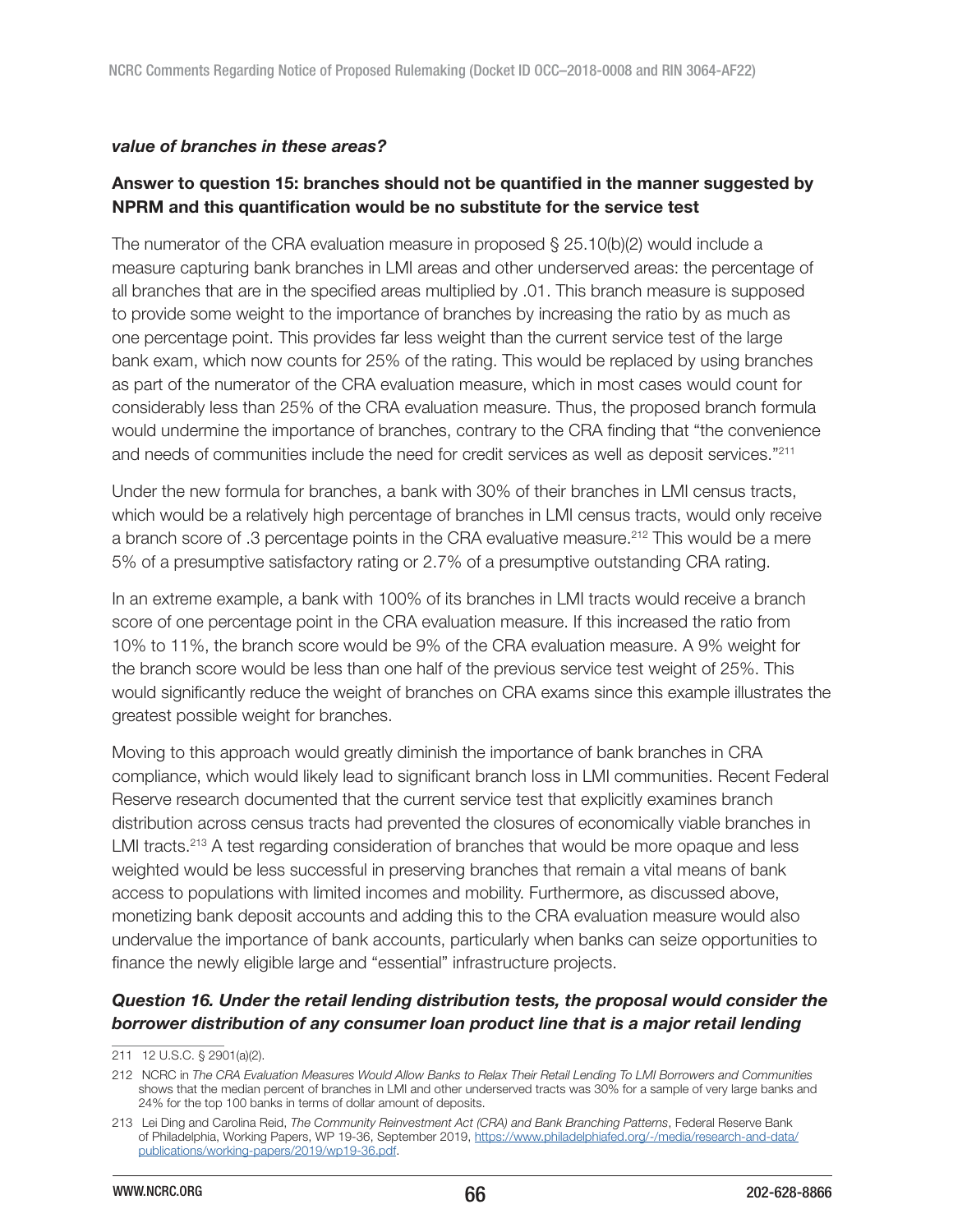product line for the bank. The agencies defined a major retail lending product line as a retail lending product line that comprises at least 15 percent of the bank-level dollar volume of total retail loan originations during the evaluation period, but also considered setting the threshold between 10 and 30 percent. Should the agencies consider a different threshold? Additionally, applying the retail lending distribution test to only major retail lending product lines means that not all retail lending product lines will be evaluated for every bank. Are there any circumstances in which applying the retail lending distribution test to a consumer lending product line should be mandatory, even if it is not a major retail lending product line (e.g., if the consumer lending product line constitutes the majority of a bank's retail lending in number of originations)? Additionally, the proposal would only apply the retail lending distribution tests in assessment areas with at least 20 loans from a major product line. Is 20 loans the appropriate threshold, or should a different threshold, such as 50 loans, be used?

## Answer to Question 16: threshold for retail test should be established in reference to lending levels in the assessment area

In proposed § 25.11, the agencies contemplate evaluating a product line if it constitutes at least 15% of total retail lending of the bank. NCRC believes this would be an incorrect threshold for evaluating a retail product. A bank could be a major lender in a locality even if the product line was not 15% of its overall loan portfolio. Moreover, the 15% threshold could result in omitting products from evaluation that still constituted high volumes of loans, particularly for the largest banks, even if the product was not 15% of the bank's total portfolio

The threshold for evaluation at the AA level should be solely how many loans of a product line the bank issued in the AA. NCRC believes that the threshold of 20 loans would be appropriate in proposed § 25.11 as 20 observations is typically the number used in analysis to generate statistically meaningful results. A higher threshold would omit from evaluation lending that was either a significant share of total lending in a smaller or rural AA, particularly underserved areas, or lending that was a sizable percentage of a smaller bank's overall lending. Too high of a threshold would violate CRA's mandate to evaluate a bank's responsiveness to needs in a locality.

Question 17. Under the proposal, a bank evaluated under the general performance standards could not receive a satisfactory or an outstanding presumptive bank-level rating unless it also received that rating in a significant portion of its assessment areas and in those assessment areas where it holds a significant amount of deposit. Should 50 percent be the threshold used to determine "significant portion of a bank's assessment area" and "significant amount of deposits" for purposes of determining whether a bank has received a rating in a significant portion of its assessment areas? Or should another threshold, such as 80 percent, be used?

# Answer to Question 17: allowing banks to pass when failing in 50% of AAs would violate CRA's purpose

The agencies proposed to allow banks to fail in up to 50% of their AAs and still pass overall at the bank level. For the reasons described above, this proposal would be an unacceptable violation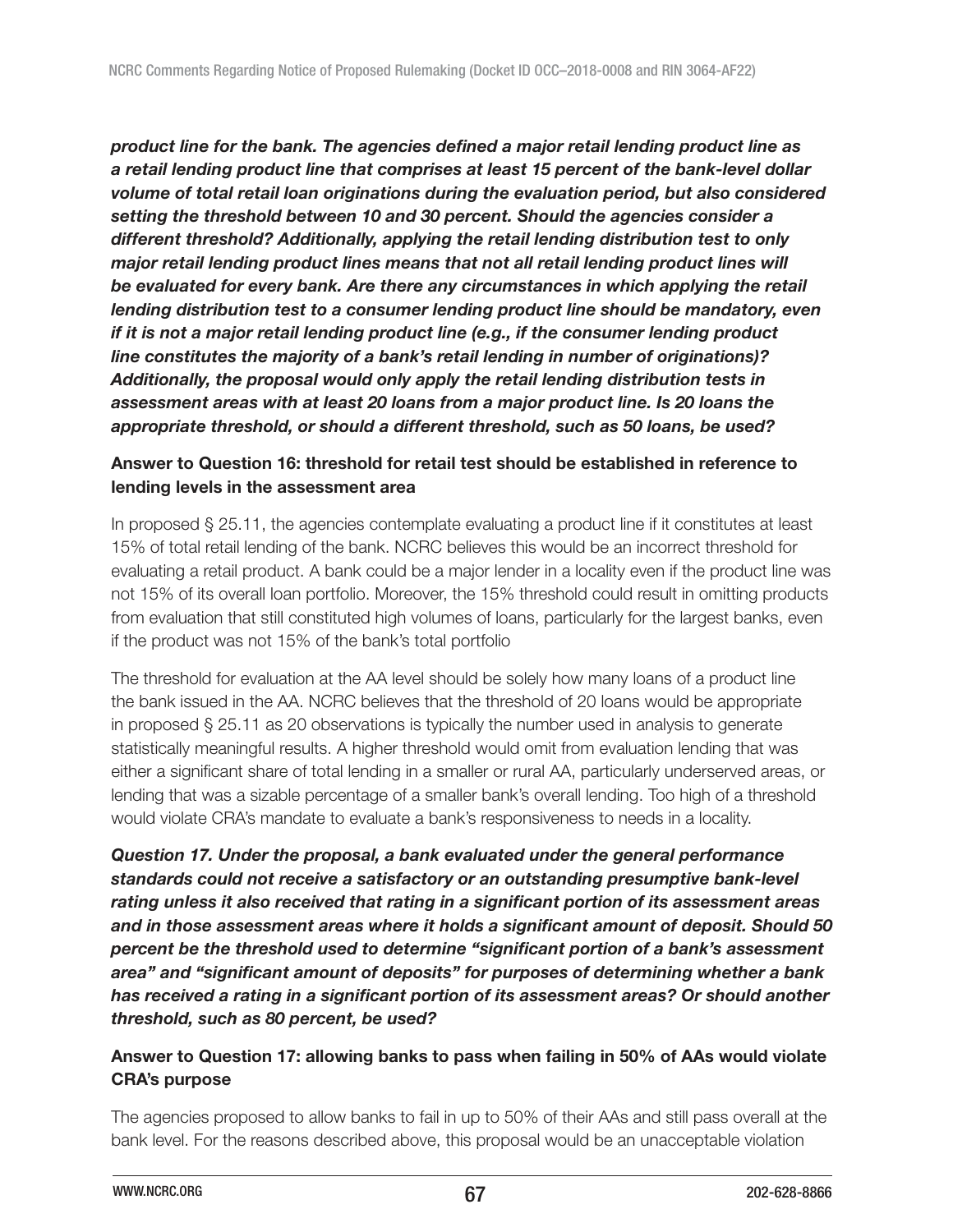of CRA's statutory requirement that banks serve local needs. While 80% would be preferable to 50%, NCRC believes that no threshold should be established because banks must be held accountable for performance in all AAs. A threshold would tempt banks to neglect the hardest to serve AAs, which would probably be the smaller, underserved, or economically depressed areas. A threshold would therefore exacerbate the disparities among CRA hot spots and underserved deserts that the proposal purports to address.

In addition to no threshold, a more refined rating system would benefit both banks and community groups. Instead of pass/fail for the proposed retail test, the current ratings for performance in AAs must be retained and expanded. The agencies currently maintain an archaic point system of 1 to 24 that translate into CRA ratings. This point system could be converted to 1 to 100 and points could be assigned to performance in an AA. For example, 90 to 100 could correspond to Outstanding performance in an AA, 80 to 89 to High Satisfactory, 70 to 89 to Low Satisfactory, 60 to 69 to Needs to Improve and below 60 to Substantial Noncompliance. The scores for the AAs could then be averaged to provide an overall rating. A bank would not need to pass in every AA but would need to do well enough in the great majority of AAs in order to pass overall.

Also, if the final CRA rating remains one of four ratings, the point system would provide more gradation in performance overall and across AAs. The AAs with points corresponding to Low Satisfactory and below would be subject to more attention by the bank, working in collaboration with its regulator and community-based organizations (NCRC has also advocated for a point system of this nature for the component tests).<sup>214</sup>

This approach would avoid the need for an arbitrary threshold and would make each and every AA an important contributor to the overall grade. At the same time, it provides some allowance for inevitable unevenness in performance as a result of recent market entry in some AAs or some other institutional reason. However, it would also focus attention where performance is poor and encourage improvements.

Question 18. Under the proposal, banks that had assets of \$500 million or less in each of the previous four calendar quarters would be considered small banks and evaluated under the small bank performance standards, unless these banks opted into being evaluated under the general performance standards. Is \$500 million the appropriate threshold for these banks? If not, what is the appropriate threshold? Should the threshold be \$1 billion instead?

#### Answer to Question 18: smaller banks must not be able to opt out of new exams

The FDIC and OCC provided an option for small banks with assets under \$500 million to be evaluated under a streamlined small bank exam that only had a lending test or to be evaluated under the proposed tests. The asset level would be adjusted annually to take inflation into account. As of the most recent Call Report data (December 2019), 72% of all banks or 3,725

<sup>214</sup> NCRC comments on the CRA ANPR, the section with the A 100 Point Scale Would Better Differentiate Between The Four Assigned Ratings discusses this issue, November 2018, [https://ncrc.org/ncrc-comments-regarding-advance-notice-of](https://ncrc.org/ncrc-comments-regarding-advance-notice-of-proposed-rulemaking-docket-id-occ-2018-0008-reforming-the-community-reinvestment-act-regulatory-framework/)[proposed-rulemaking-docket-id-occ-2018-0008-reforming-the-community-reinvestment-act-regulatory-framework/](https://ncrc.org/ncrc-comments-regarding-advance-notice-of-proposed-rulemaking-docket-id-occ-2018-0008-reforming-the-community-reinvestment-act-regulatory-framework/).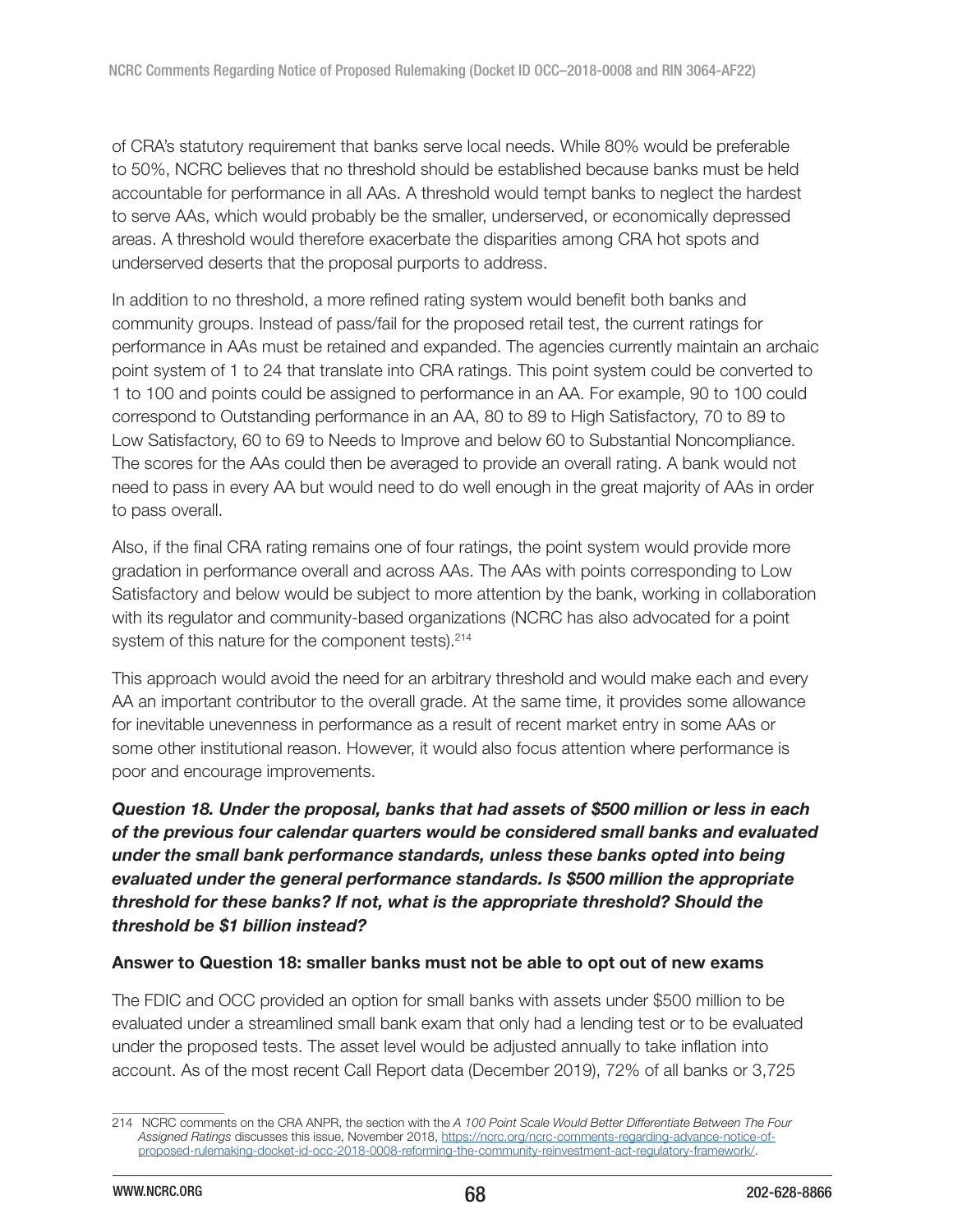banks would be designated as small banks.<sup>215</sup> The agencies justified this by the so-called burden and costs of collecting new data required for the new tests. However, the agencies said that available data and their own analysis conclude the small banks would perform better on the new tests than their larger counterparts.<sup>216</sup> This would be possible because while the small banks probably do not engage in as much community development financing as a percent of their deposits as their larger counterparts, a higher percentage of their retail lending might be for LMI borrowers, small businesses and farms.

It is not justified to provide an option for small banks to be excluded from the new exams if the agencies think they would do as well or better than their larger counterparts of the exam. The agencies would be failing in their obligation to promote banks meeting community needs. In this case, the agencies would miss an opportunity to preserve small bank retail lending while increasing their community development financing.

To make matters worse, the agencies asked whether the threshold for small banks should be increased to \$1 billion. If the asset threshold is \$1 billion, 84% of banks or 4,382 banks would qualify as small banks.<sup>217</sup> This would surely lead to the loss of hundreds of millions of annual community development financing as documented in a NCRC study.<sup>218</sup> NCRC estimated that intermediate small banks (ISB) provided \$3 billion annually in CD financing. Much if not all of this would be lost if most ISB banks had an option for just a lending test instead of a lending and CD test. Most ISB banks would have this option should the threshold be raised to \$1 billion. A rigorous cost-benefit analysis would not justify this threshold. While the ISB category imposes costs on smaller banks, the ISB banks have shown that these costs are manageable while they have also engaged in a significant level of community development financing.

Question 19. Under the proposal, small banks (i.e., banks with \$500 million or less in assets in each of the previous four calendar quarters) may choose to exercise an opt into and a one-time opt out of the general performance standards. Should small banks that opt in to the general performance standards be permitted to opt out and be examined under the small bank performance standards for future evaluations and, if so, how frequently should this be permitted?

## Answer to question 19: Intermediate small banks must not opt out of test with CD requirements

Per our response to Question 18, NCRC believes that current ISB banks must not be allowed to opt out of a test that includes CD responsibilities. The asset thresholds for qualifying for the small bank test must be the same as they are now. The agencies lack a justification for allowing more ISB banks to qualify as small banks since the ISB banks perform acceptably if not well on their current tests and provide important levels of CD financing for underserved communities. The agencies also have not produced any documentation of any onerous burden associated with the

<sup>215</sup> Call Report data is available from the FDIC website via: [https://www7.fdic.gov/sdi/main.asp?formname=customddownload.](https://www7.fdic.gov/sdi/main.asp?formname=customddownload) 216 NPRM, p. 1224.

<sup>217</sup> FDIC Call Report data.

<sup>218</sup> NCRC, Intermediate Small Banks: The Forgotten But Significant Resource For Affordable Housing And Community Development, November 2017, [https://ncrc.org/intermediate-small-banks-forgotten-significant-resource-affordable-housing-community](https://ncrc.org/intermediate-small-banks-forgotten-significant-resource-affordable-housing-community-development/)[development/](https://ncrc.org/intermediate-small-banks-forgotten-significant-resource-affordable-housing-community-development/)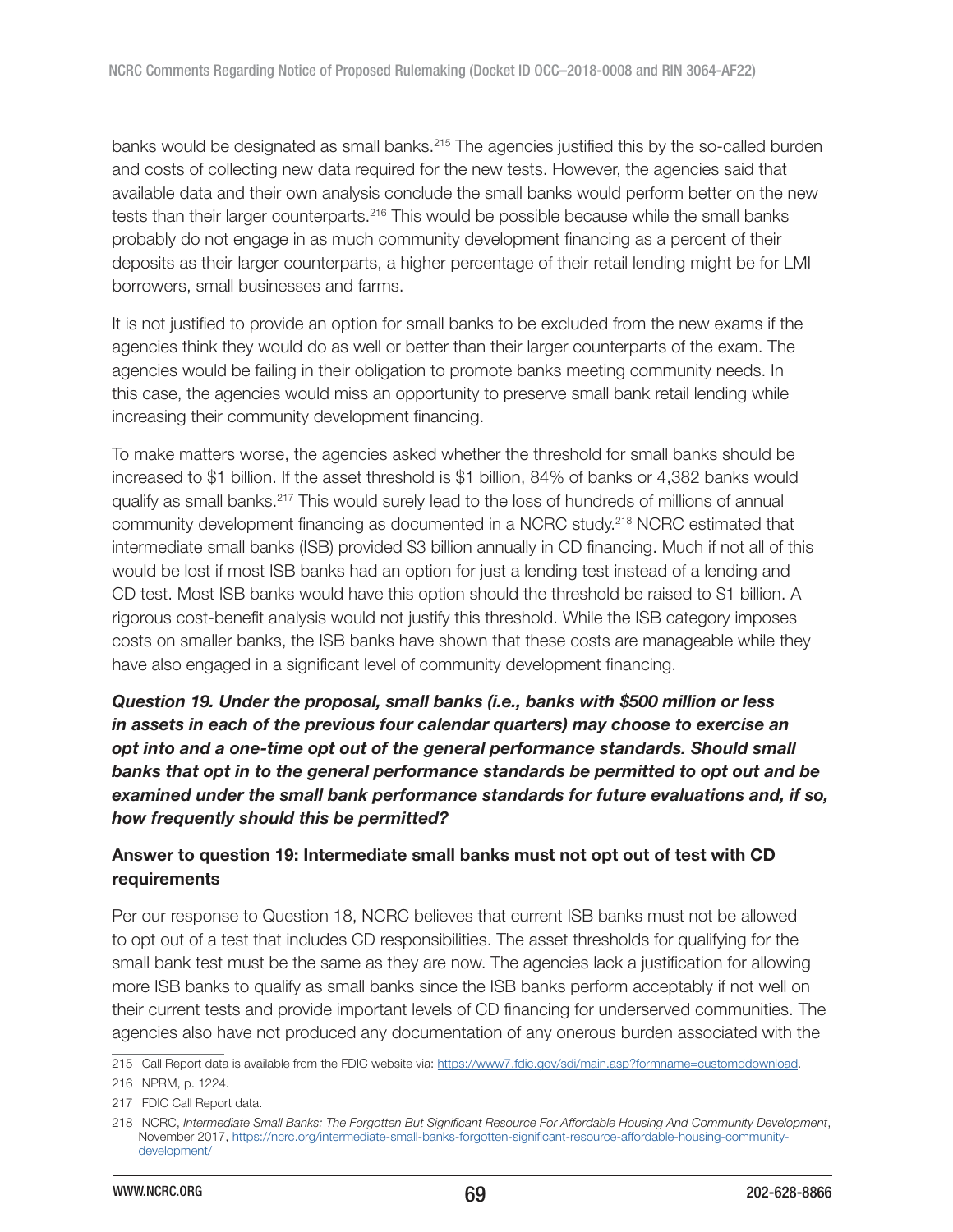ISB test. Thus, the question posed about opting in and out of a small bank test for ISB banks would not be relevant to NCRC's position on this matter.

# Data Collection and Availability: Data Must be Robust and Publicly Available

The NPRM in § 25.19 would institute new data collection requirements for banks but would not make much of this new data publicly available.<sup>219</sup> The statutory purpose of CRA is to require banks to meet local credit needs for lending and banking services. An essential means of enforcing this purpose and holding banks accountable is public data availability. It would not be sufficient for just the regulatory agencies to have this new data. The public must also have access to this data so they can determine for themselves the extent to which banks are responding to credit needs.

Furthermore, publicly-available data promotes collaboration and discussion among banks and community stakeholders. All parties have a common factual basis (the publicly available data) from which to discuss bank performance and identify strengths and weaknesses in performance. The new data would show gaps in bank performance, whether the shortfalls are retail lending or CD investing and lending, that could be addressed through bank and community partnerships. Failure to release robust data publicly frustrates the purpose of banks meeting community needs through collaboration and partnerships with community stakeholders.

The agencies recognized the benefits of data in fostering collaboration. They stated that "industrywide reporting would enable more effective stakeholder dialogue regarding the distribution and volume of CRA activity."<sup>220</sup> Yet, the proposed data dissemination would thwart this worthy objective by needlessly constraining data dissemination.

The NPRM would require banks to collect new data on deposits by customer location and data on community development lending and investing. It refers to "certain" data being available to the public.<sup>221</sup> In the proposed regulations, the agencies would provide data to the public on a county level for retail lending such as consumer lending but not data on community development financing, which would only be available at the bank level.<sup>222</sup>

Public reporting of CD financing at a bank level would provide only cursory information of limited usefulness. Members of the public could gauge whether banks as a whole were providing adequate or above adequate levels of CD financing but would be unable to determine whether

<sup>219</sup> Under the proposed rule, banks would not be required to make public the data required by the rule. Instead, the agencies themselves would need to disclose data as part of the statutory CRA written evaluations procedure. The CRA requires the agencies to produce written evaluations "of the institution's record of meeting the credit needs of its entire community," including separate public and confidential sections. 12 U.S.C. § 2906(a). The public section of a report shall contain an agency's "conclusions for each assessment factor," "the facts and data supporting such conclusions," and "the institution's rating and a statement describing the basis for the rating," § 2906(b). The confidential section is limited to customer, employee, or witness identity information as well as "statements obtained or made by the appropriate Federal financial supervisory agency in the course of an examination which, in the judgment of the agency, are too sensitive or speculative in nature to disclose," § 2906(c). Data used to support an assessment factor conclusion and a rating would still need to be publicly available consistent with these requirements.

<sup>220</sup> NPRM, p. 1209.

<sup>221</sup> NPRM, p. 1227.

<sup>222</sup> NPRM, pp. 1250-1251.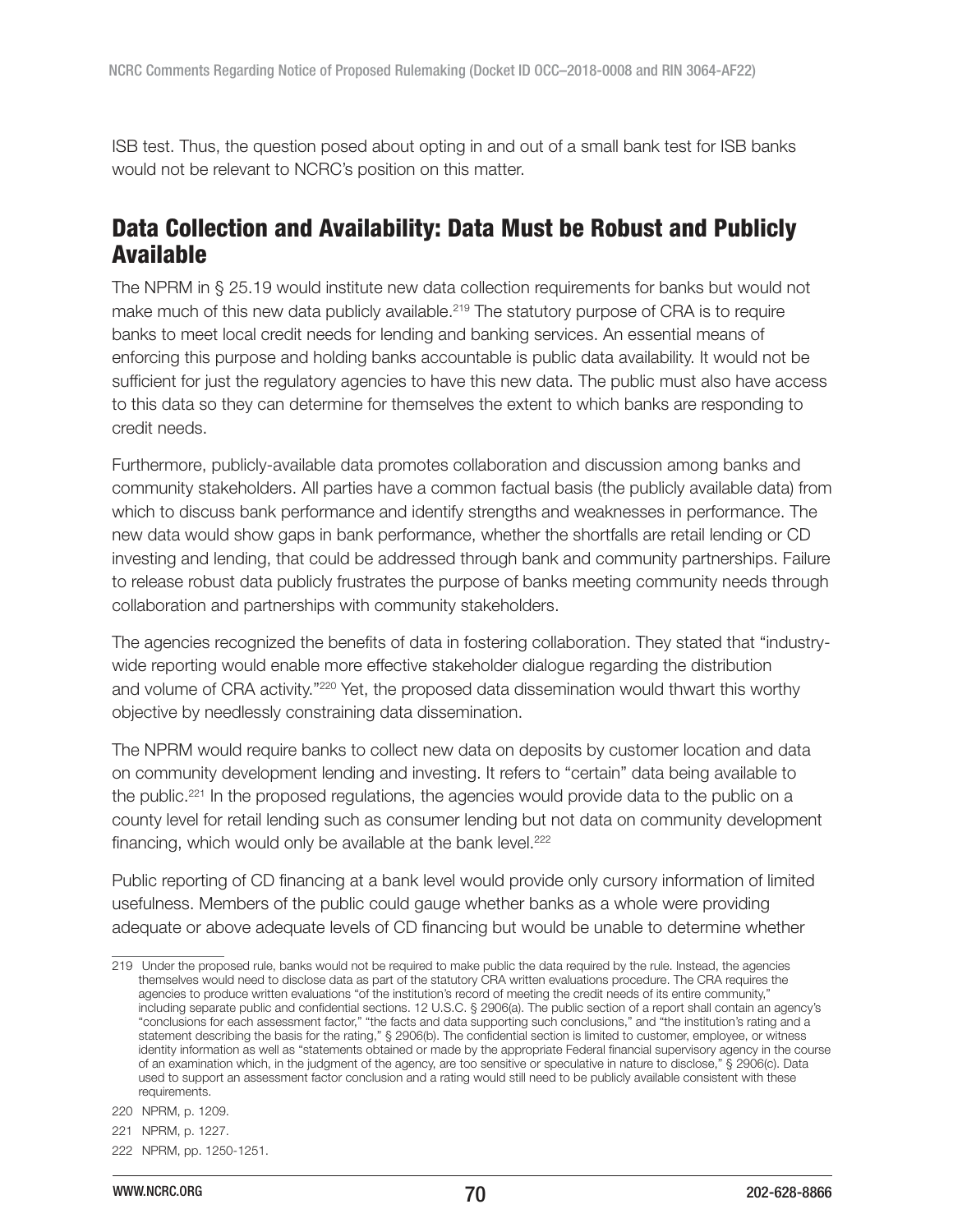banks were providing sufficient levels of CD financing within particular AAs or in underserved counties. The lack of this data would completely frustrate the public's ability to determine if a bank was responding to local community development needs with CD financing. CD data must be disseminated at least on a county level and preferably on a census tract level to more precisely determine whether various underserved neighborhoods were being served.

The agencies proposed that banks collect the data on a census tract level so no technological or institutional impediment would thwart dissemination on a census tract level.<sup>223</sup> Moreover, the usual privacy considerations are moot considering that CD projects are large scale such as a multifamily dwelling, a community facility like a childcare center or a small business corridor. Data on CD projects do not present privacy sensitivities because it usually does not involve individuals as borrowers but more likely corporate or nonprofit entities. Data suppression by the agencies therefore does not appear justified.

Likewise, the new data on consumer lending would be restricted in its public dissemination. It would be disseminated only on a county level. This is in contrast to the current HMDA data for home lending which is disseminated publicly on a census tract level. The census tract level dissemination is optimal in terms of public use of the data to hold banks accountable for lending in LMI and underserved communities. Since HMDA data has not experienced a privacy breach in the more than 40 years of public dissemination, NCRC believes consumer loan data could likewise be publicly released on a census tract level.

The same level of public dissemination must be employed also for deposit data, particularly given its vital role in AA determination. Members of the public as well as agencies must be able to verify the communities in which banks would be required to serve as AAs. This would help the public to know in which communities banks would be evaluated.

The agencies proposed to delete CRA public file reporting of HMDA data since the banks would be submitting other home loan data to the agencies. NCRC does not understand why the agencies proposed to move away from HMDA data. Used over four decades, HMDA data provides an essential common factual framework for banks, regulatory agencies, and the public with which to evaluate bank performance. HMDA data facilities discussion, common understandings, and beneficial collaborations for addressing credit gaps afflicting subgroups of borrowers and communities. It does not make sense to discard this common data source.

The agencies discussed in their preamble that they intend to include construction lending as part of home mortgage lending. The agencies suggested that the inclusion of construction lending would somehow necessitate moving away from HMDA data as the CRA data source for home lending.<sup>224</sup> It is unfathomable how Call Report data could replace HMDA data since it does not have information on the income of borrowers. If the agencies want to include construction loans as part of home lending, they should describe a supplemental method for banks to collect and report that data to the agencies. This supplemental reporting would only be for construction loans and HMDA data would still be the source for other home lending.

<sup>223</sup> NPRM, pp. 1226-1227.

<sup>224</sup> NPRM, p. 1211.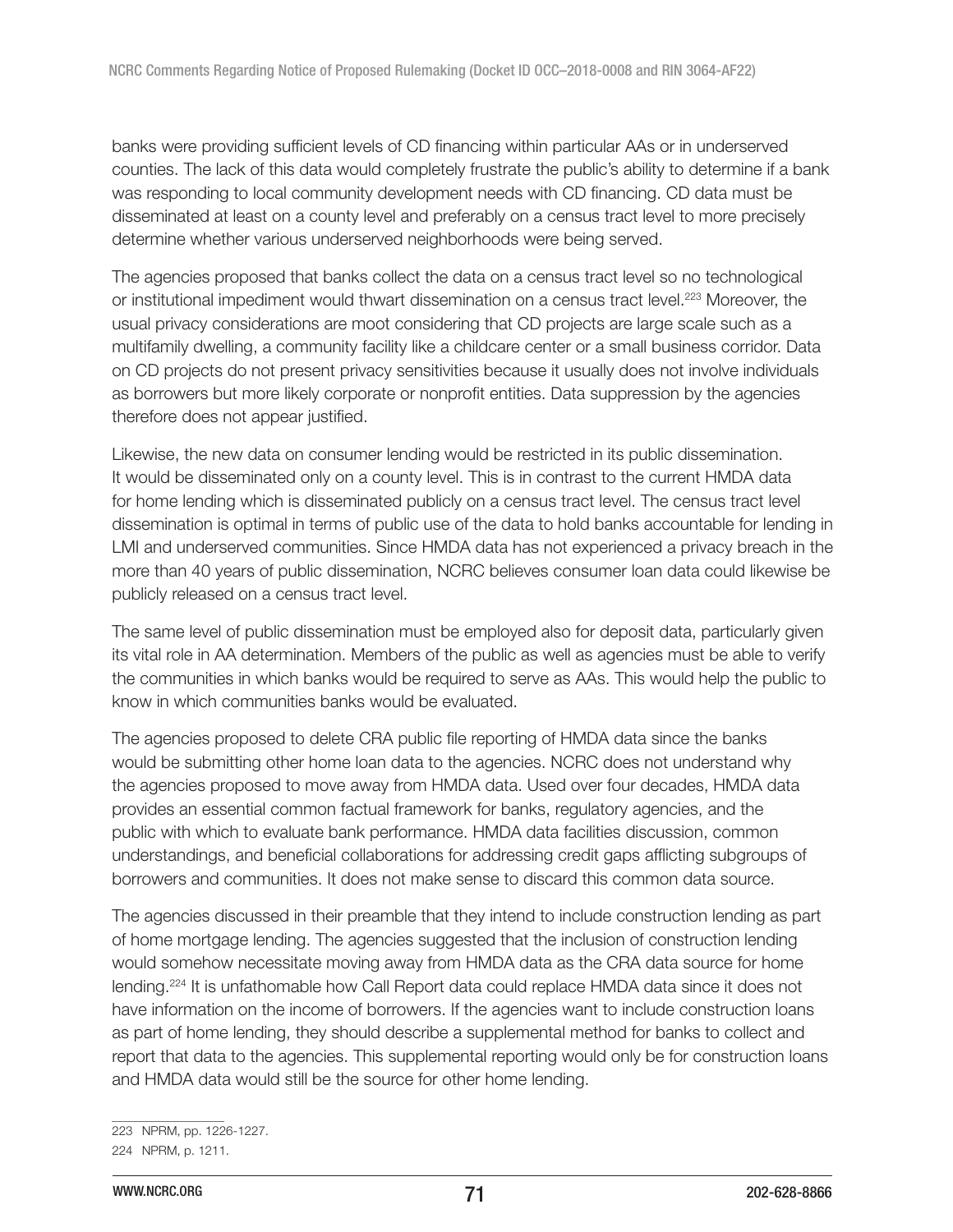The agencies stated that banks could make the contents of their CRA public file, including data, available on their websites. For members of the public that request hard copies of the public file information, the NPRM would allow banks to charge fees.<sup>225</sup> This is not appropriate. Members of the public requesting hard copies would likely be people with LMI that do not have easy access to the internet.

The agencies would make it needlessly harder for these members of the public and make them incur significant costs to access information in order to determine whether banks were serving the needs of their communities as required by law. This is contrary to the spirt of CRA. The agencies must rescind this advice and instruct banks to make the CRA public file information available at no cost in hard copy form to members of the public.

Question 20. As discussed above, the proposal would require banks to collect and report additional data to support the proposed rule. Although most of this data is already collected and maintained in some form, some additional data collection may be required. For example, banks may need to gather additional data to determine whether existing on-balance sheet loans and investments are qualifying activities. Are there impediments to acquiring this data? If so, what are they?

### Answer to question 20: website form can overcome impediments to data collection

The agencies propose to develop a website form to facilitate data submission.<sup>226</sup> This would help banks in understanding what data would be required and thus assist in overcoming impediments to data collection. Moreover, a useful and understandable website resource would help the public better understand the data to be collected and how the public could effectively use the data in assessing bank CRA performance.

# Question 21. What burdens, if any, would be added by the proposed data collection, recordkeeping, and reporting requirements?

- a. What system changes would be needed to implement these requirements?
- b. What are the estimated costs of implementing these requirements?

Question 22. The proposal would require small banks to collect and maintain certain deposit-based assessment area data. Are there other ways the agencies can limit the recordkeeping burden associated with the designation of deposit-based assessment areas, including other ways for banks to differentiate between traditional and internet type business models?

# Answers to questions 21 and 22: address burdens by not discarding HMDA data and requiring new retail home loan reporting

The agencies suggested that they might exempt small banks from the new deposit collection requirements if the banks could demonstrate via other methods whether or not they would be

<sup>225</sup> NPRM, p. 1228.

<sup>226</sup> NPRM, p. 1227.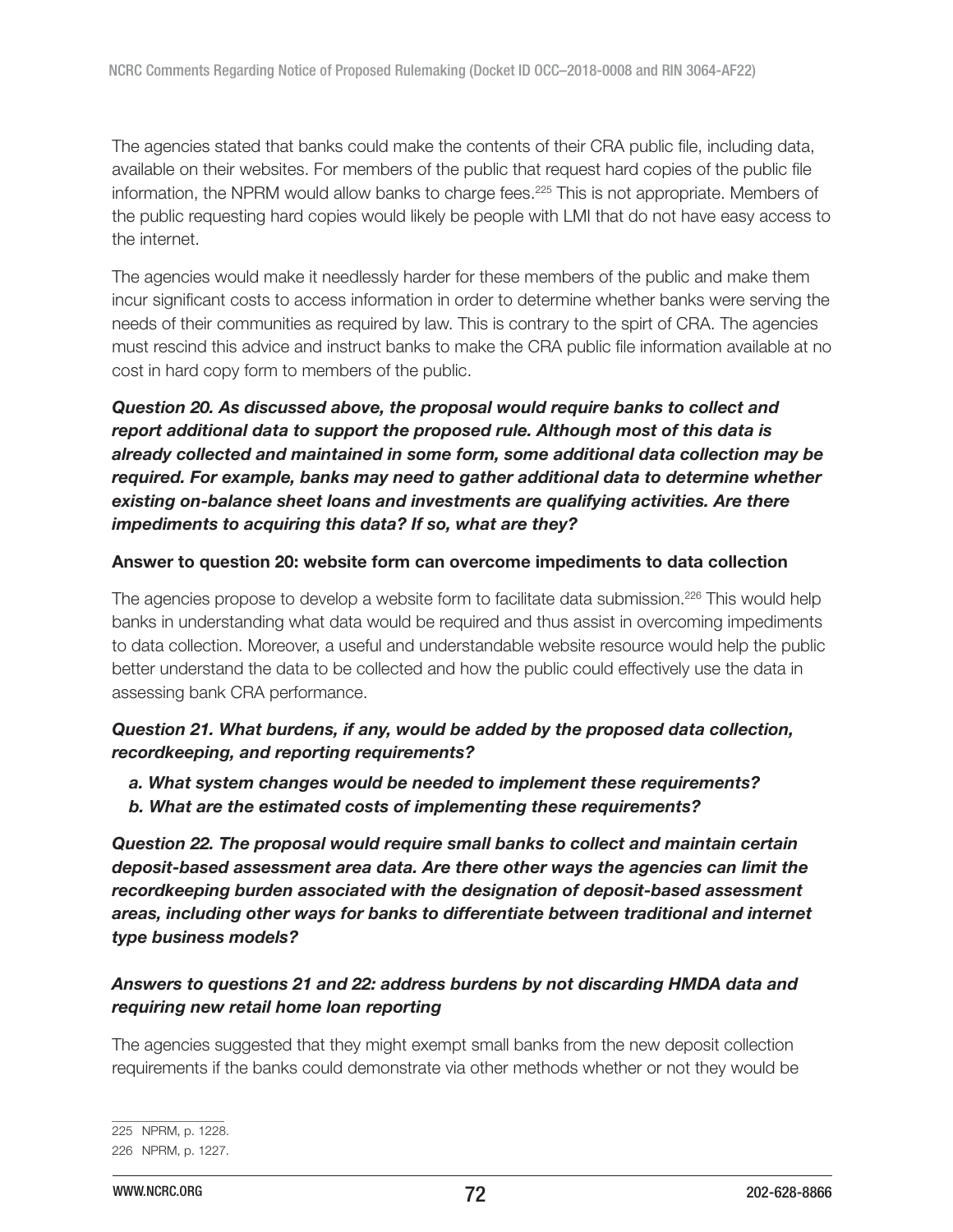required to create deposit-based AAs.<sup>227</sup> NCRC does not think this is appropriate. Data would be the only way to confirm whether a bank would be required to create additional AAs. As discussed above, this data must be reported publicly so the public has information about where the bank would be evaluated for its CRA obligations. The agencies could provide information on how to collect this data most efficiently and could conduct webinars and seminars instead of exempting institutions from this requirement.

A significant issue that the NPRM does not clarify is the extent to which the NPRM moves away from current databases and would require banks to submit entirely new and different data. It is not clear, for example, whether HMDA data is being abandoned altogether or would it be used on the retail test but not the CRA evaluation measure. How much new balance sheet information would banks be required to collect? A CRA reform effort should focus on improving existing and publicly available data sets instead of requiring new balance sheet data of uncertain value.

# Public Accountability is a Vital Enforcement Mechanism of CRA

CRA is most effective when banks are publicly accountable for their performance and regulatory agencies are likewise publicly accountable for rigorous implementation of CRA. The NPRM proposes to consider public comment in a constrained manner and stretching out CRA exam cycles for banks with Outstanding ratings. These are proposals that would reduce accountability. In addition to responding to these misguided proposals, NCRC offers recommendations below for bolstering accountability.

#### Public comment must be facilitated, not constrained

The NPRM refers to public comments only a few times and only in reference to needs in AAs.<sup>228</sup> The NPRM leaves open the question about whether the OCC and FDIC will continue receiving community group comments on the performance of banks in adhering to their CRA obligations as contemplated by the CRA.<sup>229</sup>

Regarding performance context, the proposed regulation, § 25.14 (b)(4), stated that the OCC would consider "Any written comments about assessment area needs and opportunities submitted to the bank or the OCC."230 In contrast, the current regulation stated at §25.21(b)(6) in the same section about performance context "The bank's public file, as described in §25.43, and any written comments about the bank's CRA performance submitted to the bank or the OCC… " <sup>231</sup> The current and changed language suggested a de-emphasis on public comment about bank performance in the NPRM. The OCC and FDIC must not constrain public comment in this fashion but must instruct their examiners to consider carefully public comment on a variety of issues, including the bank's CRA performance.

<sup>227</sup> NPRM, p. 1228.

<sup>228</sup> NPRM, 1223, 1227.

<sup>229</sup> See, e.g., 12 U.S.C. § 2906(c) (providing for confidentiality for "any person or organization that has provided information in confidence to a Federal or State financial supervisory agency").

<sup>230</sup> NPRM, p. 1247.

<sup>231</sup> See <https://www.ffiec.gov/cra/regulation.htm> for a copy of the current OCC CRA regulations.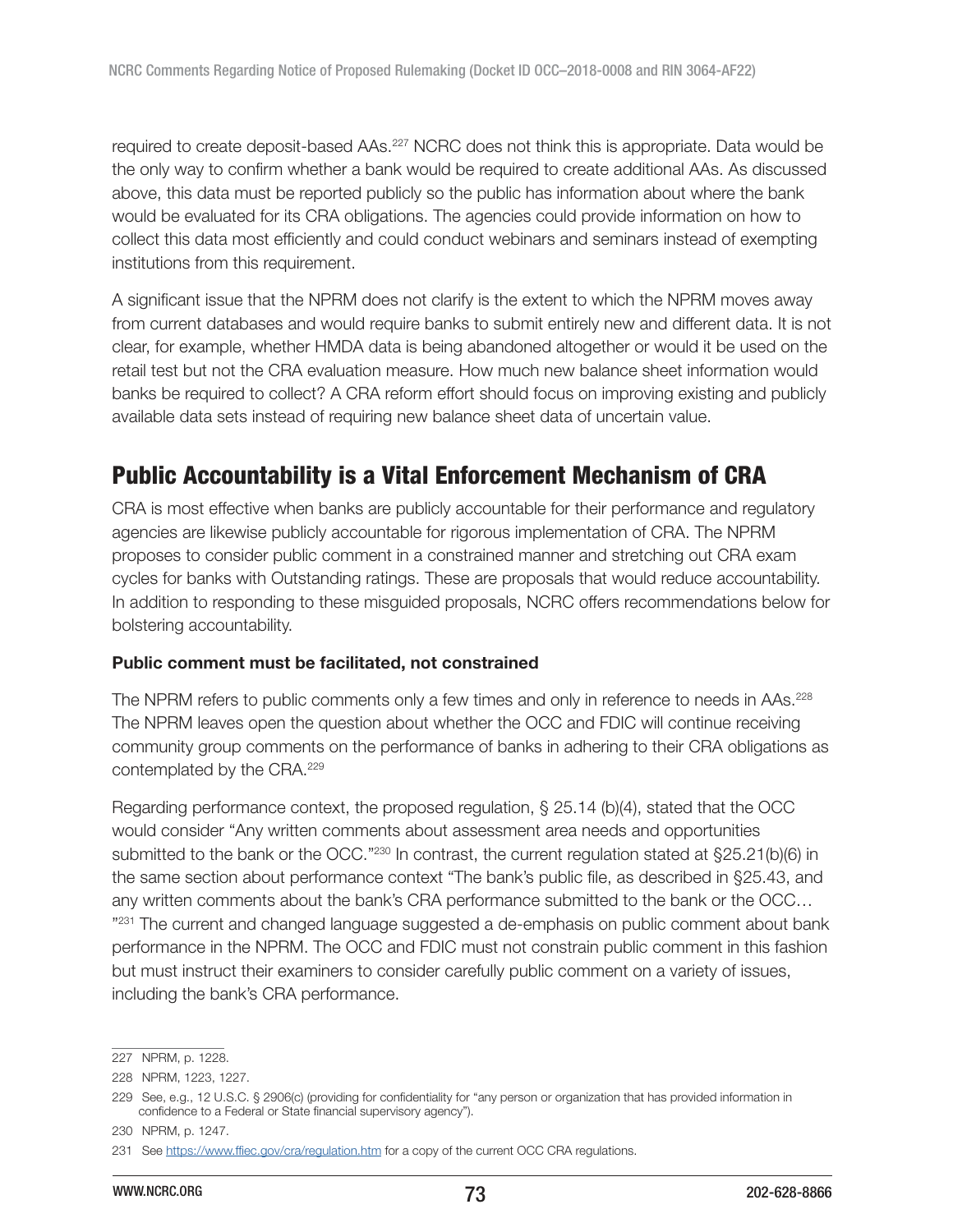The ability of the public to comment on whether banks are meeting community needs is central to the statutory purpose of CRA. The agencies need to make increasing the ease and ability of the public to comment a central part of CRA reform. Presently, agency websites do not make it easy to comment on CRA exams. The agencies must create an easy method for the public to comment on exams and must identify public liaison staff who can work with the public to receive comments and provide transparency on exam status.

#### Recognition of Community Benefits Agreements

CRA examiners must recognize community benefits agreements (CBAs), and assess bank progress in implementing CBAs just as they do with conditional merger approvals.<sup>232</sup> NCRC works with our members and financial institutions on a collaborative process to create CBAs where nonprofit and bank leaders discuss community needs and opportunities for CRA-related financing. CBAs commit banks to increasing CRA activity, and directing it to where it is needed most, both of which are the stated goals of the FDIC and OCC in this CRA reform process. One would be hard-pressed to think of a more ideal model of CRA implementation. Yet, the regulators do not have a process for recognizing these commitments and bank progress towards completing them.

Recognition of CBAs has gained momentum lately. CBAs negotiated with NCRC have been mentioned in four recent merger approvals as evidence of how banks are meeting the convenience and needs of community members, including in the FDIC's approval of BB&T and SunTrust.<sup>233</sup> The Treasury Department recognized CBAs as an "effective tool" to "demonstrate how [merger] application[s] would benefit the communities served."<sup>234</sup> The regulators should work with community groups and banks on the development of a process for recognizing CBAs, and for their implementation to become a factor on performance evaluations.

#### Automatic inclusion of affiliates on CRA exams

In its memo to the federal banking agencies in the spring of 2018, the U.S. Treasury Department stopped short of calling for mandatory inclusion of affiliates but urged the agencies to evaluate their "approach to affiliates in order to ensure that performance evaluations accurately reflect the CRA-eligible activity of the overall bank."<sup>235</sup> CRA exams allow banks to either include or exclude their mortgage company affiliates on CRA exams. And it is hard to think of a process that would be more prone to abuse. The natural tendency is for affiliates to be included on evaluations if they are responsibly lending to LMI borrowers and neighborhoods and to be excluded from exams if they are not.

<sup>232</sup> OCC CRA exam of Sterling Bank, January 2017, pp. 2-3,<https://www.occ.gov/static/cra/craeval/jul17/25075.pdf>.

<sup>233</sup> FDIC Approval of BB&T- SunTrust Merger, November 2019, pgs. 9-10, 15, [https://www.fdic.gov/news/news/press/2019/](https://www.fdic.gov/news/news/press/2019/pr19111a.pdf) [pr19111a.pdf.](https://www.fdic.gov/news/news/press/2019/pr19111a.pdf) Federal Reserve Approval of KeyBank-First Niagara Merger, July 2016, pgs. 17-18, 27, [https://www.](https://www.federalreserve.gov/newsevents/pressreleases/files/orders20160712a1.pdf/) [federalreserve.gov/newsevents/pressreleases/files/orders20160712a1.pdf/](https://www.federalreserve.gov/newsevents/pressreleases/files/orders20160712a1.pdf/) Federal Reserve Approval of Huntington-FirstMerit Merger, July 2016, pg. 31, [https://www.federalreserve.gov/newsevents/pressreleases/files/orders20160729a1.pdf,](https://www.federalreserve.gov/newsevents/pressreleases/files/orders20160729a1.pdf) Federal Reserve Approval of Fifth Third-MB Financial Merger, March 2019, pgs. 14 and 20, [https://www.federalreserve.gov/newsevents/](https://www.federalreserve.gov/newsevents/pressreleases/files/orders20190306a1.pdf) [pressreleases/files/orders20190306a1.pdf.](https://www.federalreserve.gov/newsevents/pressreleases/files/orders20190306a1.pdf)

<sup>234</sup> Memorandum for the Office of the Comptroller of the Currency, the Board of Governors of the Federal Reserve System, the Federal Deposit Insurance Corporation from the Department of Treasury, Community Reinvestment Act – Findings and Recommendations, April 2018, p. 22, [https://home.treasury.gov/sites/default/files/2018-04/4-3-18%20CRA%20memo.pdf.](https://home.treasury.gov/sites/default/files/2018-04/4-3-18%20CRA%20memo.pdf)

<sup>235</sup> Treasury Memo, p. 24. Available online at [https://home.treasury.gov/sites/default/files/2018-04/4-3-18%20CRA%20memo.pdf.](https://home.treasury.gov/sites/default/files/2018-04/4-3-18%20CRA%20memo.pdf)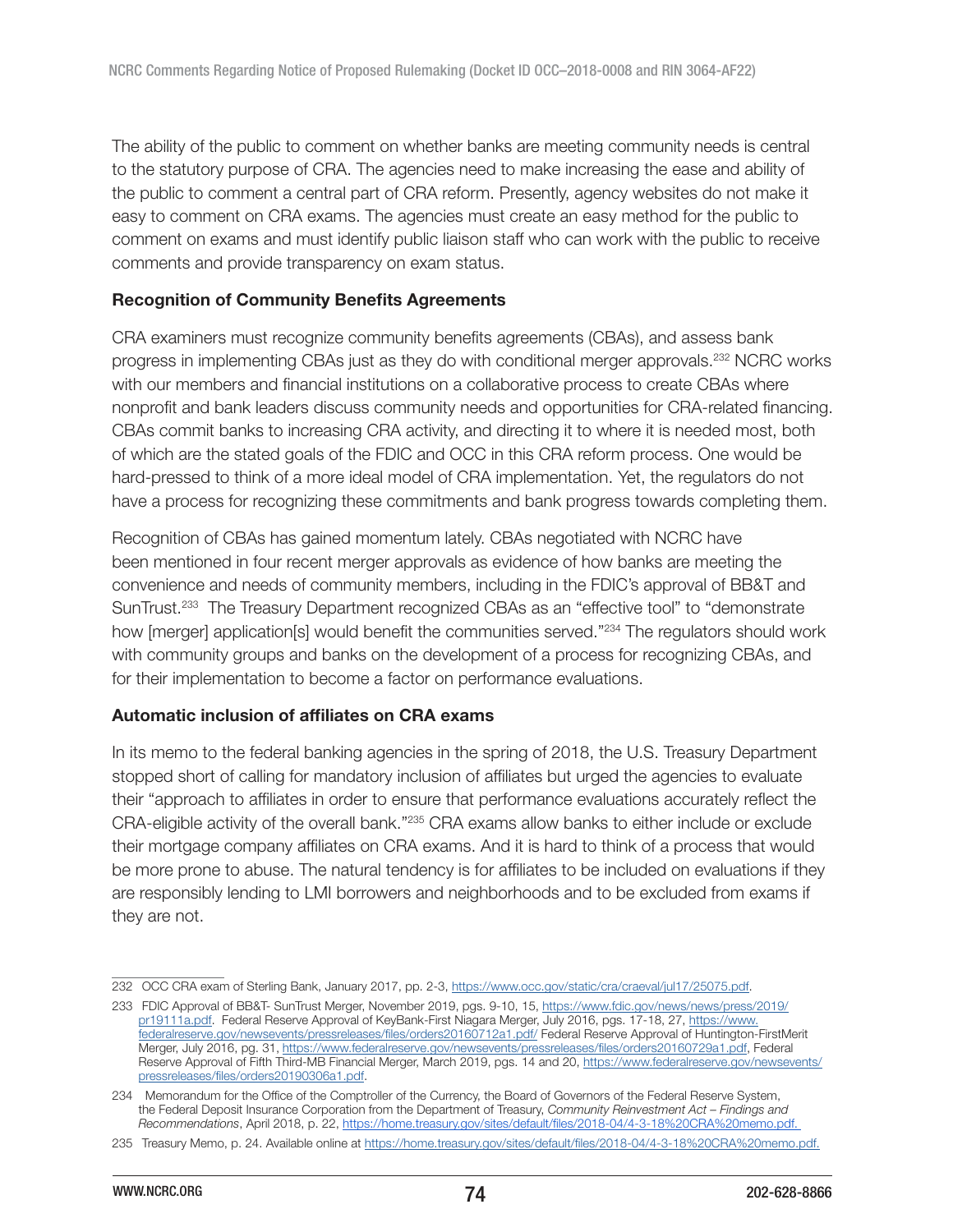An example of optional inclusion enabling abusive practices is Suntrust Mortgage Company, which Suntrust excluded from its CRA exam of 2013. The U.S. Justice Department, HUD, and the Consumer Financial Protection Bureau (CFPB) reached a \$1 billion settlement with the mortgage company over widespread abuses associated with underwriting FHA mortgages and mortgage servicing that occurred in the time period covered by the CRA exam.<sup>236</sup> Yet, because of the optional treatment of affiliates, Suntrust's CRA exam did not consider the mortgage company's lending practices and whether these practices should result in a ratings downgrade. The optional treatment is inconsistent with the interconnectedness of affiliates and their parents. Suntrust's CRA exam states, "SunTrust Mortgage Company is the primary originator of home purchase and refinance loans for the organization."<sup>237</sup> In most cases, the affiliates' activities are inextricably connected with the banks. The optional treatment must end.

Alternatively, regulators could adjust the CRA rating of the bank if the affiliate is engaged in activity that is at wide variance from the bank such as abusive lending or not lending to modest income populations while the bank is offering a higher percentage of their loans to these populations. Disparate patterns like this could very well reflect gaming exams.<sup>238</sup>

## Under the NPRM, banks would be conducting their own CRA exams, which is contrary to the statute

Contrary to the statutory requirement that "the appropriate Federal financial supervisory agency shall . . . assess the institution's record" and "prepare a written evaluation" under the CRA,<sup>239</sup> under the proposal, banks would be calculating their CRA evaluation measures and results of the retail tests and then presenting results to the CRA examiners.<sup>240</sup> CRA examiners become checkers and auditors rather than conducting their own analysis. The exam would become largely bank-driven with little judgment applied by the examiner. This is almost like students evaluating their performance and handing results to professors, who then rely on the students' data to confirm results.

Instead, examination procedure must remain, as it is currently, in which the examiner uses data that has been verified by the regulatory agency to calculate results of performance measures. In addition, the agencies must instruct examiners to apply weighting, qualitative factors, and performance context. The way to make exams more rigorous and consistent is to make examination procedures and instructions uniform across agencies and to establish more thresholds for the quantitative measures. In contrast, under the NPRM, exams would become less rigorous self-graded evaluations with examiners mostly double-checking the work of the banks and applying little judgment of their own.

<sup>236</sup> Department of Justice, Federal Government and State Attorneys General Reach Nearly \$1 Billion Agreement with SunTrust to Address Mortgage Loan Origination as Well as Servicing and Foreclosure Abuses, June 2014, [https://www.justice.gov/opa/pr/](https://www.justice.gov/opa/pr/federal-government-and-state-attorneys-general-reach-nearly-1-billion-agreement-suntrust) [federal-government-and-state-attorneys-general-reach-nearly-1-billion-agreement-suntrust.](https://www.justice.gov/opa/pr/federal-government-and-state-attorneys-general-reach-nearly-1-billion-agreement-suntrust)

<sup>237</sup> CRA Exam of Suntrust Bank, Federal Reserve Bank of Atlanta, March 2013, [https://www.frbatlanta.org/-/media/Documents/](https://www.frbatlanta.org/-/media/Documents/banking/cra_pes/2013/675332.pdf) [banking/cra\\_pes/2013/675332.pdf,](https://www.frbatlanta.org/-/media/Documents/banking/cra_pes/2013/675332.pdf) p. 2.

<sup>238</sup> The Interagency Q&A recognizes possible gaming and cherry-picking using affiliate loans and imposes a prohibition on such behavior, see §\_.22(c)(2)(ii)—1 and –2, pgs. 48539 and 48540, Community Reinvestment Act, Interagency Question and Answers Regarding Community Reinvestment Guidance, Federal Register, Vol. 81, No. 142, Monday, July 25, 2016, Rules and Regulations <https://www.gpo.gov/fdsys/pkg/FR-2016-07-25/pdf/2016-16693.pdf>.

<sup>239 12</sup> U.S.C. § 2903(a)(1), 2906.

<sup>240</sup> NPRM, p. 1220.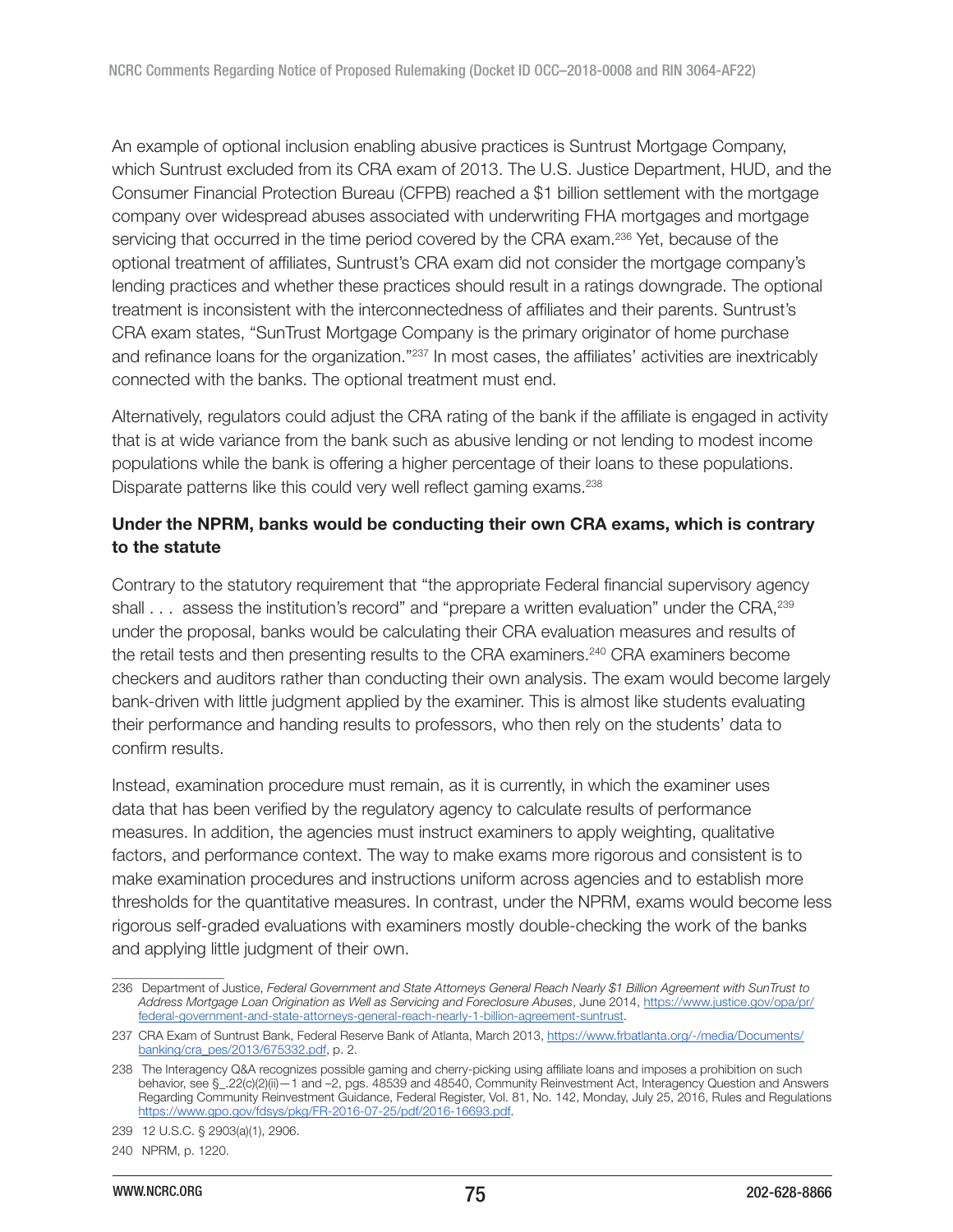# Proposed stretch-out for Outstanding ratings is unnecessary and would reduce bank performance

The NPRM states that banks receiving Outstanding ratings would be subject to CRA exams once every five years, as opposed to the current schedule of once every two to three years. Five years is too long a time period between exams; it fails to hold banks to the statutory requirement of "continuing" and "affirmative" obligation to meet community needs since banks would relax their commitment to CRA, especially in the first year or two at the beginning of a five-year time cycle.<sup>241</sup> Also, CRA ratings are an integral part of merger reviews, which will be compromised by stale exams that are less likely to reflect recent past CRA performance.

#### Timely production and release of CRA exams

NCRC's research of a sample of large bank CRA exams found that exams of very large banks had been delayed partly because of violations of consumer protection law and fair lending laws that involved lengthy investigations.<sup>242</sup> The OCC had proposed releasing CRA exams 90 days after completion if a fair lending investigation was not resolved. If examiners subsequently found violations, then ratings on future exams could be lowered.<sup>243</sup> NCRC has recommended instead that ratings on the most recent exam be retroactively downgraded.

The ratings downgrade must be applied as closely as possible to the years in which the transgressions occurred so the bank experienced consequences as close as possible to the time period of their misdeeds. Future penalties would be less certain since examiners could be inclined to be lenient towards transgressions that occurred in the past.

Ongoing fair lending investigations must be completed and any downward adjustment to CRA ratings must occur before banks are allowed to merge or become financial holding companies. It violates the spirit and intent of bank merger law and CRA to allow mergers or approvals of other applications when fair lending investigations are pending that could impact the decisions on applications. For example, bank holding companies are not allowed to become financial holding companies and thereby engage in non-banking financial activities if not all of the subsidiary insured depository institutions have at least Satisfactory CRA ratings.<sup>244</sup> Pending fair lending investigations can impact whether the subsidiaries have Satisfactory CRA ratings.

Poorly conceived reform proposals are not needed in order to improve timeliness of exam release. Instead, improvements regarding how to handle fair lending investigations that could impact ratings are needed.

<sup>241 12</sup> U.S.C. § 2901(a)(3).

<sup>242</sup> Silver, An Evaluation Of Assessment Areas and The Community Reinvestment Act And Geography.

<sup>243</sup> Community Reinvestment Act: Supervisory Policy and Processes for Community Reinvestment Act Performance Evaluations, OCC Bulletin 2018-17, June 15, 2018, [https://www.occ.gov/news-issuances/bulletins/2018/bulletin-2018-17.html.](https://www.occ.gov/news-issuances/bulletins/2018/bulletin-2018-17.html)

<sup>244 12</sup> U.S.C. § 2903(c)(1).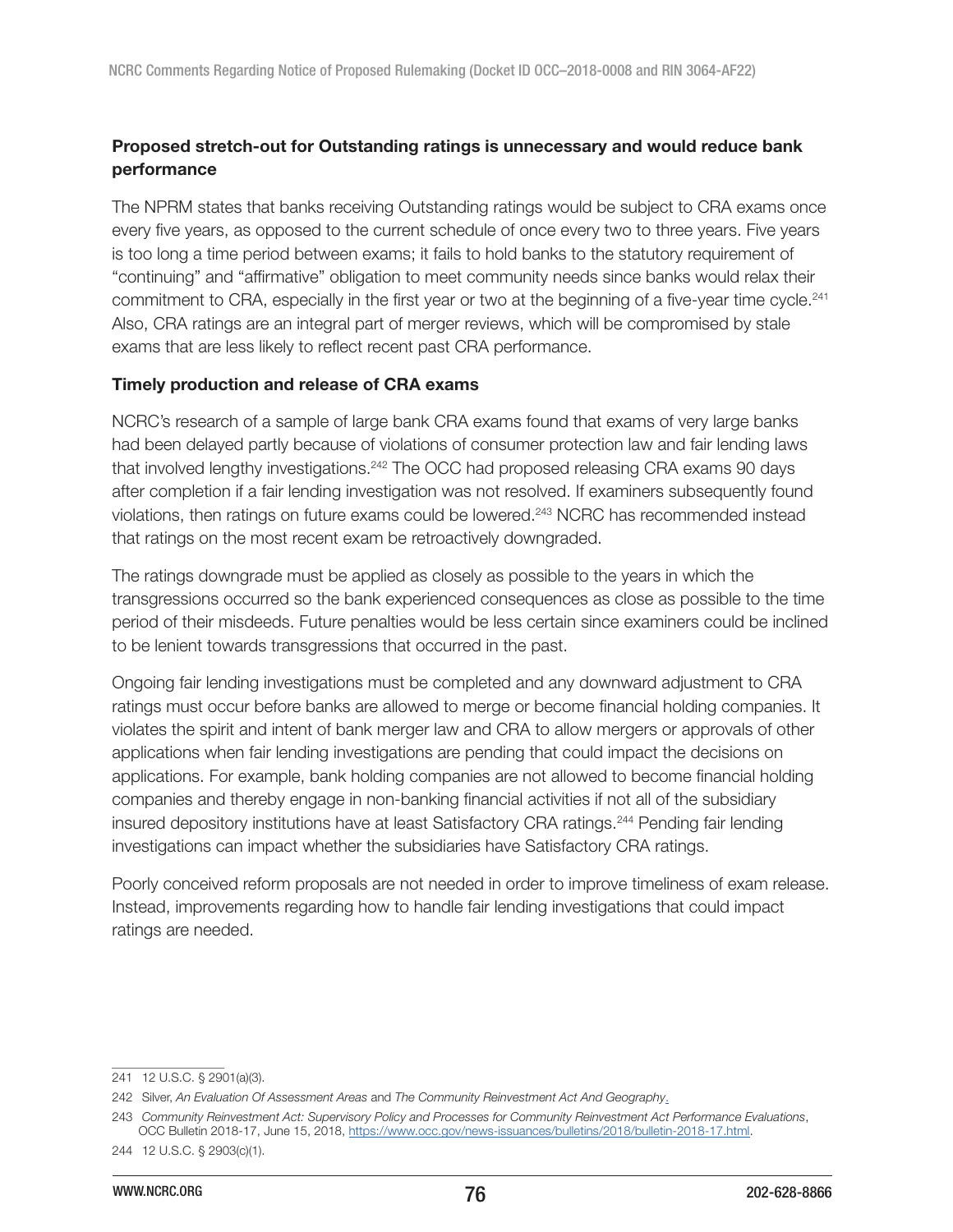# Summary of NCRC Recommendations

Immediately below is a summary and a list of NCRC's major recommendations regarding the major sections of the NPRM:

What Counts

- Regulatory definition of community development: NCRC opposes the proposal to delete the criteria of "economic development" and "revitalize and stabilize" and adding "essential infrastructure" as criterion of the regulatory definition of community development. These changes would divert banks' attention from holistic community development that depends on a variety of affordable housing, economic development, community facilities and revitalization activities occurring simultaneously. At the same time, declaring essential infrastructure as community development would divert substantial resources from development of LMI neighborhoods into major road, bridge and other infrastructure projects.
	- Athletic stadiums and other projects in Opportunity Zones: The proposed list of CRA eligible activities must not include athletic stadiums, which would consume an inordinate amount of bank financing and divert it from the statutory focus of CRA, that is, the revitalization and reinvestment of LMI communities. Activities must not count automatically if they are located in Opportunity Zones. Only projects that conform to the current regulatory definition of community development should count if they are located in Opportunity Zones.
	- Including middle-income housing in high cost areas as affordable housing must be limited or eliminated: NCRC's research found that this provision would divert financing away from LMI affordable housing in the highest cost counties, which comprise 13% of the population of the United States. These are the counties in greatest need of affordable housing for LMI households and families. If this provision remains in a final rule, it must be limited via a cap or some other mechanism, ensuring that the great majority of bank financed affordable housing is for LMI households.
	- Naturally Occurring Affordable Housing (NOAH) must have safeguards: As proposed, an automatic qualification for NOAH if rent levels of housing developments are affordable to LMI tenants would likely result in much housing being occupied by middleand upper-income tenants. The agencies must propose methods for assuring that this housing will be occupied by LMI tenants.
	- Financial education must remain targeted to LMI people: As proposed, lifting income restrictions on financial education programs would result in significant numbers of beneficiaries being middle- and upper-income. The statutory purpose of CRA directs agencies to rectify redlining, which created the most need for LMI people to be educated about banks since banking had been relatively scarce in redlined communities.
	- **Pro rata credit must be awarded carefully:** The agencies proposed a radical departure from the primary purpose or primary benefits standard generally requiring more than 50% of a community development activity to benefit LMI people or communities. Partial or pro rata credit for CD dollars when projects benefit less than a majority of LMI people must only be applied when the calculation can be conducted with precision. For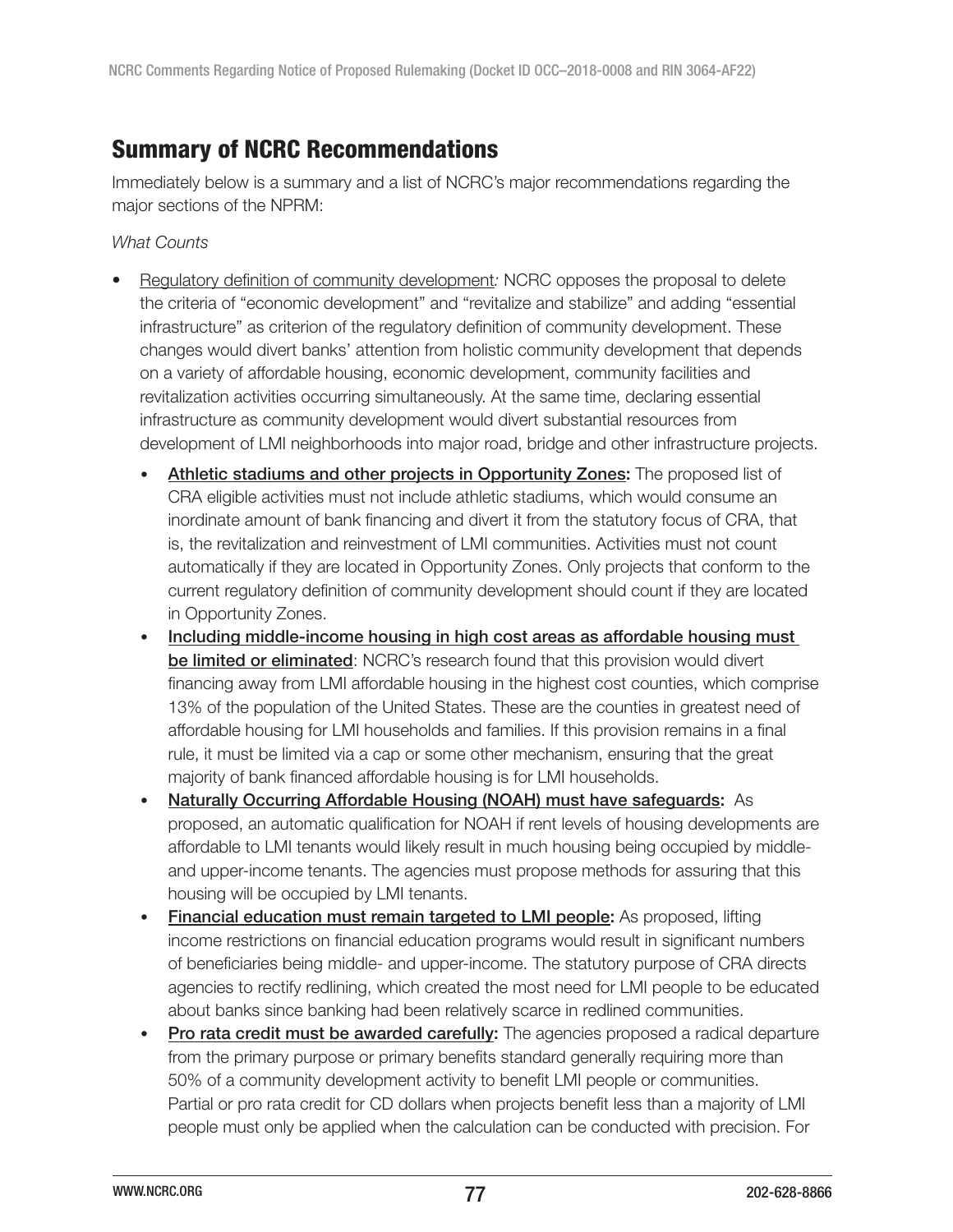example, pro rata or partial credit for a major bridge would be difficult or impossible to calculate unless a bank knew the percentage of LMI people in cars crossing the bridge. In contrast, pro rata credit can be more readily calculated for, e.g., a light rail line that has 40% of its stations in LMI tracts.

- Home lending in LMI communities must be reinstated as a criterion on the retail lending test: The agencies proposed removing this as a criterion on the lending test out of concerns about providing CRA credit for lending to affluent households in LMI tracts that were undergoing gentrification. However, other methods exist for avoiding loans to affluent households causing displacement of LMI people. Both academic researchers and NCRC have developed a method for identifying LMI tracts that are gentrifying. In these tracts, the agencies can limit or not allow credit for loans issued to middle- and upper-income borrowers. Eliminating lending in LMI tracts as a criterion on the lending test would make it harder for economically struggling LMI communities to revitalize since banks would have reduced incentives to lend in these communities.
- The proposed definition of underserved areas must be changed: The agencies presented no data analysis in the NPRM to support their definition of underserved areas. NCRC had developed another definition that focused on low levels of lending. NCRC found that this definition more effectively targets retail lending and CD financing to census tracts with the lowest levels of lending, high percentages of people of color, higher poverty rates, higher rates of unemployment and lower home values. Adding the criterion of underserved tracts as NCRC defines them would also capture some middle income areas in need of more lending and would relieve pressure on gentrifying neighborhoods.

A CRA reform effort must include a concerted effort to include communities of color more explicitly on CRA exams since a large body of research shows continuing and stark racial disparities in lending. NCRC's proposal on underserved tracts is grounded in data analysis and addresses the significant racial disparities we found.

- The small farm and small business revenue thresholds must not be raised: The agencies present no justification for raising these thresholds, which would result in lending being diverted away from small businesses and farms. Other federal agencies' research showed that the vast majority of the small entities had revenues of \$1 million or less, which is the current revenue size threshold.
- The list of CRA eligible activities must be amended: A transparent and evenhanded process is needed for updates to the list via a public request for comments and not via a website form that only one party, the banks, fill out. Moreover, the list must be a principles-based list instead of a list of several examples, which banks would be most likely to interpret as exhaustive and thus would curtail their CRA activities. The list could be accompanied by an interactive database of examples from CRA exams.
- In terms of what should count more, prime lending must be provided more weight than high-cost or subprime lending. Moreover, innovative and flexible lending must be encouraged via retention and strengthening of the innovative and flexible criterion on CRA exams.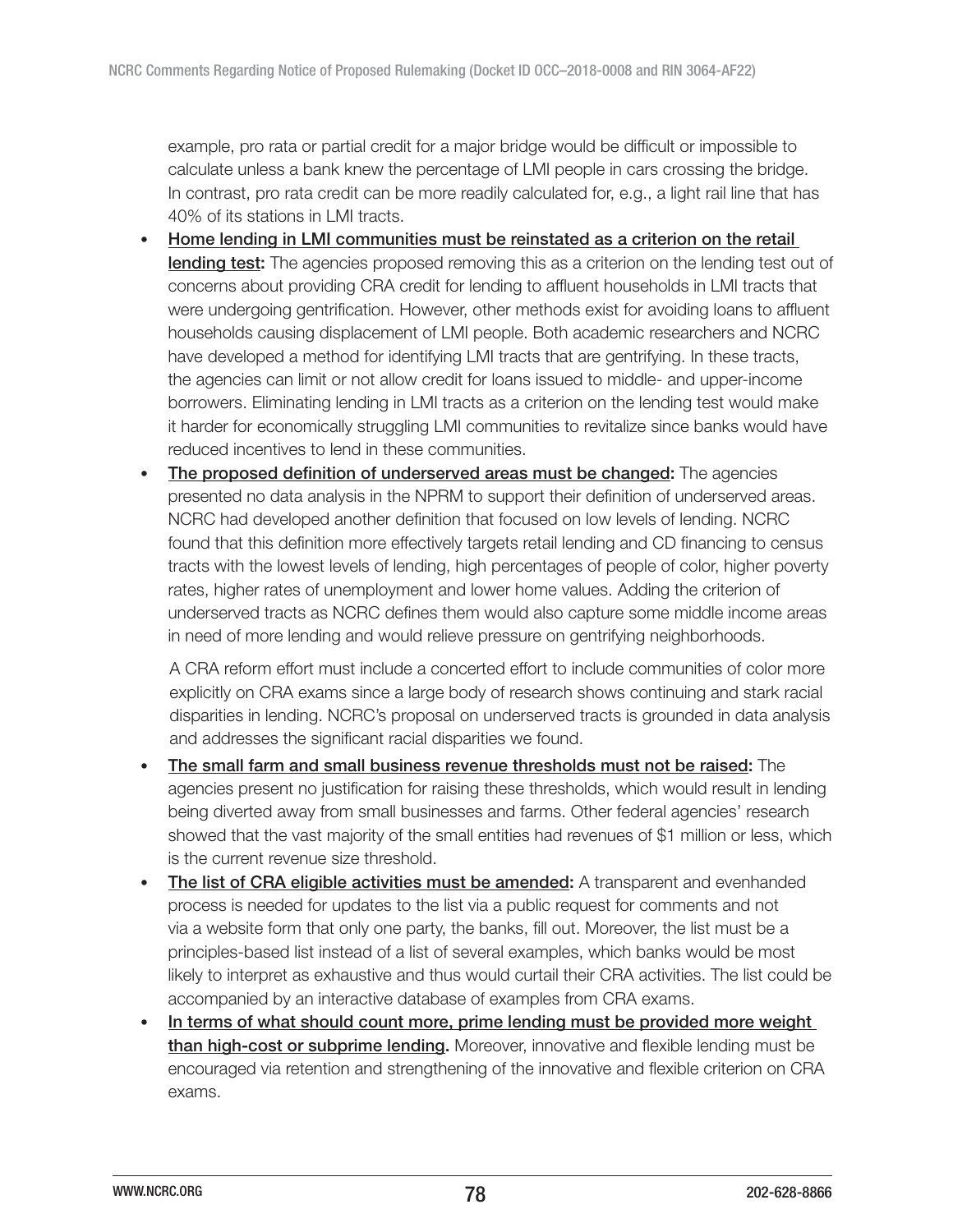- The use of multipliers for CD activities would decrease the amount of bank-financed CD. If the agencies believe that some CD activities are more important than others, the favored ones can be weighted more on CRA exams. Weighting is an existing procedure and would not reduce activity like multipliers would.
- The service test must be retained and not deleted as proposed by the NPRM: CD services cannot be monetized as proposed as that would inadequately measure their value. The proposal would also greatly diminish the value of branches in the CRA exam. Branches remain vital for extending lending and banking services to LMI consumers and communities. In addition, the service test needs to collect better data on bank accounts for LMI customers and communities.

### Where it Counts

- The NPRM recognition that AAs must include areas beyond bank branches is an important acknowledgment that bank activities beyond bank branches must be evaluated by CRA exams. Research has documented that CRA evaluations increase safe and sound bank lending, investing and branching for LMI people and communities. In order for CRA exams to be most effective in boosting activities for LMI people and communities, exams must capture the great majority of activity via AA reform.
- The NPRM approach of using deposits to designate AAs renders data analysis of the impacts impossible: The current deposit data collected by the FDIC is not detailed enough for the purpose of designating AAs. The agencies should have first proposed this data collection in a NPRM before issuing the CRA NPRM. Furthermore, they should have also used HMDA and CRA small business and farm data to identify areas outside of branches with high levels of activity that would be designated as AAs.
- The NPRM's thresholds of 50% and 5% are not adequate for designating AAs. The proposed 50% threshold would be too high and would exclude areas from being designated as AAs when they have substantial volumes of lending or deposits. The overall objective is to ensure that AAs cover the great majority of lending and other bank activity. When AAs cover less than a majority, NCRC had found that ratings were inflated. The 5% threshold for designation of an AA cannot be based on percent of a bank's total deposits but rather the bank's market share of deposits or loans in a geographical area in order to evaluate a bank where it has significant market share and is important to an area.
- The NRPM's proposal that activities anywhere outside of AAs would count must be rescinded. This would result in banks, particularly very large banks, searching nationwide for the easiest and largest deals. Instead, NCRC proposes using data analysis to develop a list of underserved counties that would be updated annually. In addition to allowing statewide and regional CD activities provided a bank satisfies needs in AAs, a bank can also provide CD financing in underserved counties. The NCRC proposal would be more effective in targeting CRA deserts for CD activity in contrast to the agency proposal, which would exacerbate the disparities between CRA deserts and hotspots.
- Annual data collection and reporting of CD data on a county level: The NPRM proposed annual data collection but not dissemination of data on a county level. County level data is needed to measure whether a bank is meeting CD needs in its AA before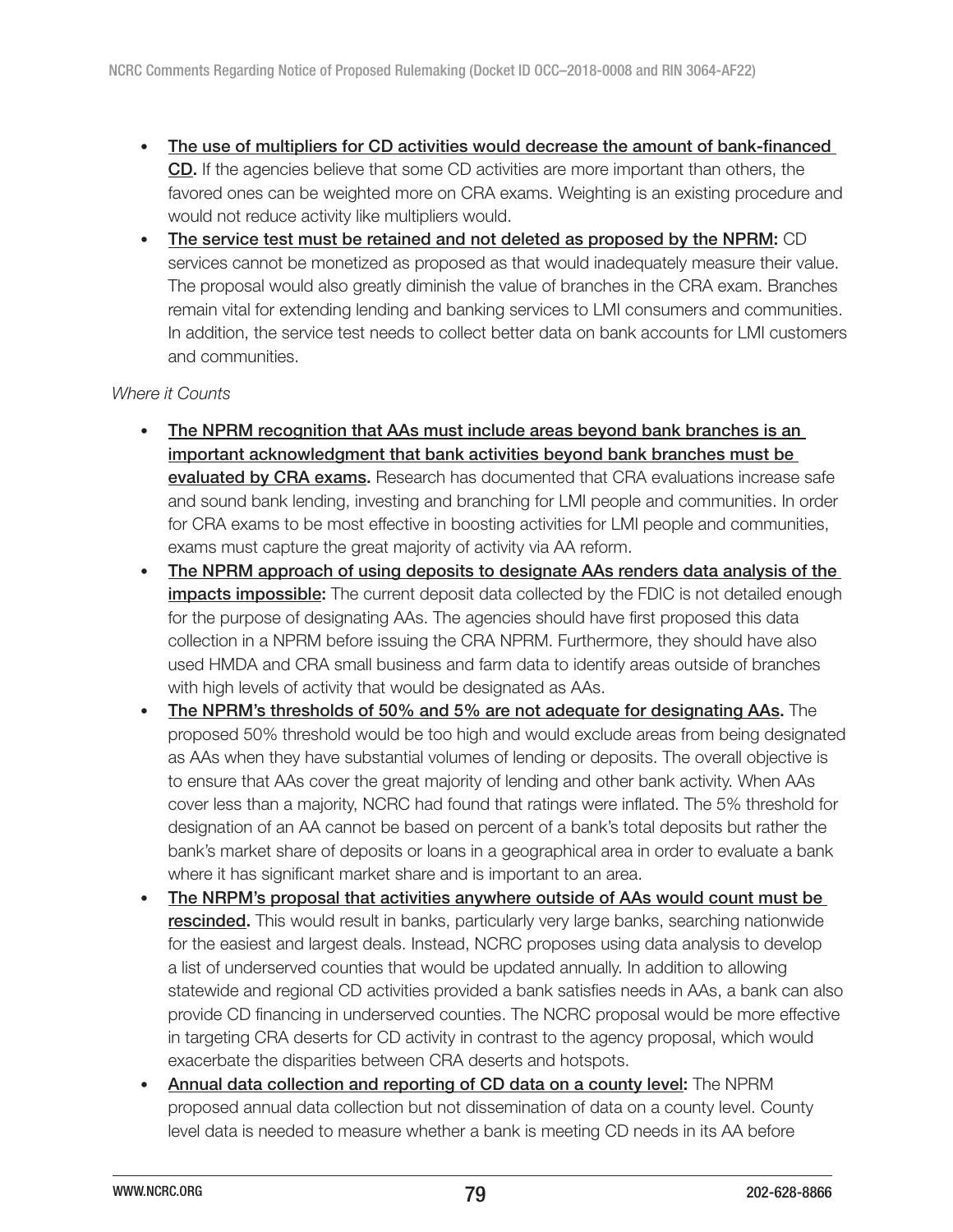venturing outside of its AA. Also, annual data on a county level would enable more effective targeting of CRA deserts.

### How it Counts

- Any reform to CRA evaluations must be grounded in data analysis: The agencies did not adequately describe the data analysis they performed in order to determine empirical benchmarks for the CRA evaluation measure. The agencies most likely could not perform rigorous data analysis. They made a number of assumptions and asked banks for additional data in a Request for Information (RFI) during the comment period of the NPRM. Because of the lack of rigorous agency data analysis and transparency regarding the data analysis, the general public cannot meaningfully comment on the NPRM. For example, the public does not have enough information to know whether the distribution of CRA ratings would change or whether CRA loans, investments and services would increase (though NCRC believes based on our own research that CRA activity for LMI people and communities would decrease).
- CRA evaluation measures cannot consist of a single metric that drives the overall rating: The CRA evaluation measure will distort CRA activity and will encourage banks to pursue the largest and easiest deals, regardless of whether localities are most in need of large-scale financing. Smaller dollar home and small business lending, which is needed in several communities, would likely decrease. Instead of using a ratio measure as the presumptive rating, a ratio such as CD financing divided by deposits (or assets or Tier 1 capital) could continue to be used on a community development (CD) test as one measure on that test, not the determinative measure. Qualitative measures must continue to be an important part of the CD or investment test since they take into account the extent to which banks are responding to local needs across AAs.
- The retail lending test must retain considerable weight: A pass/fail retail lending test as proposed in the NPRM would likely result in decreased retail lending in LMI and other underserved communities, the opposite outcome desired in a CRA reform effort. The current lending test counts for 50% of the large bank exam. A substantial weight for retail lending must remain on CRA exams since progress needs to continue in combating decades of redlining and disparities in lending. In addition, any empirical benchmarks for the retail test need to be grounded in data analysis in contrast to the proposed benchmarks which would likely result in even more grade inflation.
- All AAs must count on CRA exams: The agencies must discard the allowance for banks to fail in either 50% or some other large portion of AAs. Bank performance across all AAs must be averaged on CRA exams to determine a final rating.
- Thresholds for retail lending are too high: The NPRM's proposal for inclusion of a retail lending product line if it constitutes 15% of the bank's portfolio is too high and would result in lending in some communities not being evaluated although the lending could be of high volume. The threshold should be a number of loans in an AA; a threshold of 20 loans is reasonable.
- Smaller banks must not be allowed to opt out of exams which consider CD financing: Currently, intermediate small banks (ISBs) are an important source of CD financing. A reform proposal must retain the CD requirement for the ISB banks and must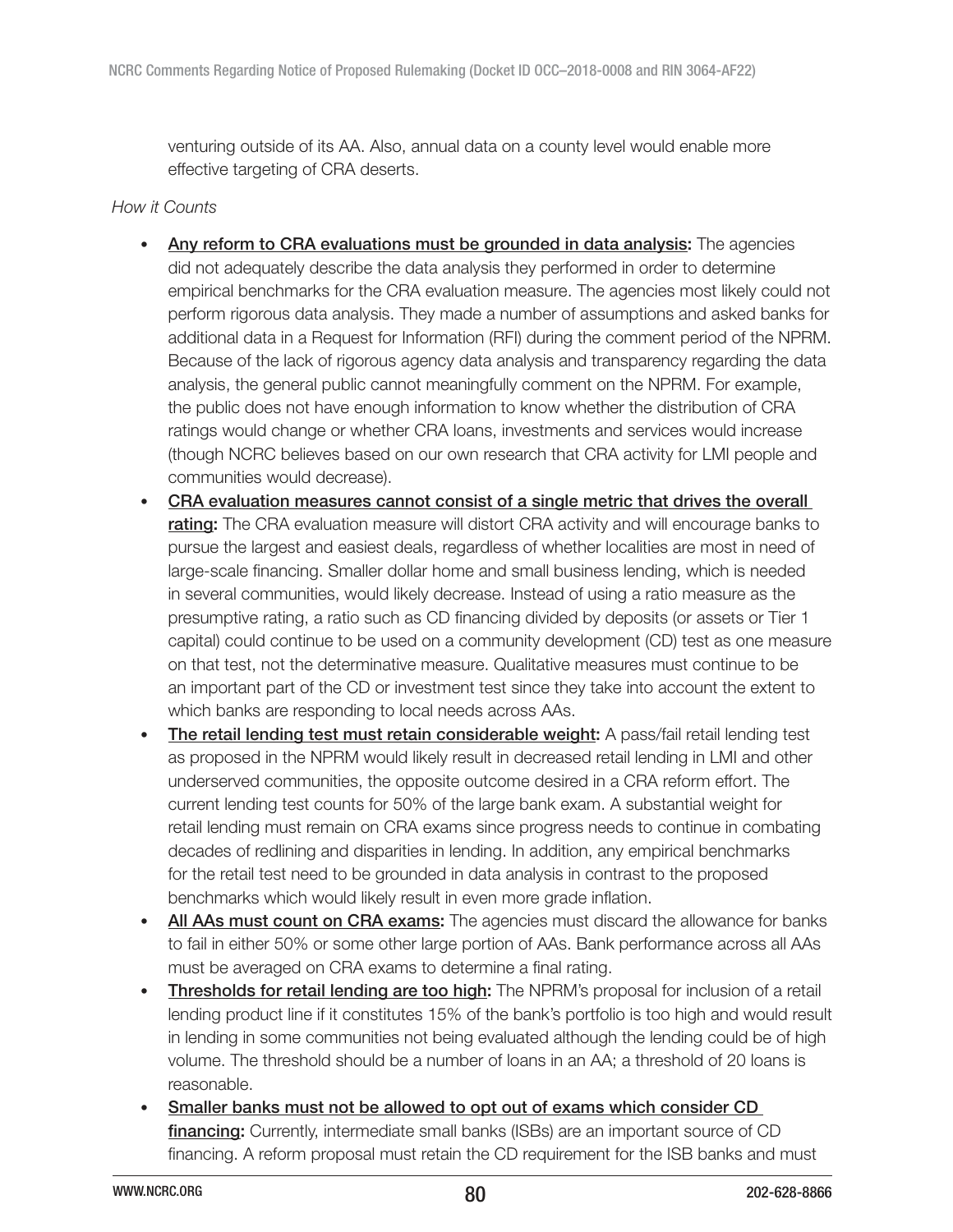not exempt a subset of these banks from CD responsibilities. Since ISB banks tend to serve rural areas and small towns, cutting back on their CD responsibilities would reduce the amount of CD financing in smaller towns and rural areas.

• Fair lending exams must be more robust and include data analysis of lending to people and communities of color. Illegal and abusive lending must be penalized via lower ratings.

### Accountability must be increased

- No stretch-out in exam time cycles for Outstanding ratings: This proposal would only reduce CRA-related lending, investing and services as stated above. The agencies should propose other incentives for achieving Outstanding ratings. Perhaps, banks could receive reduced premiums for FDIC insurance much as they do for high scores on their safety and soundness exams.
- Data on a county level of CD financing and HMDA-like for consumer lending: The effectiveness of CRA hinges on public data dissemination. It is not sufficient for agencies to propose additional data collection requirements and then not disseminate the new data. Data on CD financing must be released to the public on a county level so that members of the public as well as CRA examiners hold banks accountable for serving all communities, including current CRA deserts. Likewise, new consumer loan data should be disclosed like HMDA data, which in more than 40 years has not experienced a single privacy breach (at least no agency had documented that in any report to Congress).
- Affiliates of banks must be automatically on CRA exams, not at the option of the bank: Mortgage company affiliates of banks not included on CRA exams were significant abusive lenders in the years before the financial crisis. Affiliates must be encouraged to make safe and sound loans and investments by being included with banks on CRA exams. The distinction between banks and their affiliates has been blurred in recent years as affiliates often make loans on behalf of their banks.
- Public comments: The role of public comments must be elevated, not diminished. The agencies did not discuss the vital role of public input in any detail except to state that public comments on performance context would be considered. This reference could be interpreted as limiting public comment to a narrow range of issues. Public comment on bank performance and whether banks are serving needs must be an integral part of CRA exam analysis. The agencies must also make commenting on CRA exams and merger applications easier, including providing easy access to public liaison staff that can guide the public in making comments. The central point of CRA is ensuring that banks meet local needs. For agencies to ascertain that, they must listen carefully to the public.
- Recognition of CBAs: CBAs are an effective model of CRA implementation for accomplishing the NPRM's stated goals of increasing CRA activity and directing it to where it is needed most. The regulators should work with community groups and banks on a process for recognizing CBAs, and make implementation of CBAs a factor in performance evaluations.